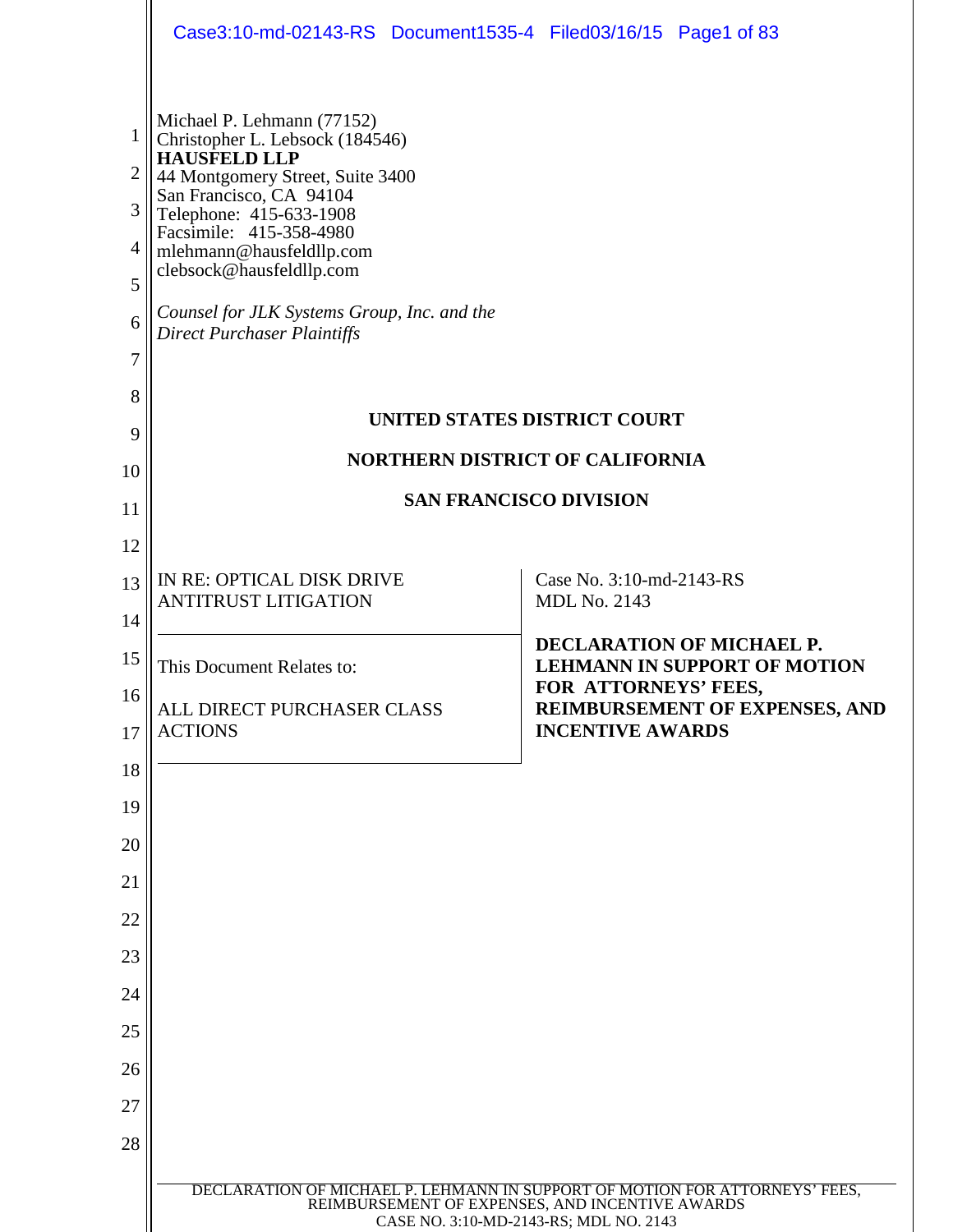1 I, Michael P. Lehmann, declare and state as follows:

2 3 4 5 6 1. I am a partner in the law firm of Hausfeld LLP. I submit this declaration in support of Direct Purchaser Plaintiffs' ("DPP") joint application for an award of attorney fees in connection with the services rendered in this litigation. I make this Declaration based on my personal knowledge and if called as a witness, I could and would competently testify to the matters stated herein.

- 7 8 9 2. My firm has served as counsel to JLK Systems Group, Inc. and as counsel for the class throughout the course of this litigation. The background and experience of Hausfeld LLP and its attorneys are summarized in the *curriculum vitae* attached hereto as Exhibit 1.
- 10 11 12 13 3. Hausfeld LLP has prosecuted this litigation solely on a contingent-fee basis, and has been at risk that it would not receive any compensation for prosecuting claims against the defendants. While Hausfeld LLP devoted its time and resources to this matter, it has foregone other legal work for which it would have been compensated.

14 15 16 17 18 19 20 21 22 23 24 25 26 27 4. During the pendency of the litigation, Hausfeld LLP performed work throughout all phases of the litigation, including the following work: (a) participation in settlement proffers and discussions with defendants; (b) drafting and editing of amended consolidated complaints, including a synthesis of facts from proffers; (c) drafting and editing of oppositions to motions to dismiss; (d) drafting and editing of motion and reply on class certification and work with experts to prepare same; (e) preparation for and examination of Toshiba affiliated witness depositions; (f) preparation of clients for deposition; (f) consulted on and attended settlement discussions and consultation on and strategy sessions concerning the same topics; (g) preparation of and argument on motions to compel against Toshiba; (h) preparation of discovery and meeting and conferring with counsel for Toshiba regarding discovery responses and document production; (i) assisting client respond to discovery; (j) drafting of the opposition to Rule 11 motion filed by defendants and participated in strategy on the same; (k) review of Toshiba documents produced electronically and at offsite storage facility; (l) drafting of the opposition to motions for summary judgment and participation in strategy on the same; (m) research and drafting of oppositions to certification

28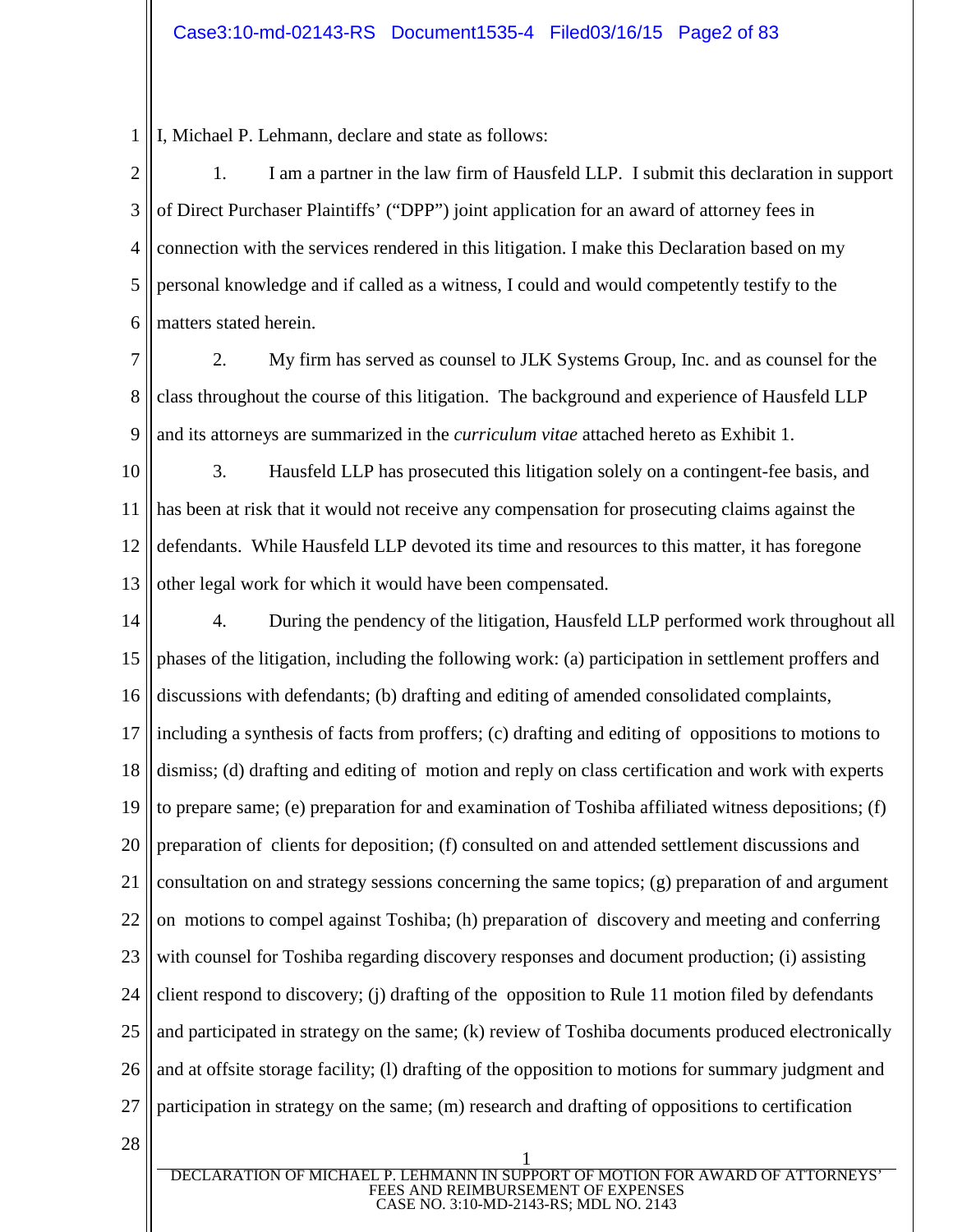1 2 pursuant to 28 U.S.C. §1292(b) opposition; and (n) research and drafting of a petition and reply pursuant to Fed. R. Civ. P. 23(f).

3 4 5 6 7 8 9 10 5. Attached hereto as Exhibit 2 is my firm's total hours and lodestar, computed at historical rates, from May 10, 2010 through December 31, 2014. This period reflects the time spent after the appointment of Lead Counsel in the litigation. The total number of hours spent by Hausfeld LLP during this period of time was 2999.60 with a corresponding lodestar of \$1,911,046.50. This summary was prepared from contemporaneous, daily time records regularly prepared and maintained by my firm. The lodestar amount reflected in Exhibit 2 is for work assigned by Lead Class Counsel, and was performed by professional staff at my law firm for the benefit of the DPP Class.

11 12 13 6. The hourly rates for the attorneys and professional support staff in my firm included in Exhibit 2 are the usual and customary historical hourly rates charged by Hausfeld LLP.

14 15 16 17 18 19 20 7. My firm has expended a total of \$39,530.87 in unreimbursed costs and expenses in connection with the prosecution of this litigation from case inception to December 31, 2014. These costs and expenses are broken down in the chart attached hereto as Exhibit 3. They were incurred on behalf of Direct Purchaser Plaintiffs by my firm on a contingent basis, and have not been reimbursed. The expenses incurred in this action are reflected on the books and records of my firm. These books and records are prepared from expense vouchers, check records and other source materials and represent an accurate recordation of the expenses incurred.

- 21 22 8. Hausfeld LLP paid a total of \$100,000 in assessments for the joint prosecution of the litigation against the defendants.
- 23 24 9. I have reviewed the time and expenses reported by my firm in this case which are included in this declaration, and I affirm that they are true and accurate.

25 26 I declare under penalty of perjury under the laws of the United States of America that the foregoing is true and correct. Executed on March 12, 2015 at San Francisco, California.

27

28

 $M$ , chaly a Michael P. Lehmann

2 DECLARATION OF MICHAEL P. LEHMANN IN SUPPORT OF MOTION FOR AWARD OF ATTORNEYS' FEES AND REIMBURSEMENT OF EXPENSES CASE NO. 3:10-MD-2143-RS; MDL NO. 2143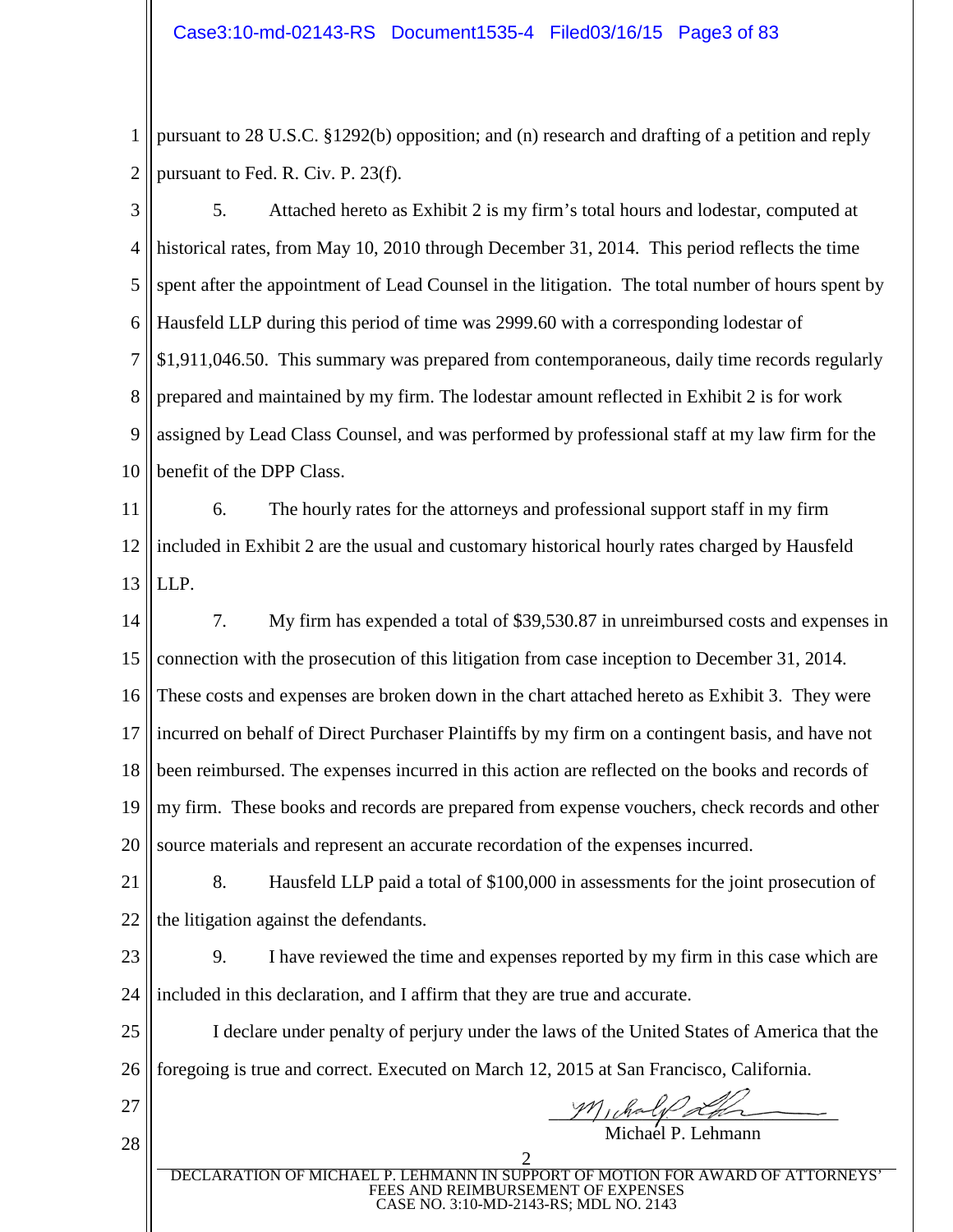Case3:10-md-02143-RS Document1535-4 Filed03/16/15 Page4 of 83

# **EXHIBIT 1**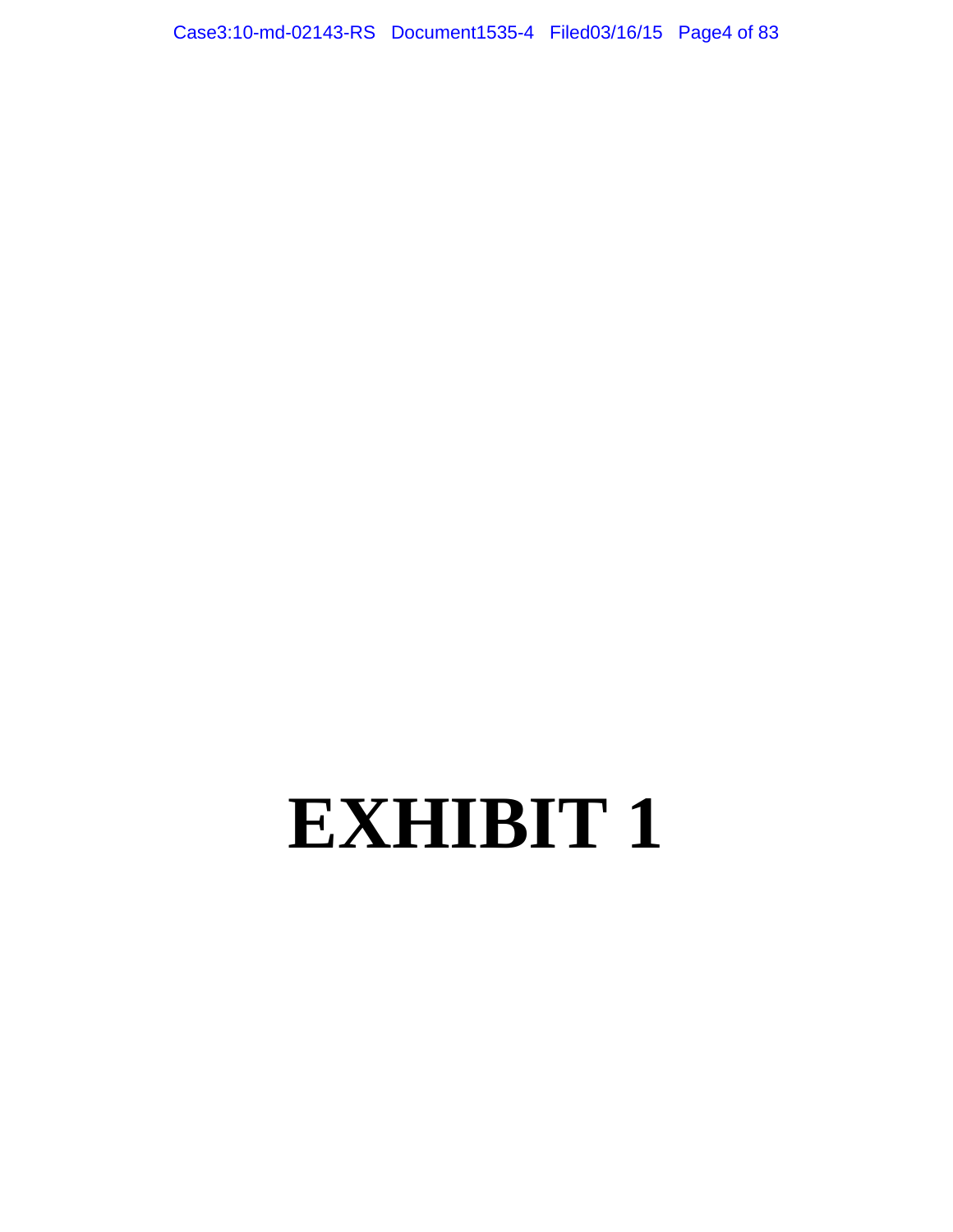#### **HAUSFELD FIRM SUMMARY**

Hausfeld ranks among the world's top claimants' firms. Renowned for our skillful prosecution of complex and class-action litigation, we represent individuals, businesses, and organizations domestically and internationally—in the areas of antitrust/competition law, human and civil rights, mass torts, environmental threats, securities fraud, and consumer protection. For decades Hausfeld attorneys have vigorously advocated for aggrieved claimants, achieving noteworthy trial victories and settlements while contributing to the development of law in the United States and abroad. The firm has offices in Washington, D.C., Philadelphia, San Francisco, and London, with affiliated offices throughout Europe, Asia, Latin America, Canada, Africa and Australia.

Hausfeld was founded by Michael D. Hausfeld, who is widely recognized as one of the country's top civil litigators and a leading expert in the fields of private antitrust/competition enforcement and international human rights. The *New York Times* has described Mr. Hausfeld as one of the nation's "most prominent antitrust lawyers" while *Washingtonian Magazine* characterizes him as a lawyer who is "determined to change the world—and succeeding," noting that he "consistently brings in the biggest judgments in the history of law."

Under Mr. Hausfeld's leadership, Hausfeld attorneys have studied the recent global integration of markets—and responded with innovative legal theories and a creative approach to claims in new and emerging markets. The firm's pursuit of global justice has also yielded a diverse array of clients, including Native Alaskans, Holocaust survivors, and apartheid victims in South Africa.

#### **LEADERSHIP IN LANDMARK LITIGATION**

Courts have appointed Hausfeld and its attorneys as lead class counsel, co-lead class counsel, or managerial counsel in over 30 class-action antitrust, consumer-protection, mass-tort, and sports and entertainment cases, with leadership positions in numerous other cases:

#### **Antitrust**

- *In re Air Cargo Shipping Services Antitrust Litig.*, No. 06-md-1775 (E.D.N.Y.)
- *In re Automotive Aftermarket Lighting Products Antitrust Litig.*, No. 09-ML-2007-GW (PJW) (C.D. Cal.)
- *Bruce Foods Corp. v. SK Foods, LP*, No. 2:09-cv-00027-MCE-EFB (E.D. Cal.)
- *In re Cathode Ray Tube (CRT) Antitrust Litig.,* No. 3:07-cv-5944-SC (N.D. Cal.)
- *In re Chocolate Confectionary Antitrust Litig.*, No. 08-mdl-1935 (M.D. Pa.)
- *In re Foreign Exchange Benchmark Rates Antitrust Litigation,* 13 Civ. 07789 (LGS)  $(S.D.N.Y.)$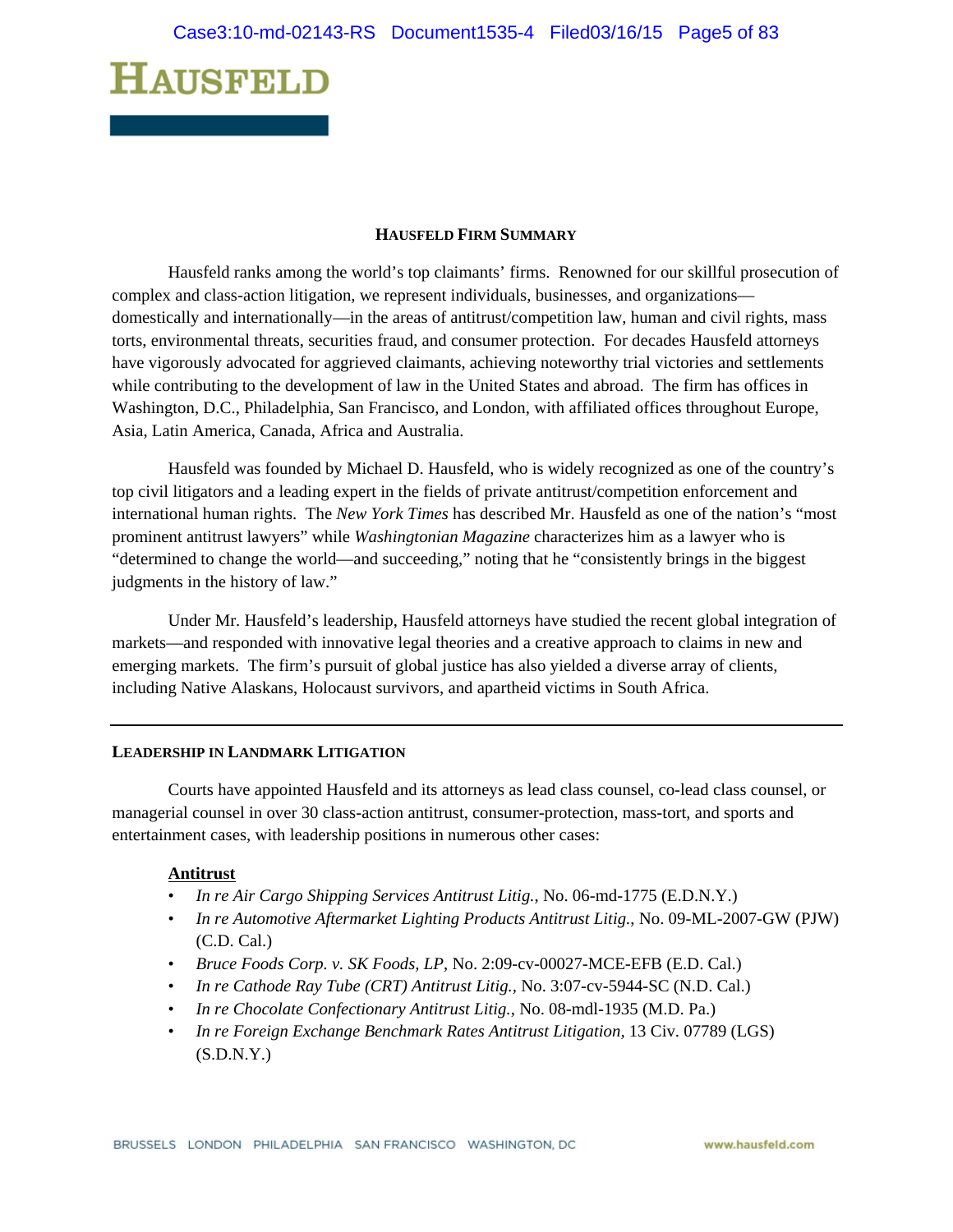PAGE 2

- *In re Fresh and Process Potatoes Antitrust Litig.,* No. 4:10-MD-2186-BLW (D. Id.) (Executive Committee)
- *In re International Air Passenger Surcharge Antitrust Litig.*, No. M:06-md-01793 (N.D. Cal.)
- *In re Korean Ramen Antitrust Litig.,* No. C-13-04115-WHO (N.D. Cal.)
- *In re Municipal Derivatives Antitrust Litig.*, No. 08-cv-2516 (S.D.N.Y.)
- *In re New Jersey Tax Sales Certificates Antitrust Litig.*, No. 12-1893 (D.N.J.)
- *In re NCAA Student-Athlete Name & Likeness Licensing Litig.*, No. C09-1967 CW (N.D. Cal.)
- *In re Optical Disk Drive Antitrust Litig.*, No. 3:10-md-02143-VRW (N.D. Cal.) (Executive Committee)
- *In re Polyurethane Foam Antitrust Litig.*, No. 1:10-md-02196-JZ (N.D. Ohio)
- *In re Processed Egg Products Antitrust Litig.*, No. 2:08-cv-04653 (E.D. Pa.)
- *In re Skelaxin (Metaxalone) Antitrust Litig.,* No. 1:2012-md-02343-CLC (E.D. Tenn.)*In re Rail Freight Fuel Surcharge Antitrust Litig.*, No. 1:07-mc-00489-PLF-JMF (D.D.C.)
- *In re Transpacific Passenger Air Transport Antitrust Litig.*, No. 3:07-cv-05634 (N.D. Cal.)
- *In re Vitamin C Antitrust Litig.*, No. 1:06-md-01738-DGT-JO (E.D.N.Y.)
- *In re LIBOR-Based Financial Instruments Antitrust Litig.*, No. 11-MD-2262 (S.D.N.Y.)

### **Consumer Protection**

- *In re: Target Corporation Customer Data Security Breach Litigation*, MDL No. 14-2522 (PAM/JJK) (D. Minn.) (Financial Institutions Cases Steering Committee)
- *In re Monsanto Company Genetically-Engineered Wheat Litig.,* No. 2:13-md-02473-KHV-KMH (D. Kan.) (Chair of the Co-Leads)
- *In re Honey Transshipping Litigation*, 1:13-cv-02905 (N.D. Ill.)
- *U.S. Hotel and Resort Management, Inc. et al v. Onity Inc.*, 0:13-cv-01499-SRN-FLN (D. Minn.)
- *National Trucking Financial Reclamation Services, LLC v. Pilot Corp.*, 4:13-cv-00250-JMM (E.D. Ark.)
- *Radosti, et al. v. Envision EMI, LLC*, No. 1:09-CV-00887-CKK (D.D.C.)
- *Ross v. Trex Co., Inc.*, No. 5:09-CV-00670 (N.D. Cal.)
- *In re Sony PS3 "Other OS" Litig.*, No. CV-10-1811-RS (N.D. Cal.)
- *In re Tyson Foods, Inc., Chicken Raised without Antibiotics Consumer Litig.*, No. 1:08-md-01982-RDB (D. Md.)
- *Wolph v. Acer America Corp.*, No. CV-09-01314-VRW (N.D. Cal.)

### **Mass Tort**

- *In re Chinese-Manufactured Drywall Products Liability Litig.*, MDL No. 2047 (E.D. La.) (Of Counsel to Plaintiffs' Steering Committee)
- *In re National Football League Players' Concussion Injury Litig.*, No. 2:12-md-02323-AB (E.D. Pa.) (Plaintiffs' Executive Committee and Liaison Counsel)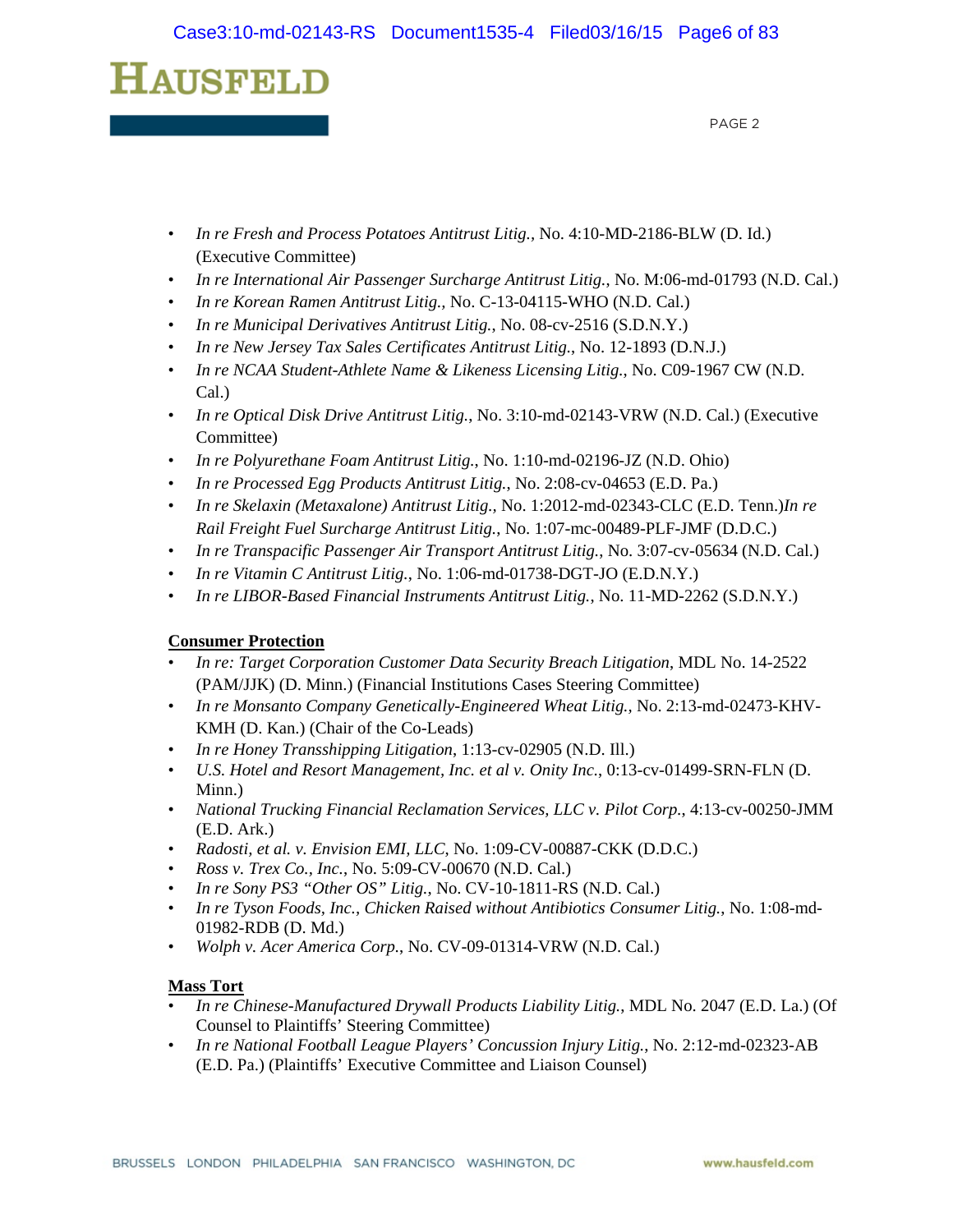PAGE 3

- *In re Prempro Products Liability Litigation*, No. 4:03-cv-01507-WRW (E.D. Ark.) (Plaintiffs' Steering Committee)
- *In re Stryker Rejuvenate And ABG II Hip Implant Products Liability Litigation* , MDL No. 13-2441 ( D. Minn. ) (appointed to Plaintiffs' Steering Committee )

#### **Financial Services**

- *In re Commodity Exchange, Inc. Silver Futures and Options Trading Litig.*, No. 1:11-md-02213-RPP (S.D.N.Y.) (Interim Plaintiffs' Steering Committee).
- *MTB Investment Partners LP v. Siemens Hearing Instruments Inc.*, No. 2:12-cv-00340 (D. N. J.)

#### **Sports & Entertainment**

- *Dryer v. Nat'l Football League*, No. 0:09-cv-02182-PAM-AJB (D. Minn.)
- *Eller v. Nat'l Football League*, No. 11-CV–639 (D. Minn.) ("*Eller I*")
- *Eller v. National Football League Players Assoc. et al.,* 11-CV-02623-SRN-JJG (D. Minn.) ("*Eller II*")
- *James v. UMG Recordings, Inc.*, No. 11-CV-1613-SI (N.D. Cal.)
- *Sister Sledge v. Warner Music Group*, 3:12-cv-00559-RS (N.D. Cal.)

#### **RECENT ACCOLADES AND ACHIEVEMENTS**

• In January 2015, *Washington Business Journal* named Reena Gambhir to its list of honorees for the 2015 Minority Business Leader Awards. The award recognizes leaders that embody entrepreneurial drive, creativity and success in business.

• In December 2014, *The National Law Journal* named Michael Hausfeld to its inaugural list of Litigation Trailblazers & Pioneers. *The National Law Journal* noted:

"The 'Litigation Trailblazers & Pioneers' list recognizes those professionals who have acted as *real agents of change* in their field, elevating - and in some cases, redefining - the ways in which litigation is pursued, cases are defended or trials are handled."

• In December 2014, *Law360* named Michael Hausfeld a Competition MVP. *Law360*  writes that Hausfeld is:

"Michael Hausfeld scored a *game-changing victory* against the National Collegiate Athletic Association in an antitrust case, forcing the league to let universities pay student athletes and earning him a spot on Law360's list of Competition MVPs...convincing a California federal district judge with little knowledge of college sports that the NCAA's ban on compensating student athletes for the use of their names, images and likenesses violated federal antitrust law was *no simple feat*."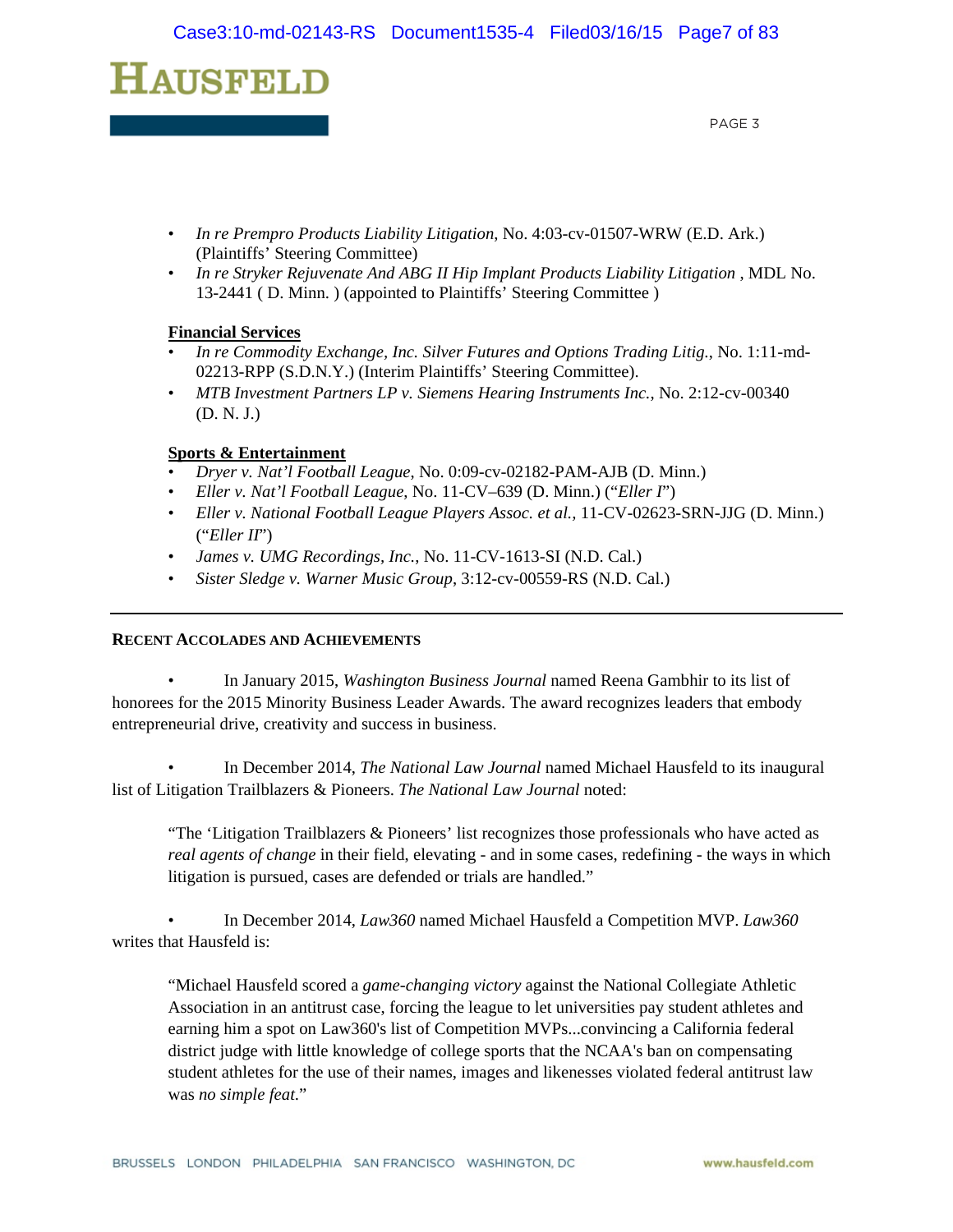

• In December 2014, *Who's Who Legal* named three Hausfeld partners, Michael Hausfeld, Megan Jones, and James Pizzirusso its list of Experts in Competition Law – U.S. Plaintiff. Honorees were selected based on comprehensive, independent survey responses received from general counsel and private practitioners worldwide. Notably, Jones was one of just four female attorneys to receive this recognition.

• In October 2014, *The Legal 500* named Hausfeld to the Top Tier for Competition Litigation in London. *The Legal 500* writes that Hausfeld is:

"Widely recognised as a market leader for claimant-side competition litigation, Hausfeld…provides *'innovative full-service solutions'*. It is the *'market leader in terms of quantity of cases, and also the most advanced in terms of tactical thinking'*.

• In October 2014, *Law360* named Chairman Michael Hausfeld, as a "Titan of the Plaintiffs" Bar" *Law360* cited his recent victory in *O'Bannon v. NCAA*, and his long career of success across a wide range of cases.

• In September 2014, Hausfeld Partner, William Butterfield, was named a winning Washington Power Player for 2014, by *Washington SmartCEO*. William Butterfield was specifically lauded for *"his e-discovery expertise"* and his *"congeniality."*

• In September 2014, *The National Law Journal* recognized Hausfeld Partner, Reena Gambhir, as a DC Rising Star for 2014, in its list of the top 40 attorneys under 40 whose legal accomplishments belie their age.

• In September 2014, *The National Law Journal* named Hausfeld as one of a select group of America's Elite Trial Lawyers, as determined by *"big victories in complex cases that have a wide impact on the law and legal business."* The award notes that:

Hausfeld is among those "*doing the most creative and substantial work on the plaintiffs side."* 

• In August 2014, *Law360* ranked Hausfeld's *O'Bannon v. NCAA* trial team among its "Legal Lions," citing the trial victory against the NCAA.

• In August, 2014, AmLaw named Chairman Michael Hausfeld, Litigator of the Week in the wake of complete bench trial victory against the NCAA in *O'Bannon v. NCAA*.

• In June 2014, *The Legal 500* named Hausfeld to the Top Tier of firms representing plaintiffs in antitrust matters for the sixth year in a row. Hausfeld attorneys, Michael Hausfeld, Megan Jones and Brian Ratner were individually names as Leading Lawyers as well, more than any other firm. *The Legal 500* states that: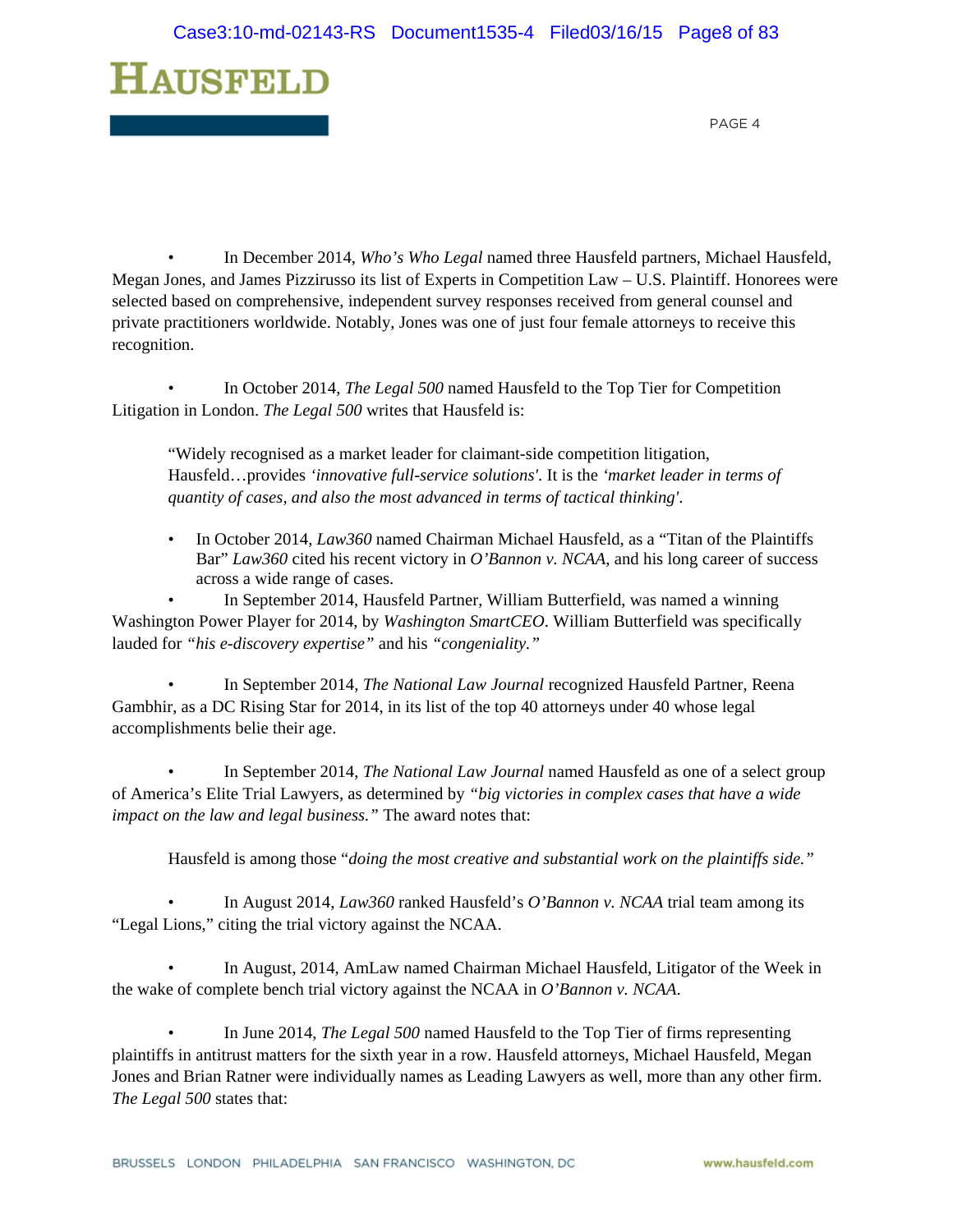

"Washington DC firm Hausfeld is a *'market transformer'*, and the *'most innovative firm with respect to antitrust damages'*. *'Driven by excellence'*, the team *'anticipates the evolving needs of clients'* and delivers *'outstanding advice not only in legal terms but also with a true entrepreneurial touch'*…The *'incredibly impressive'* Michael Hausfeld and Brian Ratner are *'highly skilled negotiators and litigators, and real fighters with an outstanding strategic sense'*. Megan Jones is also recommended."

• In May 2014, *Chambers & Partners* ranked Hausfeld in the top tier, Band 1, for Antitrust Plaintiffs Firms. Michael Hausfeld was also ranked in Band 1 for Antitrust lawyers, and William Butterfield was ranked in Band 3 for Litigation lawyers.

• In April 2014, *Law360* named Sathya Gosselin to its "Rising Stars for 2014" list, in the Class Action category.

• In April 2014, *Super Lawyers* selected six Hausfeld attorneys as among the top in the nation. The *Super Lawyer* designation recognizes the top 5% of attorneys in the U.S. and the *Super Lawyers' Rising Star* designation recognizes the top 2.5% of attorneys in the U.S. under the age of forty, as chosen by their peers and through independent research within their practice area.

• For the third year in a row, *The National Law Journal* named Hausfeld as part of the esteemed "Plaintiffs' Hot List" in 2014. The editorial summarized the firm by stating:

"Michael Hausfeld's self-titled law firm has stacked up the successes since its start in 2008. From June 2012 to July 2013, it had a hand in more than \$1 billion in verdicts and settlements, more than all three previous years combined, coming largely from two cases: antitrust litigation involving the air cargo industry and a high-profile football concussions case."

• In early of October 2013, Hausfeld won the *Financial Times* Innovative Lawyer Dispute Resolution Award. The FT states that Hausfeld has:

"Pioneered a unique and market-changing litigation funding structure that improved accessibility and enabled victims to pursue actions with little or no risk."

• In 2013, *The Legal 500* named Hausfeld as one of the top three law firms in the U.S. in plaintiffs' antitrust representation. Hausfeld attorneys, Michael Hausfeld, Megan Jones and Brian Ratner were also named to the "Leading Lawyers" list, garnering three of just ten honors nationwide.

• In May 2013, *Law360* named Brent Landau to its "Rising Stars for 2013" list, in the Competition category.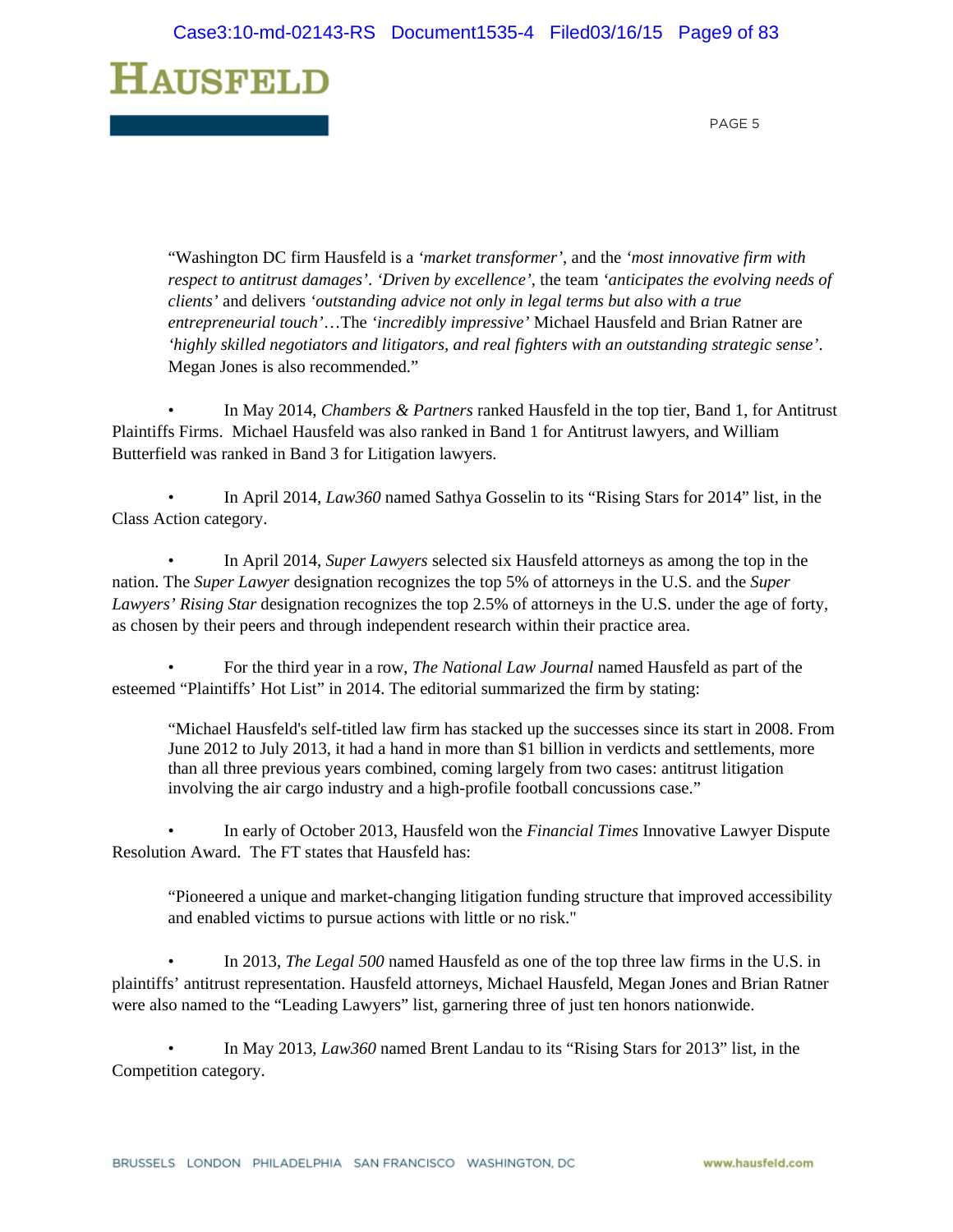

• In October 2012, Hausfeld was named by the *National Law Journal* in its prestigious "Plaintiffs' Hot List" as one of the premier plaintiffs' firms in the country. The editorial highlighted the Air Cargo litigation stating:

"Michael Hausfeld's law firm helped to oversee the extraction of an additional \$200 million during the last 12 months from air carriers accused of a massive conspiracy to fix prices for hauling air cargo, bringing the total take from 17 settlements during the past three years to \$485 million."

• *The Legal 500*, May 2012, placed Hausfeld in Tier 1 for the antitrust category of Mass Tort and Class Action Plaintiffs Representation. The publication also listed Michael Hausfeld, Megan Jones and Brian Ratner as "Leading Lawyers" stating that:

"Hausfeld has '*a deep and strong knowledge of the antitrust practice*', and is recognized as '*among the very top*' firms in the space. Its 13-partner group is based in Washington DC, San Francisco, Philadelphia and also internationally in London. Recent highlights include acting as one of four co-lead counsel for the class in the cartel case, *In re Air Cargo Antitrust Shipping Litigation*, and securing \$241m in related settlements during 2011 to add to the \$128m secured in 2010, and \$85m in 2009. It acted as one of the co-lead counsel in *In re Vitamin C Litigation* in which allegations of collusion and price-fixing were brought against Chinese manufacturers of vitamin C, which admitted the charge but brought an interesting defense by invoking the foreign sovereign compulsion doctrine. The US District Court for the Eastern District of New York denied defendants' motions for summary judgment, rejecting the notion that the Chinese government was responsible for their conduct. The group has carved a niche in sports-related antitrust class actions, with two currently pending, including *In re NCAA Student-Athlete Name & Likeness Litigation*, in which the firm recently won its trial and obtained an injunction on the behalf of the class. Brian Ratner '*thinks strategically, is an excellent negotiator and has a solid foundation of substantive law*'. Andrew Bullion, '*powerhouse*' Michael Hausfeld and Megan Jones are also recommended."

• *Lawdragon* named Michael Hausfeld as one of the 500 Leading Lawyers in America for 2011, 2012 and 2013.

• In February 2012, The Global Competition Review cited Hausfeld as "...one of—if not the—top antitrust plaintiffs' firms in the US." They also recognized that, "The team's sister practice in London, Hausfeld  $& Co$ , has been at the forefront of private antitrust litigation in Europe."

• *Law360* selected three partners, Megan Jones, Brian Ratner, and James Pizzirusso as "Rising Stars Under 40" in 2012.

• From 2011 to 2013 Benchmark Plaintiff Guide to America's Leading Plaintiff Firms and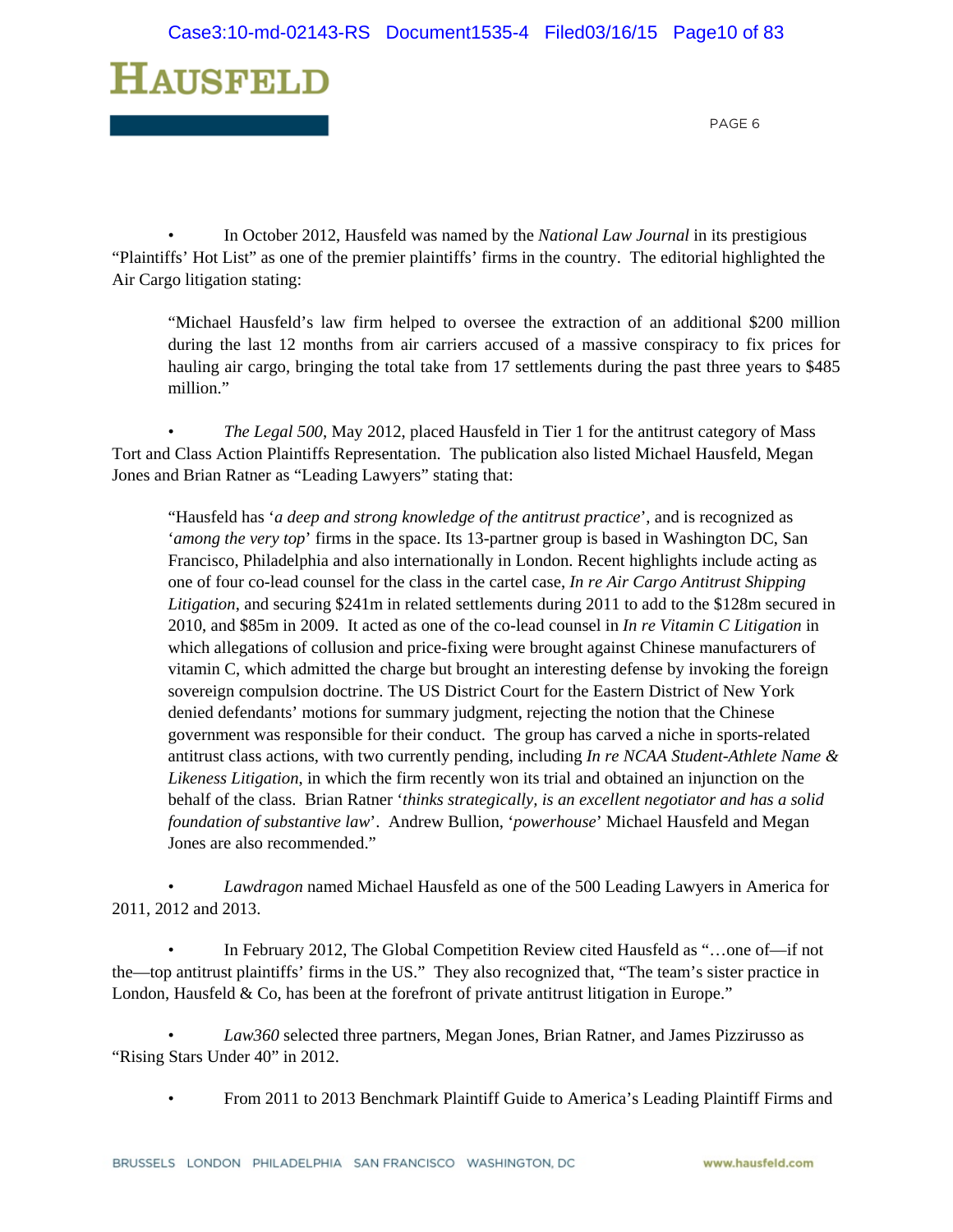

Attorneys identified Hausfeld as one of the top "Tier 1" Antitrust firms in the country, naming several Hausfeld partners as "Antitrust Litigation Stars"—more than any other firm. Further, the Guide listed Hausfeld as one of the "Highly Recommended" Plaintiff firms in Washington, DC, naming four of its partners as "Local Litigation Stars" as well. The 2011 Guide noted:

"Michael Hausfeld, the founder and chairman of the firm, is a Goliath in the plaintiffs' bar having earned his esteemed reputation as a leading litigator with record-breaking decisions won by advancing unconventional legal theories. Known for success in human rights, antitrust and complex commercial litigation, he is also considered one of the country's best negotiators. William Butterfield, Hilary Scherrer and James Pizzirusso bring decades of invaluable expertise and experience to the firm's practice."

The US *Legal 500* publication identified Hausfeld as one of the top three antitrust plaintiffs' firms nationwide in 2011:

"Led by the renowned Michael Hausfeld, Hausfeld has rapidly established itself at the plaintiff's bar since its inception in 2008, bringing to bear its '*crucial experience of the tactics which may be employed by both sides in litigation*'. The group has a dedicated focus on complex antitrust litigation and class actions, and 'provides creative advice to resolve issues'. In June 2010, the firm reached a \$25m settlement with defendants Land O'Lakes, Moark and Norco Ranch in *In re Processed Egg Products Antitrust Litigation*. The firm had filed the first case in this action alleging a national conspiracy of supply reduction and price fixing in the egg industry. The firm also saw *In re Ethylene Propylene Diene Monomer* (EPDM) Antitrust Litigation through to successful settlement in 2010 after seven years, winning class certification on summary judgment in 2009 and the subsequent Second Circuit appeal in 2010. The case was finally settled six months before the trial began. The firm also has a London office through which it is pursuing action against an alleged global cartel. Andrew Bullion and Megan Jones are recommended for having a '*good understanding of business and operational environments'*."

• The *National Law Journal* named Hausfeld to the 2010 Plaintiffs' Hot List, as well:

"Since its inception in 2008, 23-attorney Hausfeld has quickly positioned itself as a leader in antitrust and class action litigation. Washington-based Chairman Michael Hausfeld's firm has established new frontiers for plaintiffs' legal recovery, while pursuing global cartels and representing victims of apartheid. That case resulted in a groundbreaking ruling by the U.S. Court of Appeals for the 2d Circuit that aiding and abetting violations of international law are actionable under the Alien Tort Claims Act. The firm claims recoveries worth \$300 million during the past 12 months."

• In 2010, the US *Legal 500* publication also listed Hausfeld among the top three antitrust plaintiffs' firms in the country:

"Hausfeld LLP brands as a global plaintiff representation firm, targeted at providing justice to both individuals and businesses, and antitrust litigation is one of five key areas of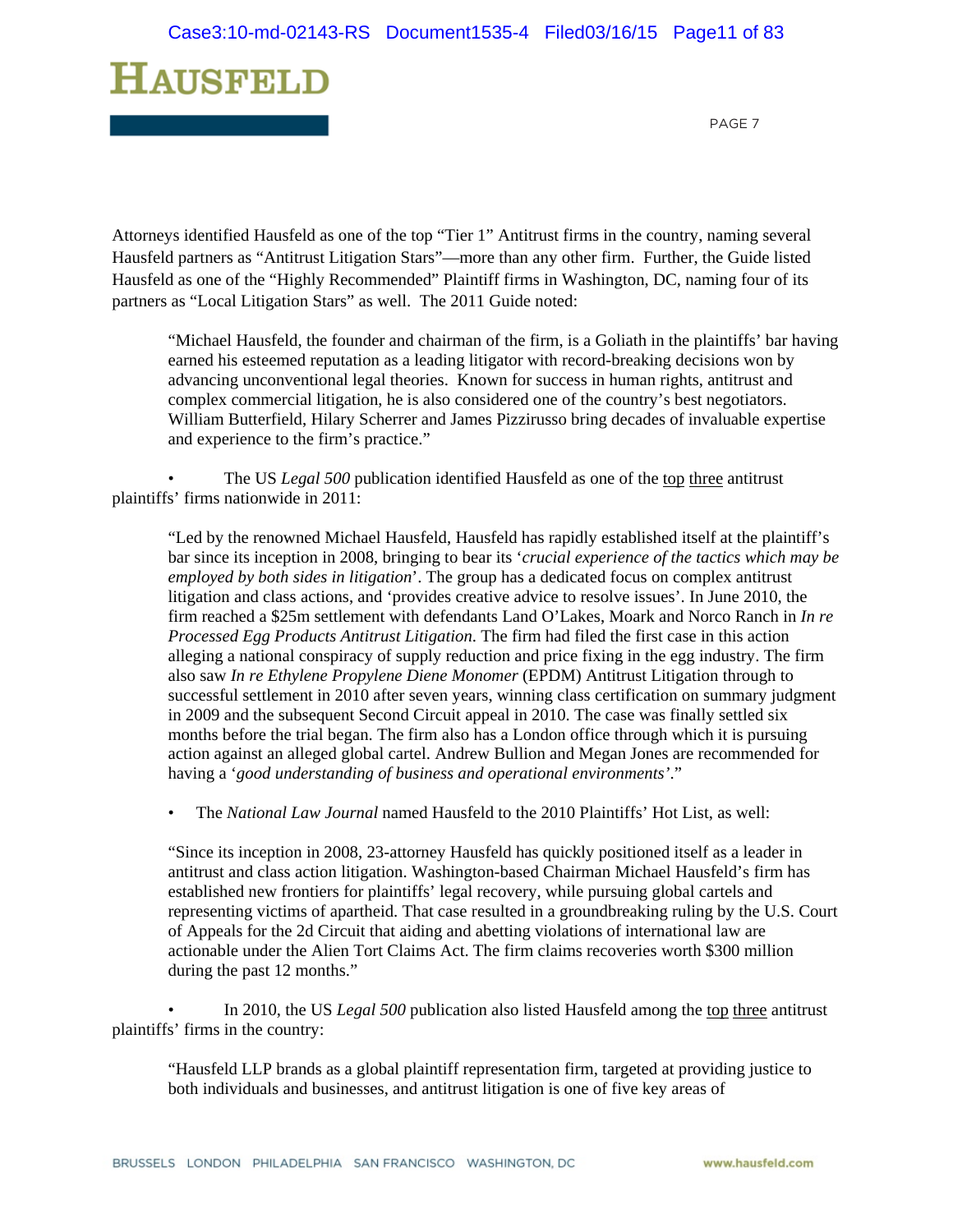PAGE 8

expertise.…[T]he firm has been appointed co-lead counsel in over 20 significant cases. The firm is headquartered in Washington DC, and also has offices in New York, Philadelphia, San Francisco and London. One client ranks the firm as *'the best I have ever worked with'*… Recommended lawyers include the firm's founder, Washington DC-based Michael Hausfeld, an experienced veteran who is *'inventive and determined'*. Also in Washington DC, Brian Ratner is an *'engaging, highly competent professional who can simplify complex antitrust matters and make them comprehensible to a non-antitrust attorney'*, and Andrew Bullion, *'experienced, knowledgeable and easy to communicate with'*. In Philadelphia, Brent Landau is *'very professional and personable'*. "

• The US *Legal 500* publication honored Hausfeld as one of the top antitrust plaintiffs' firms in the country in 2009.

• In March 2009, the firm finalized a historic global-settlement agreement with Parker ITR concerning the company's involvement in an international marine hose cartel. The settlement agreement was the first private resolution of a company's global-cartel liability without any arbitration, mediation, or litigation. It thus signaled opportunities never before possible for dispute resolution, and it provides a new model for global-cartel settlements going forward. Major oil company purchasers and other significant marine-hose purchasers have signed or agreed to sign the settlement agreement.

• Hausfeld is court-appointed lead counsel (with special responsibility for stewardship of non-US claims) in the *Air Cargo Antitrust Litigation* on behalf of air-freight customers opposing a group of international airlines who allegedly fixed prices on air-freight shipping. This case has already resulted in settlements worth over \$485 million. Michael Hausfeld is one of the lead settlement negotiators for the claimants.

• Hausfeld is also court-appointed co-lead counsel in the *Air Passenger Antitrust Litigation* representing thousands of air travelers worldwide opposing British Airways and Virgin Atlantic Airways for allegedly fixing prices of air-passenger transportation from the UK to all long-haul destinations in the world (as well as the opposite routes). Hausfeld lawyers secured in this action the first recovery for foreign citizens based on foreign antitrust law in a US antitrust case. European citizens and businesses have benefited significantly from this settlement, which provided equal compensation for domestic and foreign air passengers.

• Hausfeld lawyers also successfully litigated and settled foreign claims in *Kruman v. Christie's International PLC. et al.*, marking the first time that non-US claimants received, as a class, compensation for violation of competition laws (the fixing of auction commissions)—a milestone in both US antitrust jurisprudence and European recovery.

#### **STERLING REPRESENTATION**

Given Hausfeld's depth of experienced lawyers, history, profile, and recent successes, the firm is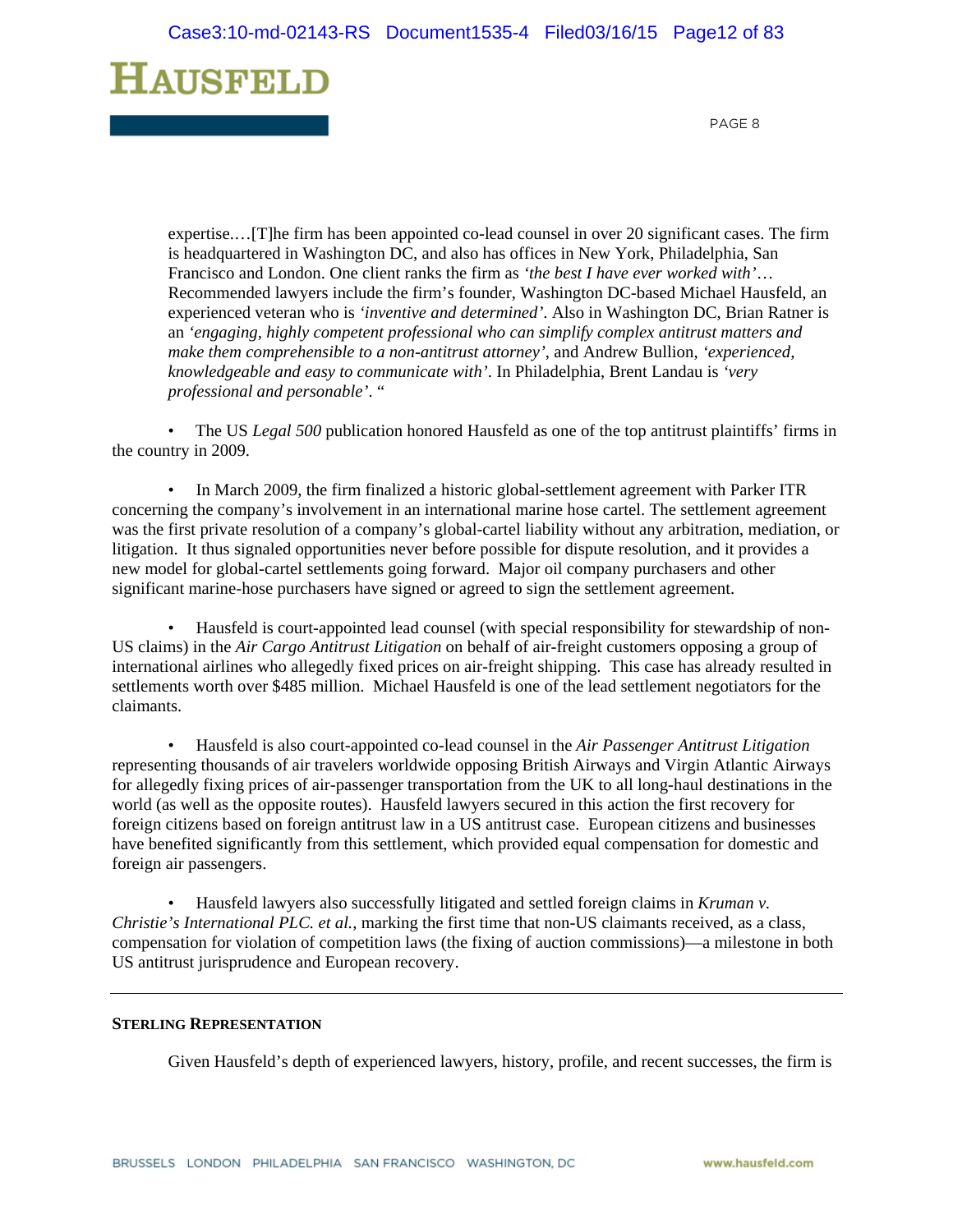

widely considered to be a leader in the antitrust bar. Hausfeld lawyers have an exemplary record of:

- Leading or participating in the world's most significant plaintiffs' private antitrustenforcement actions;
- Cutting-edge innovation in private antitrust enforcement in the US and abroad; and
- Building one of the largest and most talented plaintiffs' private antitrust enforcement teams in the US, the UK, and Europe.

As international cartels invade the marketplace—and global enforcement bodies struggle to keep up—Hausfeld is able to provide unparalleled legal advice and superior representation for claimants anywhere on the planet. Hausfeld's unique position and skill sets are frequently acknowledged by leading defense firms as well, who commend Hausfeld attorneys (in public and in private) while seeking global "peace" for their cartelist clients.

#### **LEGAL INNOVATION**

Hausfeld lawyers have hosted, lectured at, and participated in numerous conferences throughout six continents. Among the topics addressed have been the pursuit of damages actions in the US and the EU on behalf of EU and other non-US plaintiffs; private civil enforcement of EU competition laws; the Supreme Court decision in *Empagran*; the principle of international comity; monopolization; and emerging issues in electronic discovery. Hausfeld attorneys have presented before regulators, judges, business leaders, in-house counsel, private lawyers, public-interest advocates, and institutional investors. They have also written extensively on these subjects and many others, and they have led key competitionpolicy debates around the world.

#### **INDIVIDUAL REPRESENTATION HIGHLIGHTS**

• FINRA Arbitration

Hausfeld attorneys recently represented a public technology company, recovering millions of dollars that its investment advisor had invested in auction rate securities (ARS).

The client's investment advisor was aware that with any auction rate security, there exists the possibility that there will not be a sufficient number of buyers to match the number of auction rate securities that holders want to sell in any given auction. If this happens, the auction "fails" and the holders will not be able to sell their auction rate securities at par value. In 2007, the ARS market failed when major financial institutions stopped supporting auctions.

On behalf of its client, Hausfeld attorneys commenced an arbitration proceeding with the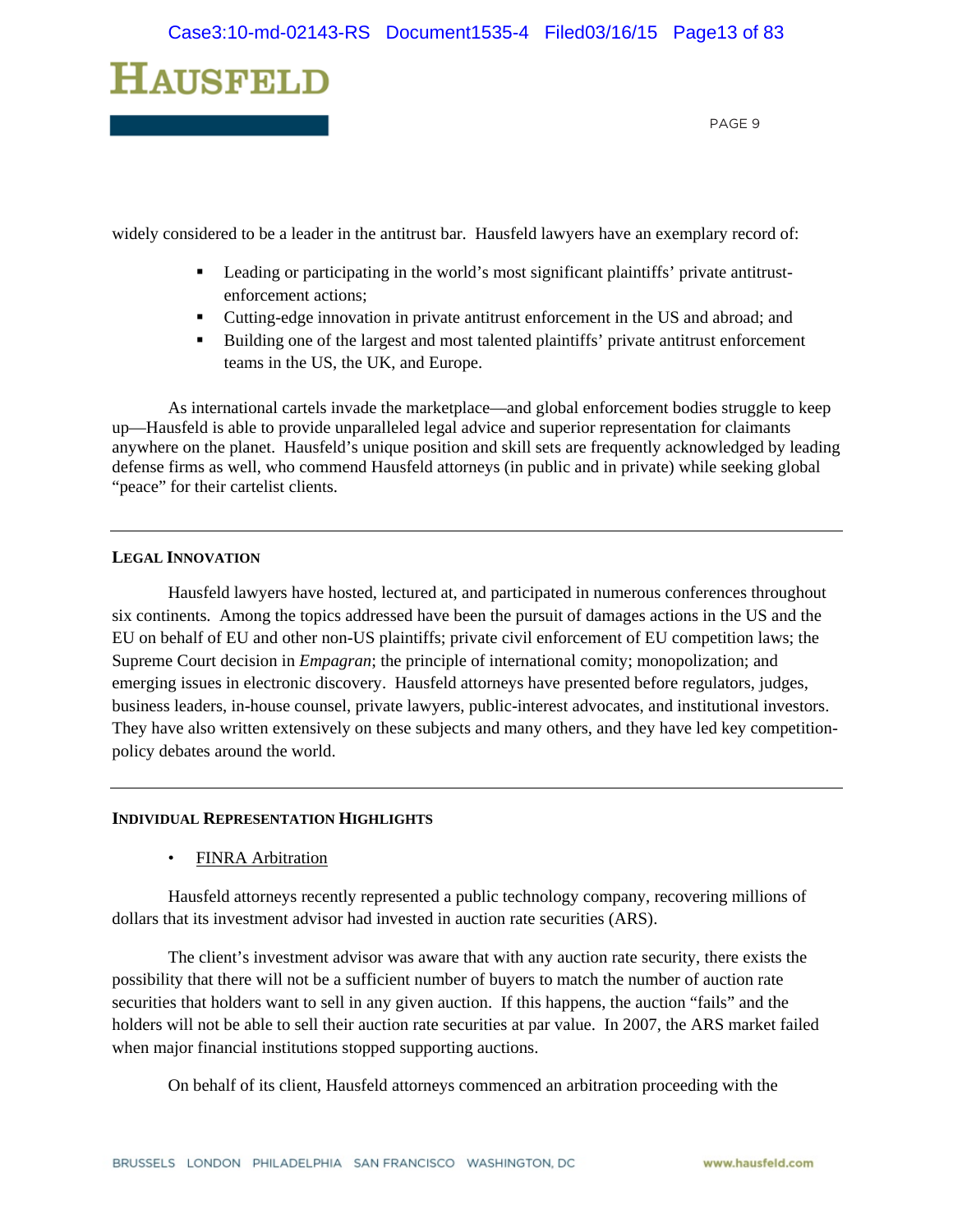PAGE 10

Financial Industry Regulatory Authority in November 2009. Discovery established that the investment advisor was clearly on notice of the vulnerability of the ARS market prior to the auction failures. Despite this awareness, it breached fiduciary obligations to the client to protect the liquidity of the investment portfolio. The matter was resolved in February 2011 through a settlement that restored liquidity to the client's investment portfolio.

Hausfeld was able to successfully and privately resolve this matter for its client in less than twenty-four months with very little disruption to the client's business operations.

#### **NON-COMPETITION MATTERS**

In addition to their cutting-edge work in the competition and antitrust fields, Hausfeld lawyers have been at the forefront of leading human rights, civil rights, environmental, mass tort, consumer, and other complex matters litigated in the United States and abroad. Richard Lewis, for example, is presently lead counsel in an international environmental and human rights case involving drinking water contamination in Bhopal, India. Mr. Lewis is also a member of the Plaintiff's Steering Committee in the federal Hormone Replacement Therapy ("HRT") mass-tort litigation as well as the Chinese-Manufactured Drywall litigation and on the executive committee for the NFL concussions injury litigation.

#### **Highlights**:

• *Holocaust Litigation*

In the historic Swiss banking litigation, Michael Hausfeld served, pro bono, as co-lead counsel for Holocaust survivors against the Swiss banks that collaborated with the Nazi regime during World War II by laundering stolen funds, jewelry, and art treasures. Michael Hausfeld obtained a \$1.25 billion settlement. *In re Holocaust Victim Assets Litig.*, No. CV 96-4849 (ERK) (MDG) (E.D.N.Y.). He was also a lead counsel in litigation by survivors of World War II-era forced and slave labor against the German companies that profited from the labor of concentration camp inmates. This litigation, which resulted in an unprecedented settlement of \$5.2 billion for approximately two million claimants, was resolved through multinational negotiations that included both defendants and plaintiffs' counsel, and the governments of several countries.

• *In re Chinese-Manufactured Drywall Products Liability Litig., MDL No. 2047 (E.D. La.).* 

Richard Lewis helped try the *Germano v. Taishan* property damages and remediation matter on behalf of seven Virginia homeowners. The Court ordered plenary relief for the homeowners in the amount of \$2.6 million and determined the standard for remediation of a damaged Chinese drywall home. Mr. Lewis was instrumental in the *Daubert* briefing and argument as well as the trial testimony of several experts, and was successful in excluding significant portions of the defense experts' opinions.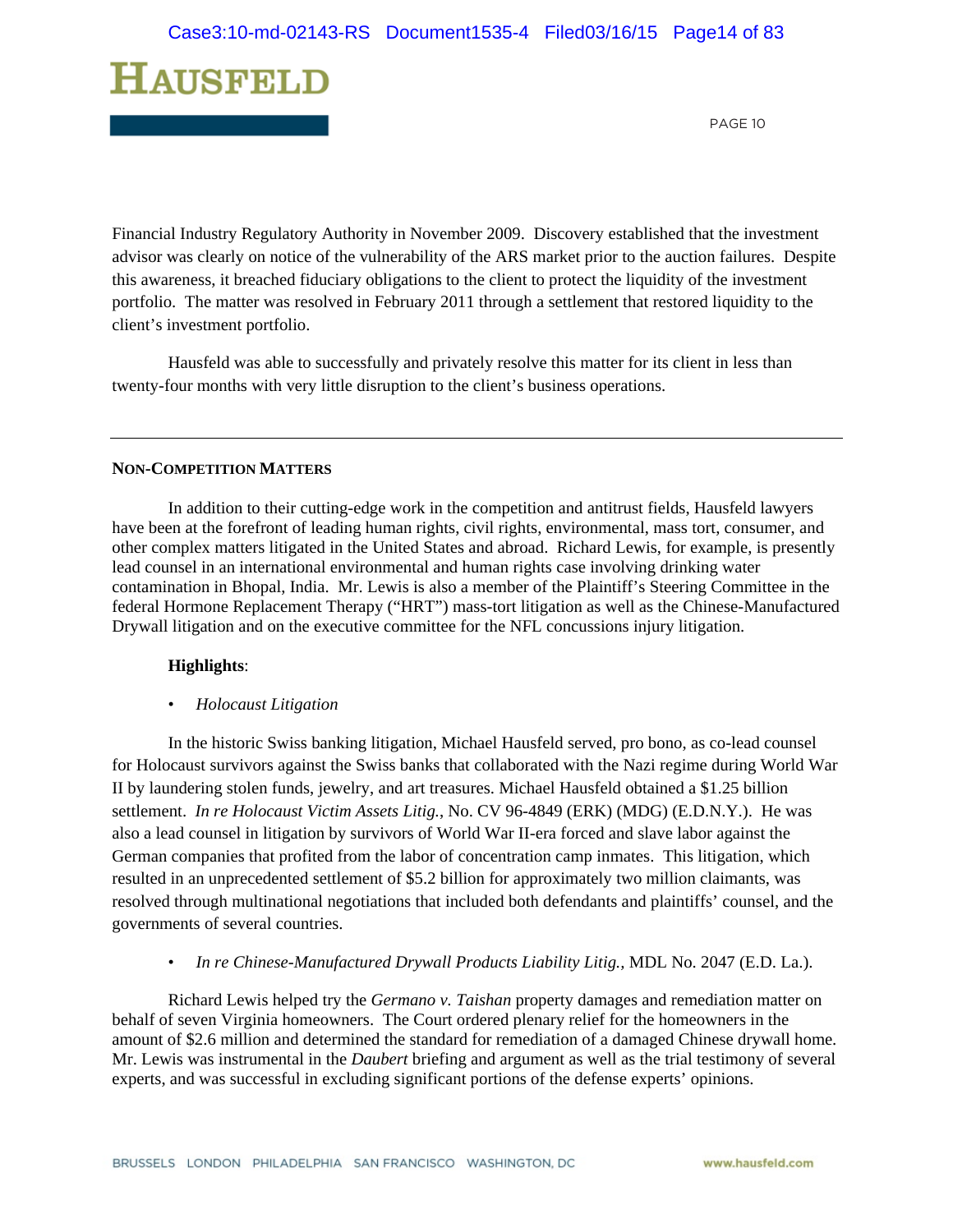

• *In re The Exxon Valdez Litig.*, No. A89-095 Civ. (D. Alaska).

Michael Hausfeld was selected from dozens of attorneys around the country by federal and state judges in Alaska to serve as co-lead counsel for plaintiffs in the largest environmental case in United States history, which resulted in an initial jury verdict of more than \$5 billion.

• *In re Diet Drug Litig.* (Fen-Phen), MDL No. 1203 (E.D. Pa.).

As a member of the Plaintiffs' Management Committee and Sub-Class Counsel, Richard Lewis played a major part in the success of the Fen-Phen diet drug litigation and settlement. Mr. Lewis and other plaintiffs' counsel achieved one of the largest settlements ever obtained in a mass tort case—\$3.75 billion—on behalf of millions of U.S. consumers who used diet drugs that are associated with heart valve damage.

• *In re StarLink Corn Products Liability Litig.*, MDL No. 1403. (N.D. Ill.).

Richard Lewis was co-lead counsel and successfully represented U.S. corn farmers in a national class action against Aventis CropScience USA Holding and Garst Seed Company, the manufacturer and primary distributor of StarLink corn seeds. StarLink is a genetically modified corn variety that the United States government permitted for sale as animal feed and for industrial purposes but never approved for human consumption. Yet StarLink was found in corn products sold in grocery stores across the country and was traced to widespread contamination of the U.S. commodity corn supply. The settlement, which provided more than \$110 million for U.S. corn farmers, was the first successful resolution of tort claims brought by farmers against the manufacturers of genetically modified seeds.

• *Roberts v. Texaco, Inc.*, 94-Civ. 2015 (S.D.N.Y.).

Michael Hausfeld represented a class of African-American employees in this landmark litigation that resulted in what was at that time the largest race-discrimination settlement in history (\$176 million in cash, salary increases, and equitable relief).

• *The Southern Farmers Association v. Shell (Christ Church, Barbados, W.I.)* 

James Pizzirusso successfully represented dozens of farmers and landowners in Barbados whose crop lands and properties were contaminated as a result of Shell's negligence in allowing jet fuel to leak from underground pipelines. This was one of the first mass environmental settlements of its kind in Barbados.

#### **INDEX**

Annex 1 of this resume is a list of quotes from journalists and publications concerning the work of Hausfeld attorneys, as well as awards and recognitions. Annex 2 provides individual profiles of Hausfeld attorneys. Annex 3 contains information about the firm's London and Brussels affiliates and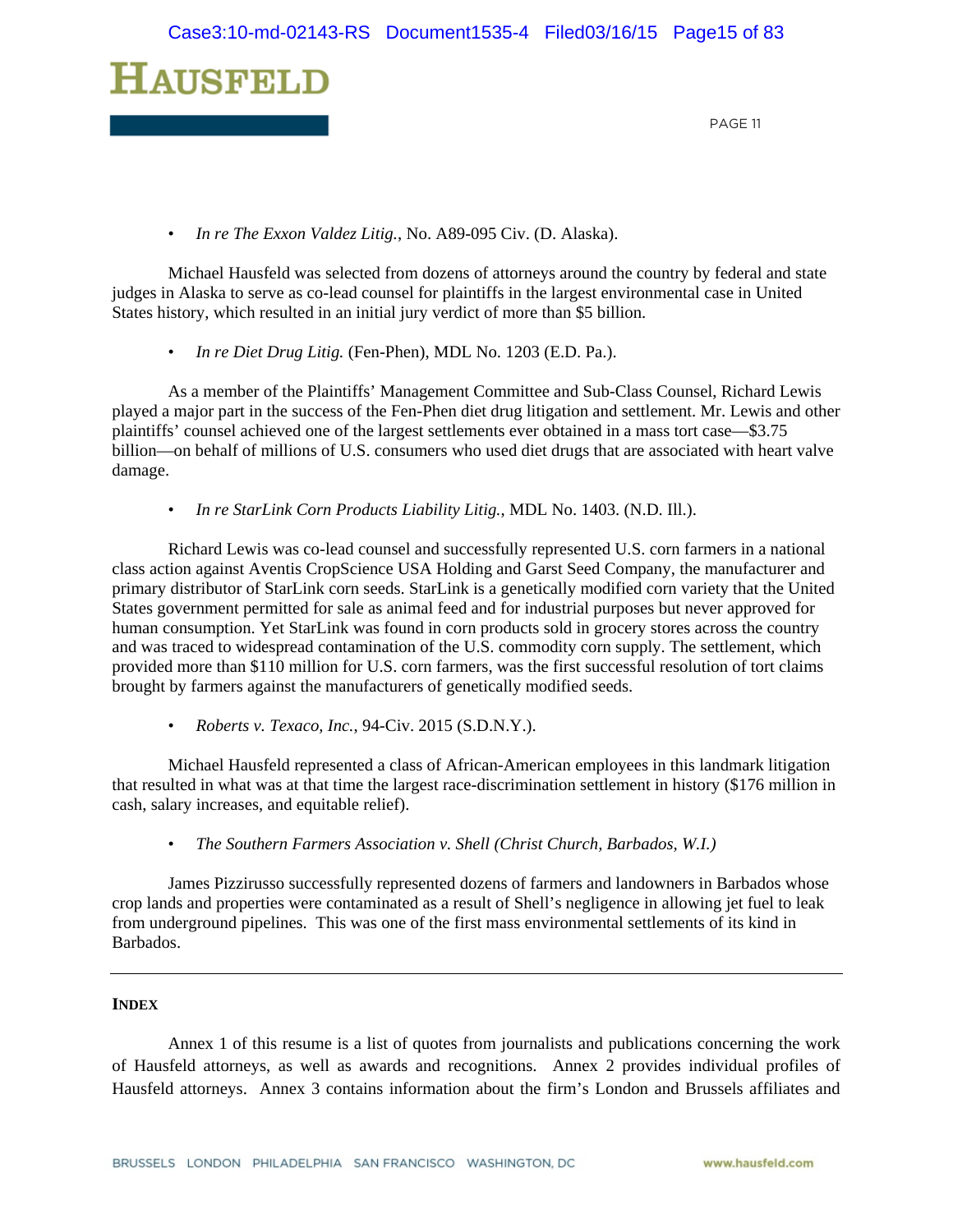

attorneys. Annex 4 is a list of publications by Hausfeld attorneys. Finally, Annex 5 provides contact information for the firm's various offices.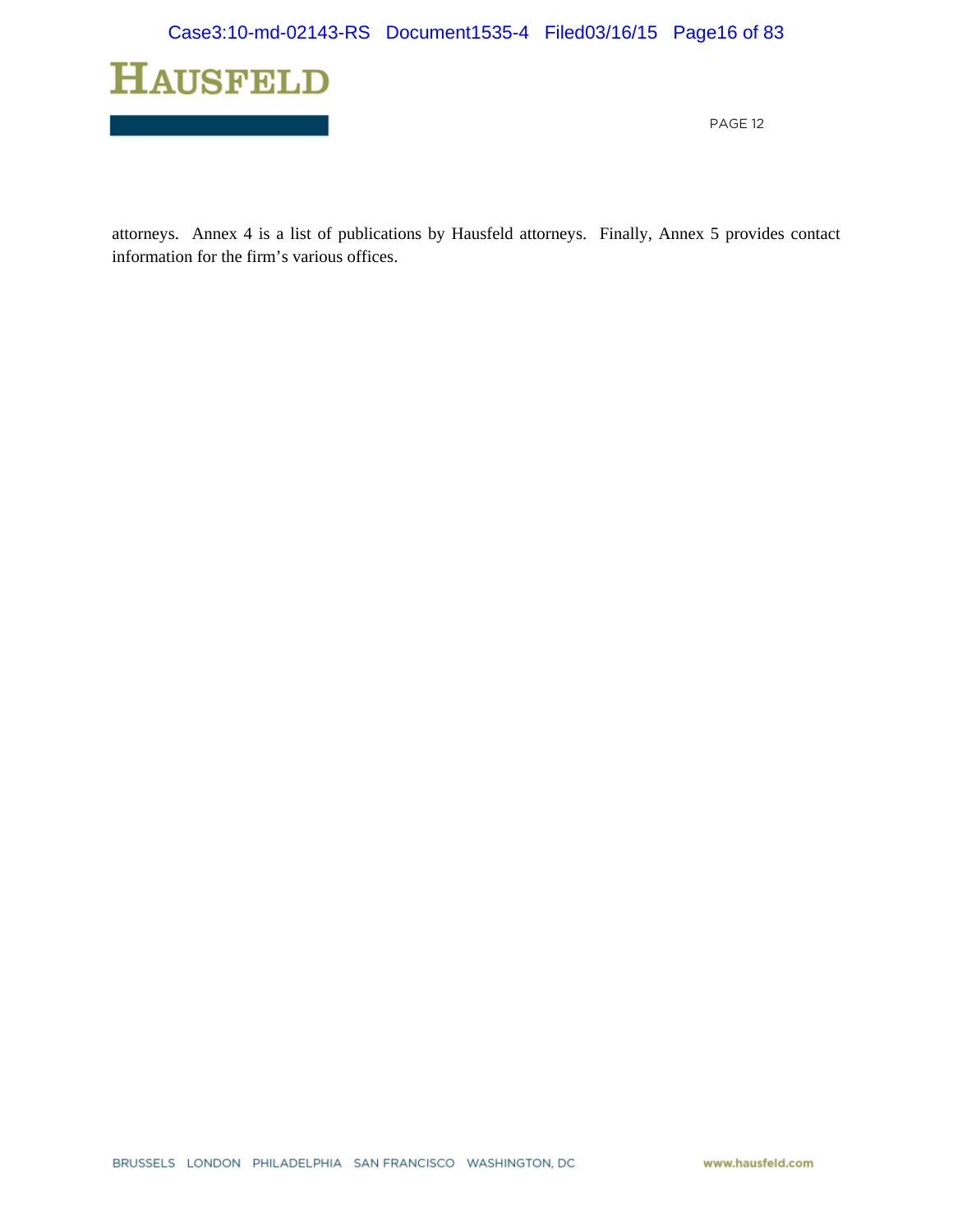

### **ANNEX 1**

#### *Quotes from Journalists and Publications Concerning the Work of Hausfeld Attorneys*

"Washington DC firm Hausfeld, is a *'market transformer'*, and the *'most innovative firm with respect to antitrust damages.' 'Driven by excellence'*, the team *'anticipates the evolving needs of clients and delivers outstanding advice not only in legal terms but with a true entrepreneurial touch.'*" -*The Legal 500*, 2014

"Hausfeld is *'among those doing the most creative and substantial work on the plaintiffs side.'*" *- The National Law Journal*, 2014

"Widely recognised as a market leader for claimant-side competition litigation, Hausfeld & Co LLP provides *'innovative full-service solutions'*. It is the *'market leader in terms of quantity of cases, and also the most advanced in terms of tactical thinking'*. Anthony Maton has *'done a fine job managing the firm and building its client base and pool of attorneys'*. -*The Legal 500*, 2014

"[Michael] Hausfeld became '*renowned for his creativity.'*" *-Law360*, 2014

"Anthony Maton at Hausfeld  $&$  Co has been quietly building a formidable team at the class action specialist..."

- *Legal Business*, 2013

"Hausfeld LLP has '*a deep and strong knowledge of the antitrust practice*', and is recognized as '*among the very top*' firms in the space."

- *The Legal 500,* 2013

"…leading the way in anti-competitive class actions and, in the face of stiff competition, is building a practice to envy in [London]." *- The Lawyer*, 2012

"Michael Hausfeld's law firm helped to oversee the extraction of an additional \$200 million during the past 12 months from air carriers accused of a massive conspiracy to fix prices for hauling cargo, bringing the total take from 17 settlements during the past three years to \$485 million." - *National Law Journal, Plaintiffs' Hot List,* 2012

"Hausfeld is an internationally respected law firm committed to applying innovative legal strategy in pursuit of redress for its clients. . . . Firm founder and chairman, Michael Hausfeld, is considered one of the nation's preeminent litigators. Over the course of his career he has handled some of the largest classaction cases in the realms of human rights, discrimination and antitrust."

- *Benchmark Plaintiff Guide*, 2012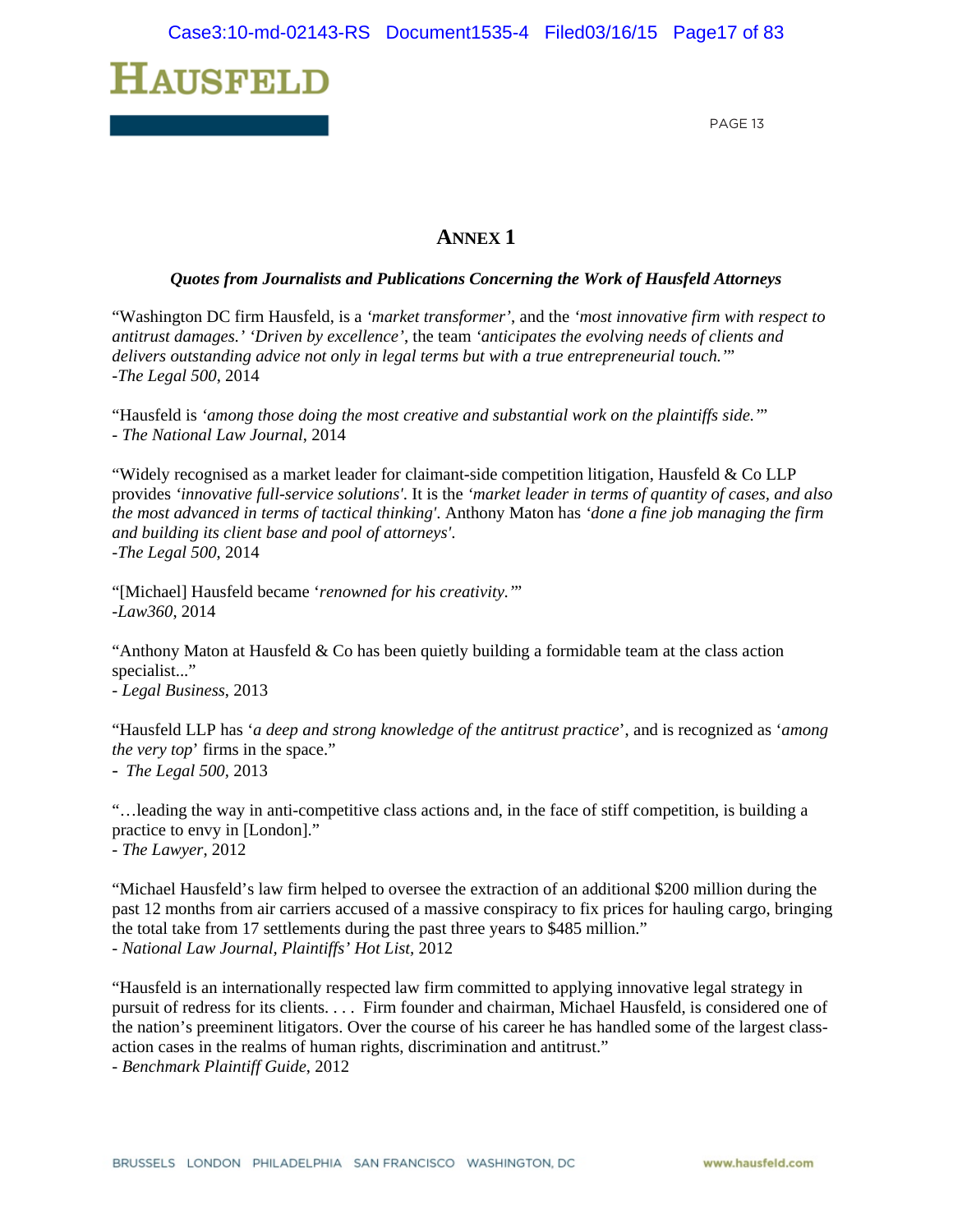

"Since opening the practice in 2008, Michael Hausfeld and the 20-lawyer team at Hausfeld have established themselves as one of – if not the – top plaintiffs' antitrust firms in the US…What's more, in the three years since it formed, Hausfeld has secured close to US\$700 million for its antitrust clients… The team's sister practice in London, Hausfeld & Co, has been at the forefront of private antitrust litigation in Europe."

#### -*Global Competition Review*, 2012

"With a well developed focus in the areas of antitrust, human and civil rights, mass torts, environmental threats, securities fraud and consumer protection, Hausfeld is rapidly growing into an international powerhouse."

- *Benchmark Plaintiff Guide*, 2011

"Since its inception in 2008, 23-attorney Hausfeld has quickly positioned itself as a leader in antitrust and class action litigation…The firm claims recoveries worth \$300 million during the past 12 months." - *National Law Journal, Plaintiffs' Hot List,* 2010

"The team's sister practice in London, Hausfeld  $& Co$ , has been at the forefront of private antitrust litigation in Europe." "One of the nation's preeminent antitrust class-action lawyers, [Michael] Hausfeld has been at the forefront of many historic and precedent-setting cases." - *Washingtonian Magazine*, December 2009, "Thirty Stars of the Bar" feature

In 2009, *US Legal 500* described Michael Hausfeld as "an outstanding antitrust litigator." - *US Legal 500*, 2009

In 2008, *US Legal 500* discussed the work of Hausfeld lawyers, noting that the firm's attorneys are "involved in the first antitrust case in the US against Chinese manufacturers, in which the plaintiffs are alleging that major Chinese pharmaceutical companies conspired to fix prices and control export output of Vitamin C. The case raises thorny issues about the government's role in the defendants' pricing, and its output decisions."

*US Legal 500* also discussed the firm's attorneys' involvement in a "nationwide class action brought by the State of Mississippi, the City of Chicago and Fairfax County, Virginia against 37 leading banks, insurance companies and brokers alleging widespread price-fixing and bid-rigging in the multi-billion dollar municipal derivatives industry dating back to 1992."

In conclusion, *US Legal 500* noted that the firm's attorneys' continue "to pick up instructions on some of the most significant cases around, both purely domestic and those with an international element. This impressive success, both nationally and away from home, prompts clients to confirm that the firm manages to get 'a high percentage of the overall work', and that the firm is 'recognized as one of the top firms."

- *US Legal 500*, 2008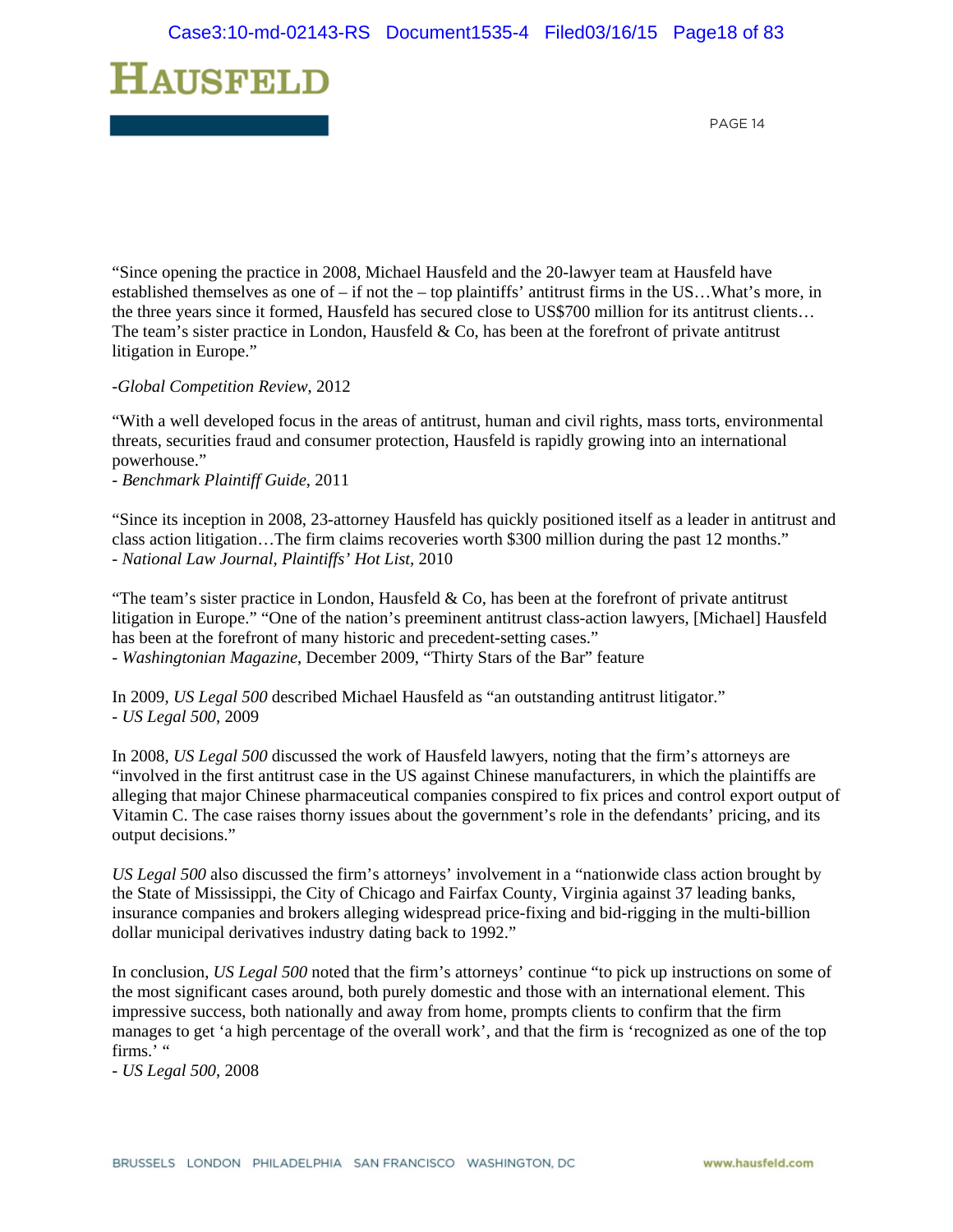

"Hausfeld haunts errant companies ranging from managed healthcare providers to makers of genetically engineered foods and bulk vitamins."

- *Lawdragon*, January 2008

In 2007, *US Legal 500* noted that Hausfeld lawyers "have been particularly active in cases surrounding the aviation industry in recent times and [are], for instance, currently representing distribution company Niagara Frontier Distribution in class-action litigation pertaining to allegations that a group of major air cargo carriers conspired to inflate airfreight surcharges, a case that has already yielded an initial settlement in the region of \$80m. Lawyers at the firm are furthermore acting on behalf of Swedish furniture chain IKEA in a proposed class action suit involving similar claims. . . . Further recent highlights include the recovery of \$28.8m for a class of retailers in a monopolization suit against tape manufacturer 3M, and a lead role in litigation surrounding an alleged hydrogen peroxide cartel."

"Wins for Valdez victims and Holocaust survivors built [Michael Hausfeld's] reputation." - *Lawdragon*, March 2006

"I want to mention on the record the extraordinary work of the Hausfeld firm in the preparation and the submission of this claim. Mr. Hausfeld in numerous other claims as well has exhibited the type of professionalism and skill that have made the Fund a success and my job that much easier. I am grateful to him for his zeal, competence and professionalism."

- Ken Feinberg, Special Master, 9/11 Victim's Compensation Fund.

"Antitrust defense lawyers view Michael Hausfeld as among the top three or four antitrust litigators in the country on the plaintiffs' side. The reason: his ability to score multimillion-dollar recoveries from major corporations over alleged monopolistic and price-fixing conduct. Seen as "really a very, very aggressive" litigator, Hausfeld is not one to shy away from a tough fight and has supplemented his antitrust focus with a broad range of cases focusing on civil rights and international human rights. He represented Holocaust survivors in their suits to get World War II-era assets back from European Banks." - *Lawdragon*, October 2005

"More importantly, the ingenuity here comes heavily from the lawyers on the plaintiff's side. It was they who spotted something others had missed – based on an ambiguity in a 'foreign assistance' statute – and ran with it, all the way to the Supreme Court. Indeed the amazing aspect of *F. Hoffman-LaRoche, Ltd. v. Empagran* is not so much the answers it provided but that some of the questions needed answering at all." - David Samuels, from "Matter of the Year," *Global Competition Review*, Feb. 2005, in reference to the *Empagran* case.

"Hausfeld could be sweetness and light one moment and anger and darkness the next. He was unpredictable and at times unreasonable. . . . But he was central to any successful negotiation because he had a keen sense of where the bottom line was."

- Stuart Eizenstat on the Holocaust cases, *The London Times*, Sept. 28, 2004.

The *Washingtonian* has listed Michael Hausfeld for the past several years as one of Washington's 75 best lawyers, proclaiming Michael Hausfeld to be "the country's best-known litigator of big lawsuits with hundreds of plaintiffs and multiple defendants."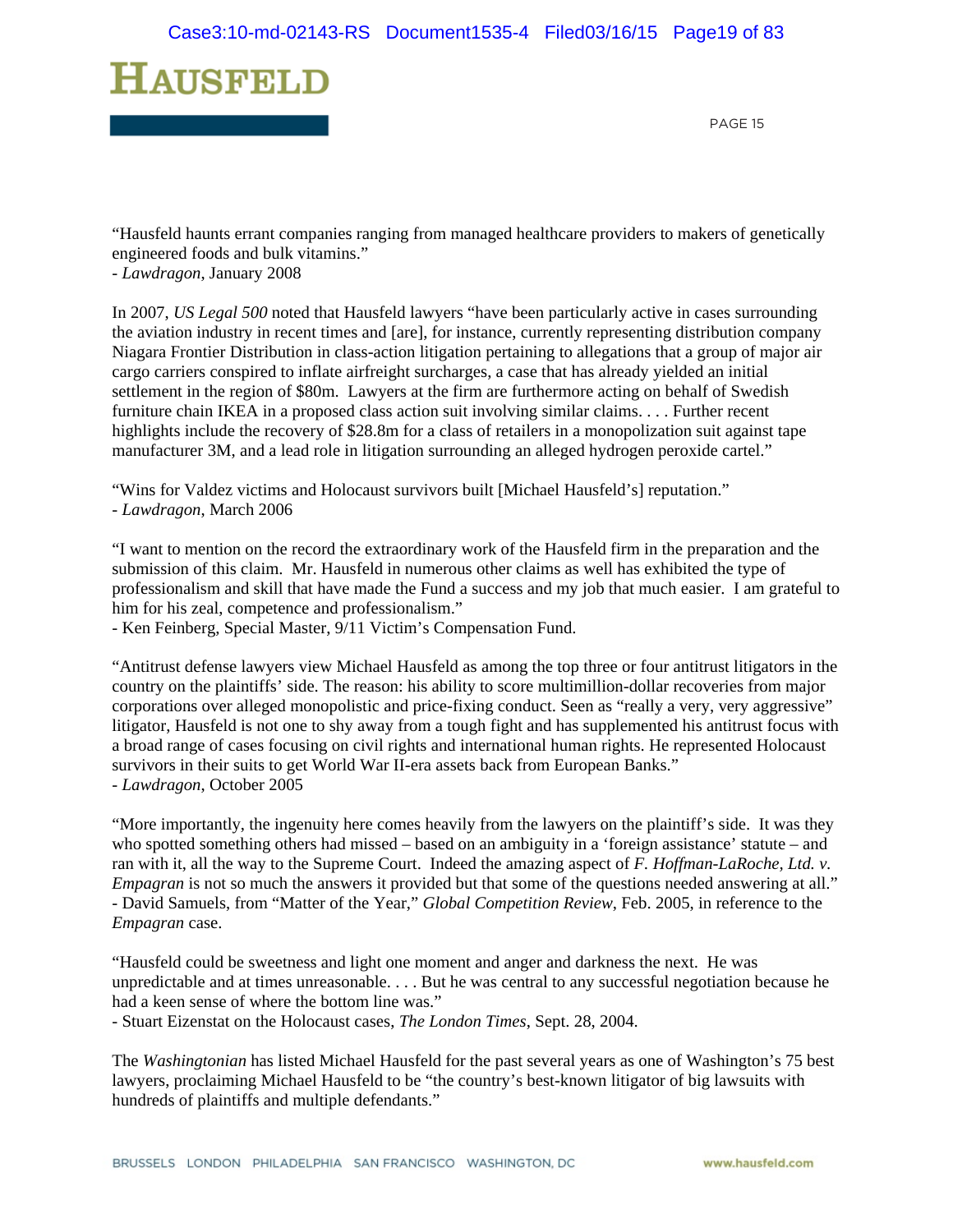PAGE 16

#### *Representative Awards and Recognitions*

Minority Business Leader- 2015, *Washington Business Journal*  Reena Gambhir

"Women Worth Watching," *Diversity Journal 2015*  Reena Gambhir

Top Tier for Competition Litigation in London, *The Legal 500* 

Titan of the Plaintiffs Bar, *Law360*  Michael Hausfeld

Washington Power Player for 2014, *Washington SmartCEO*  William Butterfield

DC Rising Star for 2014 - Top 40 under 40, *The National Law Journal*  Reena Gambhir

Elite Trial Lawyers, *The National Law Journal*  Hausfeld

"Litigator of the Week," *AmLaw*  Michael Hausfeld

"Legal Lions," *Law360*  Michael Hausfeld, Hilary Scherrer, Michael Lehman, Sathya Gosselin, Bruce Wecker, Swathi Bojedla

Top Tier of Firms Representing Plaintiffs in Antitrust, *The Legal 500* 

Leading Lawyers in Antitrust, *The Legal 500*  Michael Hausfeld, Brian Ratner, Megan Jones

*The Legal Intelligencer*, recognized in Top Awards and Settlements for 2013 for *In re Eggs*

*Who's Who of Competition Lawyers & Economists 2014* Top US Competition Lawyers for Plaintiffs Michael Hausfeld, Megan Jones, James Pizzirusso

Washington, DC *Super Lawyer Super Lawyers Magazine,* 2014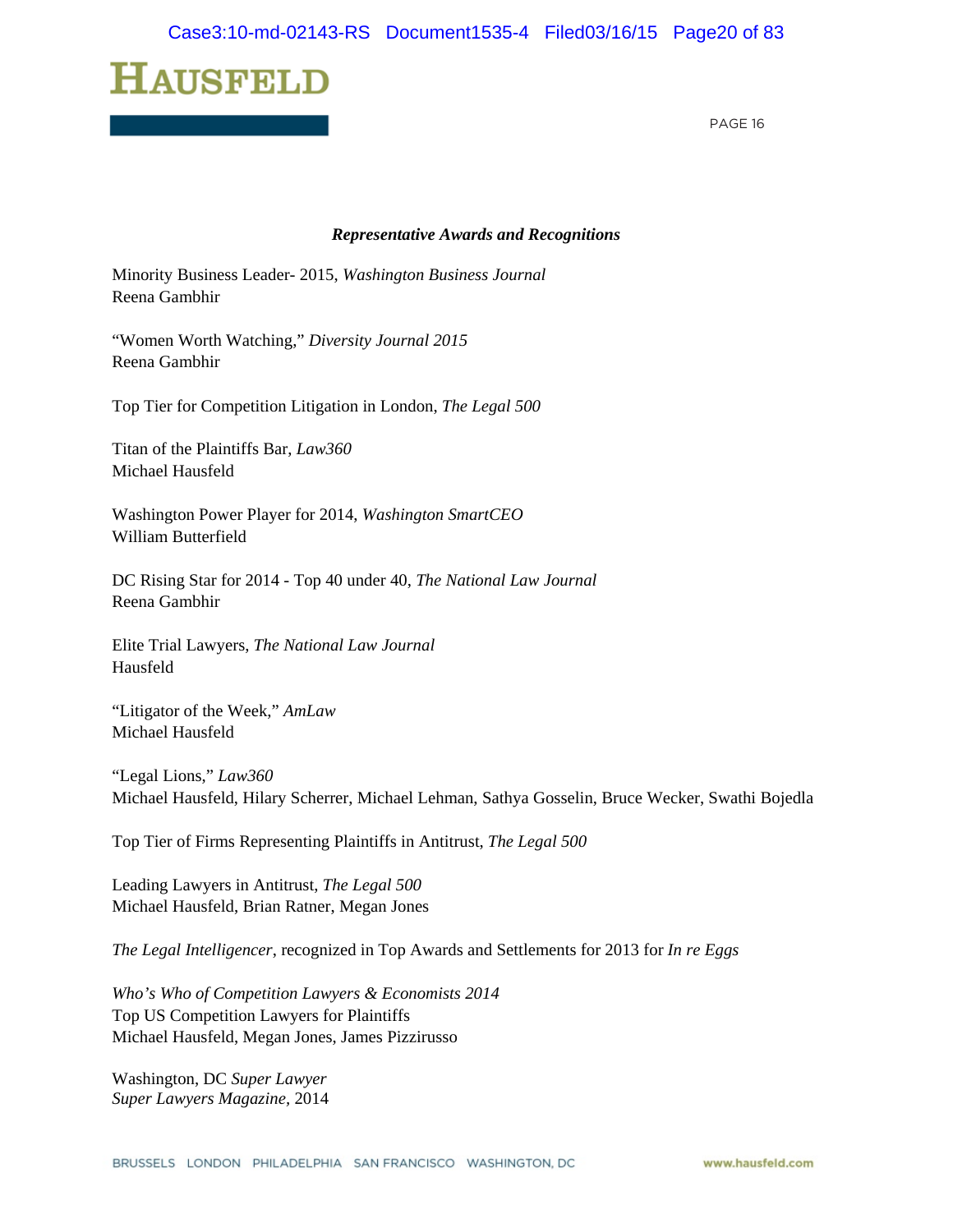

Michael Hausfeld, Megan Jones, Brian Ratner, Melinda Coolidge, Timothy Kearns, Nathaniel Giddings

*Law360's* Rising Stars Under 40, 2014 Sathya Gosselin

Member of the International Task Force Reena Gambhir (appointed for the 2014-2015 term)

Member of the International Cartel Task Force Michael Hausfeld (appointed for the 2014-2015 term)

"Women Worth Watching", *Diversity Journal 2013*  Reena Gambhir

*Law360's* Rising Stars Under 40, 2013 Brent Landau

*Law360's* Rising Stars Under 40, 2012 Megan Jones, James Pizzirusso, and Brian Ratner,

Top Antitrust Lawyers *Washingtonian* 2011-2012 Michael Hausfeld

Washington, DC's Best Lawyers 2012 American Lawyer Magazine Michael Hausfeld

Co-Chair of ABA Task Force on Civil Redress Michael Hausfeld (appointed for 2011-2012 and 2012-2013 terms)

Vice Chair of the ABA Antitrust Section's Food and Agriculture Committee (2013-2014 term) James J. Pizzirusso

Vice Chair of the ABA Antitrust Section's Trade, Sports, and Professional Associations Committee (2012-2013 term) James J. Pizzirusso

Vice Chair of the ABA Antitrust Section's Communications and Digital Technology Industries Committee (2012-2013, 2013-2014 term) Megan Jones

ABA Antitrust Section Delegate to the ABA's Special Committee on Section, Division and Forum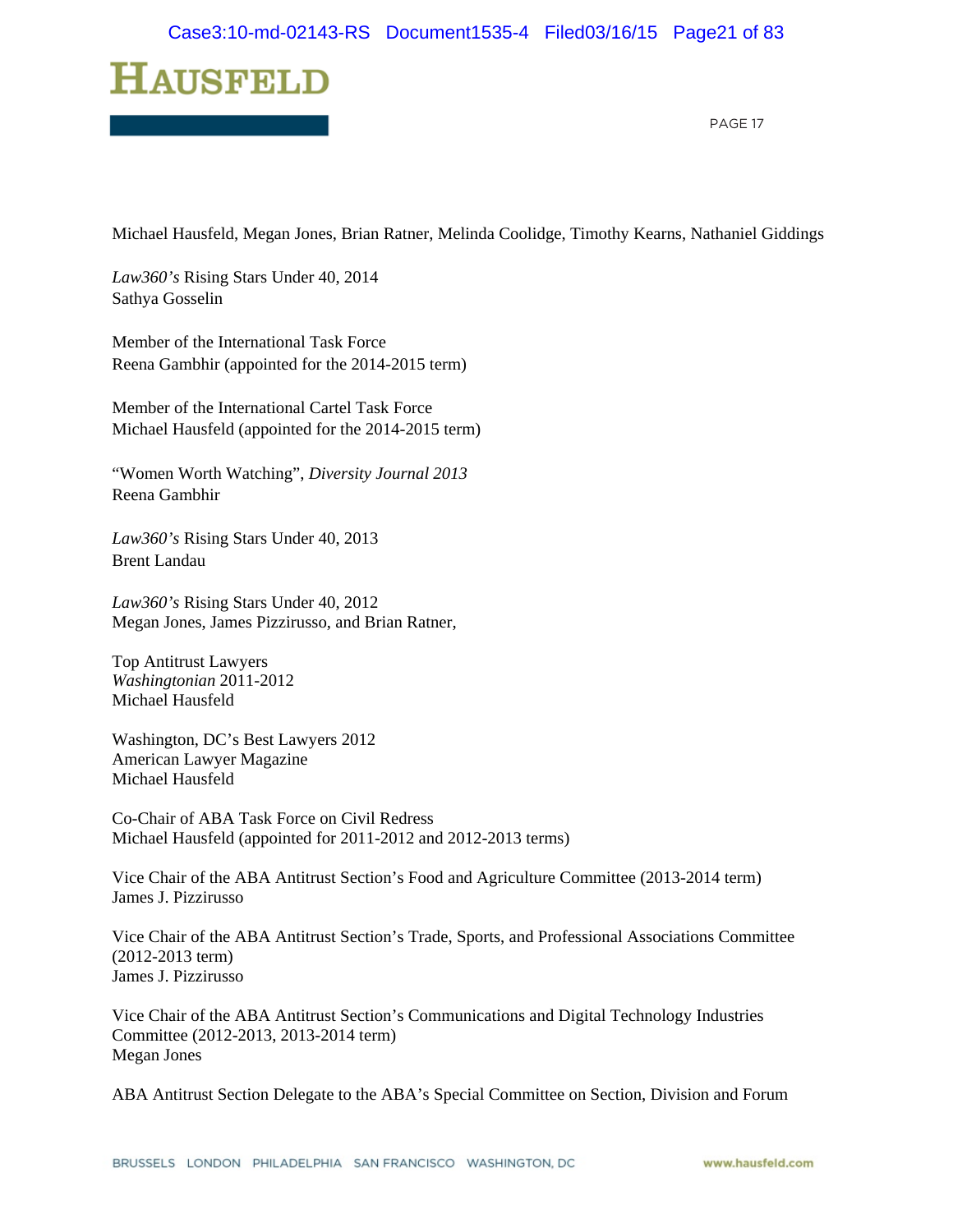PAGE 18

Coordination (2012-2013 term) Sathya Gosselin

Member of the ABA Antitrust Section's International Cartel Task Force (2012-2013 term) Reena Gambhir

Antitrust Litigation Stars *Benchmark Plaintiff Litigation Guide 2012* [add 2013] Michael Hausfeld, Hilary Scherrer, Brian Ratner

DC Local Litigation Stars *Benchmark Plaintiff Litigation Guide 2012*  Michael Hausfeld, William Butterfield, Hilary Scherrer, James Pizzirusso, Brian Ratner

Antitrust Litigation Stars *Benchmark Plaintiff Litigation Guide 2011*  Michael Hausfeld, William Butterfield, Hilary Scherrer, James Pizzirusso

DC Local Litigation Stars *Benchmark Plaintiff Litigation Guide 2011*  Michael Hausfeld, William Butterfield, Hilary Scherrer, James Pizzirusso

Washington, DC *Super Lawyer Super Lawyers Magazine,* 2012 Michael Hausfeld and Megan Jones

Northern California *Super Lawyer Super Lawyers Magazine,* 2012 Michael Lehmann

500 Leading Lawyers in America *Lawdragon*, May 2010 and 2012 Michael Hausfeld

"40 under 40" *Legal Times,* July 2009 Brian Ratner named one of the top Washington-area lawyers under forty years of age.

2009 Attorneys Who Matter *The Ethisphere Institute*  Michael Hausfeld named in a short list of "attorneys who matter" in the field of corporate compliance.

*2009 Chambers USA*  Michael Hausfeld cited in category of Products Liability: Plaintiffs Fellow, Litigation Counsel of America.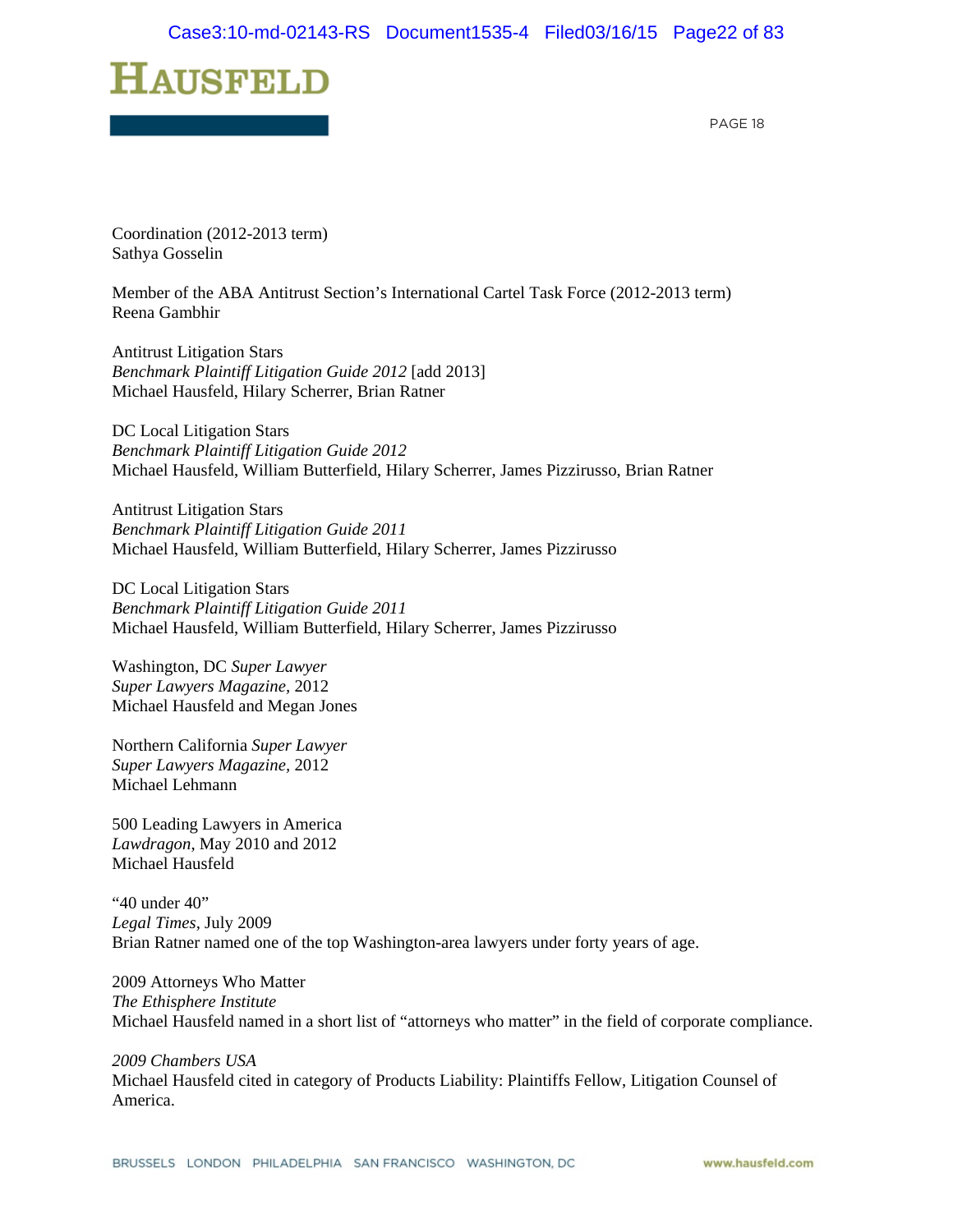PAGE 19

*Competition Law 360*  Hilary Scherrer, Editor

Women Antitrust Plaintiffs Attorneys A national industry organization founded by Megan E. Jones in 2008.

ABA Antitrust Section's Transition Taskforce The taskforce, of which Michael Hausfeld was a member, advised the incoming Obama Administration

*Legal Times* Visionaries, May 2008 Michael Hausfeld listed among 30 "Visionaries" in the Washington legal community

50 Most Powerful People in DC *GQ Magazine*; September, 2007 Michael Hausfeld named #40.

Fierce Sister Award, Summer 2007 Michael Hausfeld recognized for his work on the Japanese Comfort Women case

500 Leading Plaintiffs' Lawyers in America *Lawdragon*, Winter 2007 Michael Hausfeld

International World-Shakers *The Lawyer* (UK), February 8, 2007 Michael Hausfeld named as one of top 40 international lawyers "making waves" in the UK.

500 Leading Lawyers *Lawdragon*, Fall 2007 & Fall 2006 Michael Hausfeld

500 Leading Litigators *Lawdragon*, Spring 2006 Michael Hausfeld

100 Most Influential Lawyers *The National Law Journal*, June 19, 2006 Michael Hausfeld named as one of "the most influential lawyers in America."

Runner up for Matter of the Year *Global Competition Review*, February 2005 Michael Hausfeld praised for ingenuity in how the *Empagran* case was prosecuted.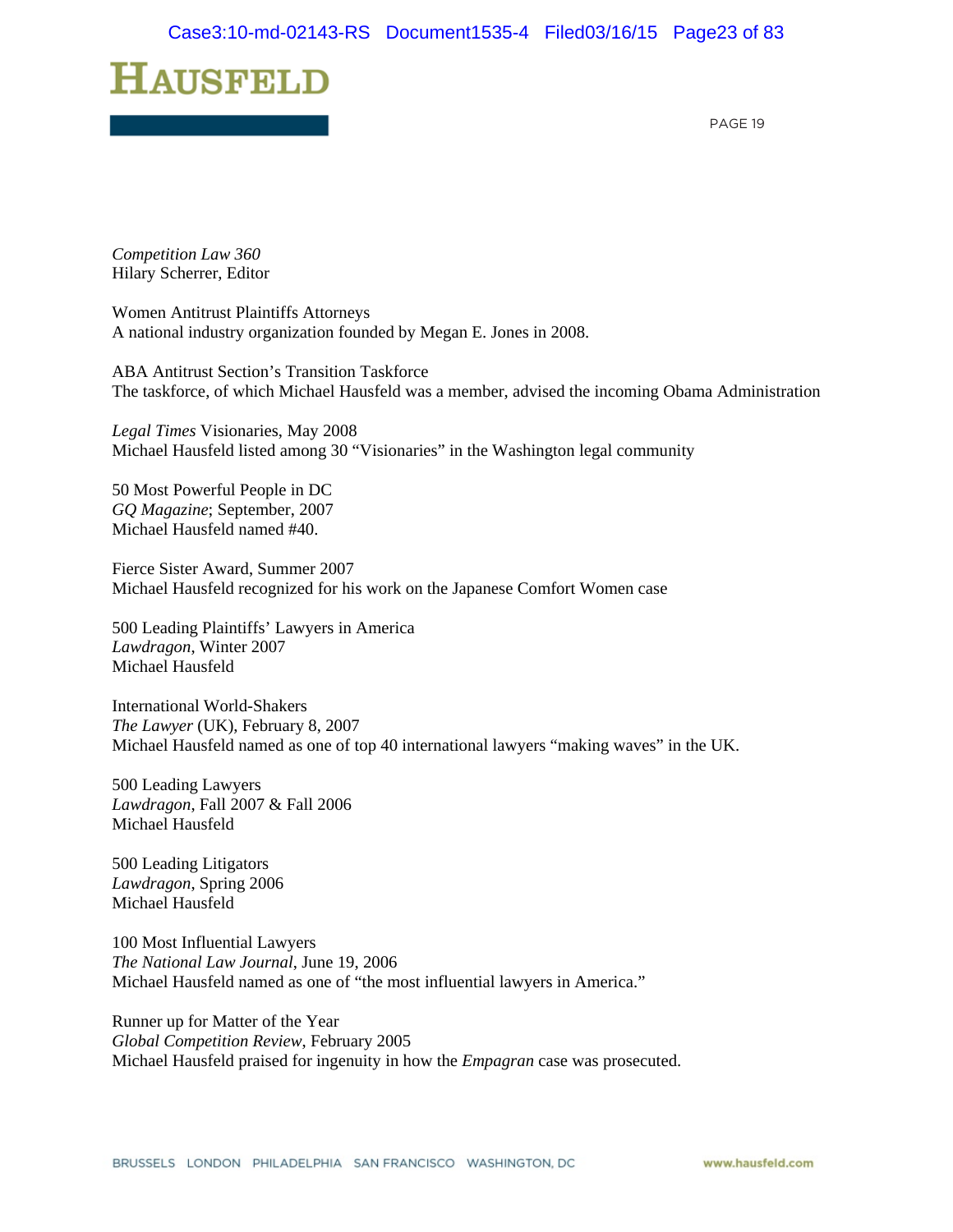

### **ANNEX 2** *Members of the Firm*

### **Michael D. Hausfeld**

Michael D. Hausfeld, one of the country's top civil litigators, is the Chairman of Hausfeld.

His career has included some of the largest and most successful class actions in the fields of human rights, discrimination and antitrust law. He has an abiding interest in social reform cases and was among the first lawyers in the U.S. to assert that sexual harassment was a form of discrimination prohibited by Title VII; he successfully tried the first case establishing that principle. He represented Native Alaskans whose lives were affected by the 1989 Exxon Valdez oil spill. Later, he negotiated a then-historic \$176 million settlement from Texaco, Inc. in a racial-bias discrimination case. Most recently, in the landmark *O'Bannon v. NCAA* litigation, Michael represented a class of current and former Division I men's basketball and FBS football players against the NCAA and its member institutions, based on rules foreclosing athletes from receiving compensation for the use of their names, images, and likenesses. At the conclusion of a three-week bench trial, the Court determined that the NCAA had violated the antitrust laws and issued a permanent injunction as requested by the plaintiffs. Immediately following the decision, Michael was named AmLaw Litigation Daily's "Litigator of the Week," citing the "consensus among courtroom observers [was] that Michael Hausfeld…got the best of a parade of NCAA witnesses at trial." Law360 dubbed the trial team led by Michael as "Legal Lions," citing Hausfeld's historic victory over the NCAA.

In *Friedman v. Union Bank of Switzerland*, Mr. Hausfeld represented a class of Holocaust victims whose assets were wrongfully retained by private Swiss banks during and after World War II. The case raised novel issues of international banking law and international human rights law. In a separate case, he also successfully represented the Republic of Poland, the Czech Republic, the Republic of Belarus, the Republic of Ukraine and the Russian Federation on issues of slave and forced labor for both Jewish and non-Jewish victims of Nazi persecution. He currently represents Khulumani and other NGOs in a litigation involving the abuses under apartheid law in South Africa.

Mr. Hausfeld has a long record of successful litigation in the antitrust field, on behalf of individuals and classes, in cases involving monopolization, tie-ins, exclusive dealings and price fixing. He was a member of the ABA Antitrust Section's Transition Taskforce, which advised the incoming Obama Administration. Mr. Hausfeld is or has been co-lead counsel in antitrust cases against manufacturers of genetically engineered foods, managed healthcare companies, bulk vitamin manufacturers, technology companies and international industrial cartels. He is involved in ongoing investigations of antitrust cases abroad and pioneering efforts to enforce competition laws globally. He was the only private lawyer permitted to attend and represent the interests of consumers worldwide in the 2003 closed hearings by the EU Commission in the Microsoft case.

Mr. Hausfeld has been featured in many articles and surveys. *The National Law Journal* has recognized him as one of the "Top 100 Influential Lawyers in America" and the *Legal Times* named Mr. Hausfeld among the top 30 "Visionaries" in the Washington legal community in 2008. *The New York*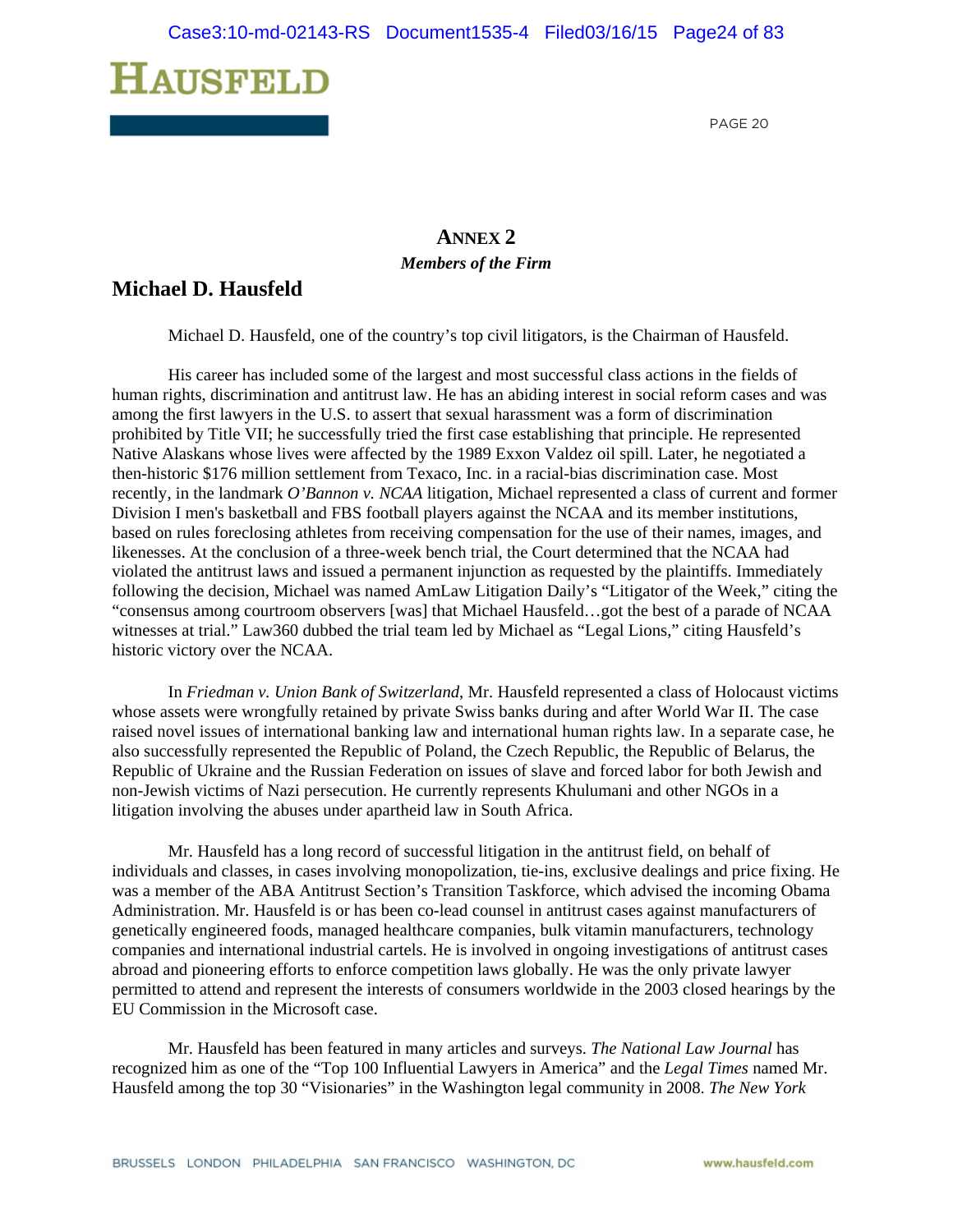# ${\bf H}$ ausfeld

PAGE 21

*Times* referred to Mr. Hausfeld as one of the nation's "most prominent antitrust lawyers," and in 2009 the *Washingtonian* named him one of thirty "Stars of the Bar." Most recently, the *Global Competition Review* stated that Hausfeld "is clearly recognized as one of the best plaintiffs firms in the country." In the past, the magazine has reported that he "consistently brings in the biggest judgments in the history of law" and that he is "a Washington lawyer determined to change the world -- and succeeding." Mr. Hausfeld is one of thirty negotiators profiled in *Done Deal: Insights from Interviews with the World's Best Negotiators*, by Michael Benoliel, Ed.D. He has been described by one of the country's leading civil rights columnists as an "extremely penetrating lawyer" and by a colleague (in a *Washington Post* article) as a lawyer who "has a very inventive mind when it comes to litigation. He thinks of things most lawyers don't because they have originality pounded out of them in law school." The US Legal 500 in 2008 stated, "The outstanding Mike Hausfeld is a titan of the antitrust bar."

#### **Education**

- Brooklyn College, B.A., *cum laude*, 1966
- National Law Center, The George Washington University, J.D., with honors, 1969

#### Bar Admissions

- District of Columbia
- New York

#### Affiliations & Honors

- Litigation Trailblazer & Pioneer, *National Law Journal*, 2014
- Competition MVP, *Law360*, 2014
- Titan of the Plaintiffs' Bar, *Law360*, 2014
- Band 1Lawyer: Plaintiffs' Antitrust, *Chambers & Partners*, 2014
- Washington, DC *Super Lawyer*, 2010-2014
- American Friends of Hebrew University, Torch of Learning Award, October 2012
- Named by *The Legal 500* as a "Leading Lawyer" in 2011 and 2012
- Co-Chair ABA Civil Redress Task Force, 2011-2012 and 2012-2013 term years
- Member, Editorial Board Global Competition Litigation Review, 2011
- Member ABA International Cartel Task Force, 2010
- Named by *The Ethisphere Institute* in a short list of "attorneys who matter" in the field of corporate compliance, 2009
- Cited in 2009 *Chambers USA*, in the Products Liability category
- Named to *SmartCEO* Magazine Legal Elite 2009 List
- Named by *Legal Times* among 30 "Visionaries" in the Washington legal community, 2008
- Named by *Legal Times* Fierce Sister Award, for work on the Japanese Comfort Women case, 2007
- Cited by *GQ* magazine as one of "the 50 Most Powerful People in DC," 2007
- Named in *The Lawyer*'s 2007 "International World-shakers" list of 40 international lawyers "making waves" in the UK
- 100 Most Influential Lawyers, *The National Law Journal*, 2006
- Named repeatedly by *Lawdragon* magazine as one of the 500 leading lawyers in the United States
- U.S. Department of Energy Human Spirit Award presented "in tribute to a person who understands the obligation to seek truth and act on it is not the burden of some, but of all; it is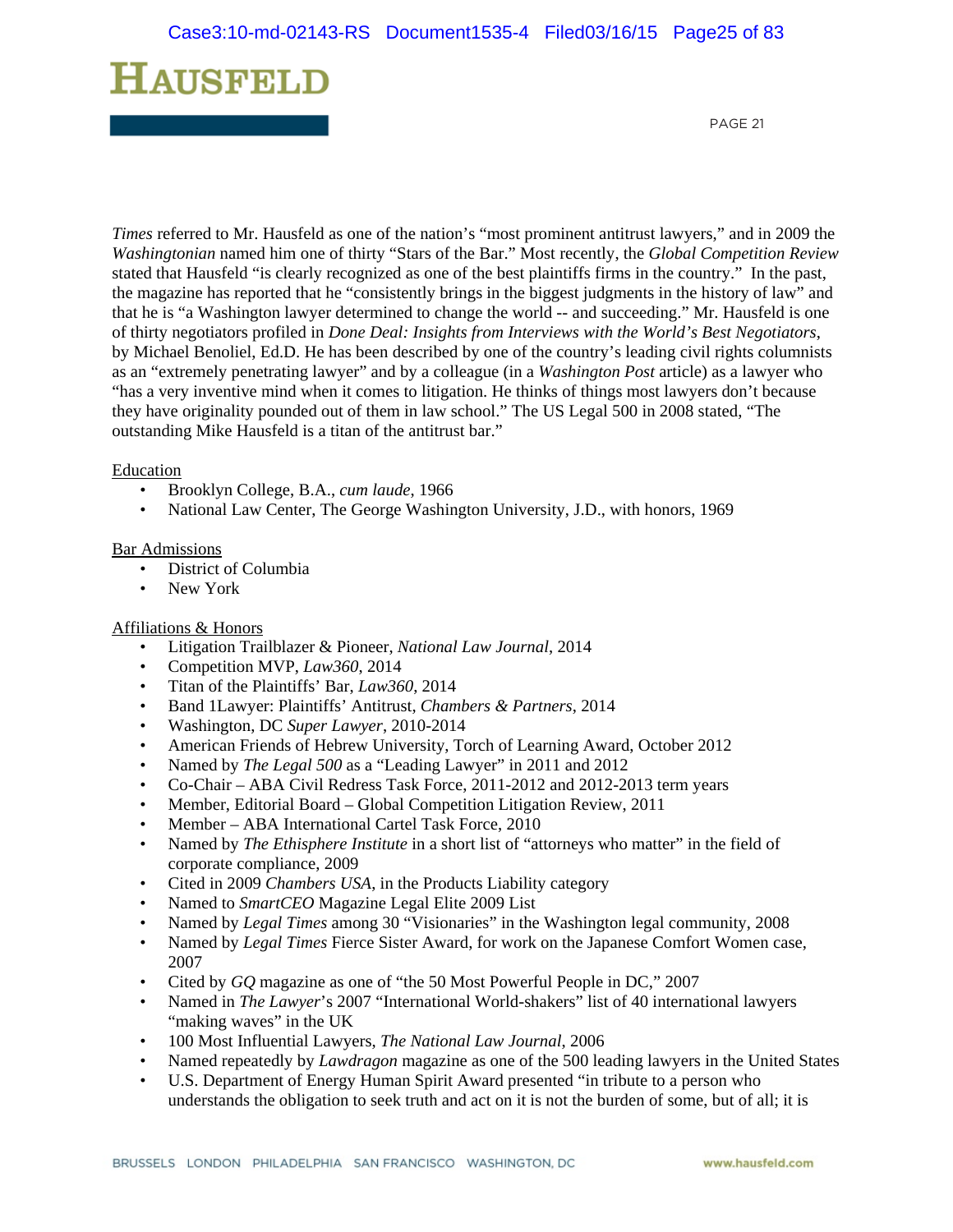PAGE 22

universal."

- Plaintiffs Fellow, Litigation Counsel of America
- B'Nai Brith Humanitarian of the Year Award, 2002
- Simon Wiesenthal Center Award for Distinguished Service
- Adjunct Professor, George Washington University Law School, 1996-1998
- Taught in Georgetown University Law Center, 1980-1987

#### In the News

- "Gangster Bankers Too Big to Jail," Matt Taibbi, *Rolling Stone Magazine,* February 2013
- "UBS Mea Culpa May Give Libor Antitrust Plantiffs Uppder Hand," Max Stendahl, *Law 360,* December 2012
- "DOJ Hearalds 'Robust' UBS Deal; Gibson Dunn on Defense," Mike Scarcella, *The AmLaw Litigation Daily,* December 2012
- "Documents May Boost Civil Suits Revelations That Rate-Rigging Succeeded Could Prove Expensive to Banks Facing Litigation," Dana Cimilluca and Jean Eaglesham, *Wall Street Journal,* December 2012
- "Banks Facing New Wave of Mortgage Lawsuits," Forrest Jones, *Moneynews*, December 2012
- "Where There's a Will, There's a Way," *The American Lawyer*, March 2012
- "The Great Gamble," *Global Competition Review*, March 2012
- "The US Plaintiffs' Bar," *Global Competition Review,* March 2012
- *Bloomberg* Interviews Hausfeld on NCAA and Student Athlete Compensation*,* October 2011
- *Washingtonian* magazine names Mr. Hausfeld one of thirty "Stars of the Bar." December, 2009.
- *Bloomberg* quotes Hausfeld on muni derivatives investigation. November 2009.
- *Business Week*: "Europe Inc. takes aim at price-fixers." October 2009.
- *Reuters*: Hausfeld LLP filing suit on behalf of Baltimore and Mississippi municipalities. October 2009.
- *New York Times*: "N.C.A.A. Sued Over Licensing Practices." July 21, 2009
- *Associated Press*: "NY Judge Rules in Favor of 1970s Apartheid Victims." April 8, 2009

#### Selected Publications

- "The Business of American Courts in Kiobel v. Royal Dutch Petroleum." By Michael Hausfeld and Kristen Ward. *Jurist – Sidebar,* October 2012
- "Prosecuting Class Actions and Group Litigation." By Michael Hausfeld and Brian Ratner, et al., *World Class Actions*, Ch. 26., September 2012
- "Private Enforcement of Antitrust Law in the United States, A Handbook Chapter 4: Initiation of a Private Claim." By Michael Hausfeld and Brent Landau, et al., 2012
- "The Importance of Private Competition Enforcement in Europe." Michael D. Hausfeld. *Competition Law International*, Vol. 8, Issue 2, August 2012
- "The NFLPA's Potential Legal Liability to Former Players for Traumatic Brain Injury." Michael D. Hausfeld and Swathi Bojedla. *Hackney Publications: Concussion Litigation Reporter,* Vol. 1, No. 1, July 2012
- "CAT-astrophe: The Failure of "Follow-On" Actions." Michael D. Hausfeld, Brent W. Landau, Sathya S. Gosselin. American Bar Association's International Cartel Workshop, February 2012
- "The Novelty of *Wal-Mart v. Dukes*." Brian A. Ratner and Sathya S. Gosselin. *Business Torts & RICO News*, American Bar Association, Business Torts & Civil RICO Committee, Vol. 8, Issue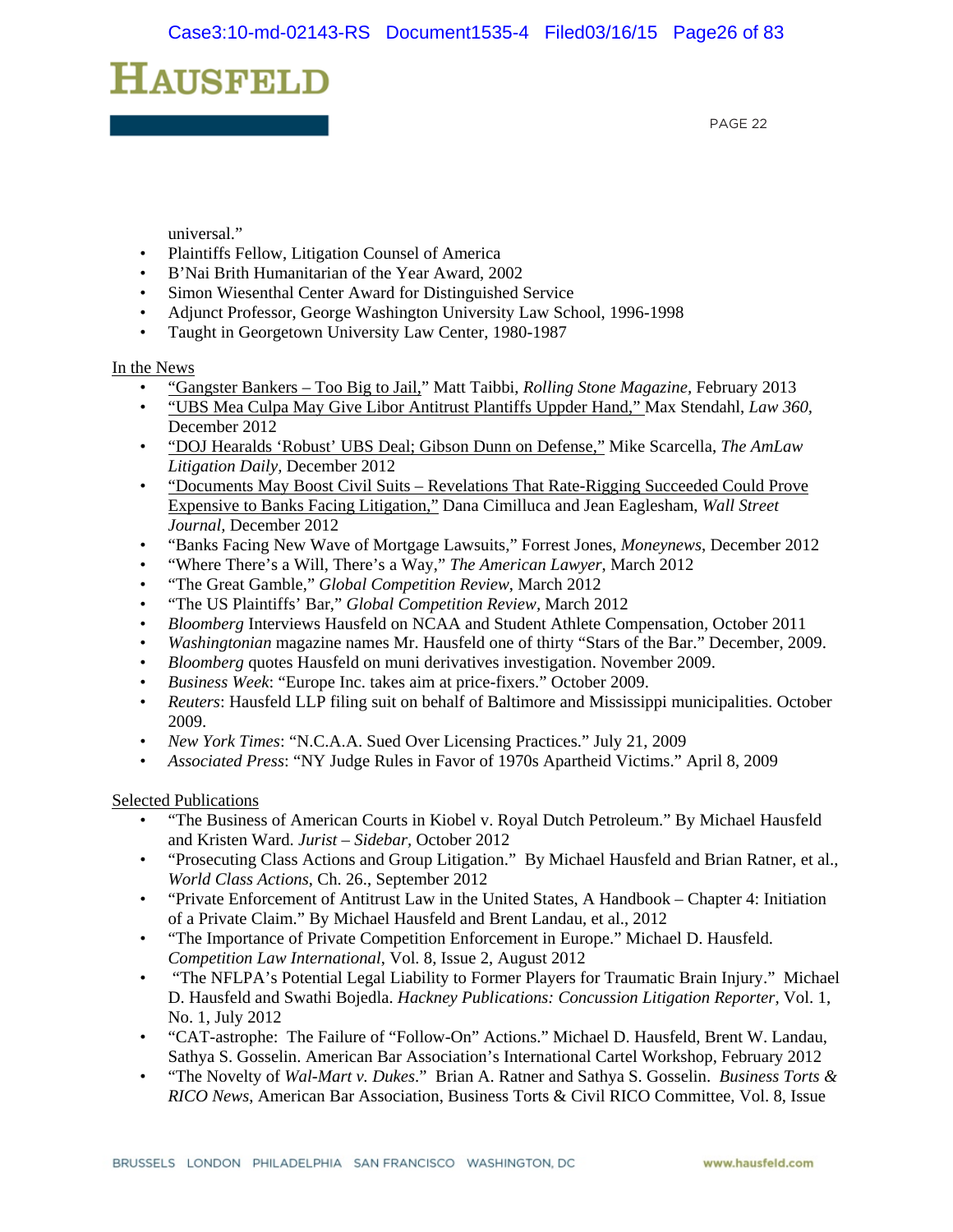PAGE 23

1, Fall 2011.

- "Private Enforcement in Competition Law: An Overview of Developments in Law and Practice in the US and Europe." Michael D. Hausfeld and Ingrid Gubbay, Bergamo University, July 2011
- "The Contingency Phobia Fear Without Foundation," *Global Competition Litigation Review*, Issue 1, January 2011
- "Initiation of a Private Claim," International Handbook on Private Enforcement, 2010
- "Competition Law Claims A Developing Story." *The European Antitrust Review 2010*
- "The United States Heightens Plaintiff's Burden of Proof on Class Certification: A Response." *Global Competition Litigation Review*, Volume 2 Issue 4/2009
- "Global Enforcement of Anticompetitive Conduct." *The Sedona Conference Journal*, Fall 2009
- "Observations from the Field: ACPERA's First Five Years." *The Sedona Conference Journal*, Fall 2009
- "Twombly, Iqbal and the Prisoner's Pleading Dilemma." Law360, October 22, 2009
- "The Value of ACPERA." Law360, June 2, 2009
- "Collective Redress for Competition Law Claimants." *The European Antitrust Review 2008*
- "Managing Multi-district Litigation." *The Antitrust Review of the Americas 2008*
- "A Victim's Culture." *European Business Law Review*, 2007

Selected Presentations

- Panelist Global Competition Review's GCR Live: 2<sup>nd</sup> Annual Antitrust Law Leaders Forum, "Developments and Status of International Cartel Settlements," February 2013
- Panelist and Presenter Golden State Antitrust Conference, "Sports and The Antitrust Playing Field", October 2012
- Presenter ABA Antitrust Section Mid-Winter Meeting: Civil Redress Task Force, January 2012
- Panelist Tilburg University, The Netherlands, "Paths to Mass Justice," December 2011
- Panelist Santa Clara University Second Annual Sports Law Symposium, Images Panel, September 2011
- Panelist New York State Bar Association 2011 Antitrust Law Section Symposium, "International Cartel Enforcement in the Digital Age: Collection and Use of Evidence Beyond Borders," January 2011
- Speaker Global Competition Review's Antitrust Leaders' Law Forum, "Practical Issues for Class Certification, Assigning Liability and Assessing Damages," February 2011
- Panelist ABA International Cartels Workshop, Paris, February 2010
- Moderator Global Justice Forum, San Francisco, October 2009
- Speaker ALI-ABA Teleconference Seminar, "HP Aftermath: New Restrictive Directives in Class Certification," April 2009
- Speaker ABA Antitrust Spring Meeting, Washington DC, "Judging Economic Analysis: Evidentiary Standards in Litigation Here and Abroad," March 2009
- Speaker George Washington University Private Enforcement of Competition Law: New Directions, "Need for Private Enforcement," February 2009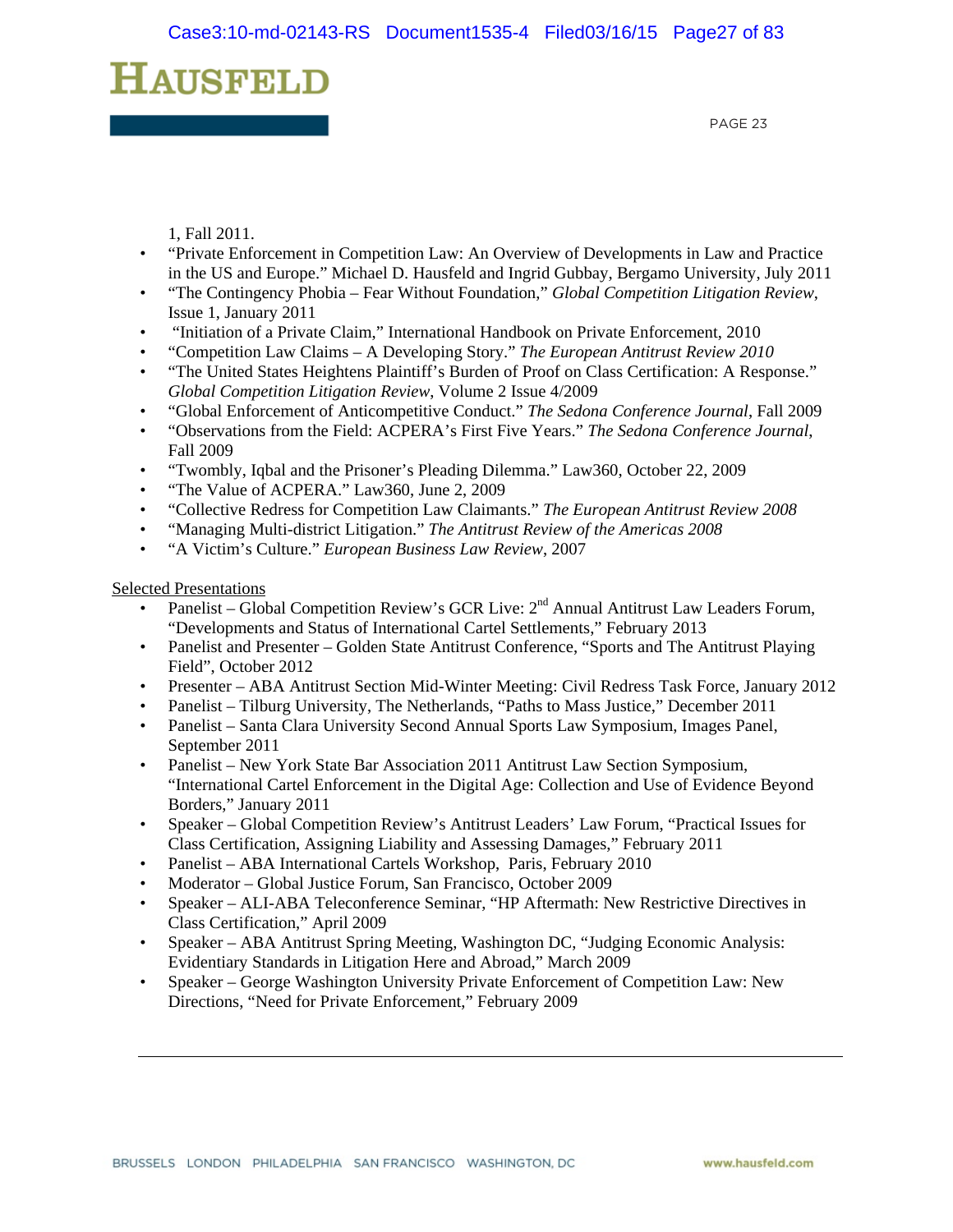

### **Michael P. Lehmann**

Michael P. Lehmann, a partner at the firm has 32 years of experience as a business litigator. His practice ranges from class action and business litigation to extensive regulatory work before federal, state and international bodies, to domestic and international arbitration.

Prior to joining Hausfeld, Mr. Lehmann had worked since law school at what became Furth Lehmann LLP, where he eventually served as Managing Partner. He also was a partner at Cohen Milstein Hausfeld & Toll PLLC. In recent years he has served as lead counsel for direct and indirect purchaser classes in numerous antitrust cases.

#### Education

- A.B. 1974, University of California at Berkeley
- J.D. 1977, Hastings College of the Law

#### Bar Admissions

• California

#### Affiliations

• American Bar Association

Awards and Recognition

- *California Super Lawyer* 2012, 2013
- Selected by *U.S. News & World Reports, Best Lawyers 2013* in the category of Antitrust Law

### **Richard S. Lewis**

Mr. Lewis has been appointed to serve as co-lead counsel in mass tort and product liability class action cases including *In re StarLink Corn Products* (N.D. Ill) (asserting claims by farmers for genetic modification contamination of the U.S. corn supply) and *In re PPA* (asserting claims by users of unsafe over-the-counter medicines). He has also been appointed to the MDL Steering Committee in *In re Prempro Products Liability Litigation* and in *In re Chinese-Manufactured Drywall Products Liability Litigation*. In 2010, Mr. Lewis was a member of the trial team that obtained a comprehensive remediation and property damages verdict for seven Virginia homeowners. Furthermore, Mr. Lewis handled various experts in the *Daubert* briefing and argument; and was successful in excluding significant portions of the defense experts' opinions.

In addition, Mr. Lewis served as lead counsel in numerous actions to obtain medical monitoring and property damage relief for communities exposed to toxic chemicals, unsafe working conditions, or unsafe drugs. These include the pending *NFL Concussion Injury Litigation, In re Diet Drug Litigation* (Fen-Phen), which resulted in a \$4 billion settlement providing medical monitoring in addition to individual personal injury awards, *Farnum v. Shell,* an oil spill pollution case in Barbados against international oil companies, that resulted in a settlement providing property damage compensation for 26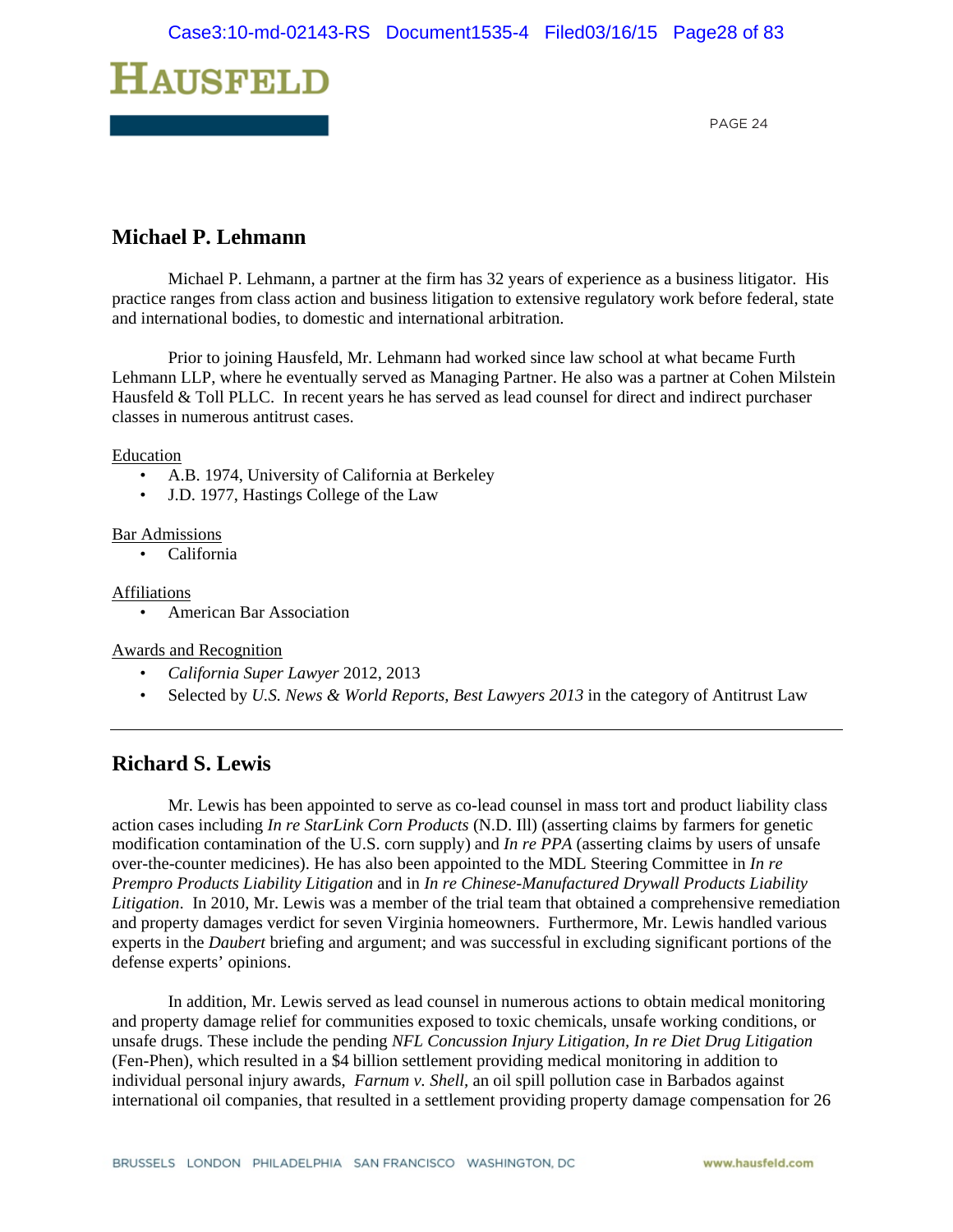

farmers and landowners, and *Harman v. Lipari*, a Superfund case that resulted in a settlement providing medical monitoring for thousands of residents who lived on or played near a landfill. He has litigated both individual and class childhood lead poisoning cases and is also handling environmental and workplace safety cases in India, and South Africa.

Education

- Tufts University, B.A., *cum laude*, 1976
- University of Michigan, M.P.H., 1981
- University of Pennsylvania, J.D., *cum laude*, 1986; *Law Review* comments editor

#### Bar Admissions

• District of Columbia

#### Affiliations & Honors

- Law clerk, after law school, for the Honorable Stanley S. Brotman, U.S. District Court for the District of New Jersey
- National Finalist for the 2010 Lawdragon 500, an annual guide to the "500 Leading Lawyers in America"

### **William P. Butterfield**

 A partner at Hausfeld, Mr. Butterfield chairs the firm's Financial Services Practice Group. In his 33 years of legal practice, Mr. Butterfield has represented governmental agencies, brokerage firms, corporations, directors and officers, attorneys and investors in private litigation over securities, commodities, antitrust and consumer claims, and in investigations commenced by the Securities and Exchange Commission. He has also defended clients in bankruptcy adversary proceedings and commercial litigation. Additionally, Mr. Butterfield serves as a leader in several legal think tanks, teaches law, and writes and speaks frequently on legal topics. Mr. Butterfield has a rating of AV® the highest rating available in Martindale-Hubbell's peer review rating system. He is an internationally recognized authority on electronic discovery.

 Currently, Mr. Butterfield is counsel for the plaintiffs in *In re Air Cargo Shipping Services Antitrust Litigation*, MDL No. 1775 (E.D.N.Y.), which has resulted in approximately \$500 million in settlements to date. He was appointed by the Court to serve on the Plaintiffs' Steering Committee in *In re: Commodity Exchange, Inc., Silver Futures and Options Trading Litigation*, No. 11-MD-2213, (S.D.N.Y.), relating to an alleged conspiracy by JP Morgan Chase and other major investment banks to manipulate the price of silver futures and options contracts traded on the COMEX. Mr. Butterfield is working as one of the principal attorneys in *In Re LIBOR-Based Financial Instruments Antitrust Litigation*, MDL No. 2262, (S.D.N.Y.), where Hausfeld was appointed as co-lead counsel for over-the-counter plaintiffs. He is also involved in litigation regarding the foreign exchange practices of custodian banks, and alleged manipulation in the Oil and Rice futures markets.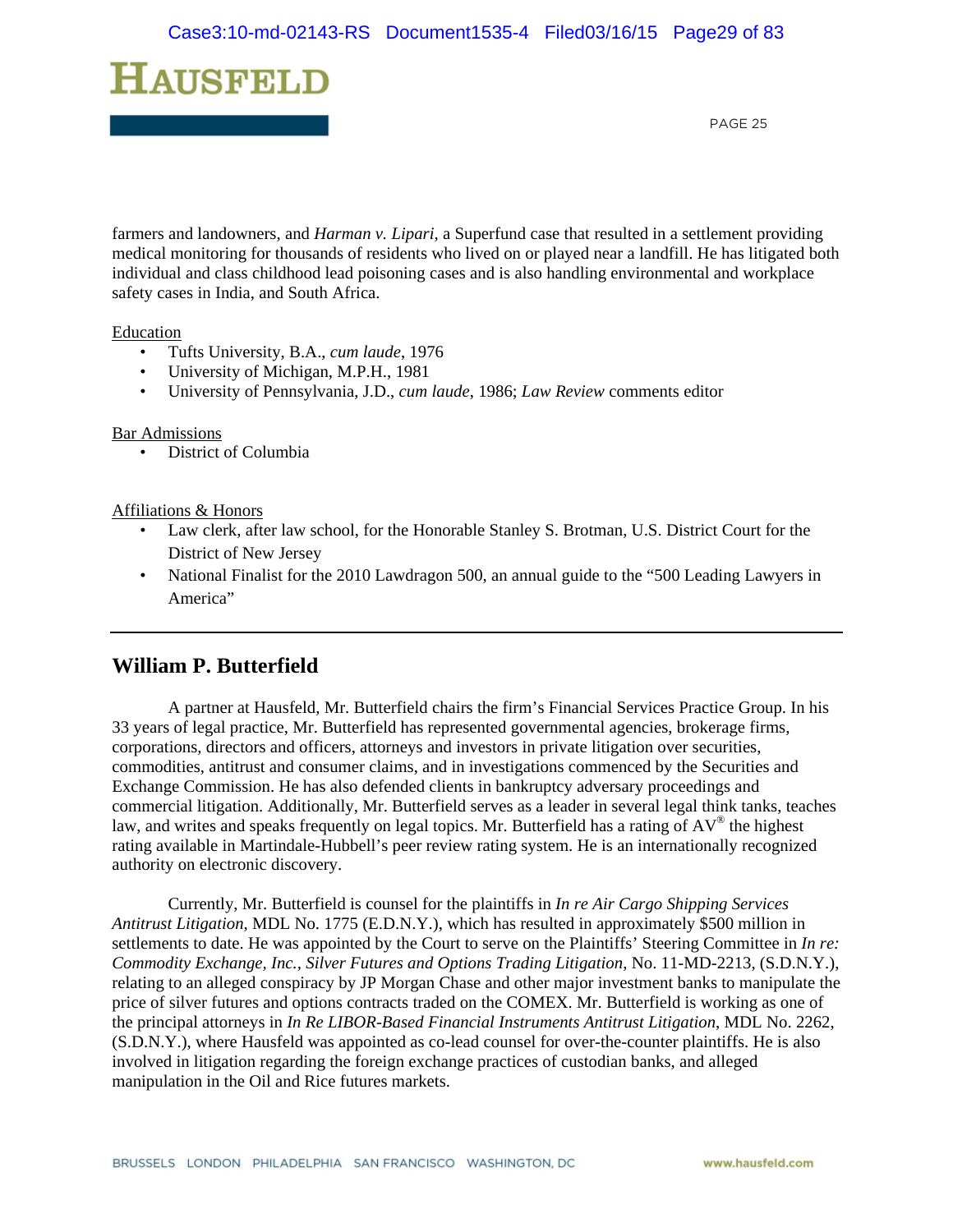PAGE 26

Mr. Butterfield's past achievements include:

- Achieving settlements of over \$120 million in a lawsuit alleging output restrictions in the wood products industry (*In Re OSB Antitrust Litigation*, (E.D. Pa.));
- Achieving settlements of almost \$100 million in an antitrust price-fixing case involving the chemical industry (*In Re Hydrogen Peroxide Antitrust Litigation*, (E.D. Pa.));
- Acting as one of the principal attorneys involved in nationwide litigation challenging lending practices conducted by one of the nation's largest sub-prime lenders. In that case, Mr. Butterfield worked extensively with the FTC, and was responsible for bringing nationwide media and Congressional attention to lending practices conducted by Associates Finance. The plaintiffs and FTC eventually settled with Citigroup (which had acquired Associates Finance) for \$240 million (*In Re Citigroup Loan Cases*, J.C.C.P. 4197);
- Acting as one of the principal Plaintiffs' attorneys in *In re Prudential Securities Limited Partnerships Litigation*, MDL No. 1005 (S.D.N.Y.), which settled for \$137 million;
- Acting as one of the principal Plaintiffs' attorneys in *In re PaineWebber Securities Litigation*, 94 Civ. 8547 (S.D.N.Y.), which settled for \$200 million;
- Serving as outside counsel in the RTC's successful defense of a \$300 million arbitration dispute regarding the valuation of an acquired financial institutions investment and mortgage portfolio;
- Serving as outside counsel for the FDIC and RTC in numerous lawsuits and investigations to recover losses suffered by financial institutions due to securities, commodities and real estate fraud, director and officer misconduct and accounting malpractice;
- As outside counsel, representing political subdivisions in Texas, Ohio and California regarding securities matters.

 Mr. Butterfield developed his interest in electronic discovery in the early 1990's when he helped design and implement an electronic document repository to manage more than 15 million pages of documents in a complex securities case. He has testified as an expert witness on e-discovery issues, and speaks frequently on that topic domestically and abroad. Mr. Butterfield is on the Steering Committee of The Sedona Conference® Working Group on Electronic Document Retention and Production, where he served as editor-in-chief of the *Case for Cooperation* (2009), and was a co-editor of *The Sedona Conference® Commentary On Preservation, Identification and Management of Sources of Information that are Not Reasonably Accessible* (2008). He is also a member of Sedona Conference® Working Group on International Electronic Information Management, Discovery and Disclosure. Mr. Butterfield is an adjunct professor at American University, Washington College of Law, where he teaches a course in electronic discovery. He also serves on the Masters Conference Advisory Board, and on the faculty of Georgetown University Law Center's Advanced E-Discovery Institute.

 Mr. Butterfield began his legal career as an assistant prosecuting attorney for Montgomery County, Ohio.

#### Education

- University of Toledo, College of Law, J.D., 1978
- Bowling Green State University, B.A., 1975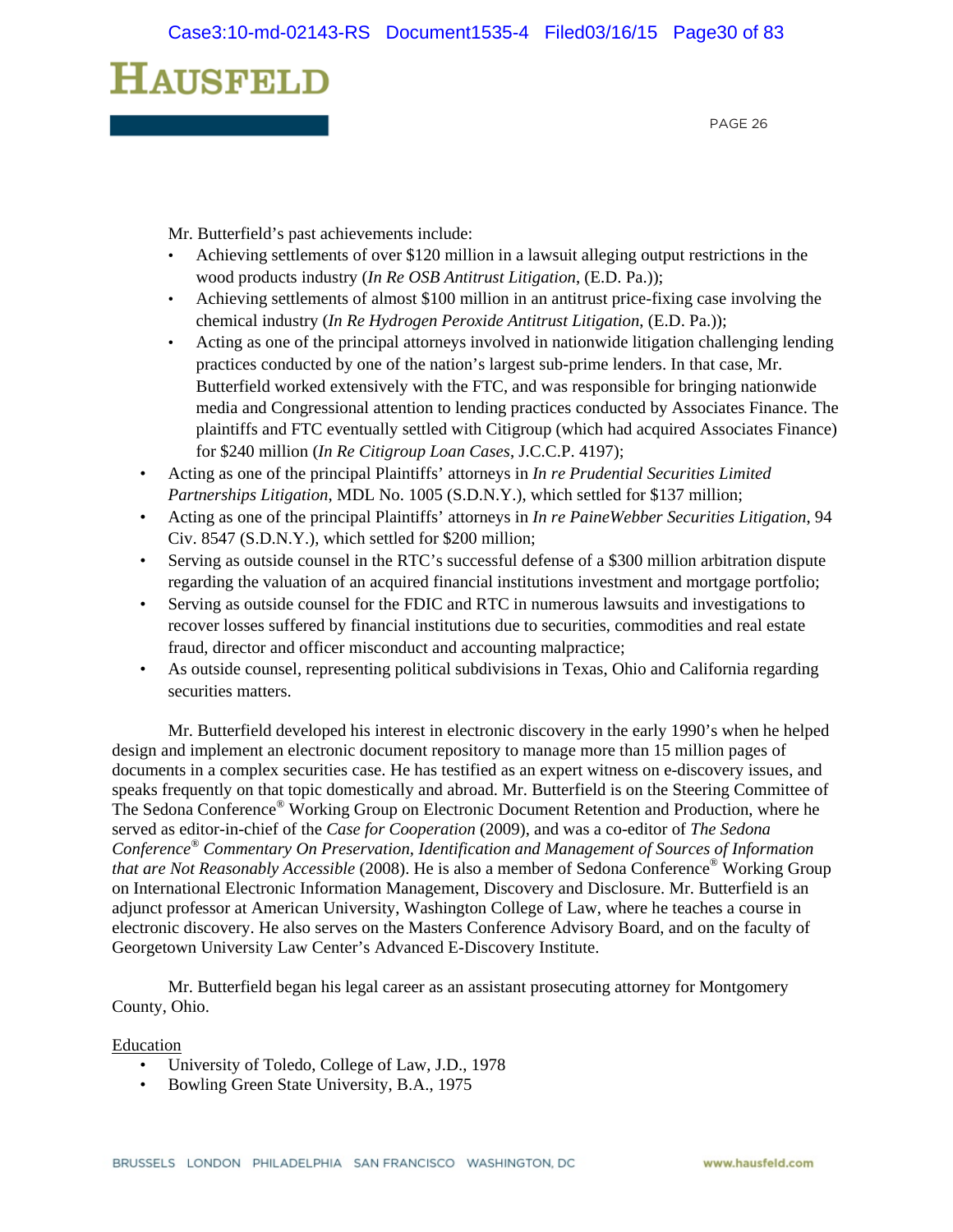PAGE 27

#### Bar Admissions

- District of Columbia
- State of Ohio
- United States Court of Appeals for the Third Circuit
- United States District Court of Maryland
- United States District Court for the District of Columbia
- United States District Court, Eastern District of Michigan

#### Affiliations & Honors

- Local Litigation Star, *Benchmark Plaintiff Litigation Guide,* 2011 and 2012
- The Sedona Conference,® Steering Committee on E-Discovery
- Adjunct Professor, American University, Washington College of Law
- Georgetown University Law Center's Advanced E-Discovery Institute, Faculty Member
- Federal Judicial Conference, E-Discovery Seminar for Federal Judges, Faculty Member
- Masters Conference Advisory Board, Member

#### Publications

- *Pension Committee Revisited: One Year Later A Retrospective on the Impact of Judge Scheindlin's Influential Opinion* (Legal Hold Pro, February 2011) (Edited by Brad Harris & Ronald Hedges)(Perspectives from Craig Ball, Kevin Brady, William Butterfield, Maura Grossman, John Jablonski, Ralph Losey, Browning Marean, Jonathan Redgrave, Denise Talbert, and Paul Weiner)
- Milberg LLP/Hausfeld LLP, *E Discovery Today: The Fault Lies Not In Our Rules*, 2011 Fed. Cts. L. Rev. 4 (2011)
- Contributor, Shira A. Sheindin et al., *Electronic Discovery and Digital Evidence: Cases and Materials (West 2009).*
- William P. Butterfield, Conor R. Crowley, Melinda R. Coolidge, "Diving Deeper to Catch Bigger Fish," DESI III Conference, June 8, 2009,
- William P. Butterfield, Editor-in-Chief, *The Case for Cooperation*, 10 Sedona Conf. Journal, 339-362 (2009 Supp.)
- Thomas Y. Allman, William P. Butterfield, et al., *Preservation, Management and Identification of Sources of Information that are Not Reasonably Accessible*, 10 Sedona Conf. Journal at 281- 298 (2009)

Speeches and Presentations

- "Mass Tort Litigation Conference With Judge Marina Corodemus (Ret.)," Philadelphia, PA, June 4, 2012, Panelist
- "Four Perspectives on Preservation and Proportionality: The Judge, The GC, Plaintiffs' and Defense Counsel," New York City Bar Association, New York, NY, May 17, 2012, Panelist
- "Future of the Rules/New Developments," 8th Annual Georgetown Law Advanced E-Discovery Institute, Washington, D.C., November 18, 2011, Panelist
- "Discovery in a Virtual World: A Mock Meet and Confer in Federal Court," ARMA International Conference & Expo, Washington, D.C., October 17, 2011, Panelist
- "Preservation: Will This be the Next Change to the Federal Rules," The Masters Conference,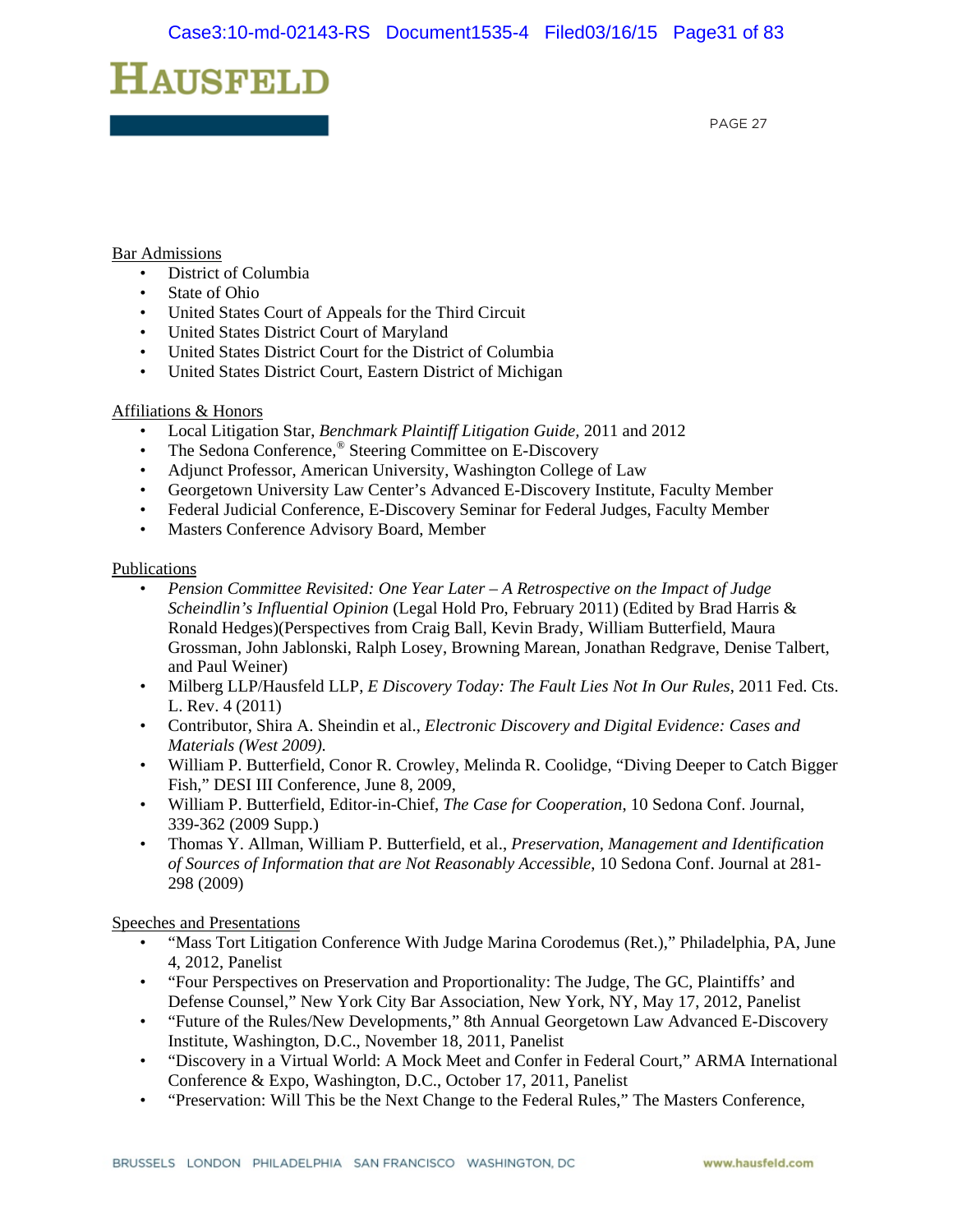PAGE 28

Washington, D.C., October 3, 2011, Panel Moderator

- "Time for Change? Amending the Federal Rules of Civil Procedure," Kroll OnTrack, Inc., Webinar, September 28, 2011, Panelist
- "ESI Report Podcast Recording," Legal Talk Network, September 28, 2011, Speaker
- "The 34th Annual International ACM SIGIR Conference," Beijing, China, June 2011, Panelist
- "How I Would Attack Your ERM Program in Discovery and Trial," ARMA International Podcast, June 1, 2011, Speaker
- E-Discovery Seminar for Federal Judges, Charleston, SC, June, 2011, Faculty
- "A Talk with the Wolf Before He Gets into the Hen House: How I Would Attack Your Electronic Records Management Program in Discovery & Trial," The MER Conference, Chicago, IL, May 23, 2011, Speaker
- E-Discovery Reality Show: Surviving the Meet & Confer," LegalTech, New York, NY, January 31, 2011, Panelist
- "A Sanctions Odyssey," 7th Annual Georgetown Law Advanced E-Discovery Institute, Washington, D.C., November 19, 2010, Panelist
- "The Truth about Metadata," ESI Bytes Podcast, June 6, 2010, Panelist
- "Direction(s) From Duke: Are There e-Discovery Rules Changes Ahead?" 2010 Duke Judicial Conference, Fios Webcast, June 2, 2010
- "Duke University School of Law: 2010 Advisory Committee Conference on Civil Rules," Panelist
- "12th Annual Sedona Conference on Complex Litigation," Del Mar, CA, April 2010, Conference Co-chair
- "Implementing and Using Joint Repositories," Fios Legaltech Luncheon, New York, NY, February 2, 2010, Panelist
- E-Discovery Seminar for Federal Judges, Washington, D.C., September, 2010, Faculty
- "Paper or Plastic: Is E-Discovery Optional?" Dayton Bench/Bar Conference, Dayton, OH, November 20, 2009, Speaker
- "Controlling E-Discovery Costs in Smaller Stakes Litigation," 6th Annual Georgetown Law Advanced E-Discovery Institute: Identifying Today's Problems & Tomorrow's Solutions, Washington, D.C., November 13, 2009, Panelist
- "The First Year of the Cooperation Proclamation," Sedona Conference Webinar, November 4, 2009, Co-Presenter
- "Risks, Rewards & Repositories: Addressing the Use of Joint Repositories in Discovery," Sedona Conference Webinar, October 21, 2009, Co-Presenter
- "Ethical Issues for Attorneys in Electronic Discovery," Master's Conference, Washington, D.C. October 14, 2009, Panelist
- "Practitioners' Panel," Federal Judicial Center/Georgetown University Law Center E-Discovery Seminar, Washington, D.C., September 10-11, 2009, Panelist
- "Commentary on Inactive Information Sources," Sedona Conference Webinar, August 19, 2009, Co-Presenter
- "Preservation, Legal Holds & Accessibility," Georgetown Law E-Discovery Training Academy, Washington, D.C., August 3, 2009, Panelist
- "Supporting Search and Sense making for Electronically Stored Information in Discovery Proceedings," DESI III: Third International Workshop, Barcelona, Spain, June 2009, Speaker
- "Third Annual Program on Getting Ahead of the E-Discovery Curve," Sedona Conference,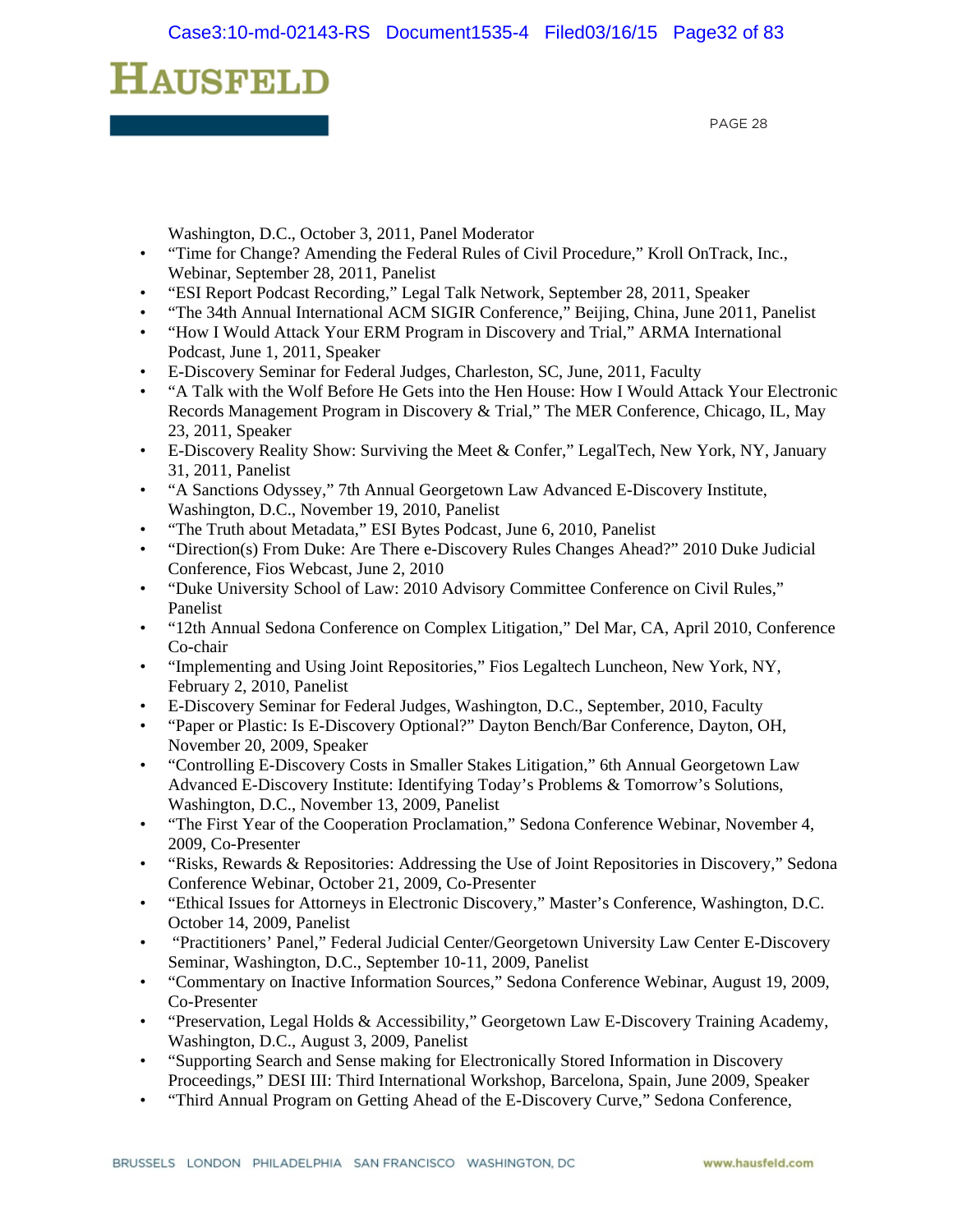PAGE 29

Philadelphia, PA, March 2009, Faculty

- "Preservation, Management, and Identification of Sources of Information That Are Not Reasonably Accessible," Fios Legaltech Luncheon, New York, NY, February 2009, Speaker
- Georgetown Law Center Fifth Annual Advanced E-Discovery Institute, Washington, D.C., November 2008, Faculty
- "The Case for Cooperation in E Discovery," Sedona Conference, Palm Springs, CA, November 2008, Panelist
- "Mini Sedona Session," American Records Management Association Annual Meeting, Las Vegas, NV, October 2008, Panelist
- "Ethics & E-discovery: 'Reasonable Inquiry' in the Wake of *Qualcomm v. Broadcom*," ABA Section of Litigation and Center for CLE Teleconference and Live Audio Webcast, September 2008, Panelist
- Preservation, Management and Identification of Sources of Information that are Not Reasonably Accessible," Sedona Conference Webinar, September 2008, Co-Presenter
- "E-Discovery in Antitrust Lawsuits and Investigations," Strafford Legal Teleconference, September 2008, Panelist
- "Spoliation Sanctions," 2008 E-Discovery Training Program, sponsored by the Federal Judicial Center and Georgetown Law, Washington, D.C., June 2008,Panelist
- "E-Discovery in Antitrust Lawsuits and FTC/DOJ Investigation: Managing and Producing Electronic Information under the Amended Federal Rules," Strafford Legal Teleconference, February 2008, Panelist
- "Preservation Duties Regarding Inaccessible ESI," Sedona Conference, Hilton Head, SC, November 2007, Panelist
- "The Digital Pre-Trial," National College of District Attorneys, Columbia, SC, September 2007, Speaker
- "Inaccessible ESI Disclosure and Preservation Obligations," Sedona Conference, Phoenix, AZ, May 2007, Panelist
- "Plaintiffs' Bar Perspectives on New E-Discovery Rules," Legaltech Conference, New York, NY, January 2007, Panelist
- "Bench/Bar Introduction to Pending Electronic Discovery Amendments," Federal Bar Association Conference, Washington, D.C., October 2006, Panelist
- "Electronic Discovery in Criminal Cases," National District Attorney's Association Conference, Santa Fe, NM, August 2006, Speaker
- "Document Preservation and Spoliation," IQPC E Discovery Conference, Toronto, Canada, May 2006, Panelist
- "Electronic Discovery Amendments to the Federal Rules of Civil Procedure," Legaltech Conference, New York, NY, January 2006, Panelist
- "Class Certification Issues in Lending Liability Cases," John Marshall Law School Predatory Lending Conference, Chicago, IL, Speaker
- "Light Cigarette Litigation," Mealey's Tobacco Litigation Conference, Jacksonville, FL, Speaker
- "Investment Risk and Liability," Ohio Treasurers Association, Columbus, OH, Speaker
- "Governmental Liability and Immunity," Ohio State Bar Association Conference, Columbus, OH, Speaker
- "Administrative Due Process, Zoning and Planning," Ohio Township Association/American Planning Association Conference, Dayton, OH, Speaker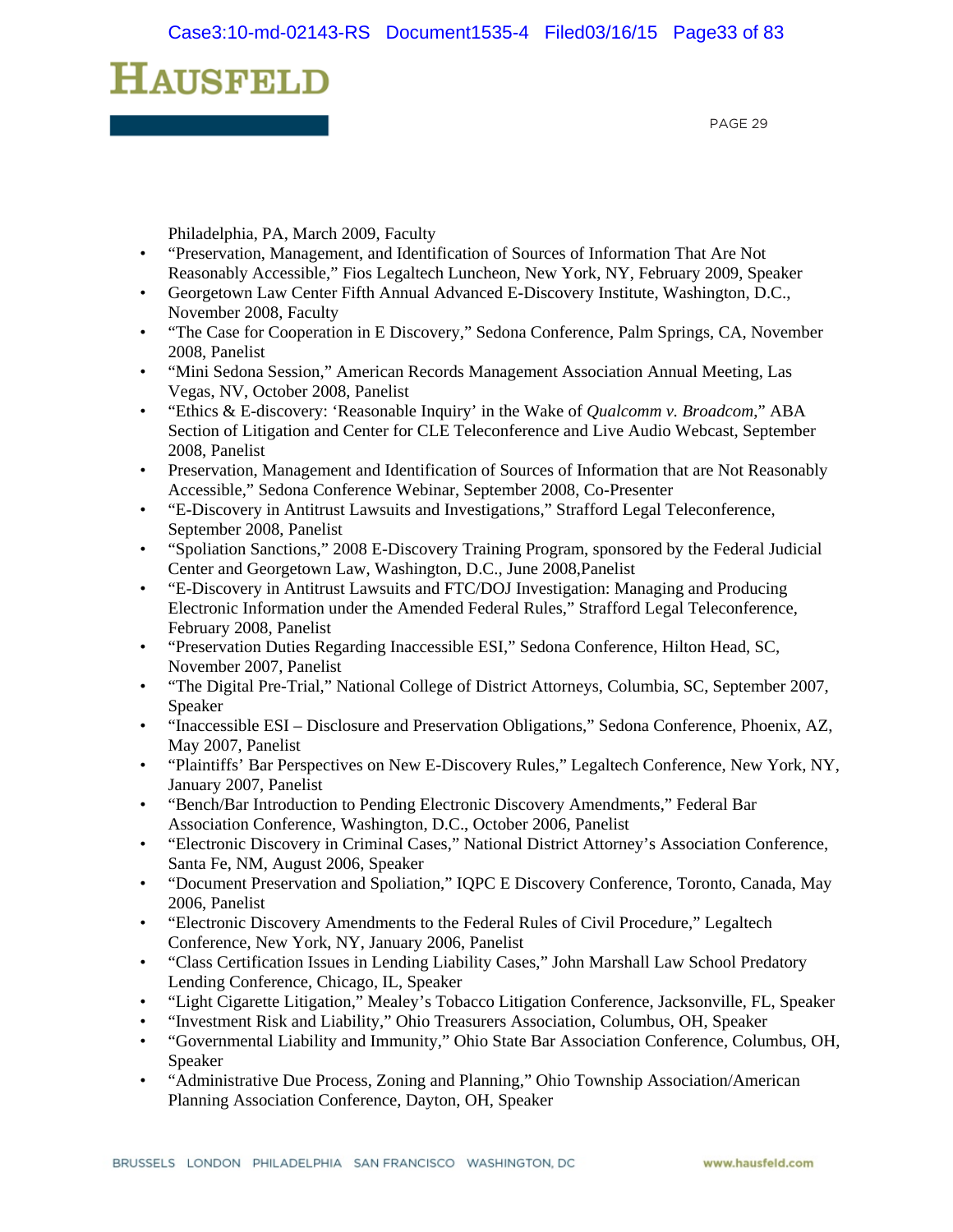PAGE 30

#### Expert Testimony

• *Ischemia Research and Education Foundation v. Pfizer, Inc.*, No. 1-04CV-026653, Cal. Superior Court, Santa Clara County. (Testified as expert witness regarding litigation hold and spoliation issues involving electronically stored information).

Legislative Testimony

- U.S. House of Representatives, Committee on the Judiciary, Subcommittee on the Constitution: regarding the costs and burdens of civil litigation, December 13, 2011
- U.S. Judicial Conference Committee on Rules of Practice and Procedure regarding proposed electronic discovery amendments to the Federal Rules of Civil Procedure (2005)

### **Christopher L. Lebsock**

 A partner at Hausfeld, Christopher L. Lebsock represents consumers and businesses in complex legal disputes. For example, he has litigated cases against antitrust violators in the technology sector. Mr. Lebsock has also represented foreign and domestic consumers and businesses in their efforts to recover from airlines that overcharged them for passenger air travel between the United States and Asia/Oceania.

These and other cases in which Mr. Lebsock is involved have a significant international aspect to them, and given the global nature of trade today, future antitrust and securities violations are likely to involve multiple markets around the globe. Mr. Lebsock is actively engaged in a truly global practice—he regularly consults with clients, trade associations, and law firms around the world about competition issues.

Domestically, Mr. Lebsock recently tried a case against Cessna Aircraft Company as a result of an aviation accident in Southern California that resulted in substantial confidential settlements with a number of defendants. In another recent case, Mr. Lebsock represented 119,000 hourly employees of Wal-Mart who were systematically deprived of their employment rights. Following a four month trial, the jury returned a verdict in favor of Mr. Lebsock's clients in the amount of \$172 million. This achievement stands as one of the most satisfying of his career, due primarily to the vast inequality in the employment relationship between Wal-Mart and its hourly employees. Notably the jury's award included \$115 million in punitive damages against Wal-Mart for the way it consciously and systematically disregarded the rights of its employees.

Mr. Lebsock is also a member of the firm's financial services group and represents investors in matters concerning United States securities laws. He recently represented a public company recover liquidity of its auction rate securities holdings from its investment advisor. Mr. Lebsock has also assisted foreign banking and insurance conglomerates recover losses from toxic investment products sold to them by a number of U.S. investment banks.

Mr. Lebsock has also represented a number of individuals, the California Teachers' Association and the National Education Association through litigation in the California Supreme Court, the Ninth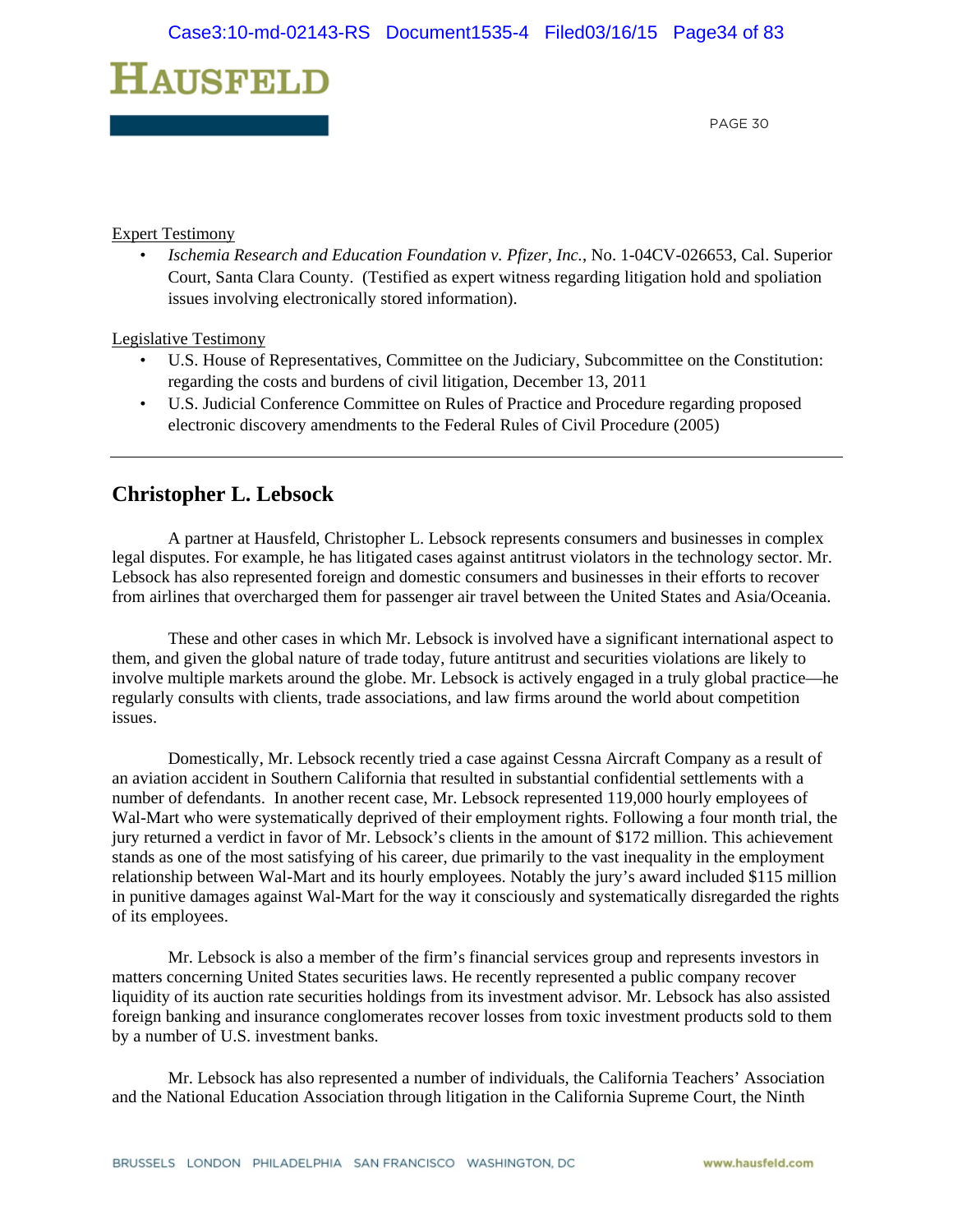

Circuit Court of Appeals, and the United States Supreme Court on behalf of the right of gays and lesbians to marry.

Mr. Lebsock represents clients in the trial courts throughout the United States and on appeal, and in many cases consults with them on worldwide conflict resolution strategies.

#### Education

- University of Colorado, Boulder, B.A., 1993; Phi Beta Kappa
- University of California, Hastings College of the Law, J.D., 1996

#### **Bar Admissions**

- California Supreme Court
- Northern District of California
- Eastern District of California
- Central District of California
- Ninth Circuit Court of Appeals

#### Affiliations & Honors

- State Bar of California, Member
- American Bar Association, Member
- *Hastings Constitutional Law Quarterly,* former Senior Managing Editor

#### Publications

- "Evolving Class Certification Standards in Federal Courts," The Journal of State Bar of California Litigation Section, November 3, 2010;
- "Dismissal Standards Following Bell Atlantic v. Twombly A One-Year Retrospective," *The Antitrust Review of the Americas* (2009);
- "Pimco: Another Guidepost for Class Certification," *Law 360* (23 September 2009)

### **Brian A. Ratner**

 Brian A. Ratner, a partner at the firm, is Head of the firm's International practice and Business Development Committee. He has extensive experience representing domestic and international businesses and individuals in complex litigation at the trial and appellate levels. He is particularly experienced in the prosecution of antitrust claims in United States and European courts, on behalf of direct and indirect purchasers alleging price-fixing and monopolization.

 Mr. Ratner was recently honored by Law360 as one of its 2012 Rising Stars and was previously named to the Legal Times 2009 "40 under 40" list, which recognized rising legal stars expected to play a key role in the Greater Washington legal community for years to come. In 2012, The Legal 500, which provides comprehensive worldwide coverage on legal services and rankings, selected Mr. Ratner as one of the top 10 Leading Lawyers in the U.S. in plaintiffs' representation for antitrust, stating that "Brian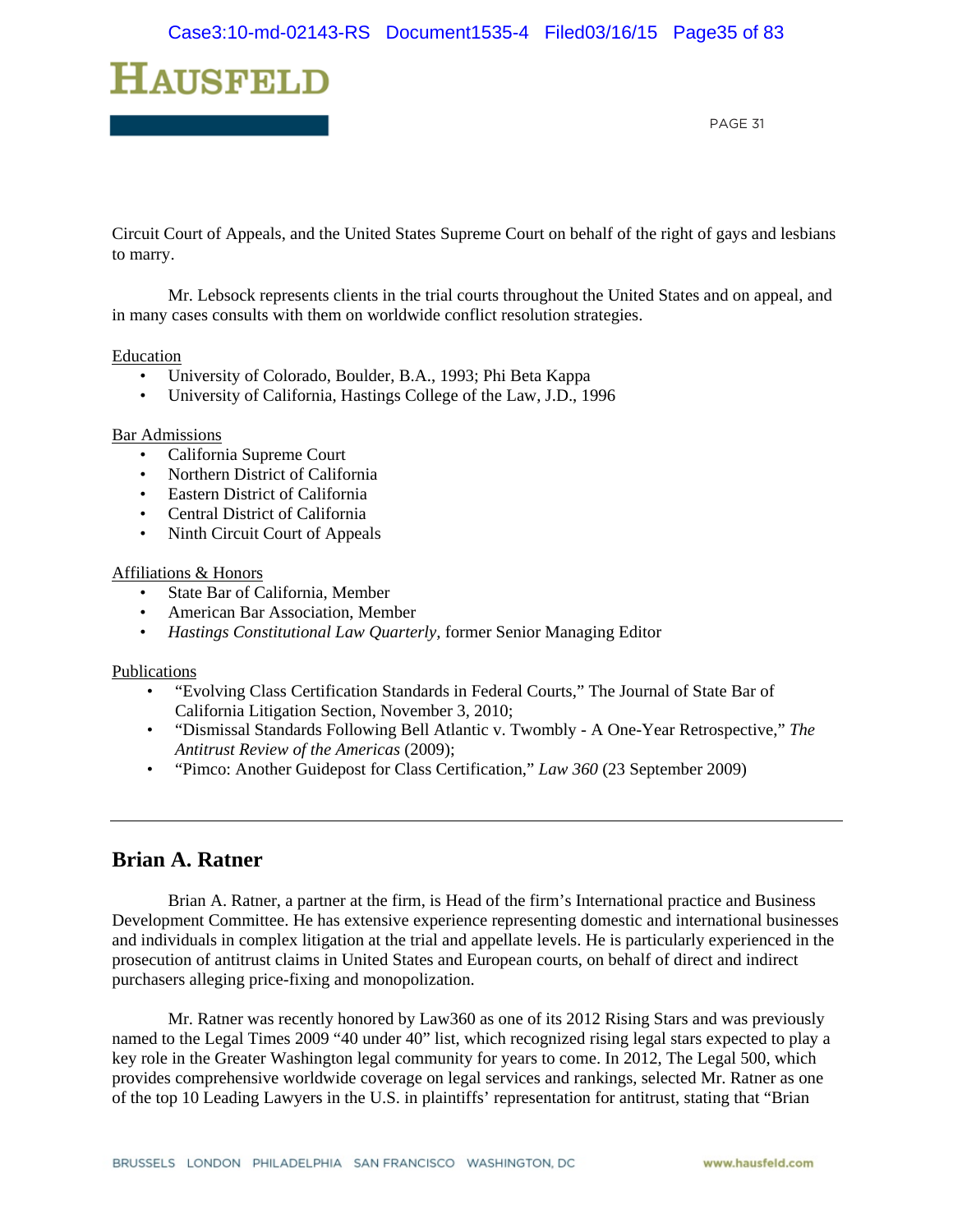PAGE 32

Ratner '*thinks strategically, is an excellent negotiator and has a solid foundation of substantive law*'." In 2011, the publication also recommended him as an "*engaging, highly competent professional who can simplify complex antitrust matters and make them comprehensible to a non-antitrust attorney."* Also in 2012, The Benchmark Plaintiff Guide to America's Leading Plaintiff's Firms and Attorneys named Mr. Ratner as one of the country's top "Antitrust Litigation Stars" and one of DC's "Local Litigation Stars."

 Mr. Ratner has litigated the matter of *In Re Vitamins Antitrust Litigation (D.D.C.)* on behalf of two certified classes of vitamin direct purchasers who were overcharged as a result of a ten-year global price-fixing and market allocation conspiracy. The case settled for over \$1 billion. Mr. Ratner was a key member of a 2003 trial team in the case, in which a jury awarded a class of choline chloride purchasers more than \$148 million in trebled damages - the twelfth largest U.S. jury verdict in 2003. Mr. Ratner has also litigated, among other matters: *Empagran, S.A. et al. v. F. Hoffmann-LaRoche, Ltd., et al.* (D.D.C.), a case alleging a global vitamins price-fixing and market allocation conspiracy on behalf of foreign purchasers (remanded by U.S. Supreme Court); *Oncology & Radiation Associates v. Bristol-Myers Squibb Co.* (D.D.C.), a case alleging monopolization against a drug manufacturer, which settled for \$65 million; *Molecular Diagnostics Laboratories v. Hoffmann-La Roche, Inc., et al.* (D.D.C.), a case alleging unlawful monopolization on behalf of a class of purchasers of an enzyme used in DNA amplification, human-genome research, and medical diagnostics, which settled for \$33 million; and *In re Air Cargo Shipping Services Antitrust Litigation*(E.D.N.Y.),a case alleging a global conspiracy to fix the prices of air cargo shipments, which has resulted in over \$450 million in settlements to date.

 Mr. Ratner's international work has included representing cartel victims from around the globe in settlement negotiations and European courts. He currently represents purchasers of paraffin wax, air freight services, car glass, carbon graphite, elevators, industrial bags, copper fittings and marine hose, who are seeking to recover losses in Europe as a result of price-fixing cartels. His work in the marine hose matter helped lead to a landmark private global settlement agreement with cartelistParker ITR. Mr. Ratner has also lectured, organized conferences, and published articles and papers on issues such as the private civil enforcement of competition laws and the mechanisms for collective redress around the world.

#### Education

- University of Indiana, Bloomington, B.A., 1996
- University of Pittsburgh School of Law, J.D., 1999; managing editor, *Journal of Law and Commerce*

#### Bar Admissions

- Pennsylvania
- New Jersey
- District of Columbia
- The United States Supreme Court
- Several federal courts

#### Honors and Publications

- "Jury Finds Chinese Vitamin C Makers Fixed Prices; \$153.3M Judgment Entered," Mealey's Legal News & Litigation Reports, March 14, 2013
- Co-Author, Michael Hausfeld and Brian Ratner, "Prosecuting Class Actions and Group Litigation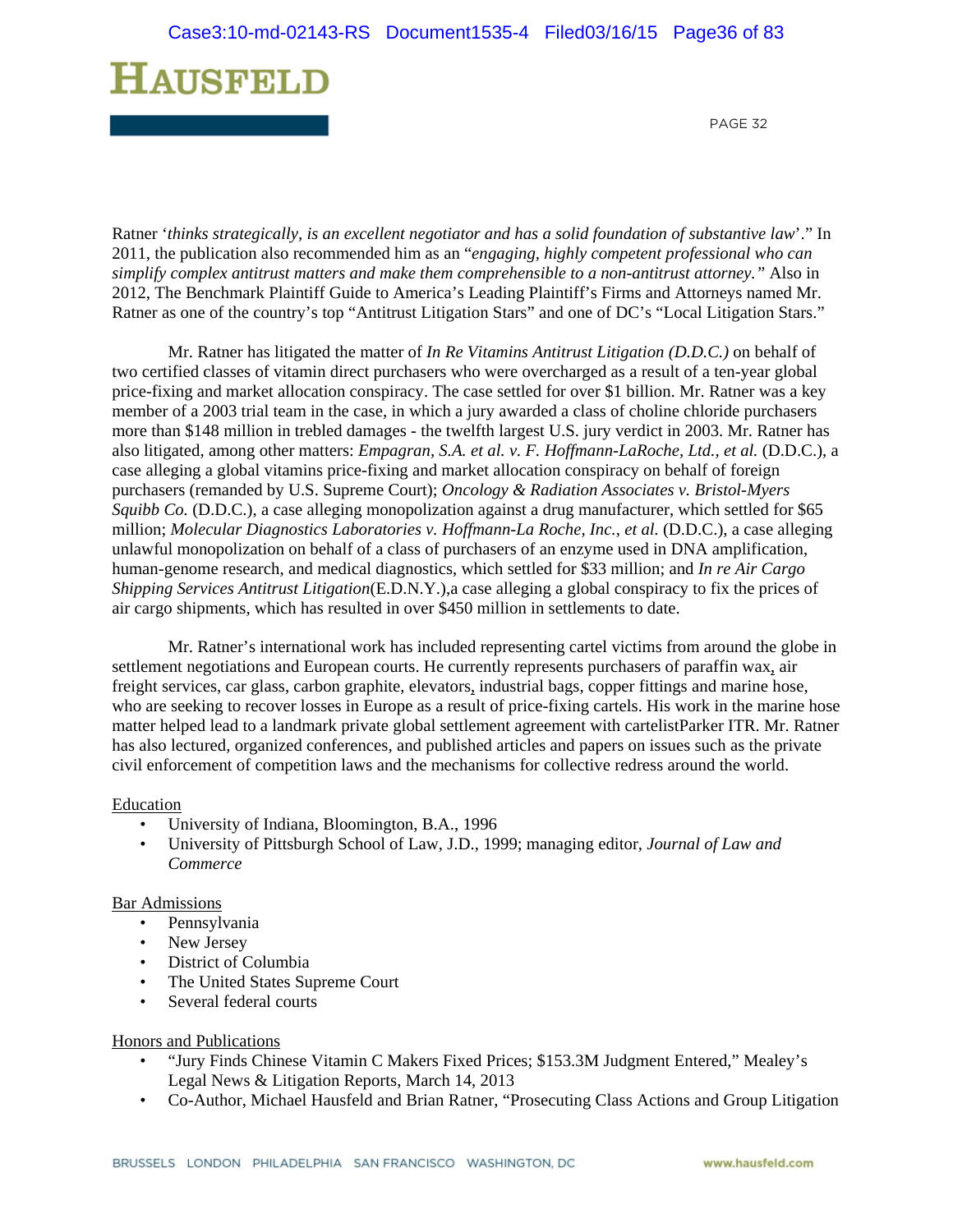# HAUSFELD

PAGE 33

– Understanding the Rise of International Class and Collective Action Litigation and How this Leads to Classes that Span International Borders, World Class Actions, Chapter 26, September 2012

- Hausfeld Named as Tier 1 Firm Nationwide in Plaintiff Antitrust Litigation by *The Legal 500*, June 2012
- "Hausfeld, Hausfeld, Horray," Legal Bisnow, April 6, 2012
- "Brian Ratner, People on the Move," Washington Business Journal, April 4, 2012
- Rising Star: Hausfeld's Brian Ratner, *Law360,* March 22, 2012
- "U.S. Class Action Lawyers Look Abroad," Reuters, March 20, 2012
- "Chinese Cos. Can't Shake Vitamin C Antitrust MDL", *CompLaw 360,* September 7, 2011
- "Analysis: Private antitrust lawsuits on the decline in U.S.", *Reuters*, June 13, 2011
- Hausfeld Named as Tier 1 Firm in Plaintiff Antitrust Litigation by *The Legal* 500, June 15, 2010
- Hausfeld Announces Distribution of Settlement Funds in TAQ Antitrust Case, November 19, 2009
- "Vitamins cartel action filed against Roche in Panama," *CompLaw 360,* September 11, 2009
- Named in the 2009 *Legal Times* "40 under 40" list recognizing rising legal stars in Washington, July 14, 2009
- "Private settlements could gain steam, lawyers say," *CompLaw 360,* March 12, 2009
- "Unprecedented Global Settlement Reached with Parker ITR in Marine Hose Cartel," *Class Action Litigation*, March 13, 2009
- Hausfeld announces first-ever private settlement of global cartel, March 6, 2009
- "Shell Model' Opens Door to European Class Actions," *The American Lawyer,* January 7, 2008
- Co-Author, "Principles and Objectives of Formal and Informal Settlements in EU Competition Cases: The Claimant's Perspective," paper submitted for the European University Institute's 13th Annual Competition Law & Policy Workshop, publication forthcoming
- Co-Author, "A Proposal for a Transitional Forum," submitted for Antitrust Claims Against Foreign Firms and Cartels conference (Law Seminars International), September 7-8, 2006

#### Presentations

- Speaker, National Symposium on Class Actions Recent Developments in Quebec, in Canada, in the United States, 2013
- Conference speaker, The Chicago Forum on International Antitrust Issues, Northwestern University School of Law, May 20, 2010
- Conference panel moderator, Cartels, Product Defects and Global Accountability conference, October 20, 2008
- Panelist, The International Cartel Workshop, ABA Section of Antitrust Law, San Francisco, January 30, 2008
- Conference panel moderator, Cartels, Product Defects and Global Accountability conferences, Seoul, Tokyo, and Beijing, October 2008
- Panelist, The International Cartel Workshop, ABA Section of Antitrust Law, San Francisco, January 30, 2008
- Conference speaker, Class Actions and Collective Redress: "Lessons Learn from the U.S. Experience," London, November 27, 2007
- Conference speaker, Class Actions for Non-Class Action Lawyers Growing Your Business by Understanding the Basics and Recognizing Opportunities, "Class Action Settlements: Procedures,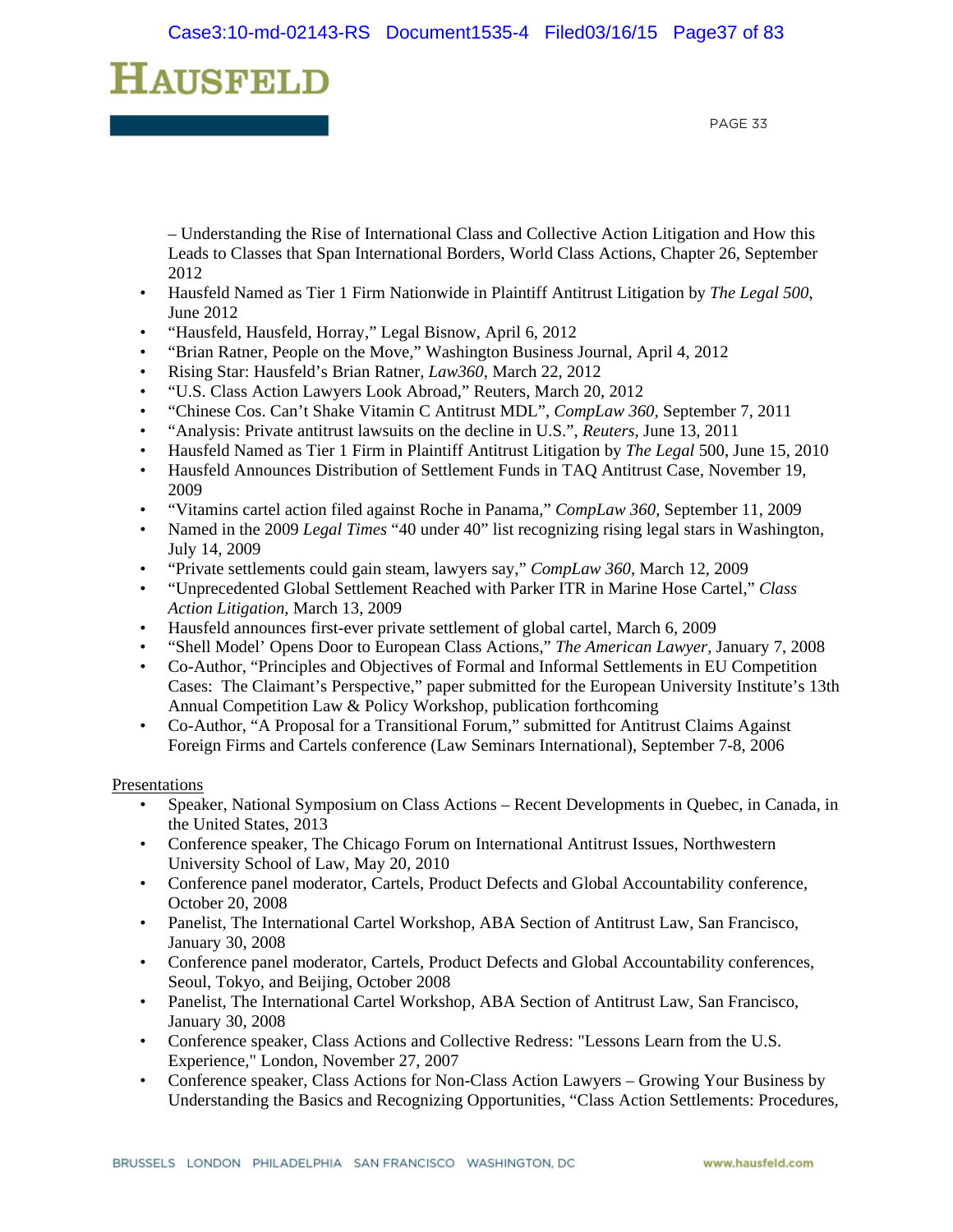

- Methods and Attorneys' Fees," Los Angeles, February 23, 2007
- Panelist, International Class Actions Conference, Melbourne, December 1-2, 2005

# **Megan E. Jones**

 Partner Megan Jones specializes in recovering damages for corporate victims of antitrust cartels. Recoveries from the cases she has been involved in total over half a billion dollars: *In re Polyester Staple Antitrust Litigation* (W.D.N.C) (\$63.5 million on behalf of the class); *In re Compact Disc Antitrust Litigation* (C.D.Ca.) (over \$50 million on behalf of class); *In re Rubber Chemicals Antitrust Litigation* (N.D. Ca.) (over \$100 million on behalf of class); *In re MMA Antitrust Litigation* (E.D. Pa.) (over \$20 million on behalf of class); *In re EPDM Antitrust Litigation* (D. Conn.) (\$81 million on behalf of the class). Ms. Jones was also involved in the negotiation of a \$300 million global settlement with Bayer (which resolved three cases: EPDM, Rubber Chemicals and NBR), and drafted the innovative settlement agreement itself.

 In 2013, *Global Competition Review* named Ms. Jones as one of the 100 successful Women in Antitrust globally. She was one of just 23 U.S. Lawyers selected for this global honor and the only U.S. lawyer who exclusively focuses her practice on pursuing recovery for victims of cartels.

In 2012 and 2013, *The Legal 500,* which provides comprehensive worldwide coverage on legal services, selected Ms. Jones as one of the top 10 Leading Lawyers in the U.S. in plaintiffs' representation for antitrust. In 2011, the publication recommended Ms. Jones for having a "good understanding of business and operational environments."

In 2012, Ms. Jones was selected by Law360 as a "Rising Star" in the Competition category. Law360 selected just five attorneys in each category as top legal talent under 40 in the U.S. and internationally, whose accomplishments in major litigation or transactions belie their age. In the same year, she was also chosen by her peers as a Washington, DC *Super Lawyer* in Antitrust, reserved for those attorneys who have attained a high-degree of peer recognition and professional achievement.

 In 2010, Ms. Jones was the only female antitrust attorney who had two of her cases featured in the *National Law Journal's* Plaintiffs' Hot List, which named the top twelve plaintiffs' law firms in the U.S.

 Despite the fact that her typical cases include millions of pages of evidence, several multinational parties, and a multitude of counsel, Ms. Jones is legendary for relentlessly focusing on the litigation endgame – to develop and find the facts necessary to win the case. For example, faced with over 1.5 million pages of documents produced by the opposing side, Ms. Jones organized her team to identify the 2300 key documents in the case in under four months' time. Ms. Jones then used these 2300 key documents to depose over 20 witnesses, uphold a class certification decision at the Circuit level, defeat summary judgment at the district court and prepare for trial (which ultimately settled successfully on the courthouse steps). Marshaling scores of co-counsel, Jones whittled a mountain of evidence down to what was needed to win – and then did.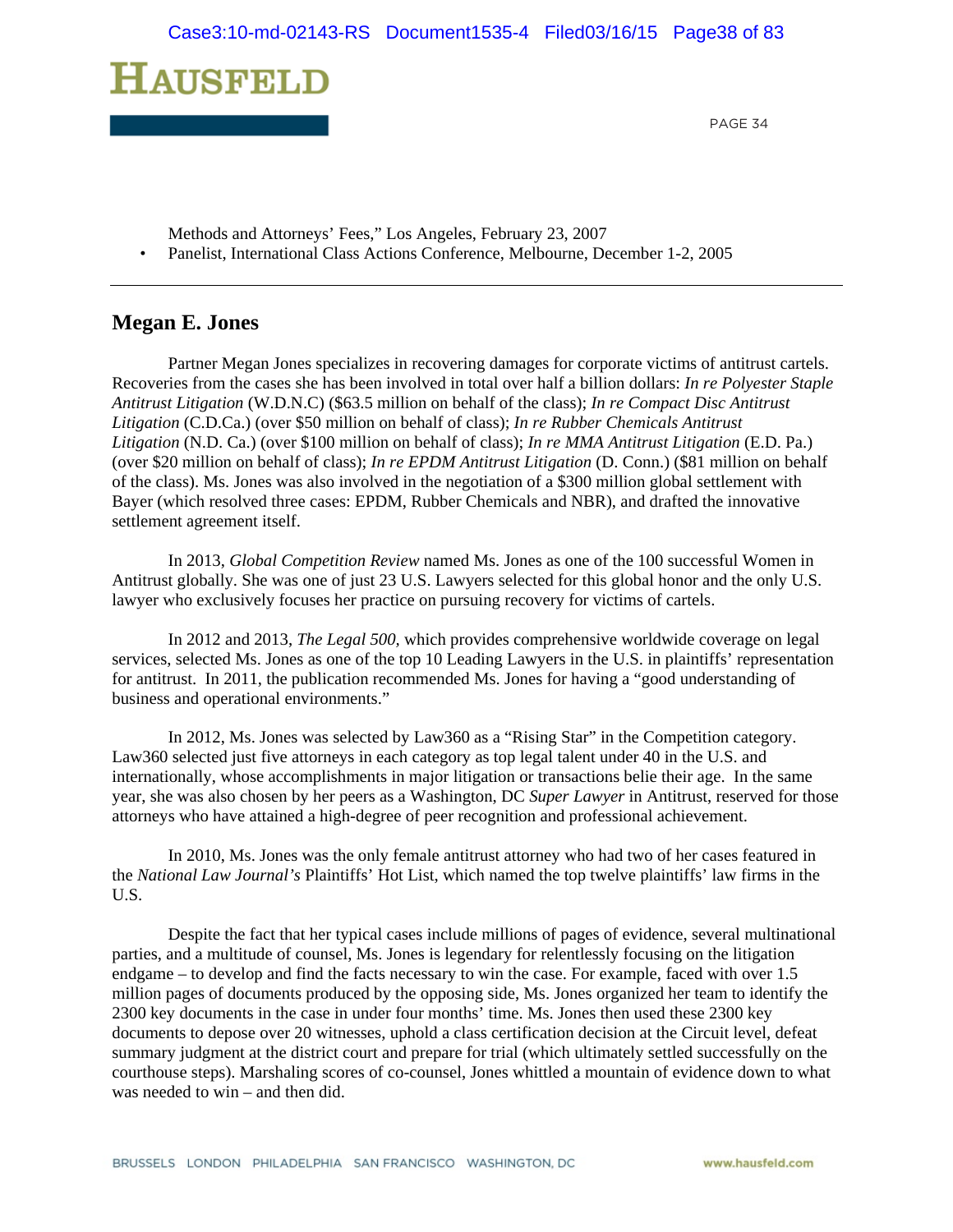

 Based on her experience, Ms. Jones has been asked to speak on antitrust matters around the world. She was asked to speak in Sydney, Australia at the American Bar Association's 2010 "*Cross-Border Collaboration, Convergence and Conflict: The Internationalization of Domestic Law and Its Consequences"* with other luminaries from the U.S. and Australian Bar, including Hon. Justice Antonin Scalia; Sir Anthony Mason AC KBE AC, Former Chief Justice of the High Court of Australia; The Honorable Jeffrey Bleich, U.S. Ambassador to Australia; Graeme Samuel, AO, Chairman of the Australian Competition and Consumer Commission; Tony D'Aloisio, Chairman of the Australian Securities and Investment Commission; and many others from the profession in Australia and the U.S. Ms. Jones also spoke at an event co-sponsored by the American Bar Association and German Bar Association in June 2011 in Munich, Germany ("*Successfully Navigating Hazardous Waters: The Second Annual Conference on Transatlantic Deals and Disputes*."). Ms. Jones has also spoken at what is widely known as the "crown jewel" of antitrust conferences, at the American Bar Association's *Antitrust Masters Course.*

 Experienced with high dollar litigation and with a results-driven management style, it is little wonder that Ms. Jones was tapped to be Chairwoman of Hausfeld's New Case Committee at the firm, which is responsible for approving all new cases filed by the firm. Jones is skilled at evaluating potential cases, thoroughly vetting them for their strengths and weaknesses.

 When electronic discovery came on the scene, Ms. Jones quickly adapted to the new paradigm of finding evidence. Jones is a member of The Sedona Conference®, which is composed of leading jurists, lawyers, experts, academics and others, at the cutting edge of issues in electronic discovery. She is the coauthor of *The Sedona Conference Glossary: E-Discovery and Digital Management* (2nd Ed). (Dec. 2007) and *Navigating the Vendor Proposal Process: Best Practices for the Selection of Electronic Discovery Vendors, and was recently selected to be on the drafting team of Discovery 2.0, the conference's next work on how discovery should be conducted*. Ms. Jones was also featured in a podcast about costshifting in electronic discovery with the Honorable James C. Francis, IV, Magistrate Judge from the Southern District of New York, and Robert W. Trenchard, the chair of Wilmer Hale's E-Discovery Committee.

 Ms. Jones also knows that in litigation, experience is the best teacher. Faced with organizations that were not addressing issues from the cartel victims' perspective, she created an organization herself dedicated to antitrust practitioners exchanging best practices and information. She is the creator and founder of *Women Antitrust Plaintiffs' Attorneys* (www.womenantitrustattorneys.com), a national organization for women who primarily practice cartel law on behalf of victims, attracting luminaries within the antitrust field to its annual conference. This conference has grown in popularity, and in 2009, representatives from over twenty law firms from across the U.S. attended. The growing impact of this organization is demonstrated by the caliber of speakers it is attracting: in addition to having four federal judges as speakers, the Keynote Address at the 2010 conference was given by Wendy H. Waszmer, Counsel to Assistant Attorney General Christine A. Varney from the U.S. Department of Justice, Antitrust Division.

 Ms. Jones is recognized as a specialist in antitrust civil enforcement for victims of cartels, and has been asked to speak by many prestigious legal organizations on this topic.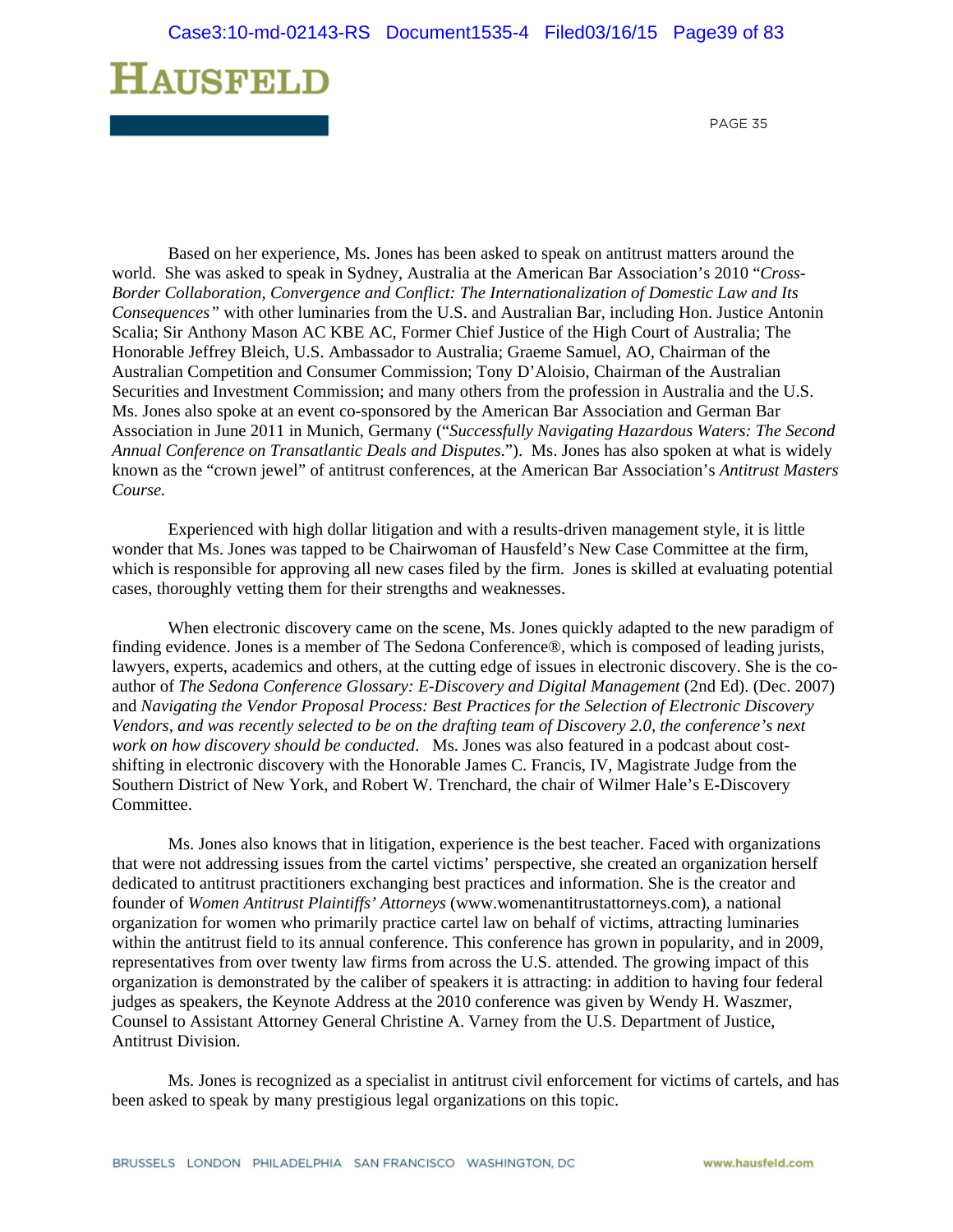

#### Speeches and Presentations

- Speaker, Class Action Symposium, Georgetown Law Center, April 11, 2011
- Speaker, "The Life of an International Cartel: A Six-Part Practical Series, Part III: Follow-On Civil Price Fixing," American Bar Association teleconference, February 4, 2011
- Speaker, American Bar Association's *Antitrust Masters Course V*, September 30, 2010

#### Education

- North Carolina State University in Raleigh, NC, *magna cum laude*, B.A., 1995
- University of North Carolina at Chapel Hill School of Law, J.D., 1999

#### Bar Admissions

- District of Columbia
- **Maryland**
- North Carolina

#### Affiliations

- Vice Chair, ABA Antitrust Section's Communications and Digital Technology Industries Committee
- Founder of Women Antitrust Plaintiffs' Attorney network group, 2008

#### Publications

- *"All I Really Need to Know About Antitrust Settlements, I Learned in Kindergarten,"* ABA Criminal & Cartel Practice Committee Newsletter, March 2011.
- *"E Discovery Today: The Fault Lies Not In Our Rules* . . .,," paper presented at Duke University School of Law: 2010 Advisory Committee Conference on Civil Rules; publication pending in Federal Courts Law Review (FCLR)
- M. Jones joins Judge Francis and R. Trenchard (Wilmer Hale) in this podcast about the latest trends in cost-shifting in electronic discovery
- "Giving Electronic Discovery a Chance to Grow Up," The National Law Journal, December 15, 2009
- "Observations from the Field: ACPERA's First Five Years," The Sedona Conference Journal, Fall 2009
- CLE Speaker, "E-Discovery in Antitrust Lawsuits and FTC/DOJ Investigations: Managing and Producing Electronic Information Under the Amended Federal Rules," March 2009
- Antitrust Law Developments, 7th Edition, co-author of chapter on Non-Price Vertical Restraint, published by the American Bar Association, 2008
- Co-author of *The Sedona Conference Glossary: E-Discovery and Digital Information Management* (2nd edition), December 2007
- Co-author of *Navigating the Vendor Proposal Process: Best Practices for the Selection of Electronic Discovery Vendors*, published by The Sedona Conference
- Author of "Litigator 101," an ABA series regarding best practices in drafting discovery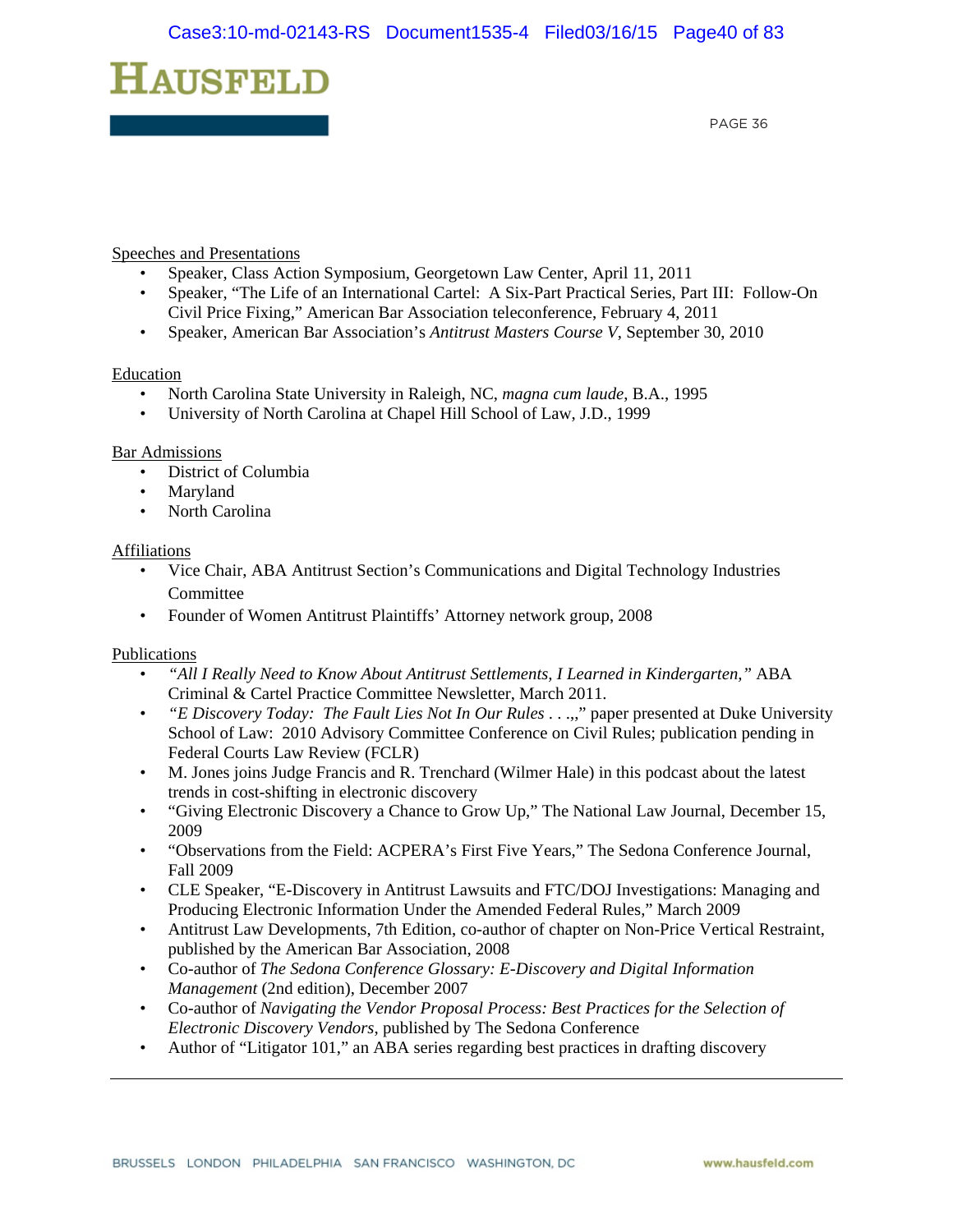

# **Hilary K. Scherrer**

Ms. Scherrer is a partner in Hausfeld's Washington, DC office. She has extensive experience representing businesses and individuals in antitrust, consumer fraud, and other complex litigation matters, at both the trial court and appellate court levels. She also has experience working on international arbitration and settlement matters.

She has been named one of the country's top "Antitrust Litigation Stars," one of the District of Columbia's "Local Litigation Stars," and one of the "Top 150 Women in Litigation" by Benchmark Plaintiff, a definitive guide to America's leading plaintiff-side litigation firms and attorneys. She has also been featured by The Plaintiffs' Hot List, an annual list of the nation's top plaintiff-side firms prepared by the National Law Journal.

Ms. Scherrer is currently involved in several high-profile antitrust cases. She is leading *In re NCAA Student-Athlete Name & Likeness Licensing Litigation* (N.D. Cal.), also known as the *O'Bannon* case, in which current and former student-athletes allege that the NCAA and others conspired to pay nothing for the use of athletes' names, images, and likenesses. The case, which has garnered significant press attention, is being viewed as a potential game-changer for college sports.

Ms. Scherrer is also leading *In re Libor-Based Financial Instruments Antitrust Litigation* (S.D.N.Y.), a class action lawsuit alleging a global conspiracy by some of the world's largest financial institutions to manipulate LIBOR. The manipulation of LIBOR, which is the primary benchmark for short-term interest rates for trillions of dollars worth of financial transactions worldwide, is alleged to have caused billions of dollars in damage to municipalities, businesses, and investors.

 Ms. Scherrer's other current cases include *In re Air Cargo Antitrust Litigation* (E.D.N.Y.), a massive class action alleging a global conspiracy to set fuel surcharges by over thirty defendant air carriers in which there are over \$485 million in settlements to date, and *In re Chocolate Confectionary Antitrust Litigation* (M.D. Pa.), a case alleging that the major chocolate manufacturers, Nestle, Mars, Cadbury and Hershey conspired to fix the prices of chocolate candy.

 During her career, Ms. Scherrer has worked on other significant antitrust cases, including: *In re Polyurethane Foam Antitrust Litigation* (N.D. Ohio); *In re Municipal Derivatives Antitrust Litigation* (S.D.N.Y.); *In re Publication Paper Antitrust Litigation* (D. Conn.); *In re Construction Flat Glass II Antitrust Litigation* (W.D. Pa.); *Animalfeeds International Corp. et al. v. Stolt-Nielsen SA* (arbitration)*; In re Oriented Strand Board Antitrust Litigation* (E.D. Pa.)*; In re International Air Transportation Surcharge Litigation* (N.D. Cal.); *Thomas & Thomas Rodmakers, Inc. v. Newport Adhesives and Composites, Inc. et al.* (C.D. Cal.); and *In re Microcrystalline Cellulose Antitrust Litigation* (E.D. Pa.).

In addition to her work on antitrust cases, Ms. Scherrer was involved in *Schwab v. Philip Morris USA et al*. (E.D.N.Y.), in which the plaintiffs alleged a RICO conspiracy and fraud in connection with the marketing and sale of "light" cigarettes. She also represented Holocaust victims in a breach of contract case alleging certain German corporations failed to pay appropriate interest due on their payments to a reparations fund and Wal-Mart employees in wage and hour cases alleging that Wal-Mart failed to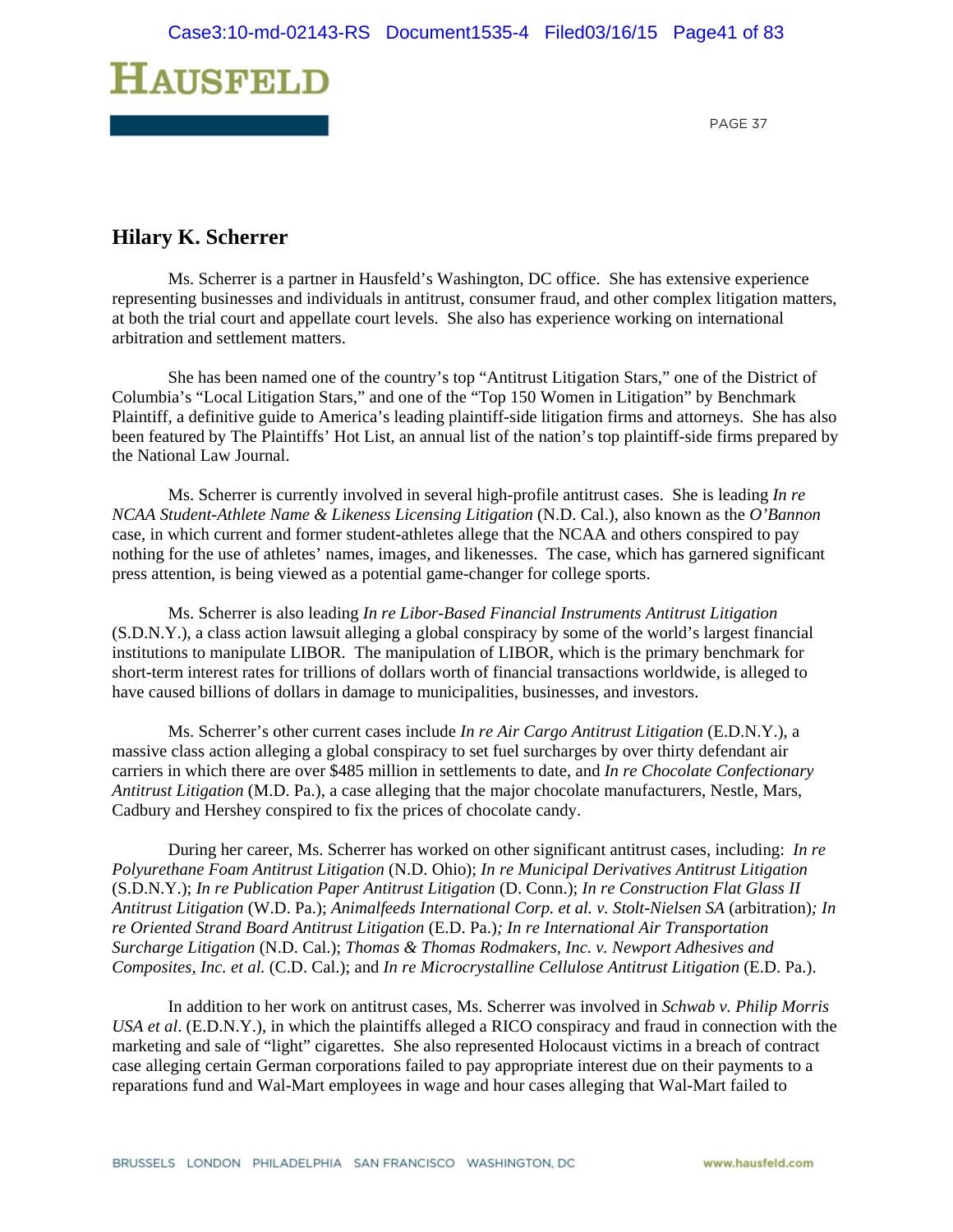

properly pay for the hours that employees worked.

#### **Education**

- University of Colorado, Boulder, B.A., 1996
- American University Washington College of Law, J.D., *cum laude*, 2000

#### Bar Admissions

- California
- District of Columbia

#### Affiliations & Honors

- Named one of the country's top "Antitrust Litigation Stars" by Benchmark Plaintiff
- Named one of the District of Columbia's "Local Litigation Stars" by Benchmark Plaintiff
- Named one of the "Top 150 Women in Litigation" by Benchmark Plaintiff
- Served on the *Law360 Competition* Editorial Advisory Board

### **James J. Pizzirusso**

 Mr. Pizzirusso is a founding partner in Hausfeld's Washington, DC office. He has a diverse practice centering on consumer protection and unfair business practices (chair of practice group), antitrust law, environmental torts, and sports and entertainment law with a specific emphasis on royalties and copyright in the digital era. In addition to practicing law, Mr. Pizzirusso has served as a Visiting Professor at George Washington University Law School.

 Courts have appointed Mr. Pizzirusso as Co-Lead Class Counsel in numerous successful class actions, including, for example: *In re: Warner Music Group Corp. Digital Downloads Litigation*, No. CV-12-0559-RS (N.D. Cal.) (\$11.5 million nationwide settlement); *Wolph v. Acer America Corp*., No. CV-09-01314-VRW (N.D. Cal.) (disputed class involving defective computers certified on a nationwide basis, \$22 million settlement later achieved); *Radosti v. Envision EMI, LLC*, No. 1:09-CV-00887-CCK (D.D.C.) (\$17.5 million nationwide settlement); *In re Tyson Foods, Inc*., Chicken Raised Without Antibiotics Consumer Litigation, C.A. 08-1982 (D. Md. May 11, 2010) (\$8 million nationwide settlement). He also serves as a court appointed co-lead counsel in several pending class cases, including: *In re Monsanto Company Genetically-Engineered Wheat Litigation*, 2:13-md-02473-KHV-KMH (D. Kansas) (chair of lead counsel group); *U.S. Hotel and Resort Management, Inc. et al v. Onity Inc*., 0:13 cv-01499-SRN-FLN (D. Minn.); *In re Honey Transshipping Litigation*, 1:13-cv-02905 (N.D. Ill.); *James v. UMG Recordings, Inc*., No. 11-CV-1613-SI (N.D. Cal.); *In re Sony PS3 "Other OS" Litig*., No. CV-10-1811-RS (N.D. Cal.). He has also had a lead role on behalf of Hausfeld in several other class action cases including, for example, *In re Processed Egg Products Antitrust Litig*., No. 2:08-cv-04653 (E.D. Pa.) (over \$55 million in settlements*); Dryer v. Nat'l Football League*, No. 0:09-cv-02182-PAM-AJB (D. Minn.) (\$50 million settlement); *In re New Jersey Tax Sales Certificates Antitrust Litig*., No. 12-1893 (D.N.J.) (over \$8 million in settlements); *Ross v. Trex Co., Inc*., No. 5:09-CV-00670 (N.D. Cal.) (nationwide settlement); *Pelletz v. Weyerhaeuser Company*, No. C08-0334 JCC (W.D. Wash.) (nationwide settlement); and *In re Fresh and Process Potatoes Antitrust Litig.*, No. 4:10-MD-2186-BLW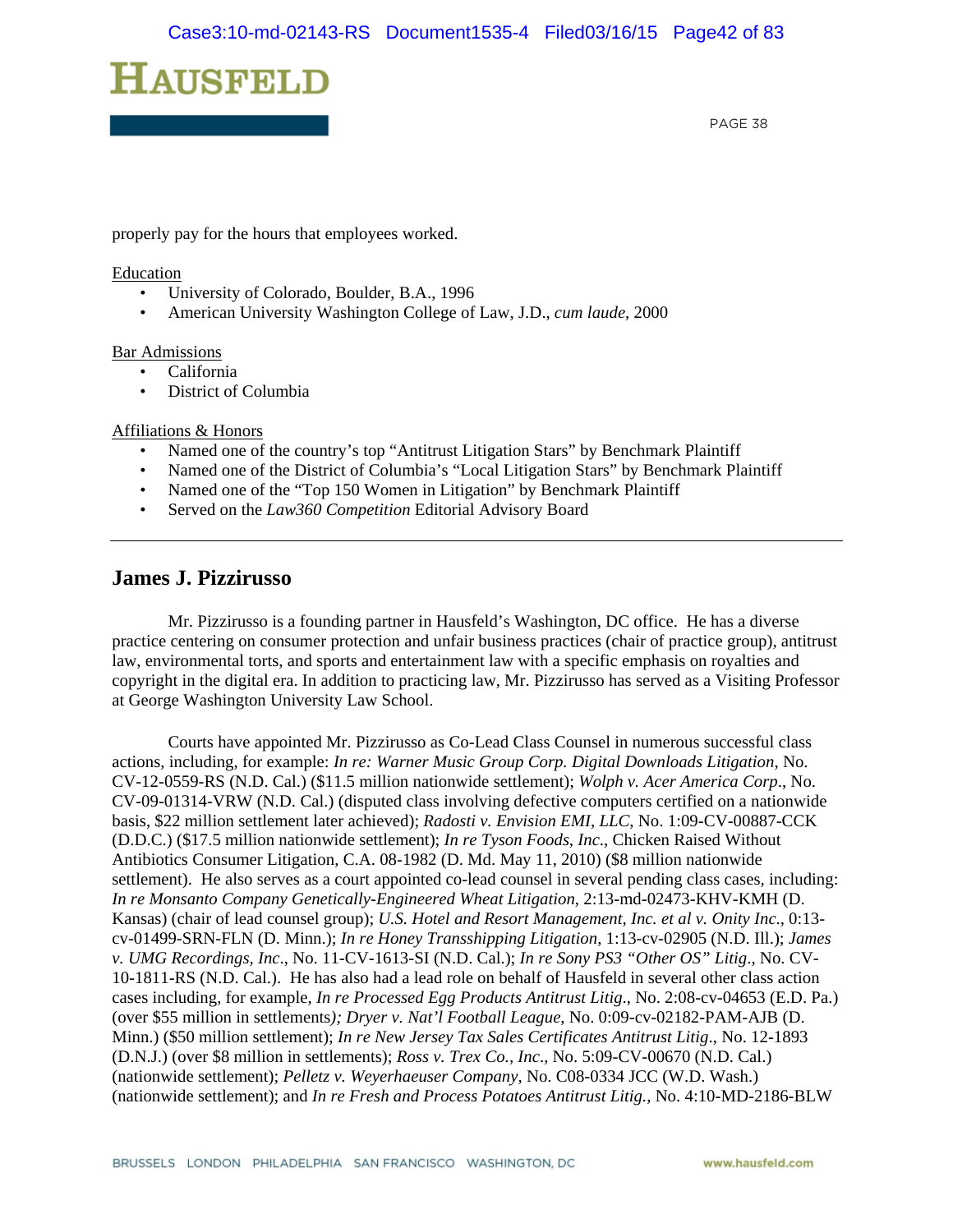

#### (D. Id.).

 In addition to his class action work, Mr. Pizzirusso is also currently defending John Ossenmacher, CEO of ReDigi, Inc. - the world's first and only online marketplace for pre-owned digital music, in copyright litigation filed by Capitol Records. He also successfully resolved the claims of dozens of farmers and landowners in Barbados who suffered reduced crop yields and property damages as a result of a several jet fuel spills.

 The International Who's Who of Competition Lawyers & Economists named Mr. Pizzirusso as one of the leading US competition lawyers for plaintiffs in 2014. In 2012, Mr. Pizzirusso was named as one of four "Rising Stars under 40" by Law360 in Consumer Protection and Privacy law. Additionally, The Benchmark Plaintiff Guide to America's Leading Plaintiff's Firms and Attorneys recognized Mr. Pizzirusso as one of the country's top sixteen "Antitrust Litigation Stars" in 2012 and one of DC's "Local Litigation Stars" from 2012-2014. Mr. Pizzirusso has been asked to appear as a panelist at several conferences around the country and presented on topics including antitrust, consumer protection, toxic torts, and public interest litigation. Mr. Pizzirusso is also the author of several published papers.

#### Education

- University of Tennessee-Knoxville, B.A., *summa cum laude*, 1998
- George Washington University Law School, with honors, 2001

#### Bar Admissions

- District of Columbia
- Virginia
- The Supreme Court of the United States
- The Fourth Circuit Court of Appeals
- Several federal district courts

#### Professional Affiliations

- Vice Chair, ABA Antitrust Section's Food and Agriculture Committee (2013-2014 ABA Year)
- Vice Chair, ABA Antitrust Section's Trade, Sports, Professional Associations Committee (2012- 2013 ABA Year)
- Adjunct Professor, Environmental and Toxic Torts, George Washington University Law School, 2009
- Visiting Associate Professor of Clinical Law, Vaccine Injury Clinic, George Washington University Law School, 2007

#### Publications and Honors

- Who's Who of Competition Lawyers & Economists 2013 Named as leading US Competition Lawyer
- Benchmark Plaintiff Guide 2012 Named as "Top Antitrust Star"
- Benchmark Plaintiff Guide 2012-2014 Named as "Local Litigation Star"
- Co-author, "From the gold mine to the courtroom Toxic tort, silicosis and the largest classaction lawsuit in South African history," Westlaw Journal, Toxic Torts (Vol. 30, Issue 8/May 30,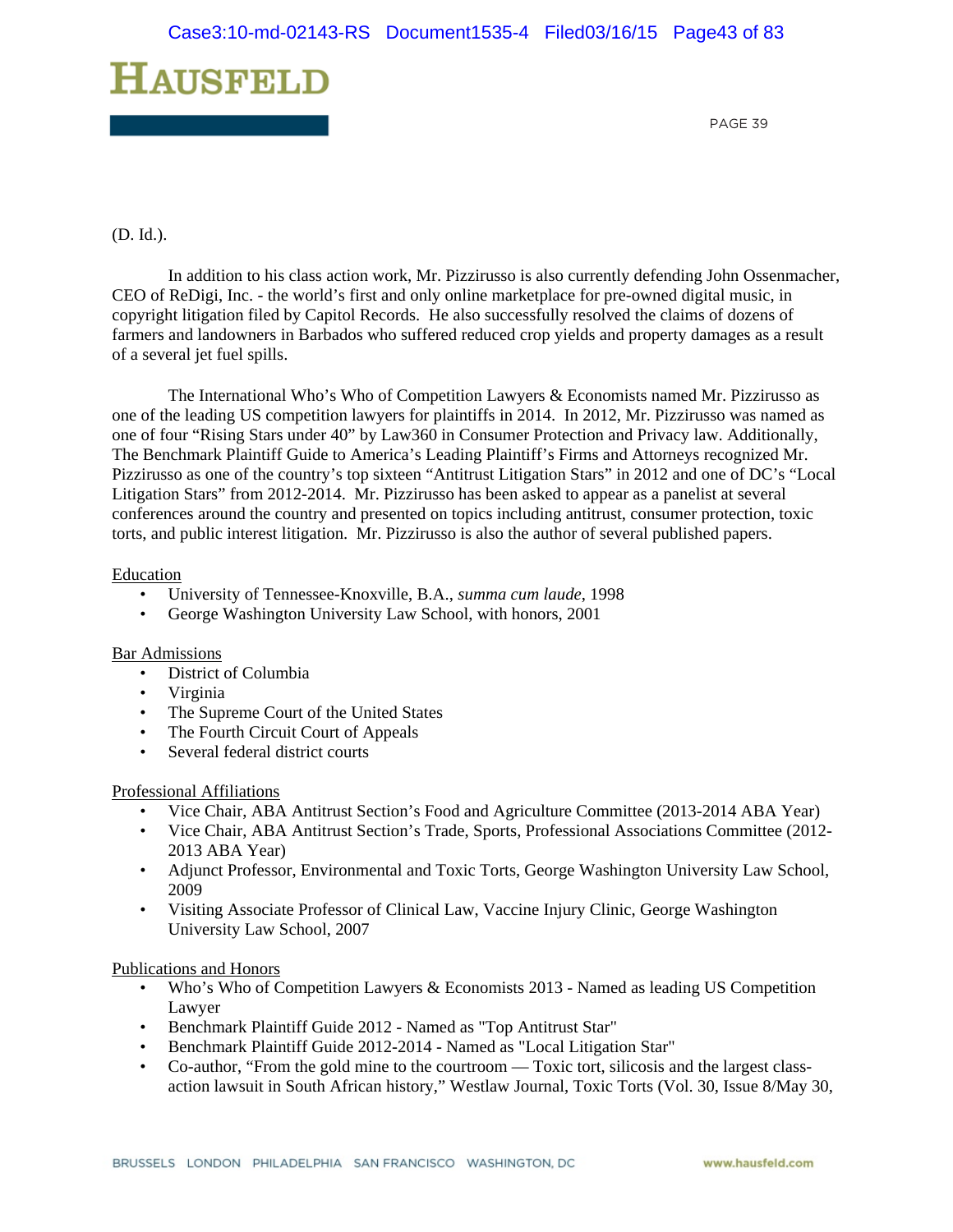# HAUSFELD

PAGE 40

2012)

- Mr. Pizzirusso's practice was recently profiled in Lawdragon's, "Lawyer Limelight," January 2012
- Author, "Liberalizing Rule 27 in the Twombly/Iqbal Era," *Law 360* (November 11, 2009)
- Author, "Utilizing Novel Technologies to Sustain Trespass and Battery as Toxic Torts," *The Environmental Litigator* (Spring, 2008)
- Author, "Agency Rule-Making Power and the Clean Air Act: Putting the Brakes on American Trucking," Spring 2001 Term: Whitman v. American Trucking Associations, Inc., 7 *Environmental Law* 729 (June, 2001)
- Author, "Increased Risk, Fear of Disease and Medical Monitoring Are Novel Damage Claims Enough to Overcome Causation Difficulties in Toxic Torts?" 7 *Environmental Law* 183 (September, 2000)

Presentations

- "Non-Traditional Approaches to Class Certification," Cambridge Forums, April 2014, San Diego, CA
- "Transshipping and Neonics Prospects for Litigation on Behalf of Honey Producers," North American Beekeeping Conference, January 2014, Baton Rouge, LA
- "Ascertainability in Class Actions," Consumer Class Action Roundtable Institutional Investor Educational Foundation (IIEF), November 2013, Chicago, IL
- "Plaintiff's Class Action Forum Class Action Settlements," Cambridge Forums, April 2013, Boca Raton, FL
- "A Bumper Crop of Attacks on Capper Volstead," Antitrust Law 2013 Spring Meeting, American Bar Association, April 2013, Washington, DC
- "Ongoing Football Litigation," Independent Retired Football Players Summit & Conference, May 2012, Las Vegas, NV
- "Plaintiff's Class Action Forum Nationwide Certification of Class Actions; Managing Class Actions," Cambridge Forums, April 2012, Santa Barbara, CA
- "Toxic Trespass and Other New and Emerging Toxic Torts," ABA Committees Joint CLE Seminar, January, 2008, Snowmass, CO
- "Strategies for Pursuing Litigation Remedies," Northeast Regional Conference on Eliminating Childhood Lead Poisoning, November, 2006, Providence, RI
- "Outlook for Litigation," North Central Regional Conference on Eliminating Childhood Lead Poisoning, September, 2006, Chicago, IL
- "Developing Novel Theories of Recovery in Toxic Tort Litigation," Contamination Examination: A Workshop on the Changing Face of Chemical Contamination Litigation, ABA CLE Program - September 2006, Wilmington, DE
- "Consumer Protection Law," D.C. Bar Animal Law Conference, American University Washington College of Law - April, 2004, Washington, DC
- "Public Interest Tort Litigation: Using Private Tort Actions to Further Environmental Justice & Public Ends," The Public Interest Environmental Law Conference, University of Oregon School of Law - March, 2003, Eugene, OR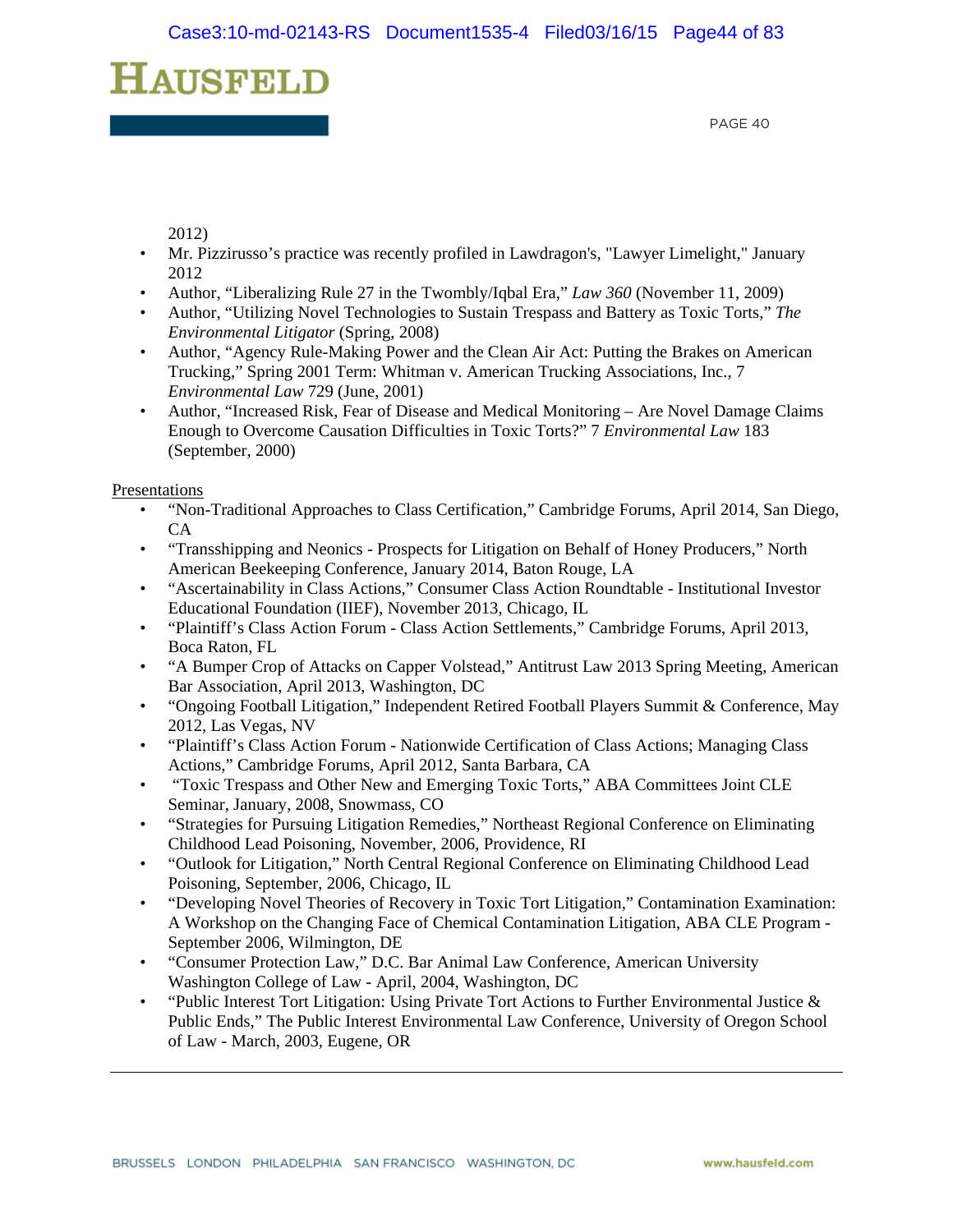

# **Brent W. Landau**

Mr. Landau is a partner in Hausfeld's Philadelphia office. His practice focuses on representing plaintiffs in complex antitrust and consumer protection litigation. He has litigated claims of price-fixing and monopolization involving products and industries as varied as vitamins, microprocessors, transparent tape, medical devices, and stock car racing. In other cases, his clients have included consumers defrauded by manufacturers of "light" cigarettes and Indonesian villagers subjected to human rights abuses. The *Legal 500* has recommended him as "very professional and personable." In March 2013, *Law360* selected Mr. Landau as one of their "Rising Stars Under 40" placing him among only five of the "up and coming competition attorneys" recognized in the Competition/Antitrust category.

Mr. Landau graduated from the State University of New York at Binghamton, where he received a B.A. in History and Philosophy (*summa cum laude*, 1998) and was a member of Phi Beta Kappa. He obtained his law degree from Harvard Law School (*cum laude*, 2001), where he was co-chairperson of the Tenant Advocacy Project and a supervising editor of the *Harvard Journal on Legislation*.

After law school, Mr. Landau served as a judicial law clerk to the Honorable Bruce W. Kauffman, United States District Court for the Eastern District of Pennsylvania. He then worked for six years at Cohen, Milstein, Hausfeld & Toll, P.L.L.C. before joining Hausfeld.

Mr. Landau has been invited to speak on panels regarding the antitrust laws and other topics and is the author of several published articles. He is a member of the editorial board of *The Antitrust Practitioner*, an editor of *Antitrust Law Developments*, and a mediator in the Philadelphia Court of Common Pleas Landlord-Tenant Appellate Mediation Program.

Currently, among other matters, Mr. Landau is counsel for the plaintiffs in *In re Air Cargo Shipping Services Antitrust Litigation*, MDL No. 1775 (E.D.N.Y.), which has resulted in approximately \$485 million in settlements to date.

#### Education

- State University of New York at Binghamton, B.A., *summa cum laude*, 1998;
- Harvard Law School, J.D., *cum laude*, 2001

#### Bar Admissions

- Pennsylvania
- New York
- District of Columbia
- United States District Court for the District of Columbia
- United States District Court for the Eastern District of Pennsylvania
- United States Court of Appeals for the Second Circuit
- United States Court of Appeals for the Ninth Circuit

#### Affiliations & Honors

• Named as one of Law360's *Rising Stars Under 40*, Competition category (2013)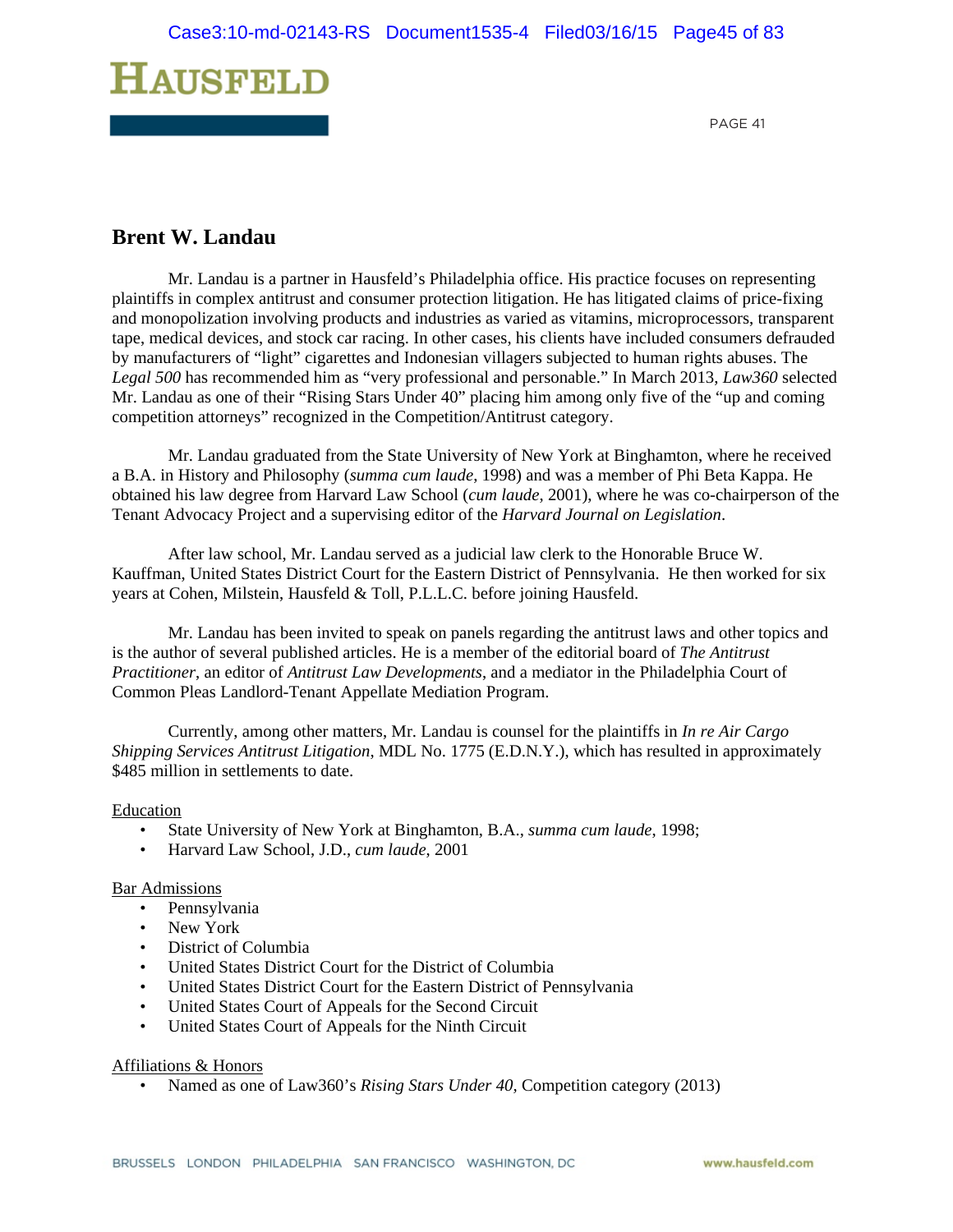

- Judicial law clerk to Honorable Bruce W. Kauffman, United States District Court for the Eastern District of Pennsylvania (2001-2002)
- Member, Editorial Board, *The Antitrust Practitioner*
- Editor, *Antitrust Law Developments*
- Mediator, Philadelphia Court of Common Pleas Landlord-Tenant Appellate Mediation Program
- Recommended Lawyer, *Legal 500 (2010)*

#### Publications

- "Has *Hydrogen Peroxide* Really Made Antitrust Class Certification More Difficult?," *The Antitrust Practitioner* (2010)
- CNNMoney.com Quotes Brent Landau on FTC Suit Against Intel, December 16, 2009
- "Sovereign Immunity and You: How New York State Employees Can Enforce Their Federal Employment Rights," United University Professions Working Paper Series (2005)
- "State Employees and Sovereign Immunity: Alternatives and Strategies for Enforcing Federal Employment Laws," 39 *Harv. J. on Legis.* 169 (2002)
- "State Bans on City Gun Lawsuits," 37 *Harv. J. on Legis.* 623 (2000)

#### **Presentations**

- ABA Section of Antitrust Law, *Types of Restraints that Violate Section 1* (2010)
- United University Professions, *Preserving the Rights of Public Employees* (2005)

# **Arthur N. Bailey, Jr.**

Mr. Bailey is a partner at the firm who has worked on multidistrict antitrust matters including *In re TFT-LCD (Flat Panel) Antitrust Litigation*, MDL 1827 (N.D. Cal.), alleging a conspiracy by manufacturers to fix prices of TFT-LCD panels used in products such as computer monitors, televisions, and cell phones; *In re Rail Freight Fuel Surcharge Antitrust Litigation* (D.D.C.), alleging price fixing of rail freight fuel surcharges by the nation's dominant freight-shipping railroads, and *In re Aftermarket Automotive Lighting Products Litigation*, MDL 2007 (C.D. Cal.), a case alleging a conspiracy by manufacturers to fix prices of aftermarket auto lights and lamps.

Other cases Mr. Bailey has worked on include *Bruce Foods Corporation vs. SK Foods, LP. et al.,*  (E.D. Cal.), alleging a conspiracy by processors to fix prices of processed tomato products, and *In re Student-Athlete Name & Likeness Licensing Litigation* (N.D. Cal.) a case alleging antitrust violations by the NCAA and its member schools involving the commercial use of the likenesses of its student-athletes.

Mr. Bailey is also the author of an amicus curiae brief filed on behalf of the California Teachers Association in the Proposition 8 same-sex marriage case pending before the Ninth Circuit Court of Appeals.

Prior to joining the firm, Mr. Bailey was an attorney at Cohen, Milstein, Hausfeld & Toll, PLLC, as a member of its antitrust practice group. He also was employed at Kaplan Fox & Kilsheimer LLP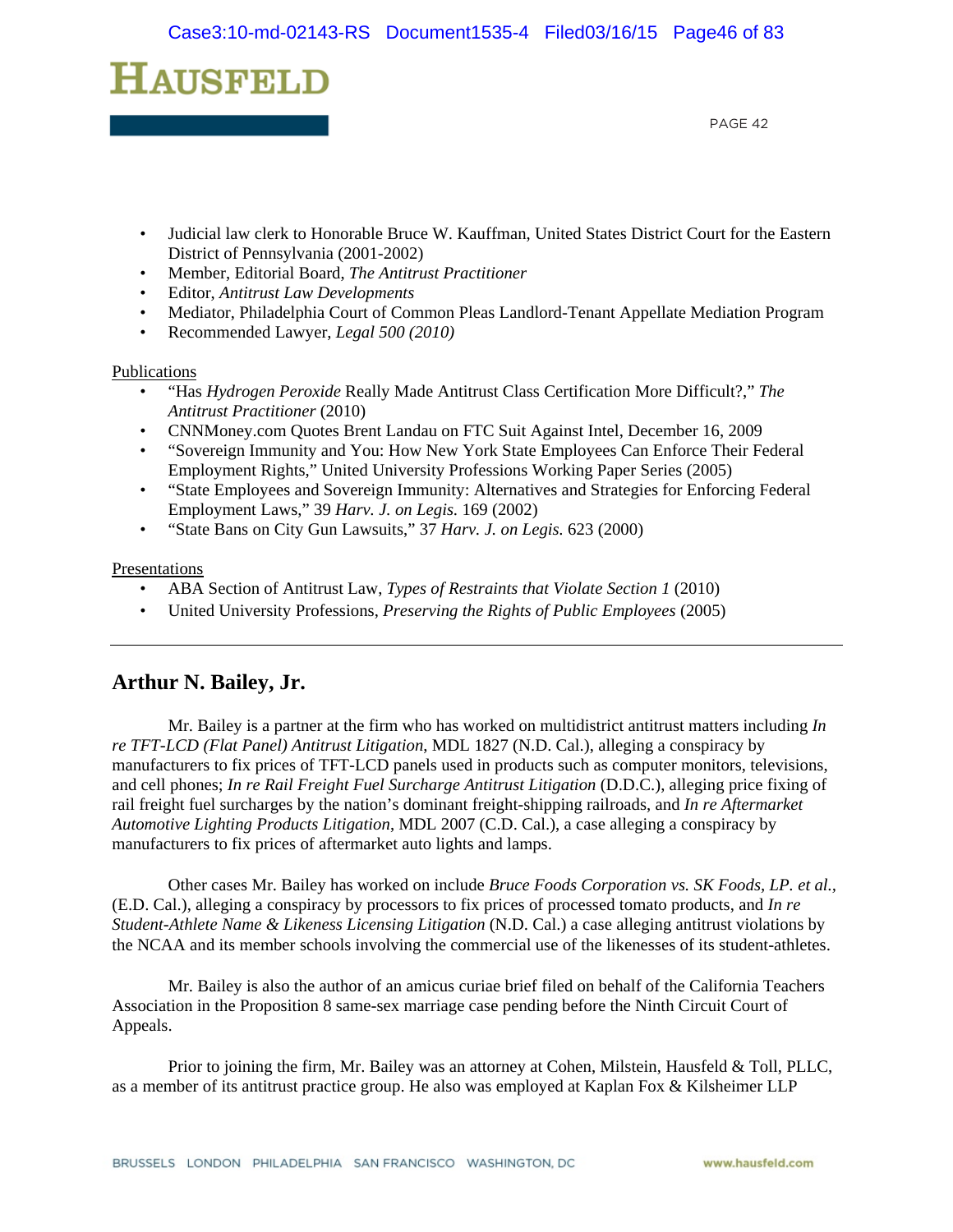

where he worked on antitrust, securities fraud and consumer fraud class action cases.

#### Education

- Wooster College, BA., 1984
- University of Tulsa, J.D., 1999

#### Bar Admissions

- California
- U.S. District Court for Northern California
- U.S. District Court for Eastern California
- U.S. District Court for Central California

### **Reena A. Gambhir**

Ms. Gambhir has broad and substantial experience representing U.S. and global businesses and individuals in complex litigation in U.S., European and other courts. As a partner in Hausfeld's Washington, D.C. office, Ms. Gambhir litigates and resolves antitrust claims for corporate clients who have suffered financial harm as a result of antitrust violations. -Ms. Gambhir's wide-ranging experience allows her to uniquely advise and act for clients in all stages of litigation in matters around the world, and achieve wide-ranging innovative strategies and solutions. Ms. Gambhir also dedicates herself to the firm's international human rights practice, working to protect against human rights abuses across the globe.

Ms. Gambhir was recognized by The Legal Times and National Law Journal as of one D.C.s Rising Stars. This award recognizes the top 40-under-40 Washington D.C. lawyers across all disciplines whose legal accomplishments belie their age. And twice now for 2013 and 2015, the Profiles in Diversity Journal named Ms. Gambhir a Woman Worth Watching, an award held for selected women who have distinguished themselves in their career. In January 2015, Ms. Gambhir was also honored as a "Minority Business Leader," by the Washington Business Journal, an award that recognizes leaders that embody entrepreneurial drive, creativity and success in business. Ms. Gambhir was also elected in 2014 as a Fellow of the American Bar Foundation, an honor afforded to less than one-third of one percent of lawyers, judges and legal scholars whose careers have demonstrated outstanding dedication to the highest principles of the legal profession.

Ms. Gambhir currently represents clients in high stakes litigation against some of the largest banks in the world in the *In re Forex Exchange Benchmark Rates Antitrust Litigation*, 13-cv-07789 (S.D.N.Y.) and in *In Re LIBOR-Based Financial Instruments Antitrust Litigation*, MDL No. 2262, (S.D.N.Y.). Ms. Gambhir's recent achievements include, among other matters, representing U.S. and foreign businesses in *In Re Refrigerant Compressors Antitrust Litigation*, 2:09-md-02042 (E.D. Mich.) alleging price-fixing and reaching settlements of approximately \$50 million dollars. She also was one of the principle lawyers to secure settlements totaling almost \$100 million in an antitrust case involving the chemical industry (*In Re Hydrogen Peroxide Antitrust Litigation*, MDL No. 1682 (E.D. Pa.)).

Ms. Gambhir also dedicates herself to the private civil enforcement of competition law around the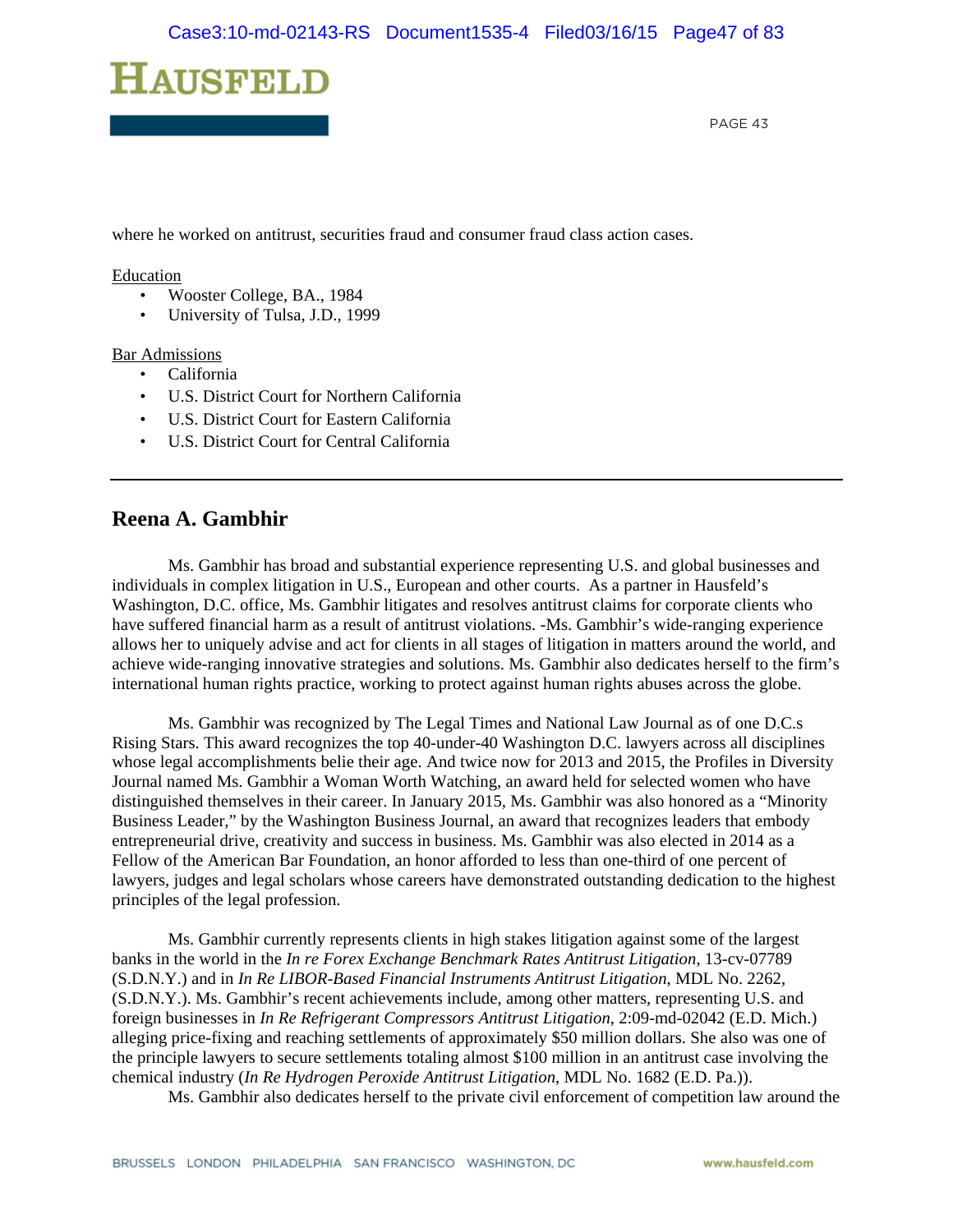

world. In connection with her UK partners, Ms. Gambhir represents clients, many of which are listed in Fortune Global 500 and Forbes Global 2000, in their individual damage claims seeking to recover losses as a result of price fixing cartels and other antitrust violations. These include purchasers of elevators, air freight services, Visa and MasterCard interchange fee services, and marine hose. Additionally, in the marine hose matter, Ms. Gambhir recently concluded the negotiations for the final claims resulting from the first of its kind private global settlement with cartelist Parker ITR.

Ms. Gambhir is currently at the forefront of competition claims in South Africa, working with South African counsel in groundbreaking litigation on behalf of low-income bread consumers. This case resulted in a recent landmark ruling by the Supreme Court of Appeal (SCA) which determined for the first time the specific requirements for filing a collective action in South African courts.

Ms. Gambhir also dedicates herself to international human rights work. She currently represents residents of Bhopal, India who were exposed to toxic wastes, which have contaminated the soil and drinking water surrounding the infamous Union Carbide Plant, which was the site of the1984 gas leak that killed and injured thousands of residents. Ms. Gambhir is also involved in litigation in both the UK and South Africa on behalf of South African gold miners who have suffered silicosis. Ms. Gambir also assisted in the representation of the former "comfort women", women and girls who were forced into sexual slavery during World War II. In her pro bono work, among other cases, Ms. Gambhir has successfully represented individuals in United States Immigration Court in political asylum proceedings. Ms. Gambhir has been asked to speak on matters related to antitrust, private enforcement, and human rights across the world. She is also an appointed member to the ABA International Task Force's leadership and has previously been appointed to the ABA's International Cartel Task Force.

#### Education

- Boston College, English Literature, B.A., (*cum laude*) 1999
- University of Chicago, M.A., Humanities, 2000
- National Law Center, George Washington University, J.D., 2004 (with honors)

#### Bar Admissions

- **Massachusetts**
- District of Columbia

#### Affiliations & Honors

- Minority Business Leader for 2015, *Washington Business Journal*
- DC Rising Star for 2014, *The National Law Journal*.
- Elected Fellow, American Bar Foundation, 2014.
- Selected by *Diversity Journal* as one of their "Annual Women Worth Watching," 2015.
- Selected by *Diversity Journal* as one of their "Annual Women Worth Watching," 2013.
- Appointed Leadership, American Bar Association's Section of Antitrust International Task Force.
- International Human Rights Society
- South Asian Bar Association
- Women's Antitrust Plaintiffs Association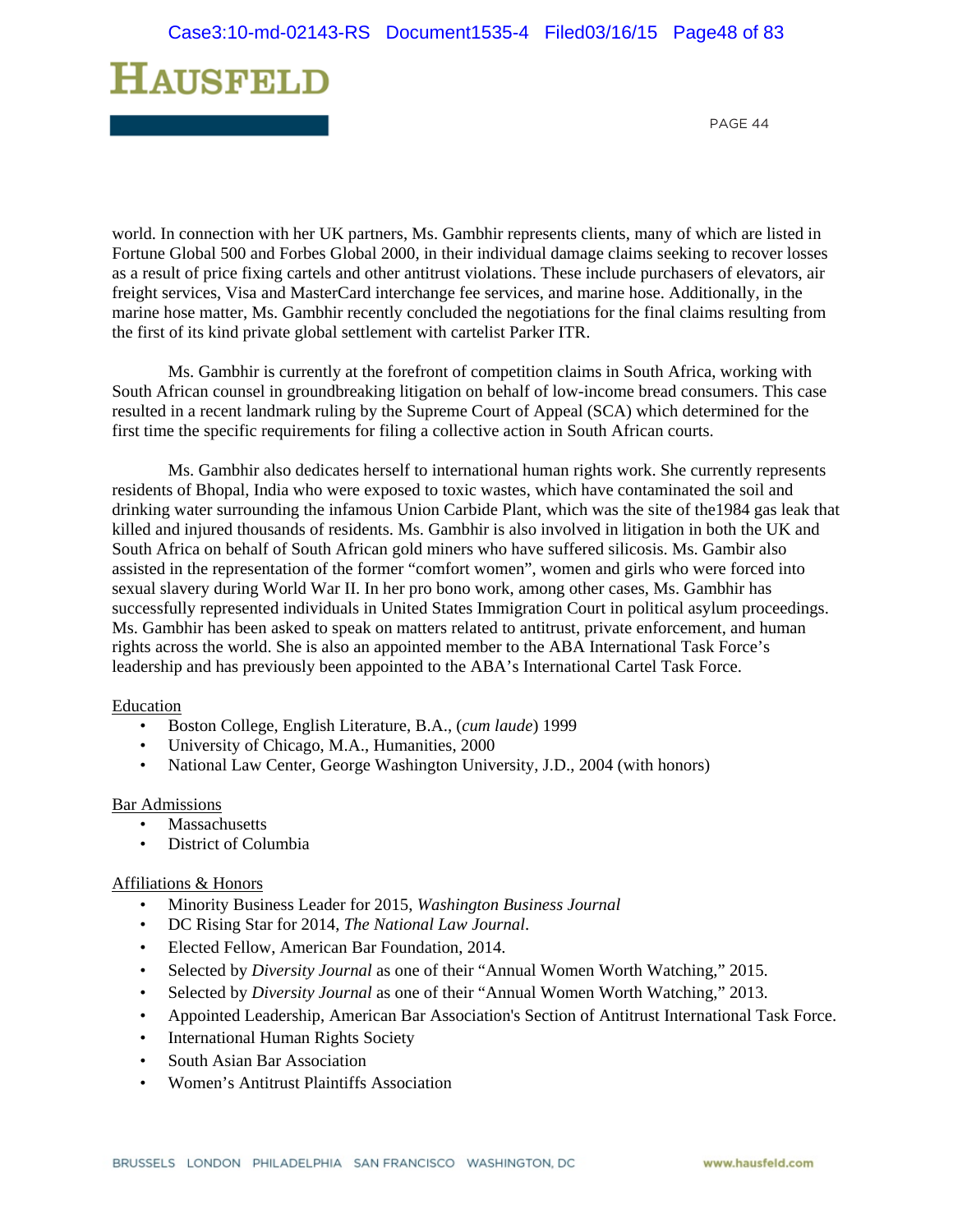

# **Judge Walter D. Kelley, Jr.**

As a partner at Hausfeld, Judge Walter D. Kelley, Jr. focuses his practice on antitrust, commercial and financial services litigation and mediation services.

As a former United States District Judge for the Eastern District of Virginia and a recent partner at Jones Day, Judge Kelley brings unique insight to high stakes litigation. He has extensive experience representing both plaintiffs and defendants in disputes between businesses, particularly in the areas of antitrust, intellectual property and securities. As a lawyer, Judge Kelley has tried more than 25 jury cases to verdict. As a judge, he presided over thousands of cases encompassing all areas of the law and authored 50 published opinions.

In addition to maintaining an active trial docket, Judge Kelley serves as a mediator and arbitrator for business related disputes. Among other organizations, he serves on the International Trade Commission's panel of mediators for Section 337 (patent infringement) cases.

Judge Kelley is a graduate of Washington & Lee University School of Law. After law school, Judge Kelley clerked for the Honorable Ellsworth A. Van Graafeiland on the Second Circuit. Judge Kelley has been repeatedly listed in The Best Lawyers in America and Super Lawyers for business litigation, and was named in 2013 to Virginia Business Magazine's "Legal Elite" as a mediator and arbitrator.

## **Seth R. Gassman**

 Seth R. Gassman, Of Counsel with the firm, has nearly a decade of antitrust litigation and regulatory experience. He has represented clients in many different industries over the course of his career, including manufacturing, transportation, pharmaceuticals and health care industries.

Mr. Gassman currently specializes in representing victims of domestic and international anticompetitive conduct. Among his current cases, he is litigating *In re Rail Freight Fuel Surcharge Antitrust Litigation*, where Hausfeld serves as co-lead counsel representing a certified class of shippers who allege that the nation's largest freight-shipping railroads conspired to fix rail-freight fuel surcharges, and *In re New Jersey Tax Sale Certificates Antitrust Litigation*, where the firm serves as co-lead counsel representing a proposed class of New Jersey property owners who – as the result of an alleged bid-rigging scheme that has already led to several criminal guilty pleas – either must pay inflated rates to redeem liens on their property or face foreclosure.

Mr. Gassman is also actively involved in litigating *In re Blood Reagents Antitrust Litigation*, where he represents a class of laboratories and other purchasers who allege that the two leading manufacturers of a critical component used in a number of tests performed to detect and identify certain properties of the cell and serum components of human blood fixed prices for nearly a decade, and *In re*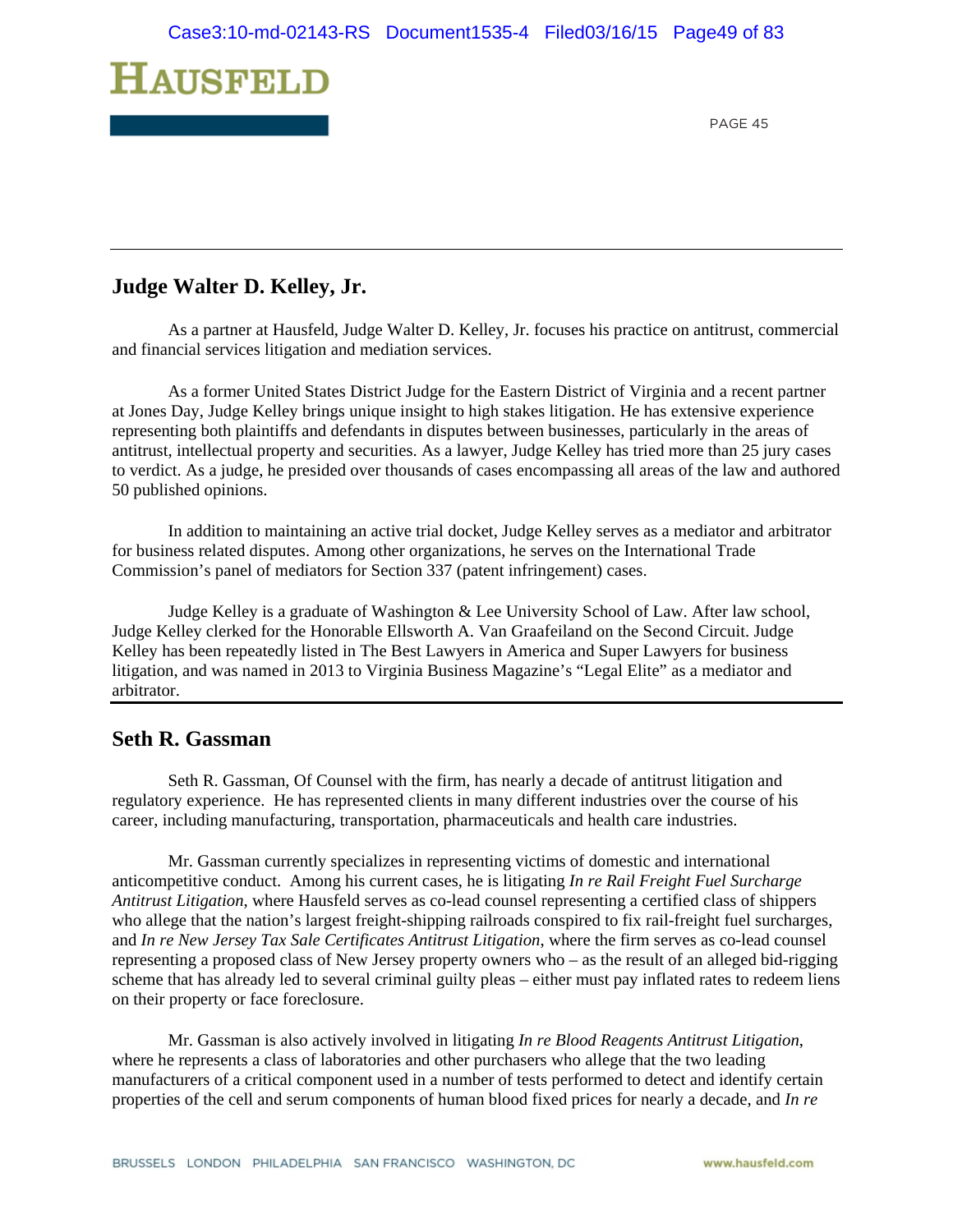

*Polyurethane Foam Antitrust Litigation*, where he represents a proposed class of purchasers who allege that manufacturers conspired to inflate polyurethane foam prices.

Mr. Gassman is the co-author of "No Rest{itution} for the Weary: Crime Victims and Treble Damages in Antitrust Cases," *BNA's Antitrust and Trade Regulation Report*," November 18, 2011; "Antitrust Class Actions: Continued Vitality," *Global Competition Review, The Antitrust Review of the Americas*, 2008; and "Global Enforcement of Anticompetitive Conduct," presented in Florence, Italy at The Tenth Annual Sedona Conference on Antitrust Law & Litigation: The Globalization of Antitrust Enforcement, September 2008.

Mr. Gassman began his legal career at Cahill Gordon & Reindel LLP. While there, he focused on antitrust litigation and regulatory compliance. He received a J.D. from New York University School of Law, where he was the symposium editor of the *Journal of Legislation and Public Policy*. In the spring of 2003, he was awarded the Newman Prize for "Direct Democracy as Cultural Dispute Resolution: The Missing Egalitarianism of Cultural Entrenchment." Mr. Gassman earned a B.A., with honors, in English from the University of California at Berkeley.

He is a member of the New York State and District of Columbia bars, as well as the Southern and Eastern Districts of New York and the Eastern District of Michigan.

#### Articles & Speaking Engagements

- Jay L. Himes and Seth R. Gassman, "No Rest{itution} for the Weary: Crime Victims and Treble Damages in Antitrust Cases," *BNA's Antitrust and Trade Regulation Report*," November 18, 2011
- Michael Hausfeld, Steig Olson & Seth Gassman, "Antitrust Class Actions: Continued Vitality," *Global Competition Review, The Antitrust Review of the Americas*, 2008
- "Global Enforcement of Anticompetitive Conduct," presented in Florence, Italy at The Tenth Annual Sedona Conference on Antitrust Law & Litigation: The Globalization of Antitrust Enforcement, September 2008
- Gassman, Seth. "Direct Democracy as Cultural Dispute Resolution: The Missing Egalitarianism of Cultural Entrenchment." 6 *NYU Journal of Legislation and Public Policy* 525 (2002-2003)

#### Education

- University of California at Berkeley, B.A., English, 1999 (with honors)
- New York University School of Law, J.D., 2003

#### Affiliations & Honors

- Senior Symposium Editor, *New York University School of Law Journal of Legislation and Public Policy*
- Newman Prize Recipient for article, "Direct Democracy as Cultural Dispute Resolution: The Missing Egalitarianism of Cultural Entrenchment"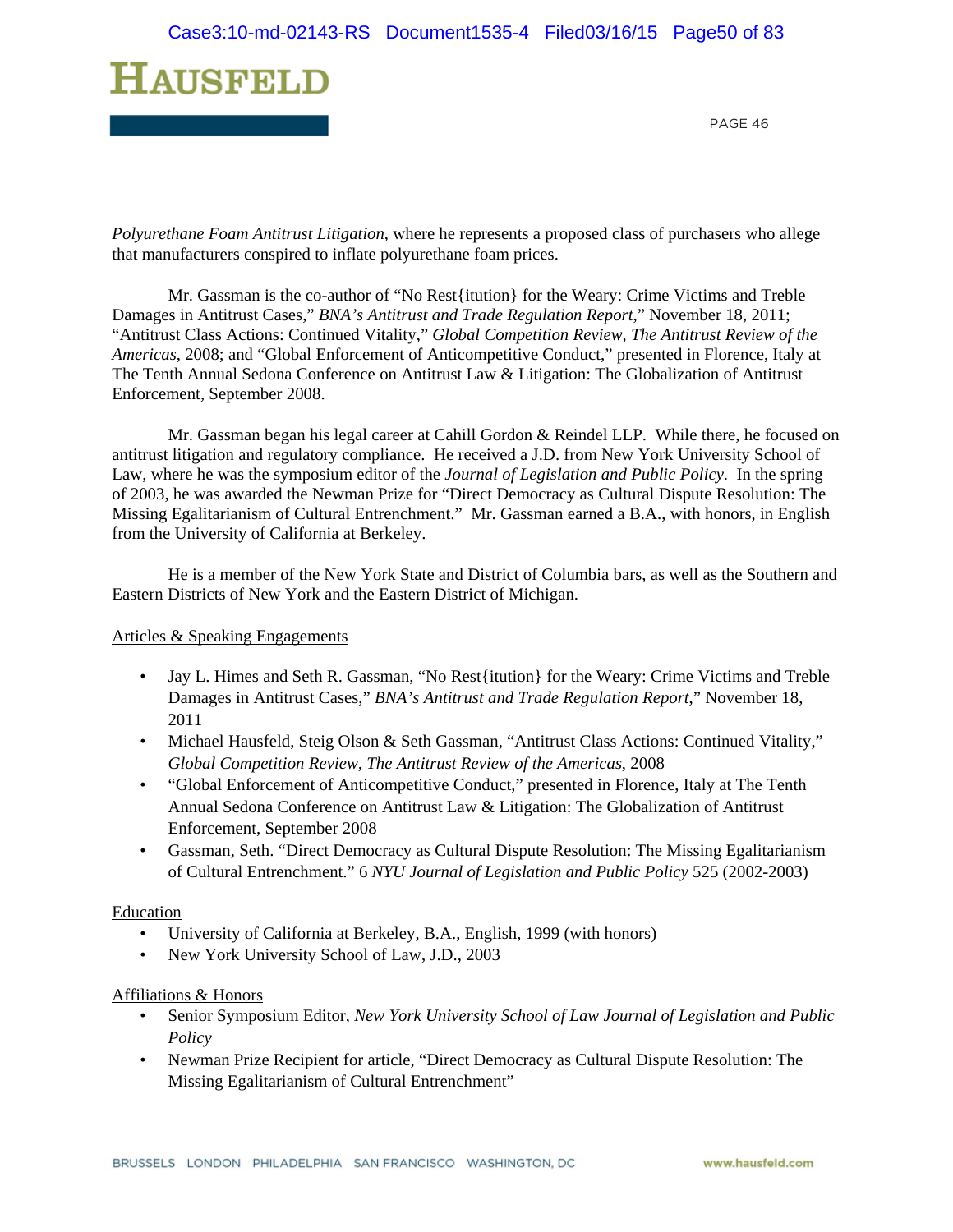

• Commencement Speaker, University of California at Berkeley, Departmental Graduation

#### Bar Admissions

- District of Columbia
- State of New York
- Southern District of New York
- Eastern District of New York
- Eastern District of Michigan

## **Bruce J. Wecker**

Mr. Wecker is Of Counsel to the firm. He has represented a variety of companies in patent and trade secret litigation against an array of companies in the computer hardware and software businesses. In patent cases, he has represented both the patentee and accused infringer. Cases include *Burst v. Microsoft,* alleging theft of trade secrets and breach of a non-disclosure agreement, as well as patent infringement and antitrust violations relating to streaming media; *Privasys, Inc. v. MasterCard International Inc., alleging patent, trade secret and contract claims for a start-up technology firm* developing a electronic payment card with a programmable magnetic stripe; *Fullview v. Microsoft*, alleging infringement of 360º camera patents; *Apple, Inc. v. Burst.com,* alleging patent infringement based on features of the iPod and iTunes products; *BackWeb Technologies v. Microsoft,* alleging patent infringement for feature including in the Windows operating system; *BackWeb Technologies v. Symantec, Sybase,* alleging patent infringement for products to automatically update software for enterprise customers; *Implicit Networks v. Microsoft, HTC, Oracle, Sun, IBM, and others,* alleging patent infringement of application server, data processing and graphical user interface patents. *Cloakworks v. Cloakware,* alleging infringement of security software to protect computer code from unauthorized copying.

Mr. Wecker has also participated in high stakes antitrust litigation including seminal cases over several decades. In the seventies, he represented Kellogg Company in defending Federal Trade Commission charges of a "Shared Monopoly." In the eighties, he represented the forerunner of Sprint, in antitrust actions against AT&T that paralleled the government action leading to the divestiture of the Bell System. In the nineties, he represented Billy Sullivan in his suit against the National Football League, to establish that its restriction on public ownership of teams violated the antitrust laws.

Prior to joining the firm, Mr. Wecker was a partner at Hosie Rice LLP, The Furth Firm and Furth, Fahrner & Mason where he worked on antitrust, intellectual property and a variety of class action cases.

#### Education

- University of California at Berkeley, B.A. in Economics, 1974
- University of Michigan, J.D., 1977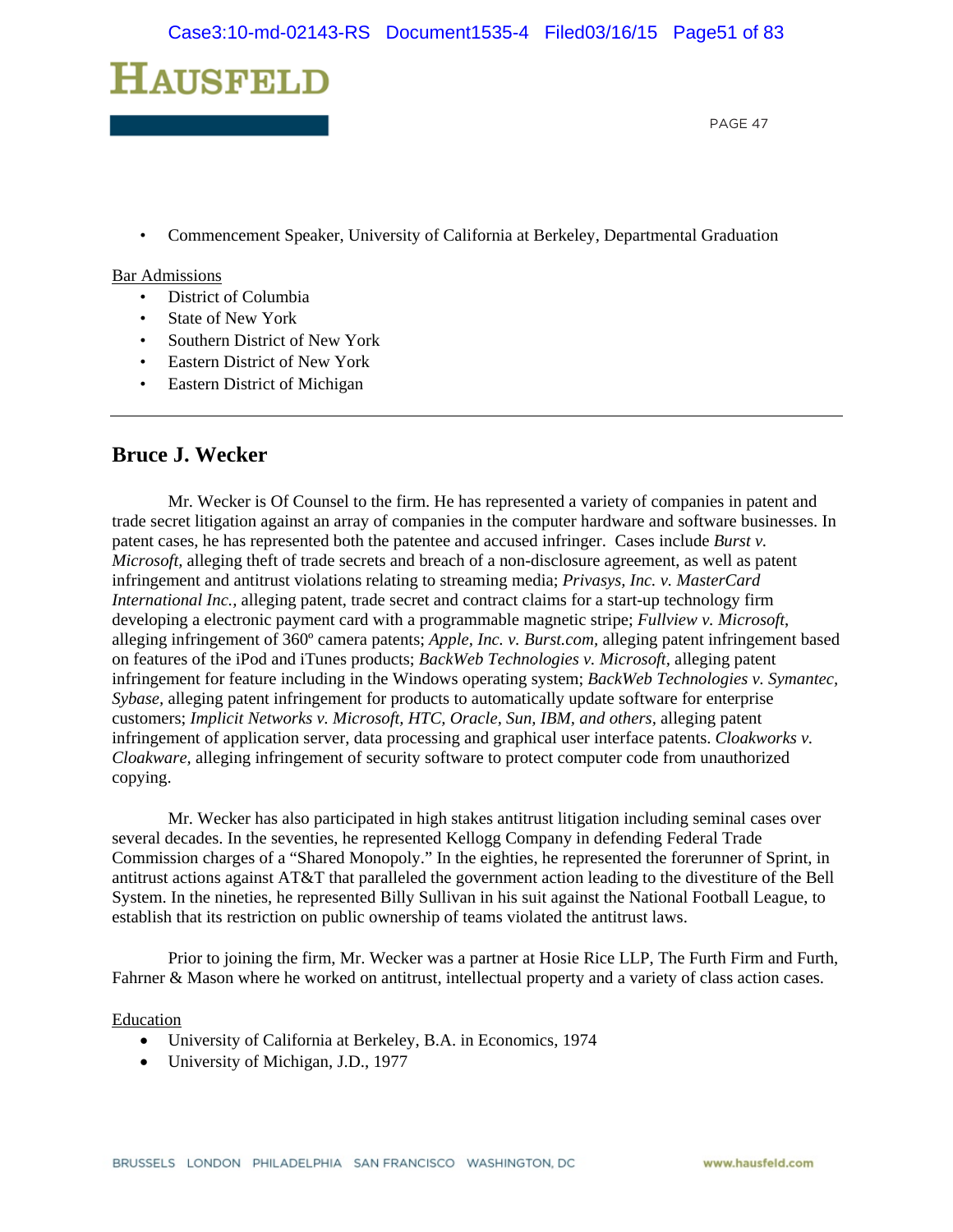# **HAUSFELD**

PAGE 48

Bar Admissions

• California

Speaking Engagements

 Speaker, Center for International Legal Studies Conference on Internet Distribution and Computer Law, "Representing Independent Software Vendors," 2005

# **Michael Schumacher**

 Michael Schumacher is Of Counsel with the firm and a member of the Financial Services Group. Mr. Schumacher's practice primarily focuses on representation of institutional investors, including Taft Hartley and public pension funds, in securities litigation, ERISA, and corporate governance matters.

 Prior to joining Hausfeld, Mr. Schumacher worked with Bernstein Litowitz Berger and Grossmann LLP. He earned his Bachelor of Arts in Political Science from the University of California, Berkeley and his Juris Doctor degree from the University of Southern California Gould School of Law. He is admitted to the State Bar of California.

#### Affiliations

- Association of Benefit Administrators
- International Foundation of Employee Benefit Plans
- Labor and Employment Law Section of the State Bar of California
- Made in America Taft Hartley Benefit Fund Summit, past participant
- National Coordinating Committee for Multi-Employer Plans, past participant
- Southern California Association of Benefit Plan Administrators

# **Frederick T. Kuykendall III**

 Rick Kuykendall is Of Counsel to the firm. Prior to joining Hausfeld, Mr. Kuykendall began practicing law over thirty years ago in Birmingham, Alabama with a successful union side, labor law firm, Cooper, Mitch, Crawford and Kuykendall. He presided over the firm's evolution into a successful and powerful plaintiff/public interest law firm with a core mission of helping those who needed it the most, despite the odds.

Mr. Kuykendall has extensive experience in all areas of complex litigation, including product liability, mass tort, and environmental litigation. Mr. Kuykendall is a Martindale-Hubbell AV Preeminent-rated lawyer and has been listed in Best Lawyers in America. Over the course of his career, he has represented clients in every type of court, from municipal court to the Supreme Court of the United States, and has served as lead or co-lead counsel in cases with verdicts and settlements totaling more than \$1 billion.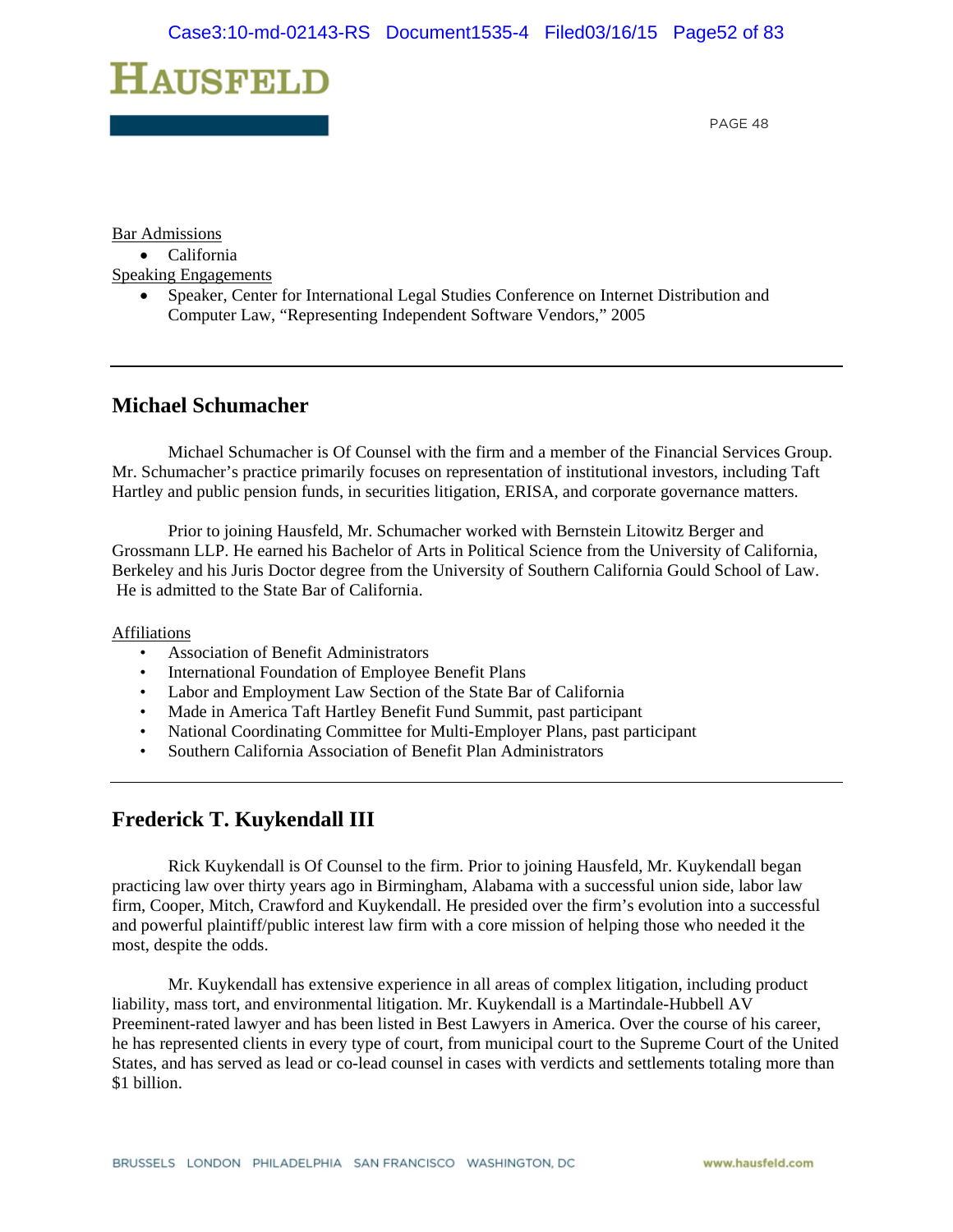

Most recently, Mr. Kuykendall has represented businesses, individuals, and public entities (spanning Alabama, Mississippi, Louisiana, and Texas) for damages arising out of the Deepwater Horizon oil catastrophe in the Gulf of Mexico. Among other matters, Mr. Kuykendall is also representing dialysis patients nationwide who have been injured by a concentrated chemical compound used in dialysis procedures. He is also leading the firm's efforts to pursue redress in tribal courts for Native Americans in this and other matters.

In addition to Mr. Kuykendall's litigation experience, he has served as a court-appointed special master in one of the largest environmental cases in Alabama, involving Monsanto.

Mr. Kuykendall has long been active in public affairs and political matters as well. Having worked on Capitol Hill for several years, he has had a lifelong interest in politics at both the state and federal level. He has served on the board of directors of numerous prominent non-profit organizations, such as the Surfrider Foundation, the Pensacola Florida Riverkeepers, and The Lawyers' Committee for Civil Rights under Law, and is a longstanding member of the AFL-CIO's Lawyers Coordinating Committee. Additionally, he has served as a contributing editor of the Developing Labor Law (BNA Bloomberg) and been elected to the Alabama State Bar's Board of Bar Commissioners. A frequent lecturer and commentator on legal matters, he was this year's keynote speaker at Georgia State University's Earth Week festivities.

Mr. Kuykendall graduated from University of Alabama, where he received his B.A. He received his law degree from Cumberland School of Law at Samford University.

#### Bar Admissions

- United States Supreme Court
- Alabama
- U.S. District Court, Northern and Southern Districts of Alabama
- U.S. Court of Appeals, First, Third, Fifth and Eleven Circuits

### **Sathya S. Gosselin**

Sathya Gosselin is a partner in the Antitrust/Competition, Securities and Financial Services, and Sports and Entertainment practice groups. He serves on the firm's Pro Bono and Business Development committees as well.

Mr. Gosselin has considerable litigation experience across a range of industries. Representative engagements include:

- *In re Rail Freight Fuel Surcharge Antitrust Litig. (D.D.C.),* in which shippers nationwide seek damages for alleged price-fixing of rail-freight fuel surcharges by the nation's largest railroads.
- *In re NCAA Student-Athlete Name & Likeness Licensing Litig. (N.D. Cal.)*, in which current and former men's Division I basketball and football players seek damages and injunctive relief for the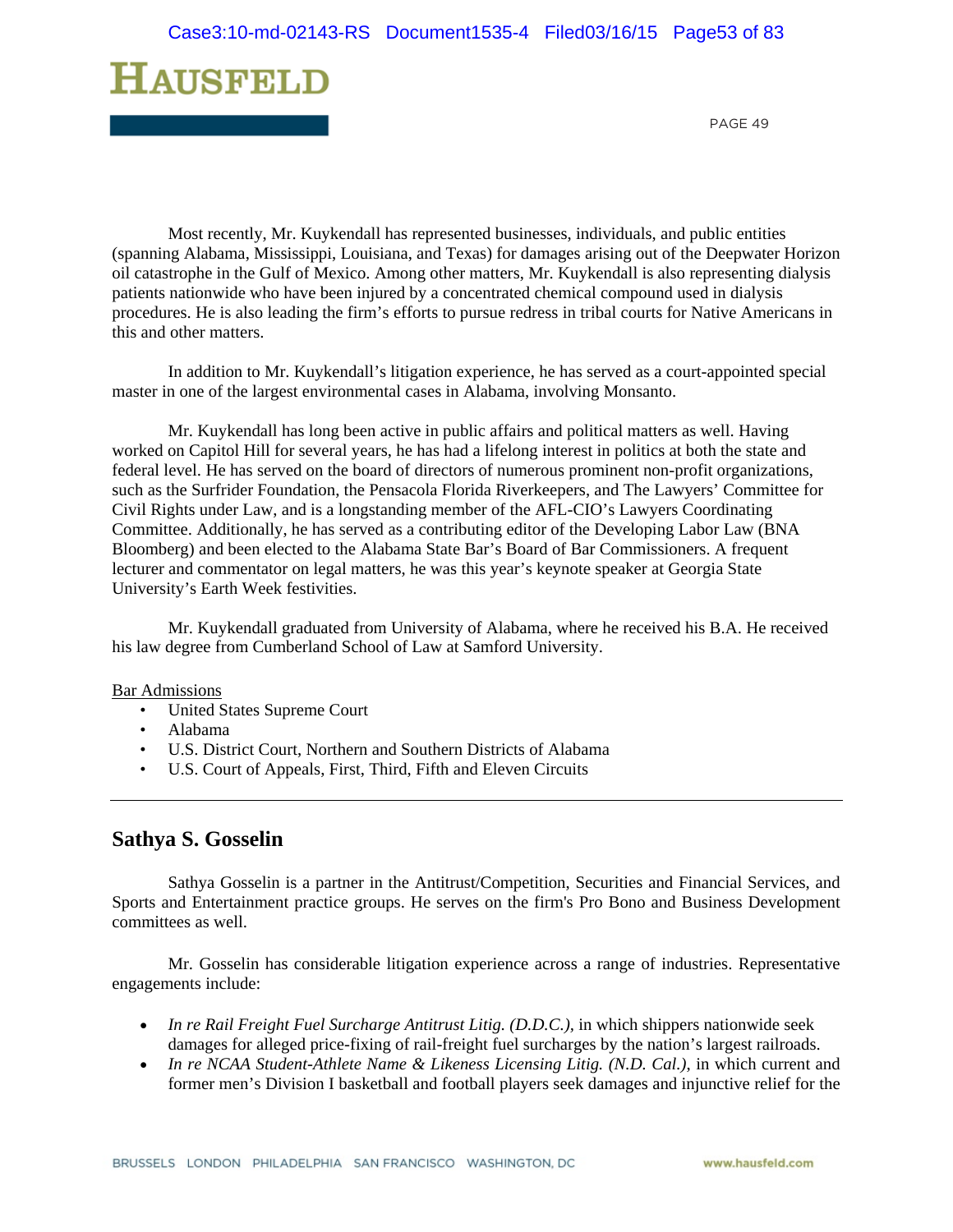

use of their names, images, and likenesses in broadcast and videogame instances.

- *In re Polyurethane Foam Antitrust Litig. (N.D. Ohio)*, in which foam purchasers seek redress for alleged price-fixing among the nation's largest manufacturers.
- MTB Investment Partners LP v. Siemens Hearing Instruments Inc. (D.N.J.) in which a group of HearUSA stockholders allege various securities violations designed to depress the price of HearUSA's common stock.

Mr. Gosselin also shares the firm's commitment to pro bono legal services. He recently obtained asylum for a Nepali political activist who fled the country after violent persecution for his pro-democracy political activities.

Mr. Gosselin graduated from Vassar College, where he received a B.A. in Religion (cum laude in materia subjecta, 1999). He received his law degree from Cornell Law School, where he was Symposium Editor of the Cornell Law Review and an extern with the Texas Civil Rights Project.

Prior to joining the firm, Mr. Gosselin was a staff law clerk at the United States Court of Appeals for the Seventh Circuit (2007-2009) and Deputy Director of the ACLU of Texas's Prison & Jail Accountability Project (2003-2004).

Articles & Speaking Engagements

- Michael D. Hausfeld, Brent W. Landau, Sathya S. Gosselin, *"CAT-astrophe: The Failure of "Follow-On" Actions."* American Bar Association's International Cartel Workshop, February 2012
- Hausfeld LLP and Milberg LLP, *E-Discovery Today: The Fault Lies Not In Our Rules*…, 4 FED. CTS. LAW REV. 2 (2011)
- Panelist, Cornell Law School, "Your Small Firm Career," Oct. 18, 2010
- Michael D. Hausfeld and Sathya S. Gosselin *"Parents, Be Aware of the Behavior of Your Children": Intra-Enterprise Accountability and Extraterritorial Jurisdiction in the European Union*, 2010 ABA/IBA International Cartel Workshop, Feb. 10-12, 2010
- Michael D. Hausfeld, Steig D. Olson & Sathya S. Gosselin, *The United States Heightens Plaintiff's Burden of Proof on Class Certification: A Response*, Global Competition Litig. Rev., Volume 2 Issue 4/2009

#### Education

- Vassar College, B.A., Religion, 1999 (with honors)
- Cornell Law School, J.D., 2007

#### Affiliations & Honors

- Young Lawyer Representative, Transportation and Energy Industries Committee, Section of Antitrust Law, American Bar Association 2013-2014
- Member, Section of Antitrust Law, American Bar Association
- Symposium Editor, *Cornell Law Review*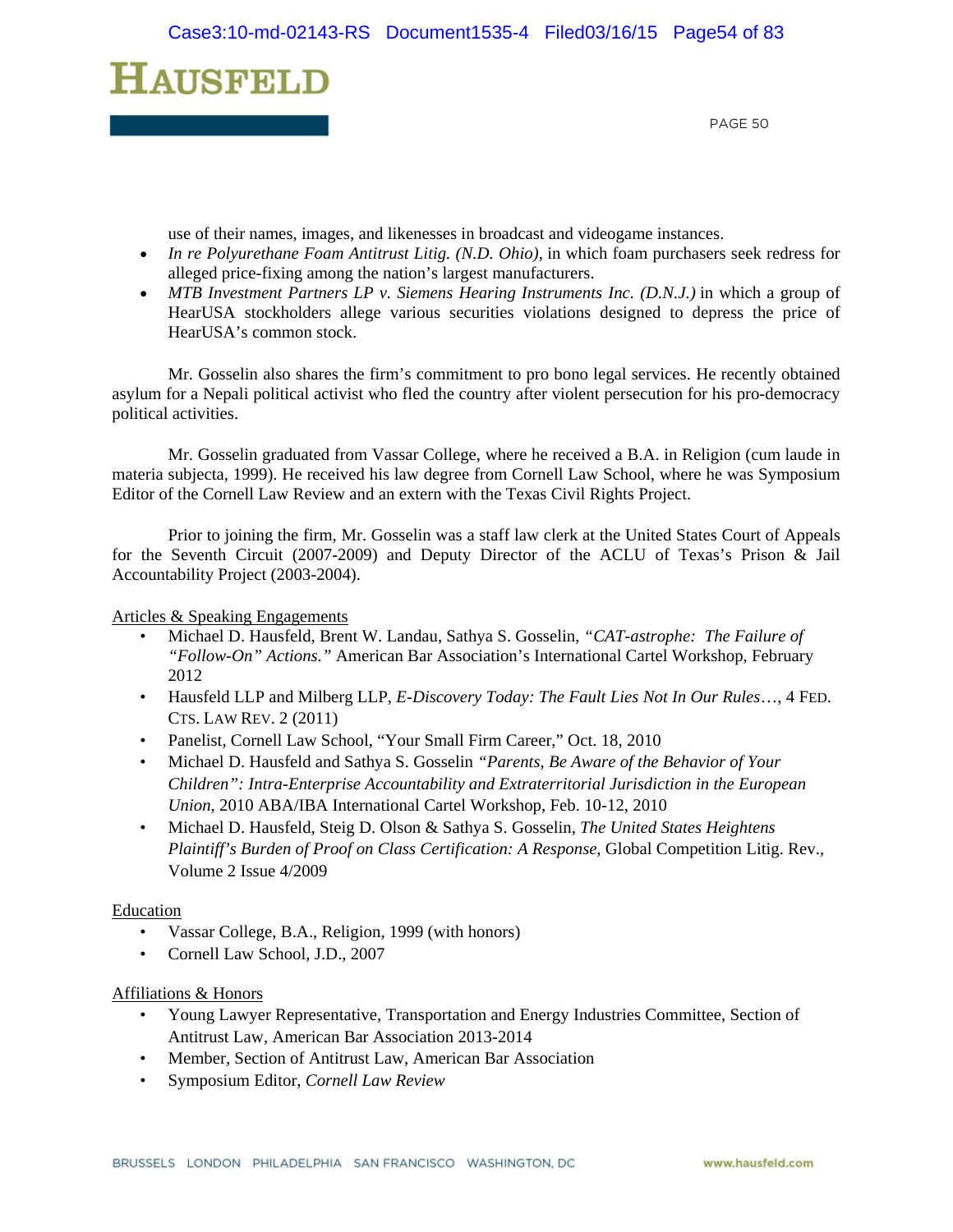

Bar Admissions

- California
- District of Columbia Bar

## **Melinda R. Coolidge**

As one of two attorneys principally responsible for evaluating antitrust cases and recommending a course of action to the firm, Ms. Coolidge is prepared to assist clients with an efficient analysis of their circumstances. She enjoys combining the big picture thinking needed to devise creative solutions for clients, and the everyday management of big-ticket litigation.

As a partner in the Washington, D.C. office, Ms. Coolidge works primarily in the antitrust field, but also has significant experience in mass tort/product liability and consumer cases on behalf of plaintiffs. She has played a key role representing freight forwarders and other direct purchasers of air cargo shipping services against a worldwide price-fixing cartel in the *In re Air Cargo Antitrust Litigation*, in which her clients and the class have recovered nearly \$850 million in settlements. In 2013, Ms. Coolidge served on the trial team for the plaintiff class at trial in the *In re Vitamin C Antitrust Litigation*, which secured a trebled jury verdict of \$162 million against Chinese vitamin C manufacturer defendants. And as the primary brief writer on liability issues in the firm's *In re Prempro Products Liability Litigation*, Ms. Coolidge represented dozens of women in a mass tort action against Pfizer and Wyeth over their hormone replacement therapy and links to breast cancer. In 2014, she successfully obtained a favorable settlement for a victim of sexual assault on a college campus, and has drafted model guidelines for universities seeking to improve the process by which they investigate and adjudicate such cases to ensure a swift and fair resolution.

In 2014, Ms. Coolidge was selected for the Super Lawyers 2014 Washington DC Rising Stars list, and was named by the U.S. Chamber of Commerce as a player driving effective "big ticket" class action litigation on behalf of consumers. In 2008, she assisted former FTC Commissioner Robert Pitofsky in publication of his casebook, Trade Regulation, and Where the Chicago School Overshot the Mark, his book on the impact on conservative economic analysis on antitrust law.

Ms. Coolidge has been active member of the ABA's Antitrust Section and Civil Redress Committee. Ms. Coolidge graduated *cum laude* from Georgetown University Law Center, where she served as an editor of the *Georgetown Journal of Gender and the Law*, and assisted low-income tenants in Washington, D.C. to retain and purchase housing as a member of a student clinic. Before going to law school, she worked at Public Citizen, a national consumer advocacy organization.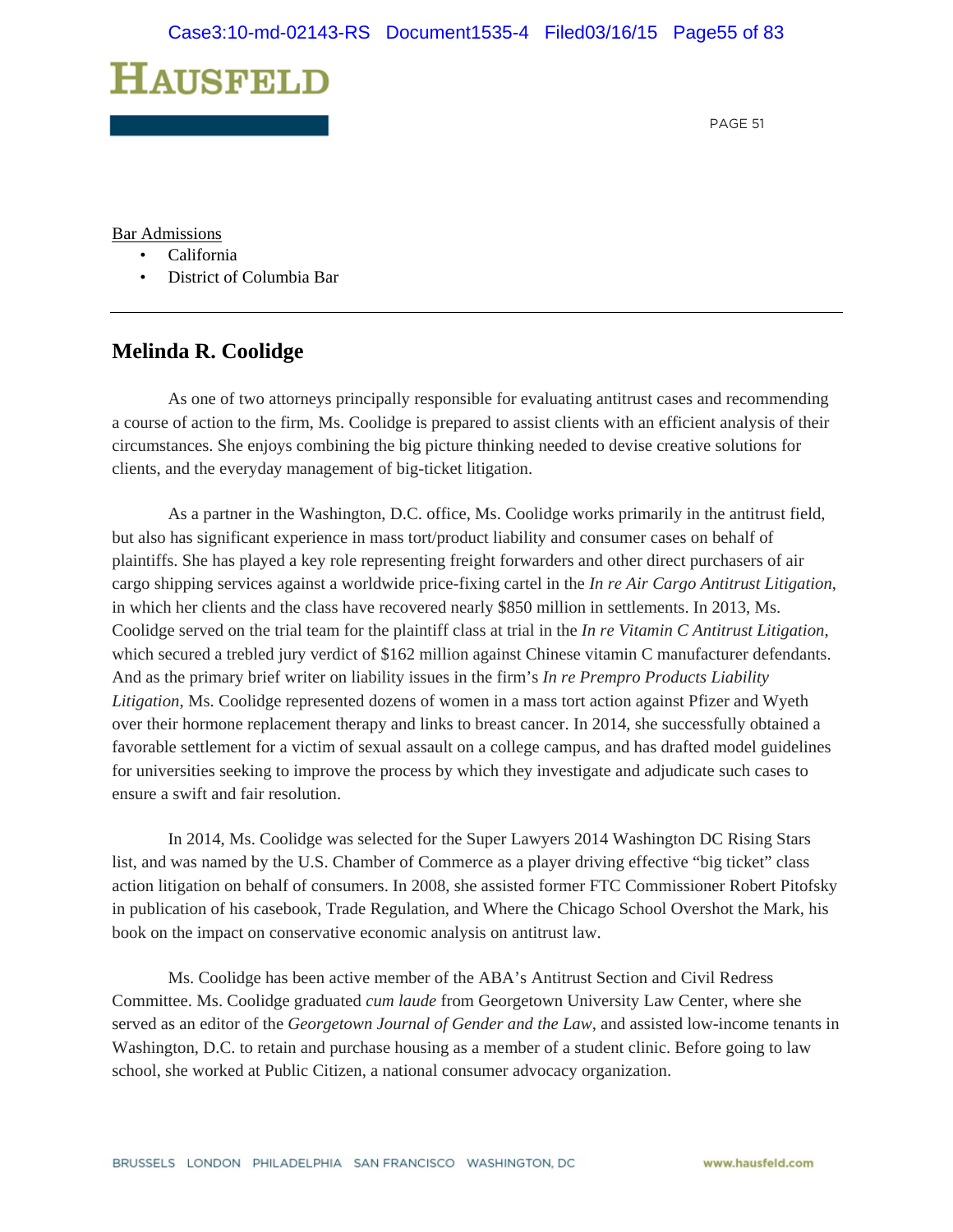

#### Education

- Tufts University, International Relations and French, B.A., 2003 (*magna cum laude*)
- Georgetown University Law Center, J.D., 2008 (*cum laude*)

Bar Admissions

- **Maryland** 
	- District of Columbia
	- United States District Court for the District of Columbia

# **Timothy S. Kearns**

Timothy S. Kearns recognizes that most cases are won or lost before they are even filed. His commitment to honesty helps clients accurately assess their options before initiating a lawsuit and his tenacity and dedication to securing a result, through appeal if necessary, help to ensure exceptional outcomes for his clients.

Mr. Kearns' practice focuses on securities litigation, commodities litigation, commercial litigation, and antitrust. Mr. Kearns is the primary attorney in charge of identifying and investigating potential securities matters and supervises Hausfeld's portfolio monitoring program. His matters include:

- *MTB Investment Partners, LP v. Siemens Hearing Instruments, Inc*., in which Mr. Kearns overcame a motion to dismiss on behalf of a class of HearUSA, Inc. shareholders alleging securities violations aimed at driving down the price of HearUSA's common stock;
- *In re Foreign Exchange Benchmark Rates Antitrust Litigation*, in which plaintiffs allege collusion among international banks to artificially rig the WM/Reuters benchmark rates;
- *Precision Associates, Inc. v. Panalpina World Transport (Holding) Ltd.*, in which Mr. Kearns represents two defendants against allegations of antitrust violations within the global freight forwarding industry.

Mr. Kearns, who was named a Rising Star in Securities Litigation by *SuperLawyers* magazine in 2014, graduated *cum laude* from Cornell Law School in 2006. He is the author of *The Chair, the Needle, and the Damage Done: What the Electric Chair and the Rebirth of the Method-of-Execution Challenge Could Mean for the Future of the Eighth Amendment*, which was published by the Cornell Journal of Law and Public Policy in 2006.

#### Education

- Iowa State University, B.A., 2003
- Cornell Law School, J.D., 2006 (*cum laude*)

#### Bar Admissions

- Delaware
- District Court of Columbia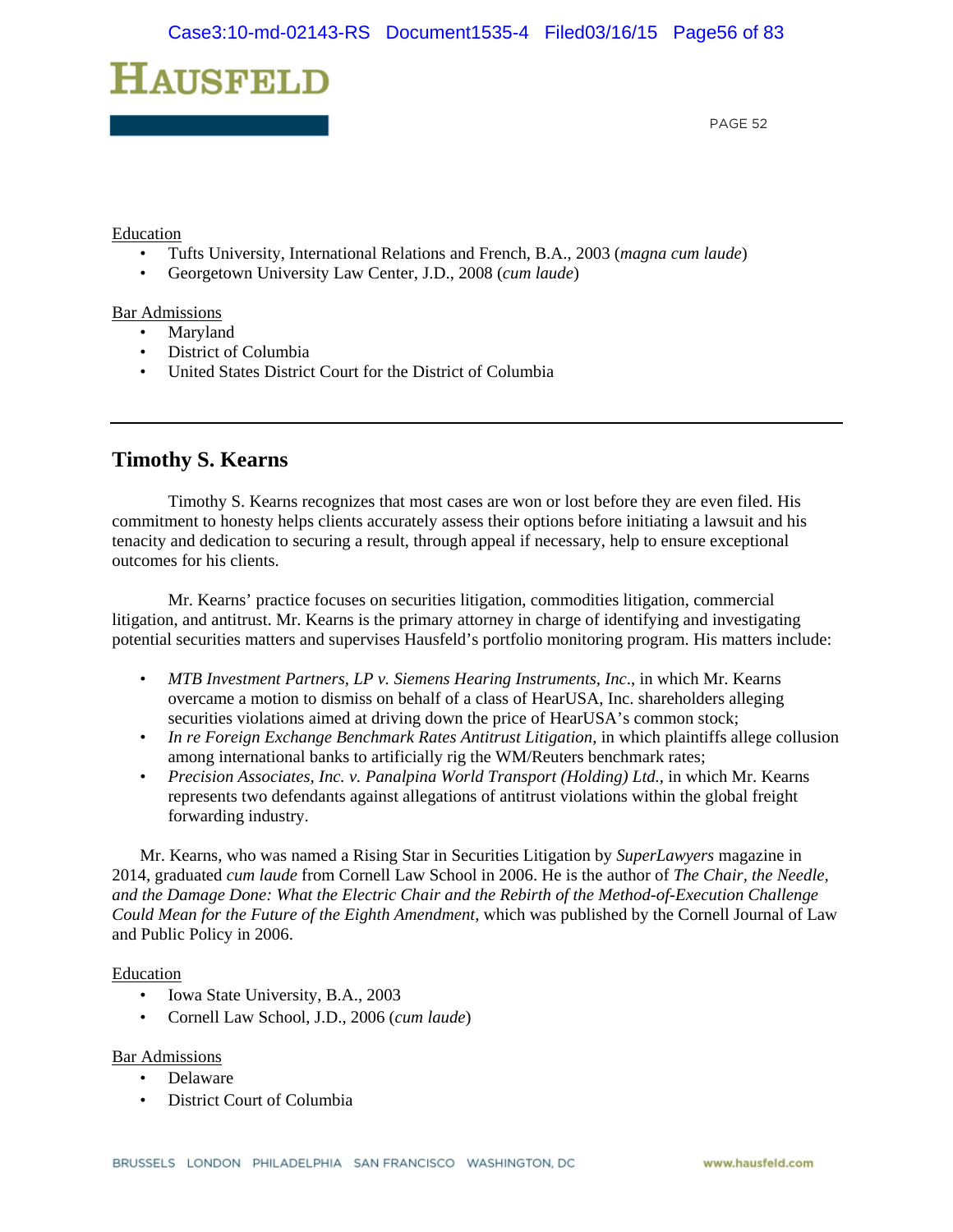

- U.S. District Court for the District of Delwaware
- U.S. District Court for the Eastern District of Wisconsin

## **Jeannine M. Kenney**

Jeannine M. Kenney is an associate at the firm focusing on antitrust, human rights, and mass tort litigation.

Ms. Kenney serves as court-appointed Plaintiffs' Liaison Counsel in *In re National Football League Players' Concussion Injury Litigation*, MDL 2323 (E.D. Pa.), multi-district litigation consolidating lawsuits brought by several thousand retired NFL players who suffer from long-term or permanent neurological or cognitive impairments as a result of head injuries they incurred during NFL play, and who allege the League hid from them the serious risks of repeated head trauma. She also serves as co-counsel for retired NFL players in *Boyd v. NFL*, No. 12-cv-92 (E.D. Pa.); *Stabler v. NFL*, No. 12 cv-4186 (E.D. Pa.); *Chambers v. NFL* (No. 12-cv-7153); and*Spikes v. NFL*, No. 12-cv-5606 (E.D. Pa.) which are pending before the MDL Court.

Ms. Kenney is also counsel for Plaintiffs in *In re South African Apartheid Litigation*, MDL 1499, alleging that multi-national corporations aided and abetted the commission of crimes against humanity by the security forces of the apartheid regime; *In re Processed Egg Products Antitrust Litigation*, MDL 2002 (E.D. Pa.), alleging egg producers and trade groups conspired to restrict the domestic supply of eggs and egg products; and *In re Fresh and Process Potatoes Antitrust Litigation*, MDL 2186 (D. Idaho), alleging potato growers and their trade groups conspired to restrict the domestic supply of potatoes.

Ms. Kenney joined the firm in 2009. From 2010 to 2011, she clerked for the Honorable Cynthia M. Rufe, United States District Court Judge, Eastern District of Pennsylvania. While attending the Georgetown University Law Center, Ms. Kenney was a member of the *Georgetown Law Journal*, and was enrolled in the Center's widely-respected Appellate Litigation Clinic, receiving the International Academy of Trial Lawyers' Student Advocacy Award for her work on *Lytes v. DC Water and Sewer Authority*, No. 08-7002 (D.C. Cir. 2009), which she argued before the Federal Court of Appeals for the D.C. Circuit. Before obtaining her *Juris Doctor*, Ms. Kenney worked for many years in government affairs, including as a Senior Policy Analyst for Consumers Union, publisher of Consumer Reports, where she advocated for consumer interests before Congress and federal agencies and was widely quoted in the media on consumer issues; as Vice President of Domestic Affairs and Communications Director for the National Cooperative Business Association, representing consumer, producer, and purchasing cooperatives ; and as a legislative assistant on agriculture and food security for two United States Senators.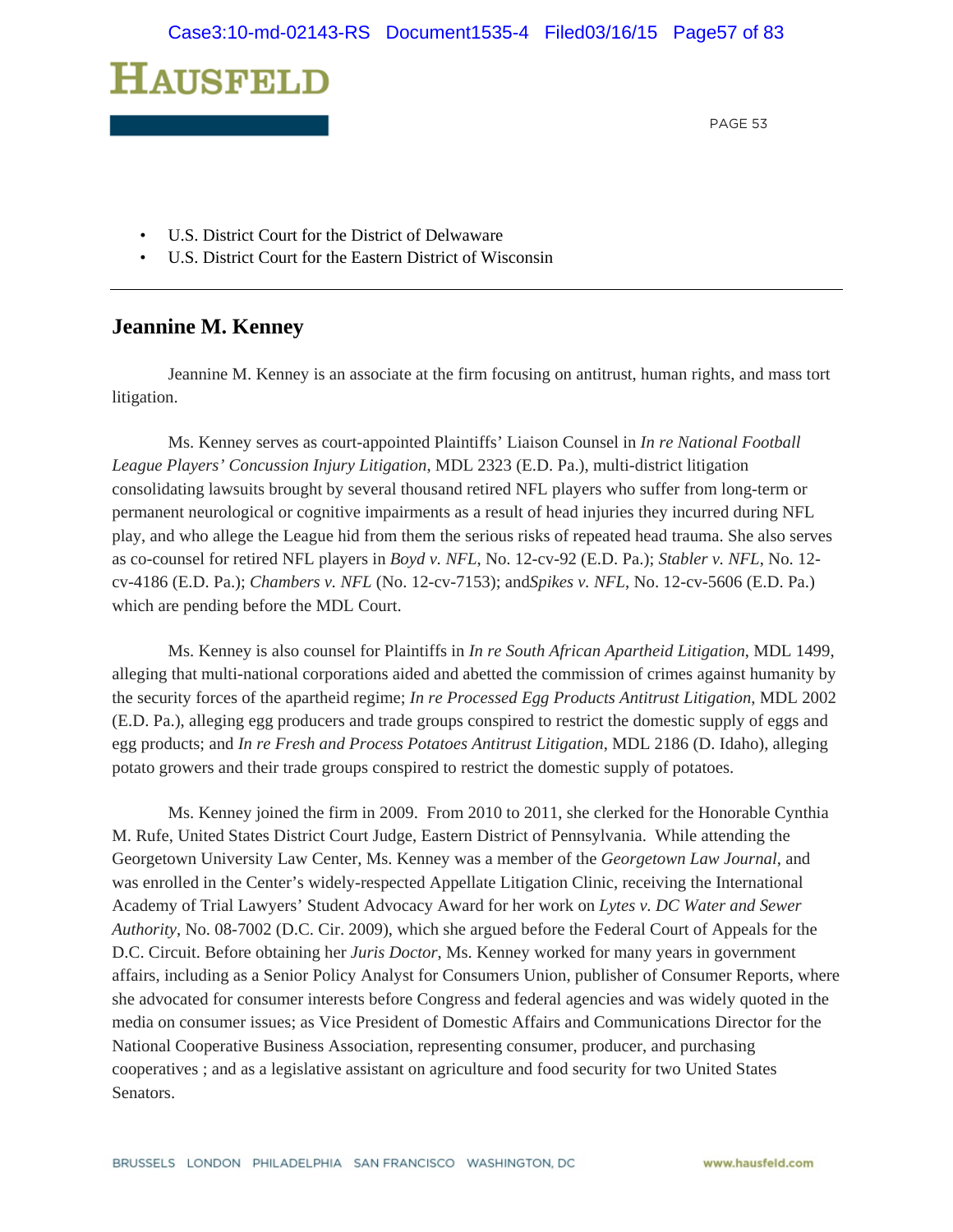

#### Education

- University of Wisconsin-Madison, B.A. Political Science & Economics (with distinction), 1988
- Georgetown University Law Center, J.D., 2009 (*magna cum laude*, Order of the Coif)

#### Bar Admissions

- Commonwealth of Pennsylvania
- District of Columbia

# **Swathi Bojedla**

Swathi Bojedla joined the firm in 2011 as an associate and is a member of the Sports and Entertainment, Mass Torts, and Antitrust/Competition practice groups.

Ms. Bojedla has worked on a wide variety of cases across the legal spectrum, including the following matters:

- Dryer et al. v. NFL (D. Minn.), a class action filed on behalf of retired NFL players concerning the NFL's use of their names, images, and likenesses. The case recently settled for \$50 million and the agreement further provides retired NFL players with commercial licensing opportunities as a means of gaining additional income.
- In re Concussions Litigation (E.D. Penn.), a mass personal injury and class medical monitoring case on behalf of retired NFL players seeking care and treatment for former players suffering the effects of repeated head trauma from their playing days.
- Eller et al. v. NFLPA (D. Minn.), a class action filed on behalf of retired NFL players against the NFL players union stemming from the union's improper representation of retired player interests during the negotiations surrounding NFL-NFLPA 2011 Collective Bargaining Agreement.
- Bowman et al. v. St. Joseph's Medical Center et al. (Circuit Court of Md., Baltimore County), a mass tort action arising from the placement of unnecessary stents in patients at a Baltimore-area hospital. The case culminated in a month-long jury trial that ultimately resulted in a global resolution compensating over 240 affected patients.
- In re Municipal Derivatives Litigation (S.D.N.Y.), a class action alleging a bid-rigging conspiracy between banks involved in the market for municipal bond offerings. To date, over \$80 million in settlements have been achieved for the class of municipalities harmed by anticompetitive practices.

Ms. Bojedla graduated from Brown University with a B.A. in Human Biology and Public Policy. She worked for Senator Hillary Rodham Clinton before attending law school at Georgetown University,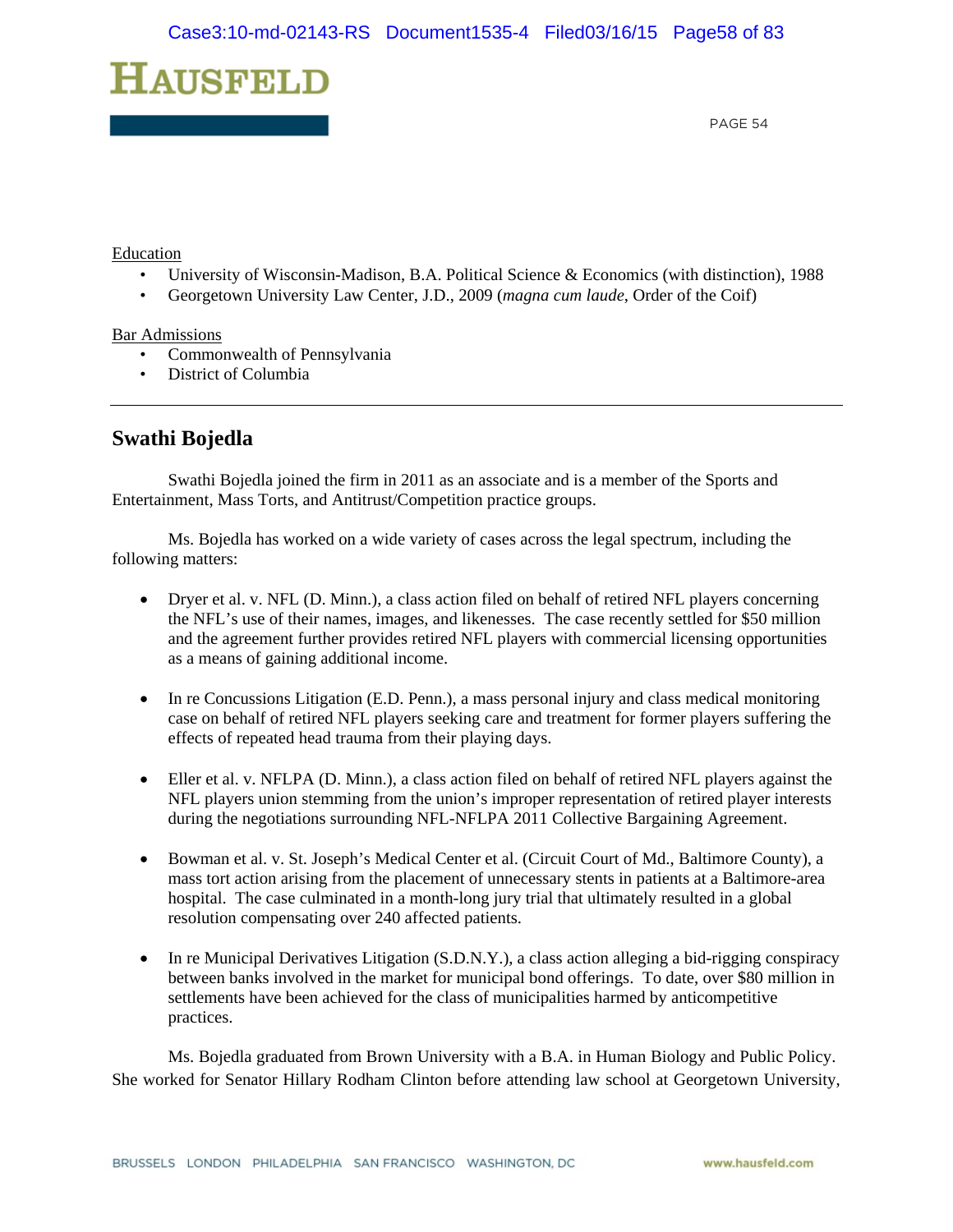

where she served as Managing Editor for the Georgetown Journal of Law and Public Policy. Prior to her arrival at Hausfeld, Ms. Bojedla worked on Title VII litigation in the D.C. District Court for Georgetown Law's Institute for Public Representation, a civil rights clinic.

#### Education

- Brown University, B.A., Human Biology & Public Policy, 2007
- Georgetown University Law Center, J.D., 2011

#### Bar Admissions

• New York

#### Publications

- Michael Hausfeld and Swathi Bojedla, *The NFLPA's Potential Legal Liability to Former Players for Traumatic Brain Injury*, Concussions Litigation Reporter, Vol. 1, No. 1 (2012)
- Swathi Bojedla, *Is Major League Baseball's Antitrust Exemption in Jeopardy?*, ABA Antitrust Section Media & Technology E-Bulletin, Vol. 1, Iss. 3 (2013)

# **Nathaniel C. Giddings**

 Nathaniel C. Giddings is an associate at Hausfeld, where he focuses on antitrust, consumer, and financial services law. Through Ms. Giddings' representation of clients in myriad types of litigation – from copyright to antitrust and financial fraud cases – he has developed the wide-ranging expertise and the flexibility necessary to achieve favorable results for his clients. In 2014, Super Lawyers recognized Nathaniel as a rising star in the Washington, D.C. bar.

Mr. Giddings is currently working on several matters, including *In re Foreign Exchange Benchmark Antitrust Litigation*, 13-Civ-7789, which alleges a conspiracy between the world's largest banks to manipulate the WM/Reuters Closing Spot Rates, *In re Libor-Based Financial Instruments Antitrust Litigation*, MDL 2262, which alleges a conspiracy to suppress the London Inter-Bank Offered Rate by member banks on the U.S.-dollar LIBOR panel, and *MTB Investment Partners, LP v. Siemens Hearing Instruments*, which alleges a fraudulent scheme to drive down the price of HearUSA common stock in violation of federal securities laws. He is also involved in *Carlton Douglas Ridenhour ("Chuck D") v. UMG Recordings, Inc.*, alleging the underpayment of royalties owed to recording artists for digital downloads, and *Johnson's Village Pharmacy, Inc. and Russell's Mr. Discount Drugs, Inc. v. King Pharmaceuticals, Inc.*, alleging the unlawful exclusion of generic competition for the pharmaceutical drug Skelaxin (Metaxalone).

 Prior to joining the firm, Nathaniel held positions with the USDA: Office of the General Counsel's Conservation and Environment and Marketing Divisions. He has also worked at the Wayne County Prosecutor's Office in Detroit, Michigan.

#### Education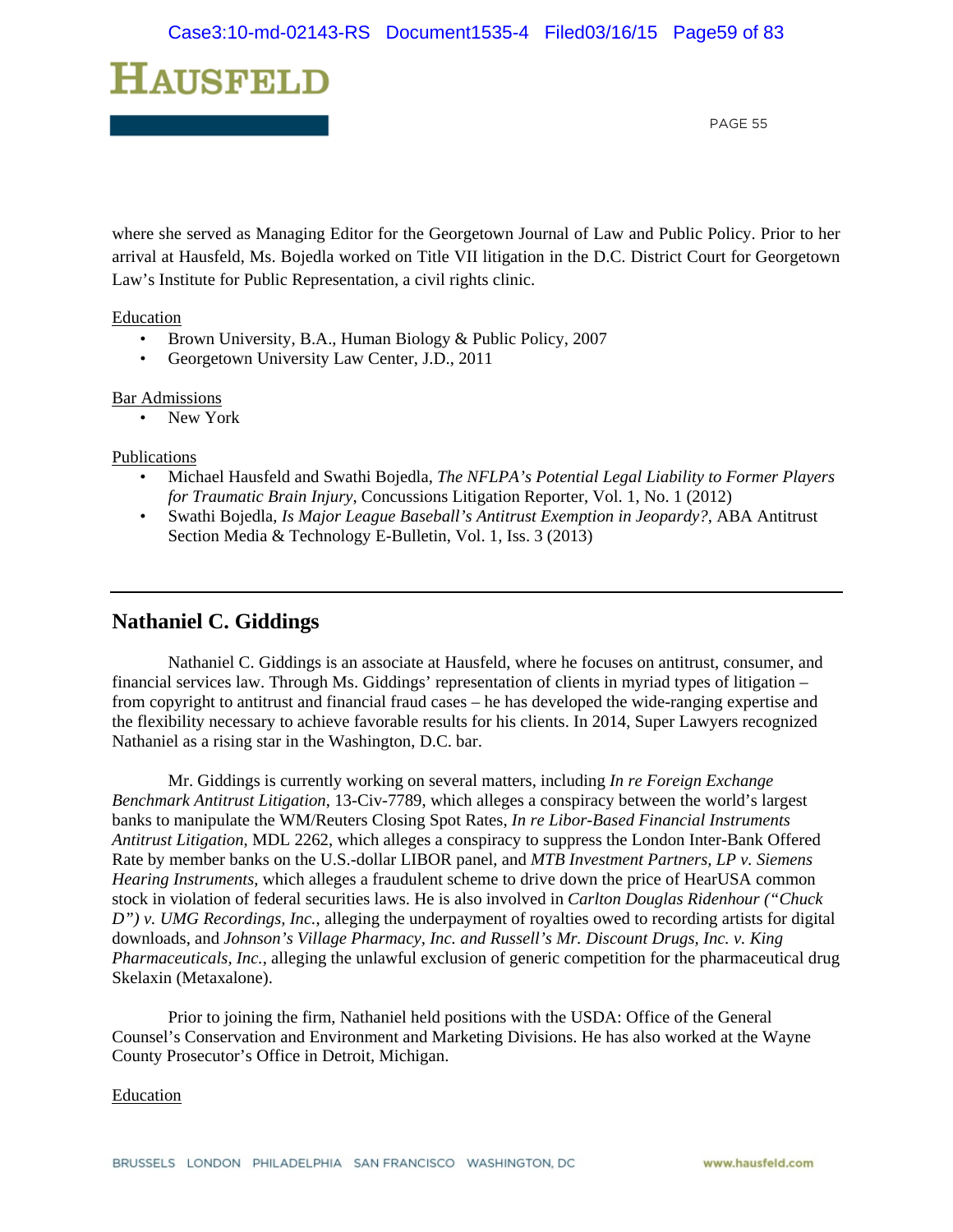

- Michigan State University, James Madison College of Public Affairs, B.A., Political Theory and Constitutional Democracy, 2008
- The George Washington University Law School, J.D., 2011

#### Bar Admissions

- Illinois
- Northern District of Illinois
- District of Columbia

#### Affiliations and Honors

- Super Lawyers Rising Star- Washington, DC, Antitrust Litigation (2014)
- Illinois State Bar Association
- American Bar Association
	- Section of Antitrust Law
	- Young Lawyers Division
- Senior Production Editor, *George Washington Journal of Energy and Environmental Law*  (2010-2011)

Publications

- Nathaniel C. Giddings, Note, *Go Offshore Young Man! The Categorical Exclusion Solution to Offshore Wind Farm Development on the Outer Continental Shelf,* 2 GEO. WASH. J. ENERGY & ENVTL. L. 75 (2011)
- Nathaniel C. Giddings & Laurie Ristino, *Proposal: A Uniform Act for Wind Rights*, 8 A.B.A. SEC. ENV'T ENERGY & RESOURCES NEWSL. 1 (2011)

## **Kristen Ward Broz**

 Kristen Ward Broz is an associate in the Washington, D.C. office of Hausfeld. Her practice focuses on complex litigation in the areas of antitrust, human rights, mass tort, consumer protection and intellectual property.

Ms. Broz currently represents Plaintiffs in *In re Chinese-Manufactured Drywall Products Liability Litigation*, who allege damages to their homes, personal property and bodies arising from defective drywall. Hausfeld, along with the Plaintiffs Steering Committee, recently succeeded in securing final approval of four class settlements totaling \$17.4 million involving Venture Supply Chinese Drywall, used primarily in Virginia.

Ms. Broz is also involved in several other matters including, *In re South African Apartheid Litigation*, alleging that defendant multi-national corporations aided and abetted the commission of crimes against humanity by the security forces of the apartheid regime, *In re Honey Transshipping Litigation*, alleging an international scheme to purchase, package, ship, and sell illegally imported and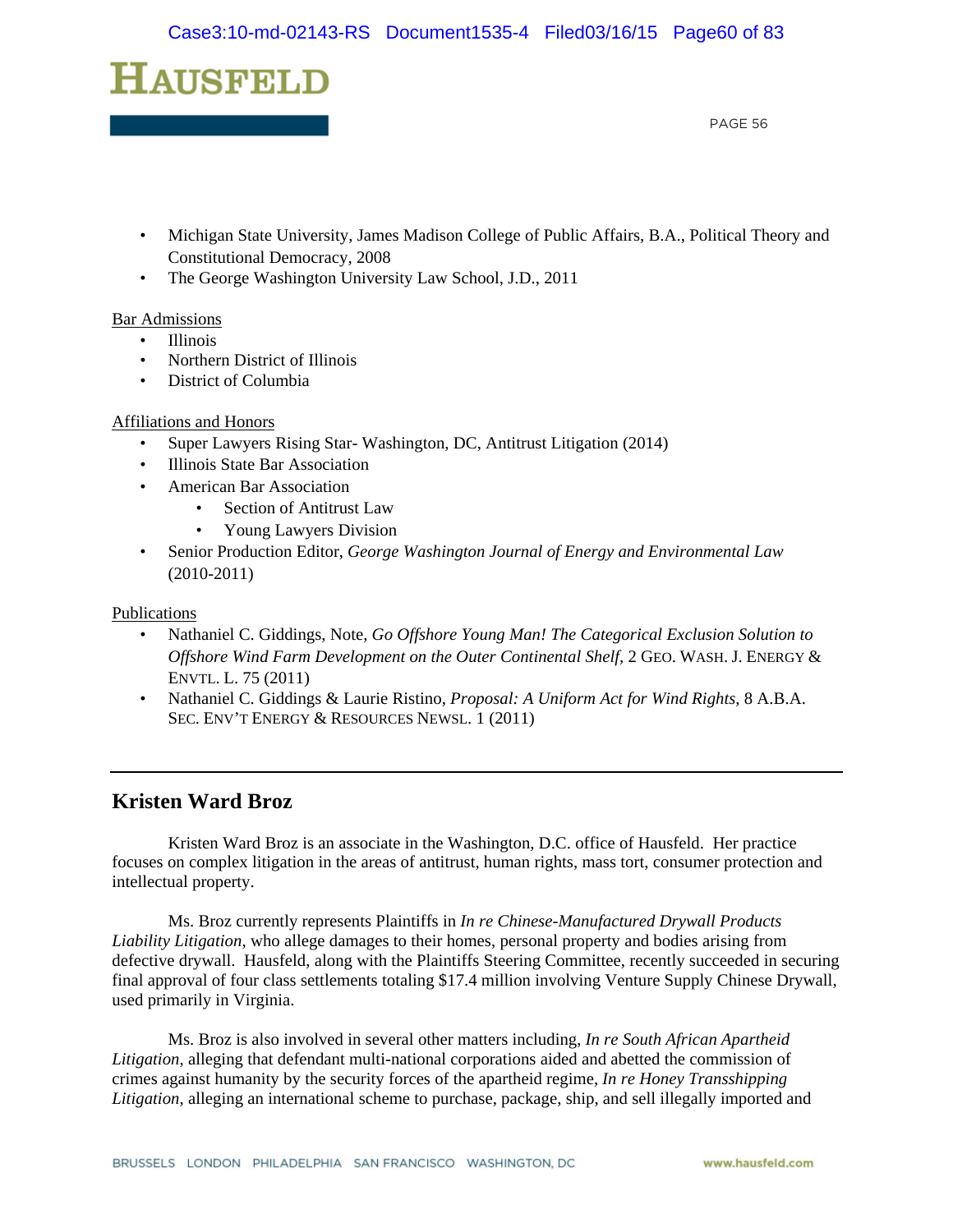

fraudulently labeled honey from China in order to avoid paying U.S. antidumping duties, and *Stationary Engineers Local 39 Pension Trust Fund v. Bank of New York Mellon*, alleging damages resulting from defendant's practice of deceptively assigning fictitious foreign currency exchange rates to class members' purchases and sales of foreign securities.

Kristen graduated *cum laude* from the George Washington University Law School where she served as a research assistant to Professors Sonia Suter and Jerome Barron. While in law school, she clerked in the International Bureau of the Federal Communications Commission and the Office of General Counsel of the National Wildlife Federation. Prior to attending law school, she worked as an academic coordinator and teacher trainer at Kaplan Test Prep & Admissions, where she managed the teaching staff and coordinated SAT and ACT programs in the D.C. metro area.

#### **Education**

- University of Virginia, B.A. English and History, 2006
- The George Washington University Law School, J.D., *cum laude*, 2011

#### Bar Admissions

- District of Columbia
- Virginia
- Eastern District of Virginia

#### Affiliations and Honors

- Adjunct Professor, Capitol College (Intellectual Property Law, Business Law, Law & the Internet) (2011 - present)
- Mid-Atlantic Regional Administrator, *Philip C. Jessup International Law Moot Court Competition* (2011 - present)
- Recipient of *Judge Albert H. Grenadier Award for Excellence in Oral Advocacy*
- *The George Washington International Law Review* (2009 2011)
- Third Place for Memorials, Mid-Atlantic Regional Round of the *2011 Philip C. Jessup International Law Moot Court Competition*
- Finalist, *Grenadier International Law Moot Court Competition* (2010)
- Member: Moot Court Board, Mock Trial Board, Alternative Dispute Resolution Board

#### Publications

- Michael Hausfeld and Kristen Ward Broz, *The Business of American Courts in Kiobel*, JURIST Sidebar, October 2, 2012
- Mindy B. Pava and Kristen Ward Broz, *The Sixteenth FCC Mobile Wireless Competition Report*, AMERICAN BAR ASSOCIATION ANTITRUST SECTION MEDIA & TECHNOLOGY E-BULLETIN (May 2013) at 3
- Kristen M. Ward, *Telecommunications Law*, guide to international legal research, ch. 23 (Geo. Wash. Int'l Law Rev. ed., Matthew Bender 2011)
- Kristen M. Ward, Book Review of Tricia D. Olsen, Leigh A. Payne and Andrew G. Reiter, *Transitional Justice in Balance: Comparing Processes, Weighing Efficacy* (United States Institute of the Peace Press, 2010) Volume 43.1 of the *Geo. Wash. Int'l Law Rev*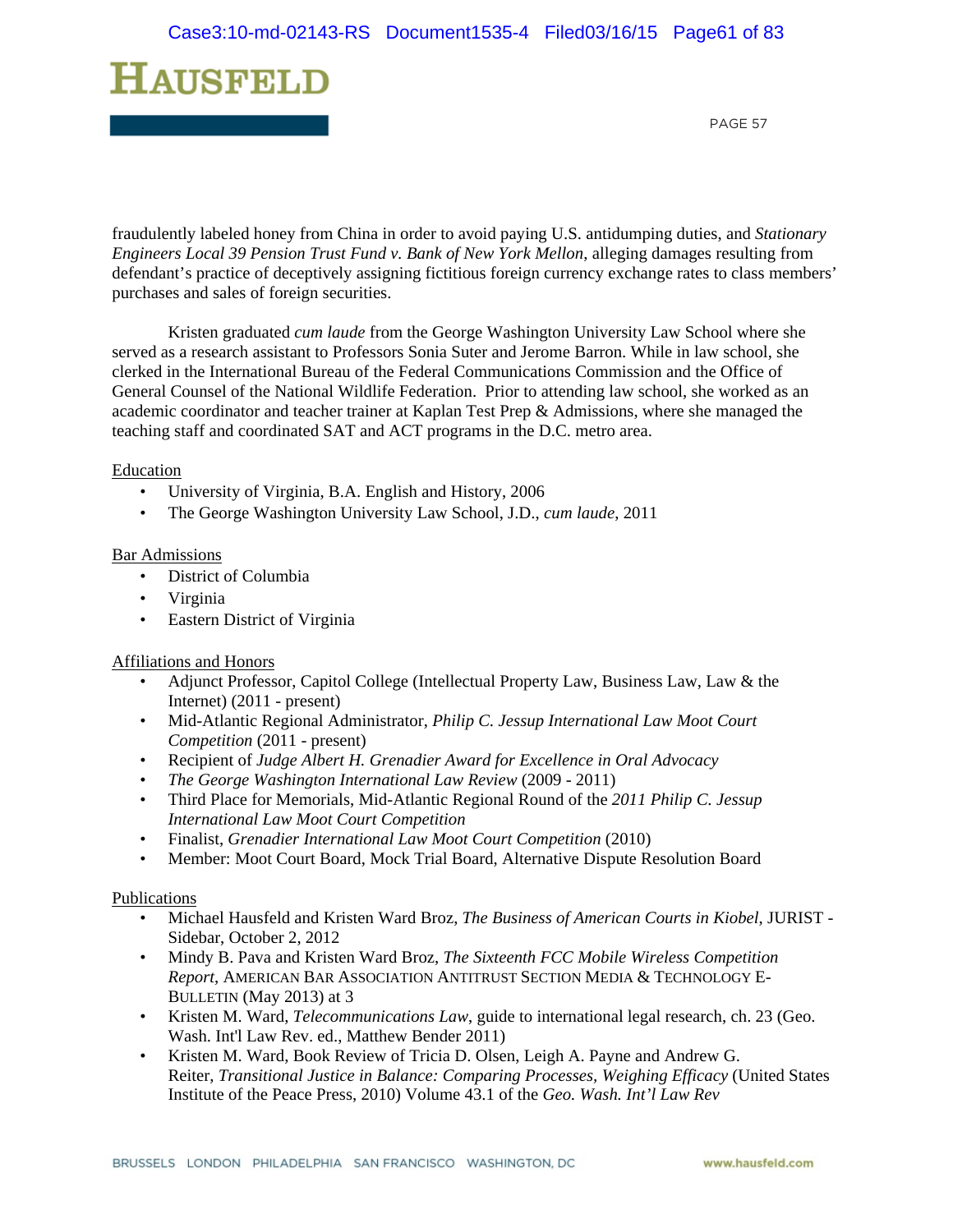

# **Gary I. Smith**

Gary I. Smith, Jr. joined the firm in 2013 as an associate. Mr. Smith focuses his practice on antitrust litigation.

Presently, Mr. Smith's representative matters include:

- *Adriana M. Castro, et al. v. Sanofi Pasteur Inc.*, No. 2:11-cv-07178 (JLL) (MAH) (D.N.J.), in which a proposed class of meningococcal vaccine purchasers allege that Sanofi Pasteur Inc. monopolized the meningococcal vaccine market and artificially inflated vaccine prices by bundling purchases of its meningococcal vaccine with purchases of its broader line of related vaccines;
- *Schuylkill Health System v. Cardinal Health, Inc., et al.*, No. 2:12-cv-07065-JS (E.D. Pa.), in which a proposed class of acute care hospitals allege that the two dominant distributors of medical and surgical supplies excluded rival distributors from the suture and endomechanical product markets and artificially inflated prices by bundling purchases of their sutures and endomechanical products with purchases of their broader lines of medical-surgical supplies; and

Mr. Smith graduated from the University of Arizona in May of 2008, where he received a B.S.B.A. in Business Economics, and from Arizona State University in May of 2011, where he received his J.D. While in law school, Mr. Smith worked as a research assistant to Visiting Associate Professor of Law Amandeep S. Grewal, received honors as a Willard H. Pedrick Scholar, and externed with the Securities and Exchange Commission in Washington, DC.

Prior to joining the firm, Mr. Smith practiced law at a boutique commercial litigation firm in Phoenix, Arizona. There, he represented plaintiffs and defendants in a wide array of trial and appellate matters in both federal and state court, notably trying his first case to a jury – resulting in a favorable and unanimous verdict for his client – within his first six months as a licensed attorney. Mr. Smith is not admitted in Pennsylvania.

## **Stephanie M. Berger**

Stephanie M. Berger joined the firm in 2014 as an associate. Ms. Berger focuses her practice on antitrust litigation.

Presently, Ms. Berger's representative matters include: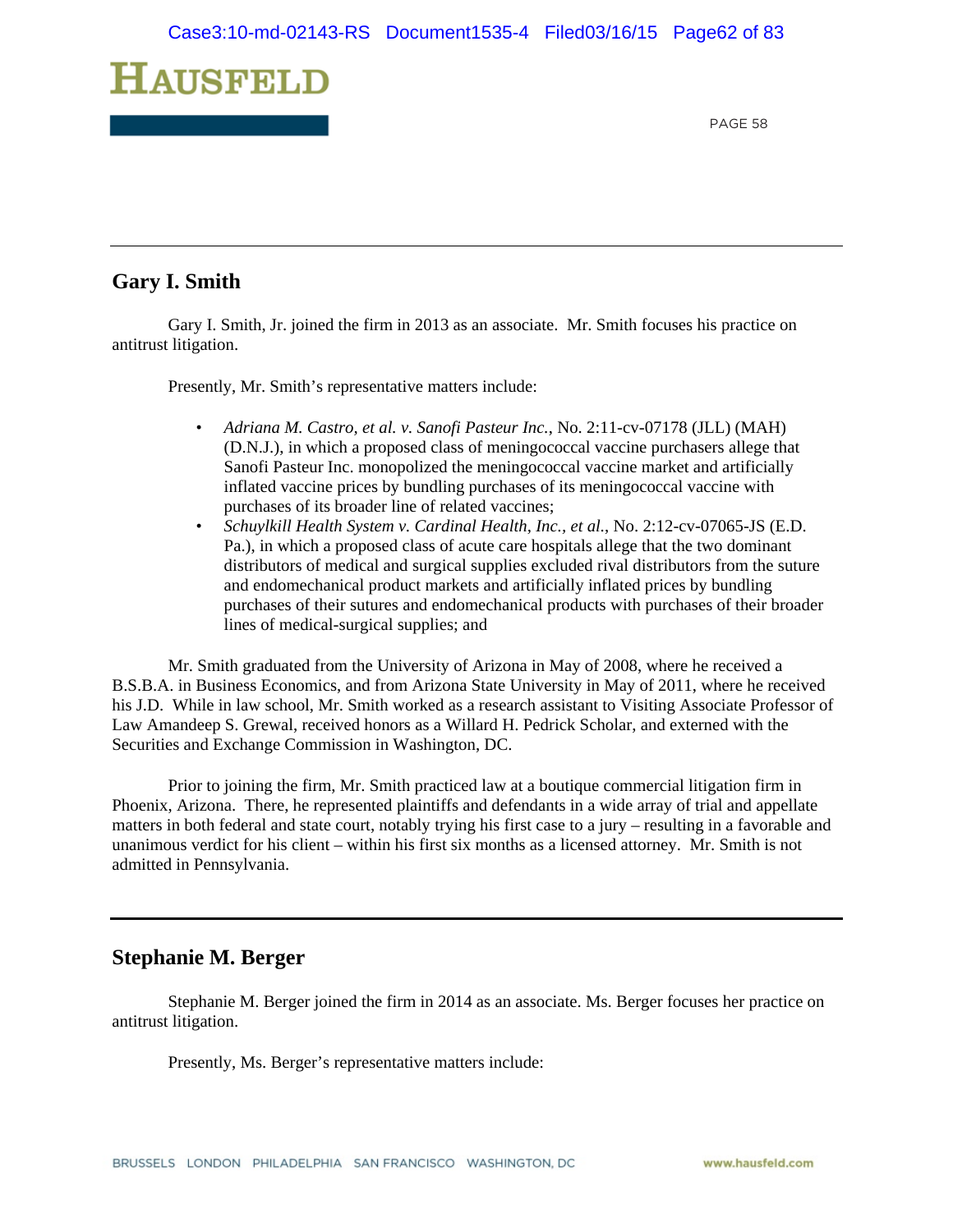# **HAUSFELD**

PAGE 59

- *In re Polyurethane Foam Antitrust Litigation* (N.D. Ohio), where domestic purchasers are seeking redress for defendants' alleged price-fixing of polyurethane foam prices;
- *In re NFL Concussion Injury Litigation*, a class action seeking to obtain medical monitoring and damages for retired NFL players who were exposed to unsafe working conditions.

Ms. Berger graduated from Harvard Law School, where she served as an editor of the Harvard Journal of Law & Gender, and assisted in mediating disputes regarding special education plans and in helping veterans and people with disabilities obtain state and federal benefits through student clinics. While in law school, Ms. Berger also interned at the Department of Justice in the Civil Rights Division and Children's Rights, an organization working to reform failed child welfare systems. Before going to law school, she worked at the Empire State Pride Agenda, a New York state-based LGBT rights advocacy organization. Ms. Berger is admitted in New York.

## **Stephanie Y. Cho**

Stephanie Y. Cho joined the firm in 2014 as an associate. Ms. Cho is based out of the firm's San Francisco office, and focuses her practice on antitrust litigation.

Presently, Ms. Cho represents corporate clients in commercial litigation in both *A.H.R.E., Inc. v. Hankook Jungsoo Industrial Co., Ltd*. (E.D.Va.) and *CAP Co., Ltd. v. Microsoft Corporation* (N.D.Cal.). She also represents a class of direct purchasers in the *In Re: Korean Ramen Antitrust Litigation*, *In Re: Cathode Ray Tube Antitrust Litigation*, and *the In Re: Optical Disk Drive Products Antitrust Litigation*.

Ms. Cho is a graduate of Cornell Law School, where she served as an editor of the Cornell Journal of Law and Public Policy, and participated in the Cornell Labor Law Clinic. After law school, Ms. Cho worked as a judicial law clerk to the Honorable William P. Johnson, United States District Court for the District of New Mexico, where she gained exposure to a variety of civil and criminal matters. Among others, Ms. Cho handled dispositive motions concerning jurisdictional issues, Title VII, ERISA, APA and the Endangered Species Act, and Section 1983. Ms. Cho is fluent in written and spoken Korean. She is admitted in California.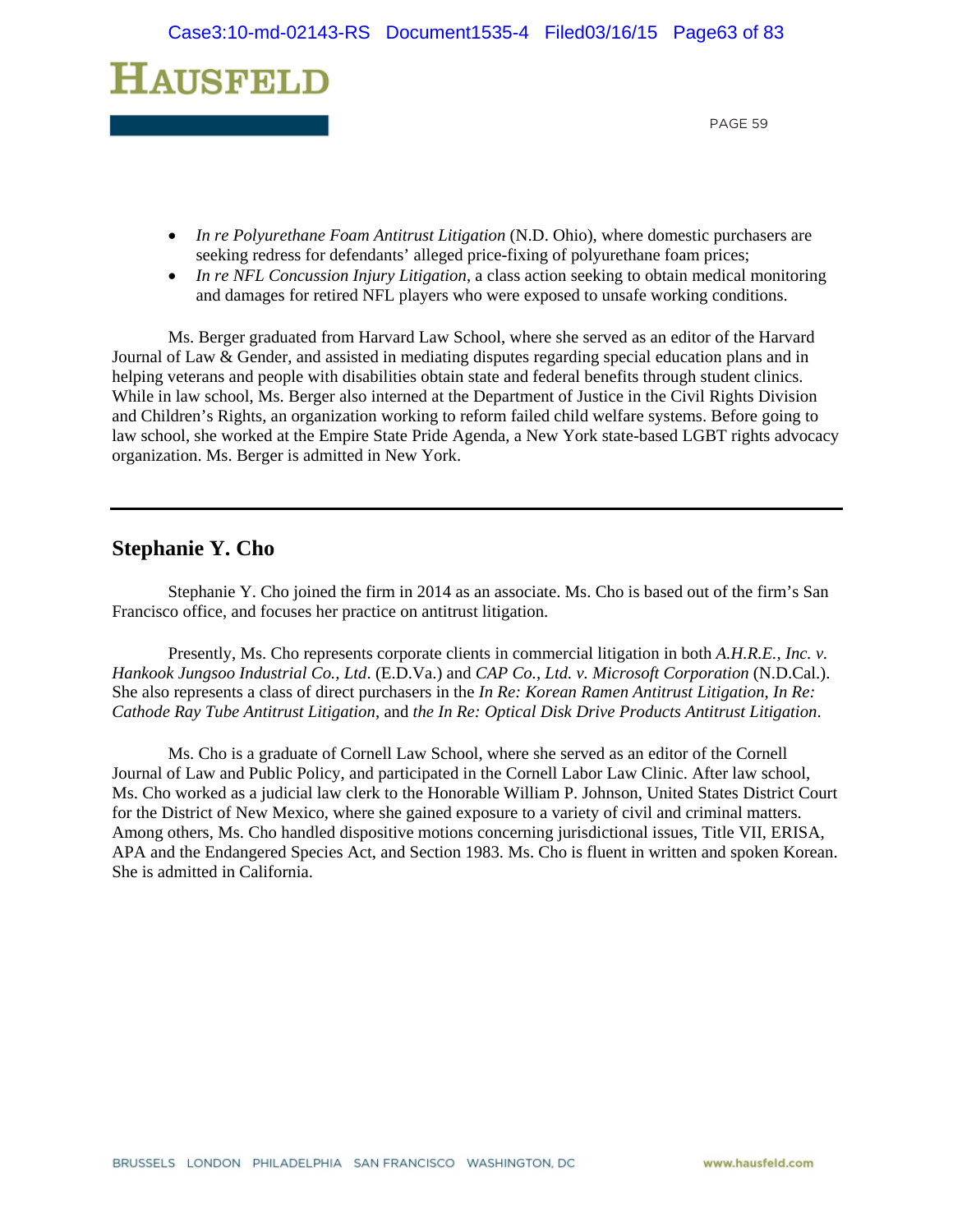

# **ANNEX 3** *Hausfeld, London & Brussels*

**Hausfeld** is a leading litigation practice, based in both London and Brussels. We specialise in competition (antitrust) litigation, complex commercial litigation, financial services disputes, consumer and human rights law, often with an international dimension. The firm looks to achieve the best possible results for clients through a practical and commercial approach, avoiding litigation where feasible, yet litigating robustly when necessary. We have extensive experience of alternative litigation funding structures thereby allowing clients maximum flexibility in terms of managing their exposure to costs risk. As a claimant practice, we are also typically "conflict-free", enabling us to take on matters such as claims against financial institutions or banks that other City law firms are often conflicted from acting on.

In appropriate cases, our team works closely with Hausfeld's U.S. offices, located in Washington D.C., San Francisco and Philadelphia. This collaborative approach enables clients to benefit from the extensive knowledge and expertise of both teams. Our international capability, combined with close ties to other leading law firms in Europe, gives us the edge in tackling cross-jurisdictional disputes and negotiating global settlements.

#### **Primary Practice Areas**

Competition (Antitrust) Litigation Complex Commercial Litigation Securities and Financial Services Litigation Consumer Protection Civil and Human Rights Sports and Entertainment

#### **Examples of current cases**

#### **Air Cargo**

#### **The Cartel**

The European Commission (EC) announced on 9 November 2010 its decision to fine 11 air cargo carriers a total of  $\epsilon$ 799,445,000 for operating a worldwide cartel which affected cargo services within the European Economic area (EEA). Several known airlines are among the 11 undertakings fined, namely Air Canada, Air France-KLM, British Airways, Cathay Pacific, Cargolux, Japan Airlines, LAN Chile, Martinair, SAS, Singapore Airlines and Qantas. The cartel members coordinated various elements of price for a period of over six years, from December 1999 to 14 February 2006. The cartel arrangements consisted of numerous contacts between airlines, at both bilateral and multilateral level, covering flights from, to and within the EEA. There are other investigations concerning the cartel on record in the US, Canada, Australia, New Zealand, South Korea and South Africa. These foreign investigations have led to yet more fines being imposed on the 13 airlines implicated in the EC decision as well as on 12 additional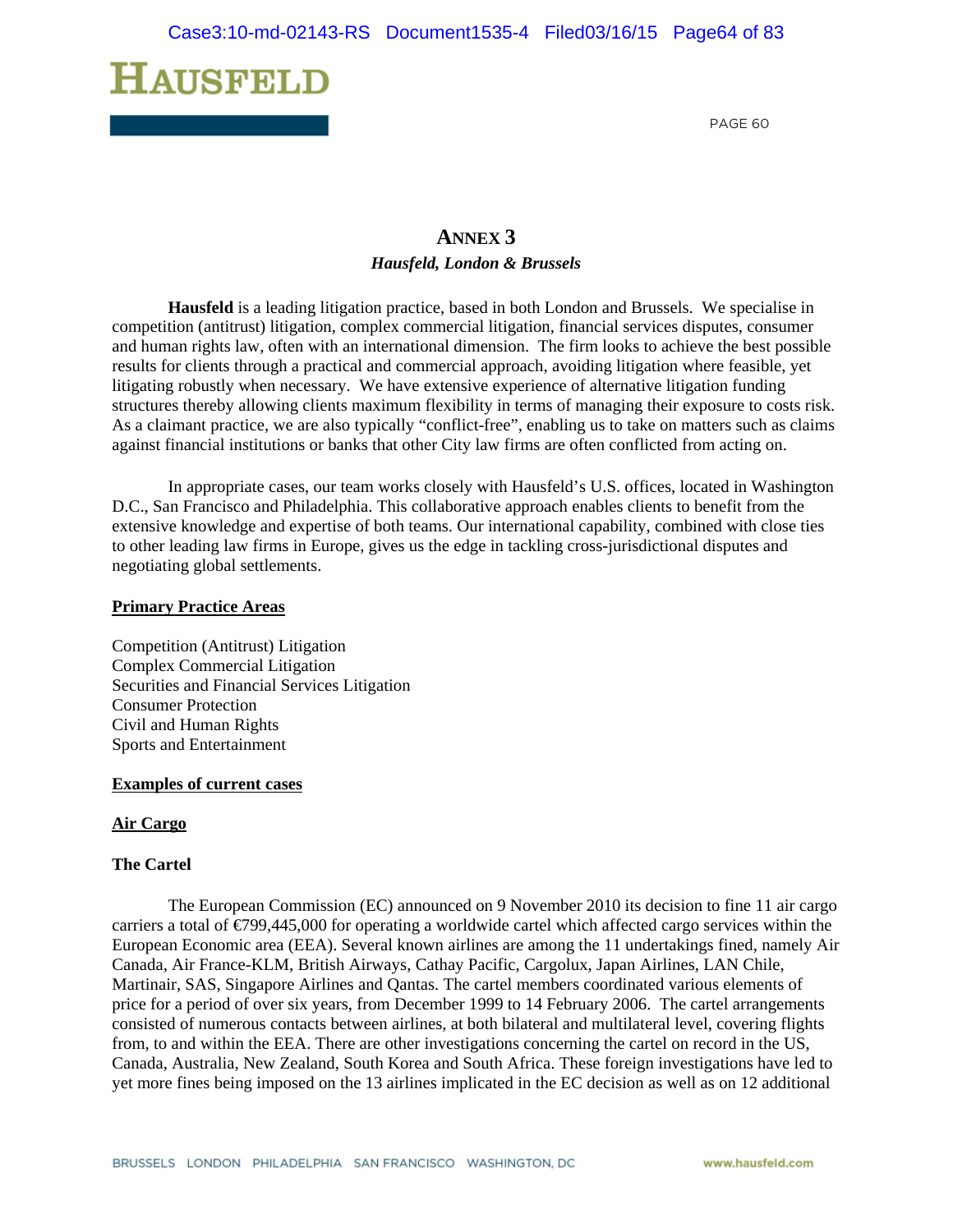

airlines. Foreign investigations are ongoing.

#### **Our Actions**

Hausfeld commenced proceedings against BA in the High Court in London on 18 September 2008 on behalf of two UK flower importers who are direct and indirect purchasers of air freight services, the prices for which were inflated by the air cargo cartel between December 1999 and 14 February 2006 (the Emerald Action). Since then almost 300 claimants have been added to the Emerald Action, with many more now preparing to be added to the claim. Among them are companies listed in the Fortune Global 500 and Forbes Global 2000, as well as both Business Week and Interbrand 100 Best Global Brand.

The Emerald Action was commenced against BA on the basis of joint and several liability: that is on the basis that BA are liable for the whole loss arising from the cartel and not just the harm to their own customers. Consequently, BA has now added to the Emerald Action all of the co-cartelists which were named in the EC's decision. BA's move made the High Court in London the natural hub of all EU litigation in respect of the air cargo cartel as it is the first court seized of the matter. Proceedings are at present temporarily stayed pending the publication of the EC decision. Once it is published the Emerald Action will be able to proceed on a strong footing, as the EC decision is binding on the Court insofar as it relates to the named defendant air cargo carriers.

#### **Candle Wax**

#### **The Cartel**

In October 2008, the European Commission found that wax manufacturers from 9 corporate groups representing over 75% of the market had participated in illegal price fixing and market allocation for sales of paraffin wax and slack wax for periods between 1992 and 2005. The cartelists included companies from ExxonMobil, ENI, H&R/Tudapetrol, MOL, Repsol, RWE, Sasol, Shell and Total.

#### **Our Actions**

Proceedings were commenced against companies from the Shell and Exxon groups in the High Court in London in July 2009. On the principle that cartelists are jointly and severally liable for losses arising from the cartel, our clients seek to recover all their losses from Shell and Exxon without need to claim directly against the remaining members of the cartel. Contribution proceedings were commenced by Shell in November 2009 in which they claim a contribution to any judgment from all other participants in the cartel. Proceedings against both Shell and Exxon are currently stayed at the joint request of the parties.

#### **Carbon Graphite**

Hausfeld, together with Spanish law firm Cuatrecasas Gonçalves Pereira, are acting for a number of European rail companies against a number of defendants: Morgan Crucible Company plc; Schunk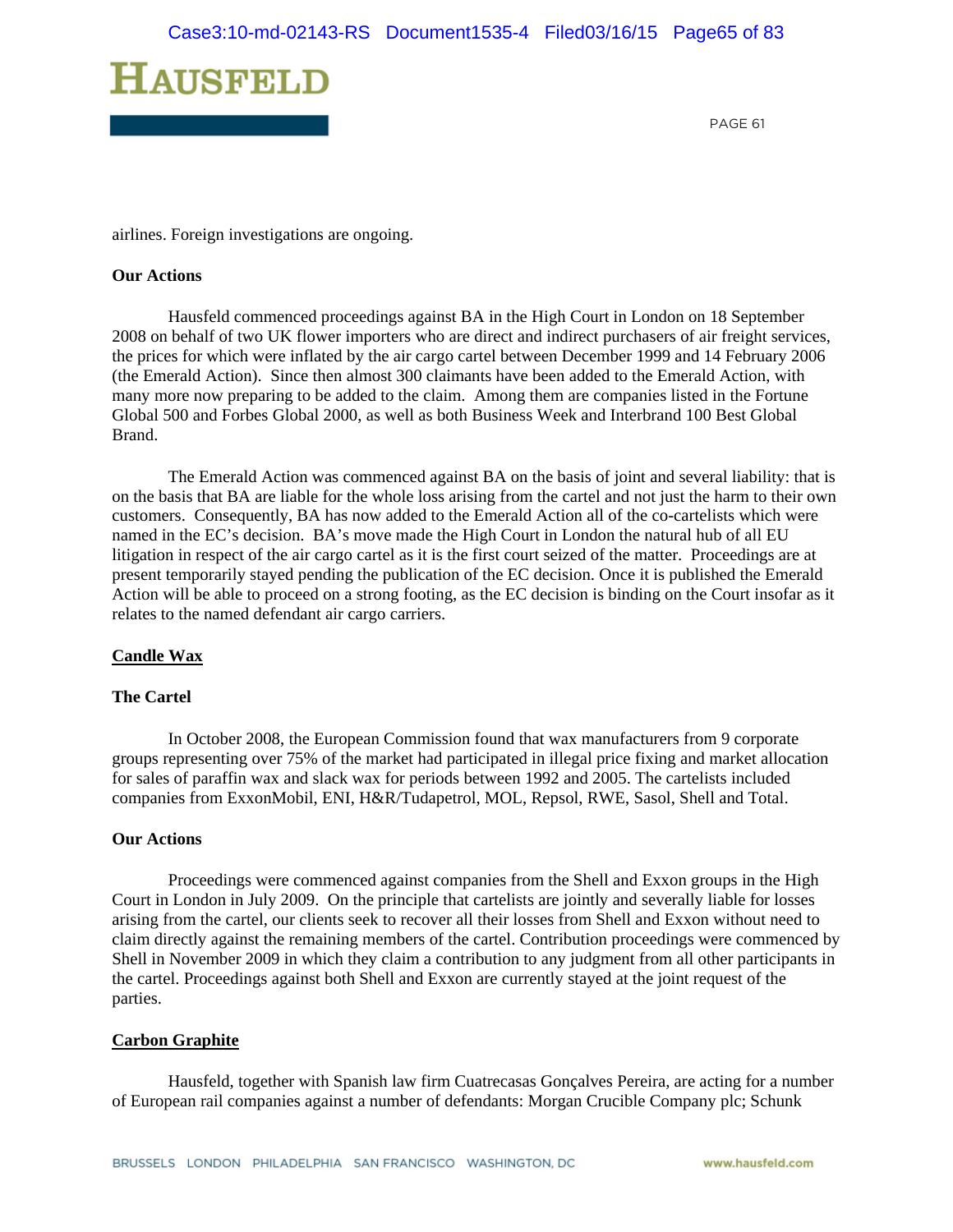

GmbH; SGL Carbon AG; Mersen SA (formerly Le Carbone Lorraine SA); and Hoffman & Co. Elektrokohle AG, further to their involvement in the Carbon Graphite Cartel. The Cartel affected the European market, worth around €290 million a year, over an eleven year period.

#### **The Cartel**

In December 2003 the European Commission imposed fines totaling €101m on five corporate groups for operating a cartel which affected the market for electrical and mechanical carbon and graphite products throughout Europe between 1988 and 1999. A sixth company, Morgan Crucible, also participated in the cartel, but received immunity from fines for being the first to denounce the illegal behaviour to the Commission. The infringement decision by the Commission forms the basis of this action against the cartelists, because in follow-on damages actions before national courts, a Commission decision is binding proof that the anti-competitive behaviour took place and was illegal.

#### **Our Actions**

Proceedings were brought in the UK Competition Appeal Tribunal in 2010. Morgan Crucible applied to have the claim struck out on the basis of a limitation argument. This issue is currently before the Court of Appeal with a decision expected imminently.

#### **Marine Hose**

We are acting for an extensive group of purchasers of marine hoses, including some of the biggest oil companies in the world, to recover losses from a global cartel which inflated the price of marine hoses. Marine hoses are specialist oil industry products used to load sweet or processed crude oil and other petroleum products from offshore facilities (for example buoys, floating production storage and offloading systems) onto vessels and to offload them back to offshore or onshore facilities (for example buoys or jetties).

#### **The Cartel**

In 2009, the European Commission found that a number of manufacturers of marine hoses (Bridgestone Corporation, Bridgestone Industrial Ltd, The Yokohama Rubber Company Limited, Dunlop Oil & Marine Limited (including ContiTech AG andContinental AG) Trelleborg Industrie SAS, Trelleborg AB, Parker ITR Srl, Parker Hannifin Corporation, and Manuli Rubber Industries SpA) had conspired between at least 1986 and 2008 to allocate tenders, fix prices, fix quotas, fix sales conditions, share geographic markets and exchange sensitive information on prices, sales volumes and procurement tenders.

#### **Our Actions**

Proceedings were commenced against Dunlop Oil & Marine Limited in the London High Court in July 2009 by Waha Oil Company seeking damages. Waha subsequently commenced further actions against Trelleborg and Bridgestone for recovery of damages in December 2010. Previously, in 2009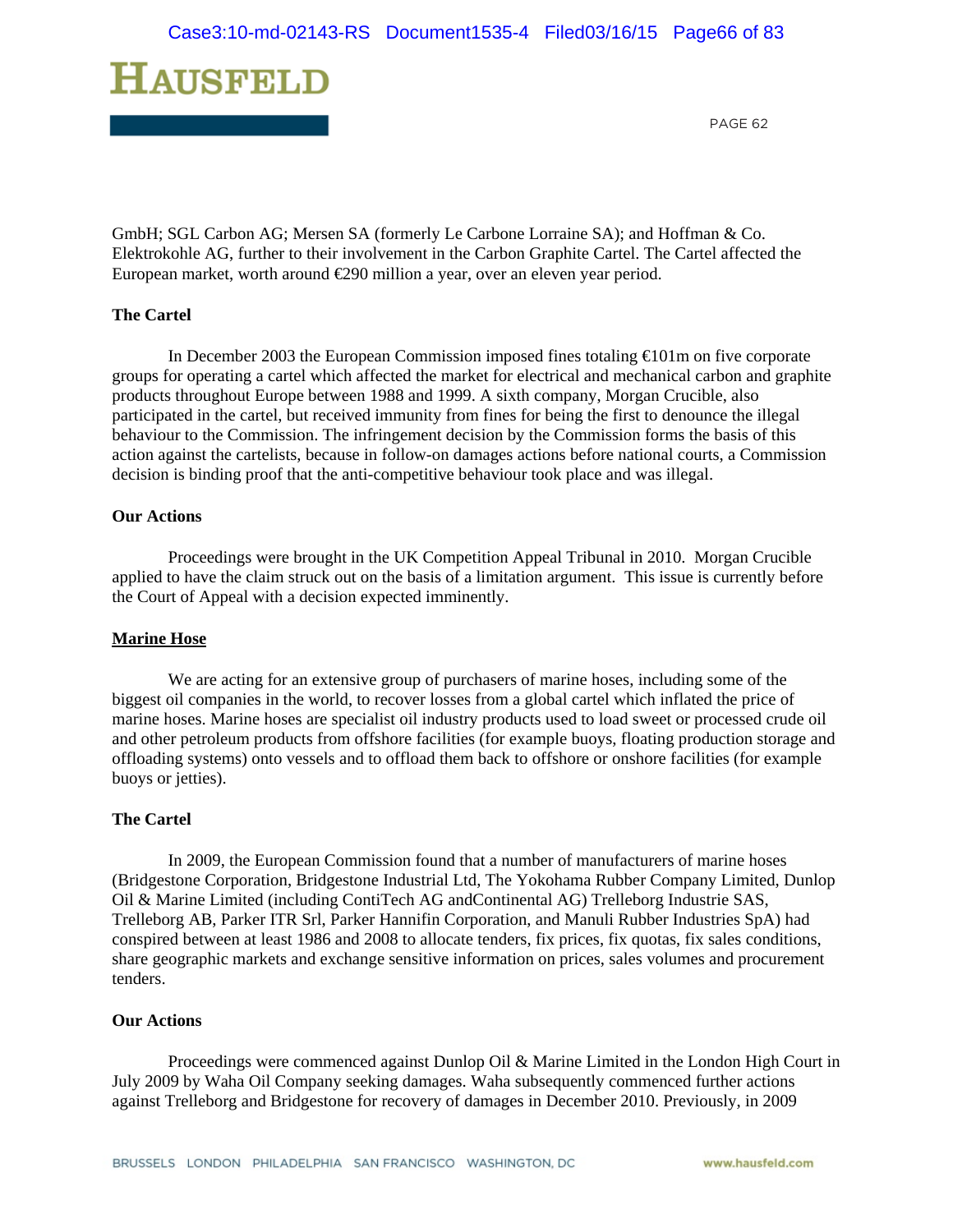

Hausfeld announced a groundbreaking global settlement agreement with Parker ITR regarding its involvement in the marine hose cartel. The settlement allows any purchaser of marine hose from Parker ITR anywhere in the world, other than direct purchasers of marine hose in US commerce, to claim compensation in respect of losses arising from the cartel, irrespective of where they reside or where the marine hose was purchased from.

#### **Legal expenses insurance and funding**

The EU estimates that the actions of illegal cartels cost businesses  $\epsilon$ 2-3bn every year. Companies that suffer losses from cartel price-fixing and other anti-competitive practices deserve compensation but are sometimes deterred from action by the costs of litigation. To overcome this obstacle, Hausfeld works with insurers and third party litigation funders to develop innovative funding mechanisms that minimise the financial risks of seeking compensation.

- The firm helps put in place "After the Event" litigation insurance cover to protect claimants against the risk of having to pay the defendant's costs if the claim was not successful. Claimants are liable for the insurance premium only at the end of the case and where it is successful.
- Hausfeld. is prepared to provide its services on a conditional "success only" basis whereby the firm is only paid its legal fees if the claim succeeds.
- Options are also available to arrange for third party funders to assist in funding the legal expenses of bringing a claim such as the costs of expert economists.
- This combination provides a unique opportunity for victims of cartels to seek compensation without the usual costs and cost risks of litigation.

The firm focuses on cartel cases where a competition authority or court has already found the cartelists to be liable or is highly likely to do so. The firm uses this decision as the basis for "follow on" claims by claimants either individually or on a group basis in national courts in the EU; these courts must apply the decision and find the cartelists liable for the infringement.

Hausfeld works with expert economists and forensic accountants to establish that the cartelists' illegal behavior caused losses to claimants and to quantify that loss. The firm will only advises clients to proceed with a claim that its attorneys think has good prospects of success and where they believe that the insurance in place is sufficient to cover the risks that may arise in bringing the claim.

# **Hausfeld- London & Brussels Attorneys**

### **Anthony Maton**

Anthony Maton is Managing Partner of Hausfeld in London and Partner in Brussels, specialising in competition and financial services litigation. He has extensive experience of complex international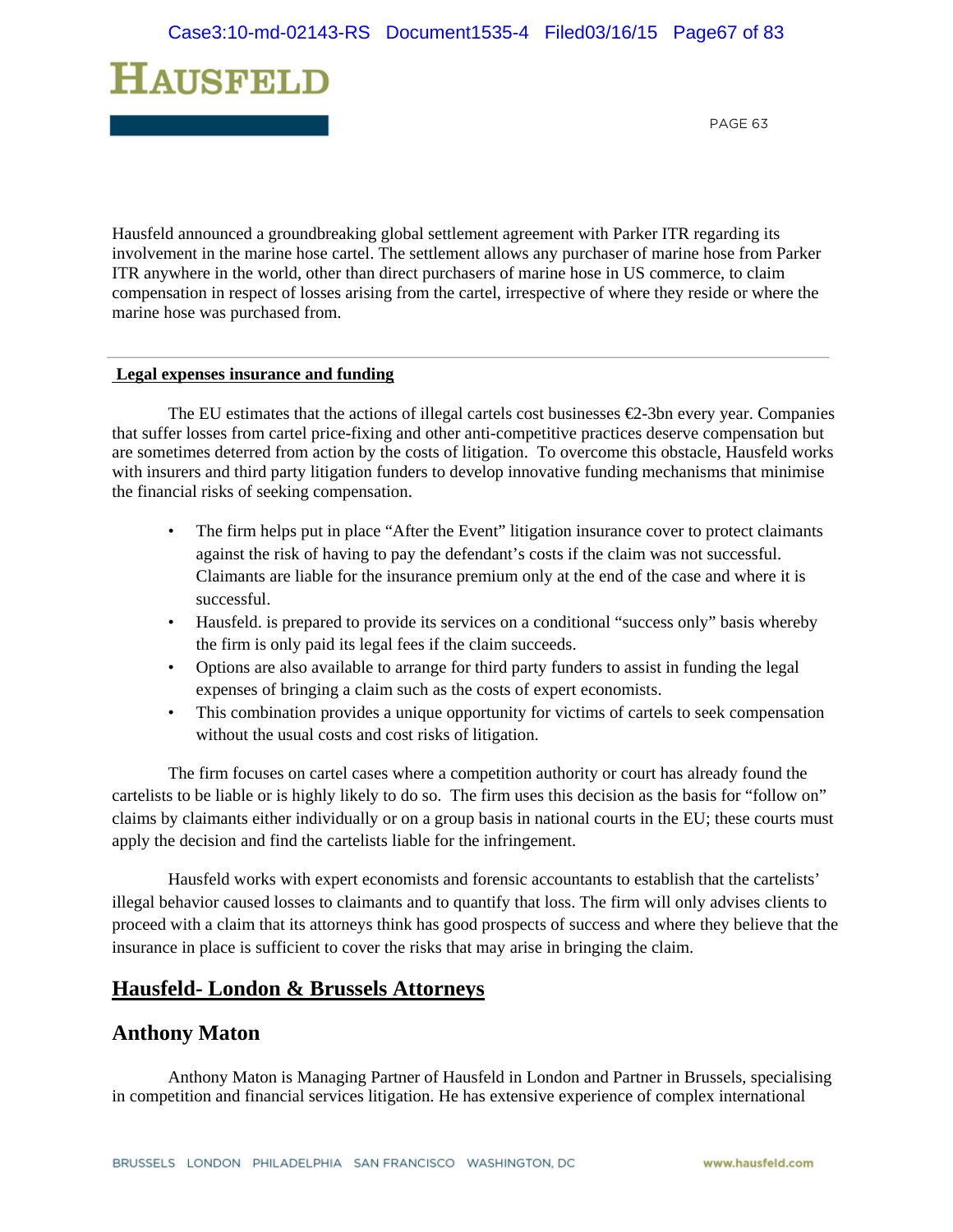

dispute resolution including litigation, arbitration and mediation in a number of different jurisdictions. He has acted for Governments, in regulatory investigations, for multinationals and for private business, and has worked in the USA and extensively throughout Europe, the Middle East and the Gulf.

Mr. Maton is a Solicitor with over 15 years experience, having been a Partner in McGrigors and an Associate at Slaughter & May. During this time, he worked in connection with many of the City's financial services scandals (BCCI, Barings, the Co-op and AIG).

He is a member of the Chartered Institute of Arbitrators (having arbitrated under many rules including the LCIA, ICC and LME), an accredited Mediator and former Secretary and present Committee Member of the London Solicitors Litigation Association.

His recent experience includes acting in the Air Passenger settlement against BA/Virgin, acting against BA in the London arm of the global air cargo cartel litigation being run by Hausfeld, developing the Cartel Key funding methodology for cartel claims in the London Court and acting on the Parker Settlement in the Marine Hose cartel.

He has a first class Honours Degree in Modern History from the University of Oxford and has regularly spoken at conferences and seminars both in the UK and abroad.

# **Laurent Geelhand**

Laurent Geelhand is Managing Partner of Hausfeld in Brussels and Partner in London, and is one of the pioneers of antitrust private enforcement in Europe. Prior to joining Hausfeld, Mr. Geelhand was the European General Counsel of Michelin, where he turned Michelin's European legal department into a profit center by systematically pursuing actions against suppliers and securing multi-million euros settlements arising from the rubber chemicals, synthetic rubber and paraffin wax cartels using innovative litigation techniques and funding schemes. While at Michelin, he also devised a highly regarded and successful antitrust compliance program using innovative communication techniques.

For years, Mr. Geelhand has been at the forefront of private enforcement in Europe having been involved in many landmark antitrust cases. Mr. Geelhand has represented Michelin in the Michelin II abuse of dominance case, Boeing before the European Commission in the Boeing/McDonnell Douglas merger control case and Klaus Jacobs in the Belgian Barry/Callebaut merger control case, as well as Coca-Cola Enterprises in abuse of dominance litigation. Mr. Geelhand is also widely recognized as an authority in European antitrust law and cross-border litigation, listed among the stars of the in-house antitrust bar by Global Competition Review, and is a regular speaker at leading conferences worldwide such as the ABA and French Supreme Court and frequently interviewed by the Financial Times and Business Week.

Mr Geelhand attended the Université Libre de Bruxelles, Law School, and University of Washington Law School.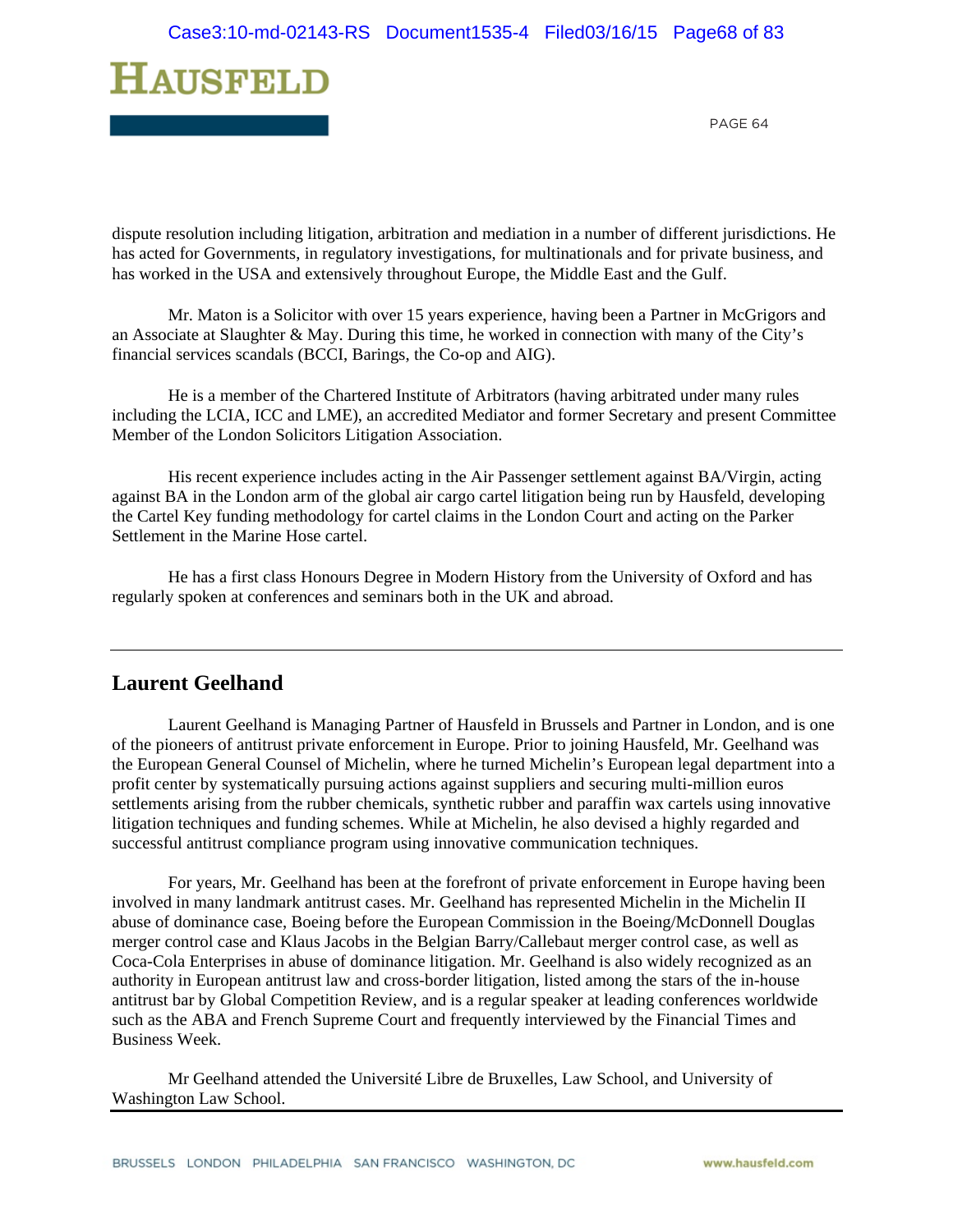

# **Lianne Craig**

Lianne Craig is a Partner at Hausfeld in London. She advises on complex dispute resolution across a range of sectors, with particular expertise in corporate and commercial disputes and financial services. Much of her caseload is international or multi-jurisdictional in nature, with her experience spanning cases which have gone to full trial, to applications for injunctive or other interlocutory relief, usually in the Chancery Division or Commercial Court of the High Court in England and Wales. She is also experienced in arbitration and mediation.

Ms. Craig has acted for multinational corporations, SMEs, financial institutions, private equity and hedge fund investors and private individuals. She was involved in a number of heavyweight cases arising from the collapse of Lehman Brothers and has advised on a wide range of litigation matters including shareholder disputes (including warranty claims); general commercial disputes arising out of issues such as breach of contract, misrepresentation and breach of fiduciary duty; bondholder disputes; claims arising out of loan, structured finance and derivatives transactions; and cases involving involving large scale fraud and mis-selling of investments. Ms Craig routinely provides clients with advice and assistance in relation to the enforcement of foreign judgments and arbitral awards as well as obtaining evidence for use in foreign proceedings.

Since joining Hausfeld in 2010, Ms. Craig has been heavily engaged in a number of follow-on damages claims for breaches of competition law.

Prior to joining the firm, Ms. Craig was a Senior Associate at Weil, Gotshal & Manges, before which she trained and qualified at Clifford Chance LLP.

Ms. Craig has a strong commitment to human rights and to pro bono work. She has worked pro bono for clients ranging from private individuals to UK charities and international NGOs.

She is a graduate of the University of Aberdeen (First Class LLB (Hons) with Belgian Law) and is fluent in Spanish, as well as speaking French to an advanced level.

## **Nicola Boyle**

Nicola Boyle is a partner at Hausfeld in London. She joined the firm in October 2009 and is currently working on a number of competition, consumer and financial service complaints, seeking recovery on behalf of both businesses and individuals.

Ms. Boyle previously worked in the dispute resolution team at McGrigors. She has represented multi-nationals, private businesses, and individual claimants in a wide range of complex disputes,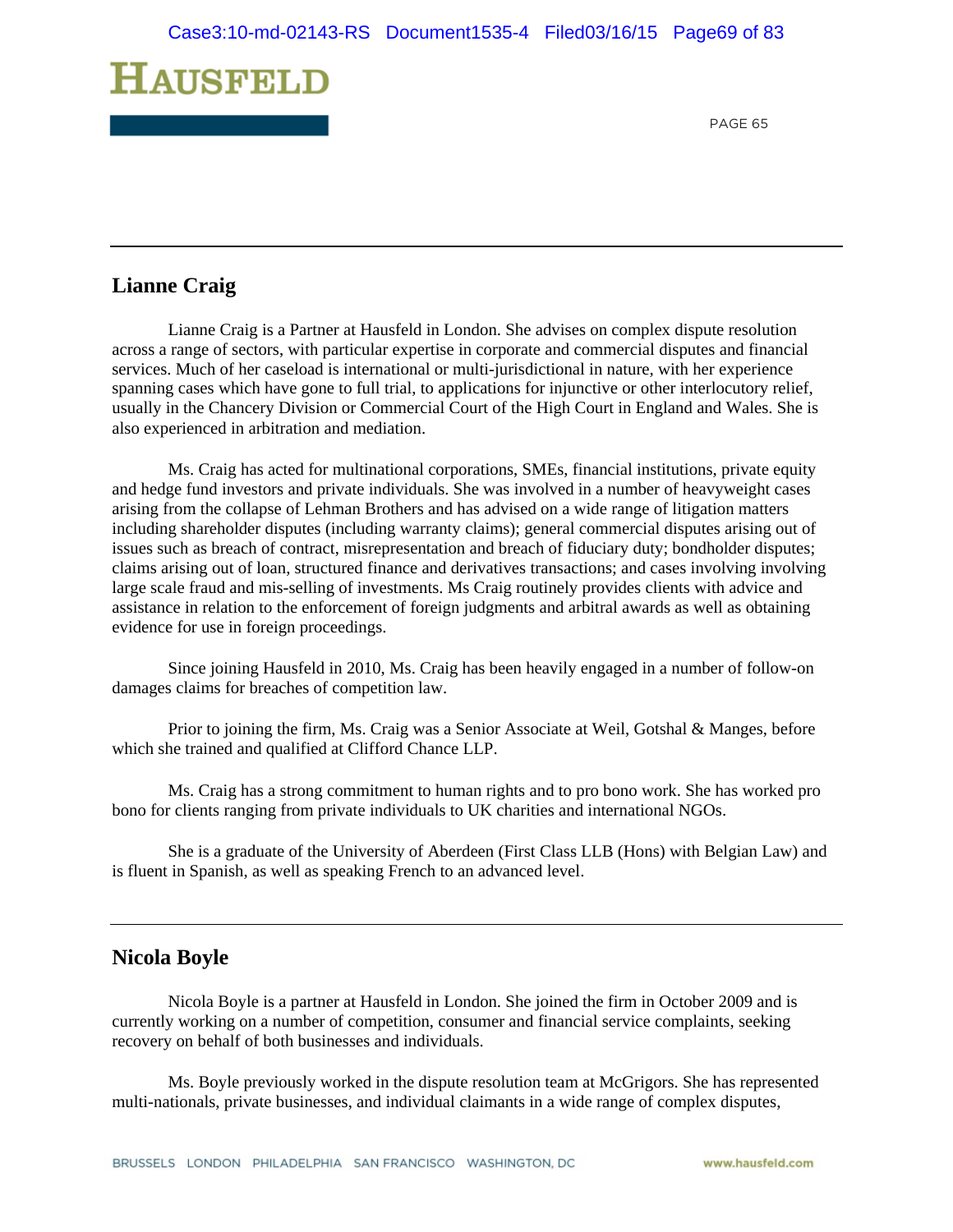

including product liability, professional negligence and a number of disputes in the financial services and energy sectors, . She is experienced in and a keen proponent of methods of alternative disputes resolution, having successfully resolved a number of complex multi-party disputes outside of the courts. She has also advised on a number of regulatory investigations and judicial review proceedings.

Ms Boyle holds an LLB (Hons) and LLM in European and Environmental law, and previously taught on the undergraduate course in European law at the University of Birmingham.

## **Andrew B. Bullion**

Andrew Bullion is a Partner at Hausfeld in London. He previously spent a number of years acting as a Partner on secondment in Europe for Hausfeld's sister firm in Washington, DC. Andrew has extensive complex litigation experience representing both plaintiffs and defendants, from client retention and counseling, case inception, discovery and motion practice, through trial and post-trial work. Prior to joining the firm, Andrew spent several years as a litigator in private practice in Philadelphia, handling complex commercial matters, including antitrust, tort and intellectual property litigation. During law school, Andrew clerked at the United States Federal Trade Commission's Bureau of Competition under Director William J. Baer and Chairman Robert Pitofksy. Andrew also worked for Advokatfirman Vinge KB, Sweden's largest law firm.

Andrew currently represents major European corporations in large-scale international antitrust litigation. These matters include before United States federal courts, the High Court in London, England, the Competition Appeals Tribunal in London, and the Court of Justice of Rotterdam, the Netherlands. Among these corporate clients are well known names in many industries, including retailers, automotive manufacturers, several national railways, and include several members of the Forbes Global 500 and Global Brand Top 150. Andrew also is currently defending one of the world's top freight forwarders against allegations of price-fixing, in a complex litigation brought in the Eastern District of New York against nearly 60 defendants.

Additionally, Andrew provides antitrust consulting to several multinational companies and associations. Andrew also co-drafted the internal litigation policy of one of the world's largest retailers and co-authored commentary to the US Department of Justice Legal Policy Section and the US Federal Trade Commission on private enforcement following Section 2 Sherman Act infringements in unlawful monopolisation and abuse of dominant position.

Andrew is fluent in the Swedish language, is licensed to practice as an attorney in Washington, DC, Pennsylvania and New Jersey in the United States and as a solicitor in the courts of England and Wales, and is a member of AIJA (Association Internationale des Jeunes Avocats – International Association of Young Lawyers) and the American Bar Association's Antitrust Section. Andrew is a regular speaker before bar groups, trade associations and business groups on antitrust and cartel issues.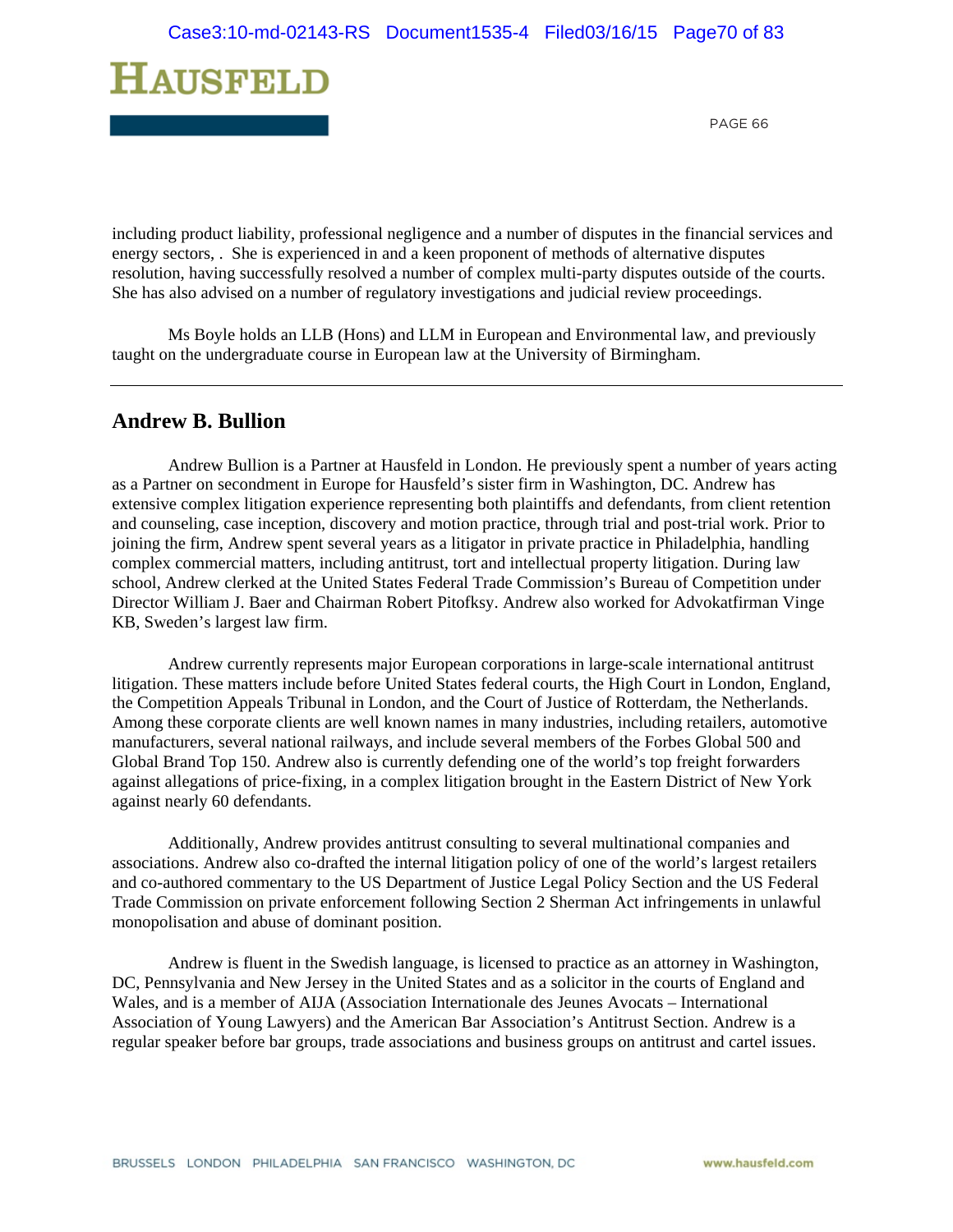

## **Ingrid Gubbay**

Ingrid Gubbay is a senior lawyer based at the London European office of Hausfeld. Ingrid practices competition litigation, and leads the London Consumer and Human Rights law practices, acting and advising a number of international NGO's and charities, in actions including, on climate justice, the BskyB/Newscorp bid, and Indigenous land disputes with corporations. Prior to joining the firm, she was an Associate at the UK Financial Services Authority and later principal legal advisor of campaigns, at the largest Consumer Association in Europe, *Which?*

During her time at *Which?,* Ingrid worked closely with EU and UK regulators and enforcers, and conducted litigation under new collective action statutory powers including the UK's first competition representative action for damages on behalf of consumers: *JJB Sports v Consumer Association* (1078/7/9/07).

Ingrid has had a distinguished background in practice in Australia, where she worked with Australian Indigenous communities in setting up legal outreach offices and advocacy, and was head of consumer litigation for the Legal Aid Commission (NSW), running test cases and collective actions. In 2009, on the  $30<sup>th</sup>$  anniversary of the ("LAC"), her small team were awarded 'most outstanding achievement in 30 years' for a flood insurance case involving thousands of declined claimants against 8 major insurers, which ultimately led to the appointment of the Australian Insurance Ombudsman.

Ingrid has written and presented on private enforcement for damages in competition/antitrust law, and lectured at the University of New South Wales, Australia, and the University of Essex, in tort, administrative and international human rights law. She has worked in China as part of a select EU delegation of human rights 'experts', and in 2004, she was consultant on the landmark UK Court of Appeal case of *"B" & ORS V FCO* on the question of whether and in what circumstances the Human Rights Act 1998, British Diplomatic and Consular officials are to afford diplomatic protection to fugitives whose fundamental rights are under threat.

She is a member of the British Institute of International and Comparative law (BIICL) and was an appointed member of the comparative law group of the UK Civil Justice Council (working on collective actions) from 2006-2009 and is a member of the UK solicitors international human rights group (SIHG).

# **Lesley Hannah**

Lesley Hannah joined Hausfeld's London office as an Associate in May 2013. Lesley has a strong European and Competition law background and her principal focus is competition damages litigation. Lesley currently represents Deutsche Bahn and Metro de Madrid in their damages claim in relation to the carbon and graphite products cartel as well as a large number of claimants in the damages claim against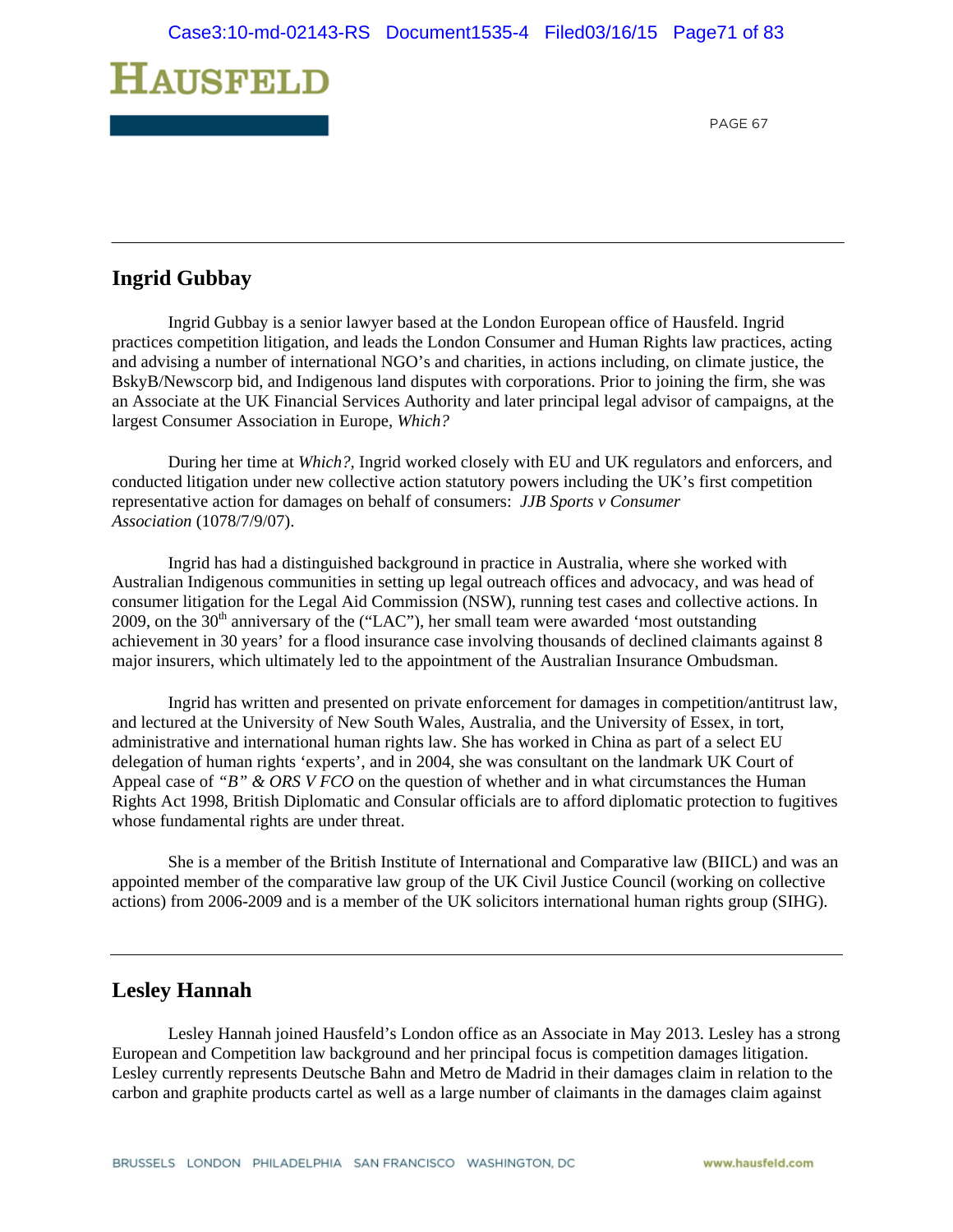

British Airways in relation to the worldwide cartel in air freight surcharges.

Prior to joining Hausfeld Lesley was a member of Freshfields Bruckhaus Deringer LLP's competition litigation team primarily representing clients in competition damages actions in both the Competition Appeal Tribunal and the English High Court and investigations by the European Commission and the Office of Fair Trading. Lesley also represented a number of multi-national corporations in complex commercial litigation in the English High Court.

Lesley has an honours degree in Law and French Law from the University of Aberdeen and is a graduate of the College of Europe in Bruges, Belgium. Lesley also holds her Higher Rights of Audience qualification. Lesley is fluent in French and German.

## **Tom Bolster**

Tom Bolster is an associate at Hausfeld in London. He joined the firm in September 2011 and is currently assisting on a number of competition law matters, seeking recovery on behalf of both businesses and individuals. Tom focuses on competition and financial services litigation in England & Wales on behalf of claimants.

Tom previously worked at Hogan Lovells International LLP and trained at Baker & McKenzie. During this time he represented multi-nationals and individuals in a wide range of complex disputes in the construction, insurance and manufacturing sectors. He is experienced in methods of alternative dispute resolution and has successfully negotiated and settled commercial disputes outside of the courts.

Tom has a strong commitment to human rights and refugee law. He acted for UNHCR in its intervention before the domestic and EU courts in the case of *Saeedi v Secretary of State for the Home Department*.

He is a graduate of King's College London (First Class LLB (Hons) in English & French Law) and Univerisité Paris 1, Panthéon-Sorbonne (Maitrise en Droit). Tom is fluent in French, and speaks German to an advanced level.

# **David Lawne**

David Lawne joined Hausfeld in London as an associate in September 2011. David is currently working on a number of competition and financial services disputes.

David has experience acting on a wide range of international and domestic commercial disputes, including injunctive relief. In 2009 he worked as a Judicial Assistant to a High Court judge for a term of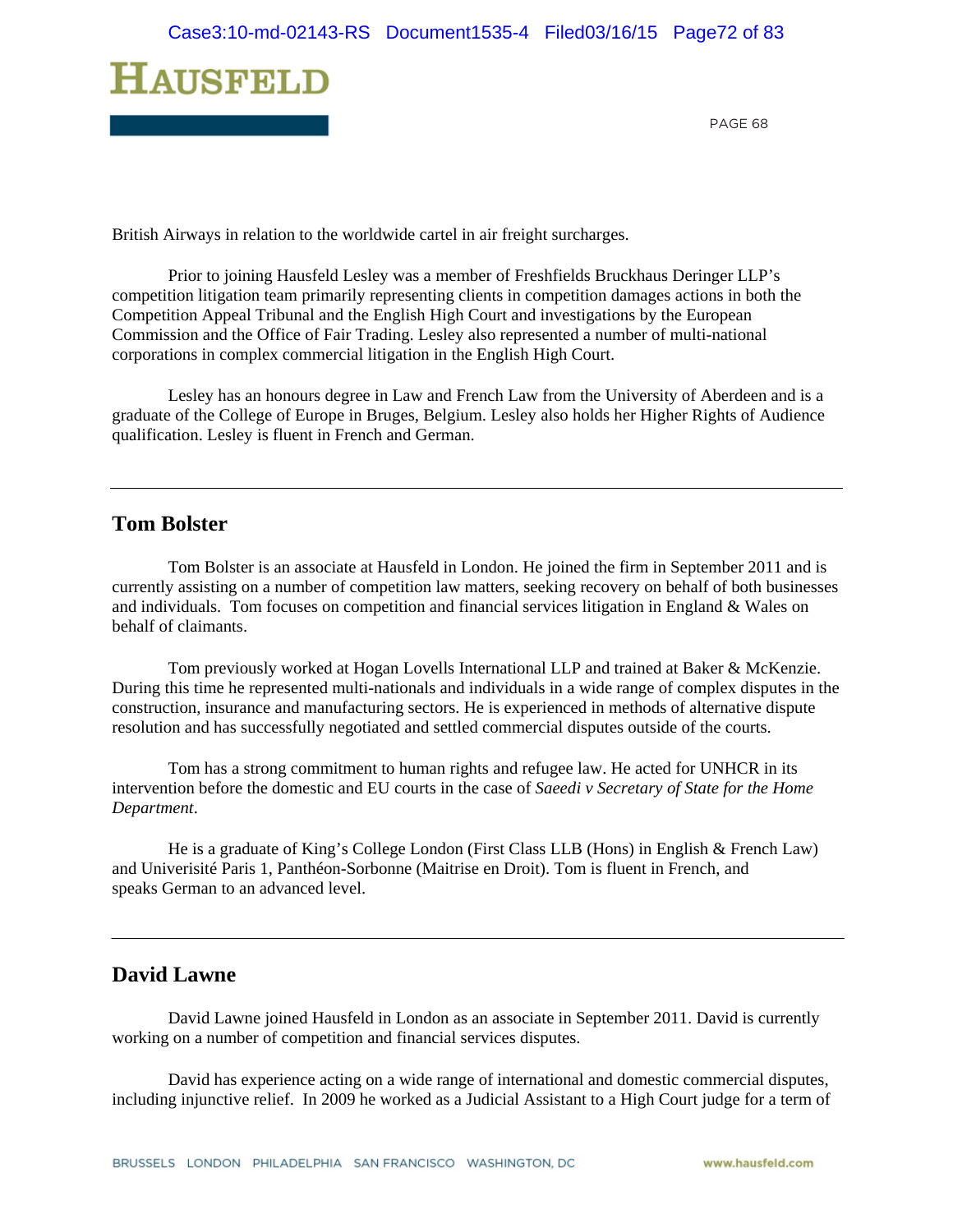

court, working on a complex conspiracy trial. In addition to his commercial experience, he has worked on a number of pro bono projects, including a placement as a legal assistant to the Ombudsman of Belize.

David graduated from the University of Warwick (First Class Hons) and trained at Dechert LLP. He speaks fluent Spanish.

### **Wessen Jazrawi**

Wessen Jazrawi is an associate at Hausfeld in London. Wessen joined the firm in July 2012 and is currently assisting on a number of competition and human rights matters. In particular, she is currently advising a group of retailers seeking damages for unlawful interchange fees against MasterCard in proceedings before the High Court. She is also acting for an extensive group of purchasers of marine hoses to recover losses from a global cartel which inflated the price of marine hoses.

In the human rights sphere, she is acting for a group of South African miners against Anglo American, whose negligence led them to contract a variety of debilitating and often fatal lung diseases, including silicosis, silico-tuberculosis and tuberculosis. She is also advising a coalition of NGOs as to the possibilities for legal action for human rights violations caused by a dam in northern Turkey.

Prior to joining the firm, Wessen was an associate at Orrick, Herrington & Sutcliffe (Europe) LLP where she trained and qualified and, prior to joining Orrick, an associate at the Financial Services Authority. She holds an LLB (Hons) from the University of Kent at Canterbury and an LLM in International Human Rights Law (Distinction) from the University of Essex. She has worked with several human rights organisations, including the European Human Rights Advocacy Centre and REDRESS. She is a member of the Solicitors International Human Rights Group (SIHRG) and speaks French to an advanced level.

# **David Romain**

 David Romain is an associate at Hausfeld in London. Having interned with the firm in the summer of 2010 he rejoined the team upon admission as a solicitor in September 2012. David is currently working on a number of follow-on damages claims and two major financial services disputes on behalf of claimants in various jurisdictions.

 David trained as a solicitor with Nabarro LLP where he gained experience of commercial litigation, intellectual property and competition law. During his training, David spent four months on secondment to the firm's Brussels office assisting on European Competition Law matters.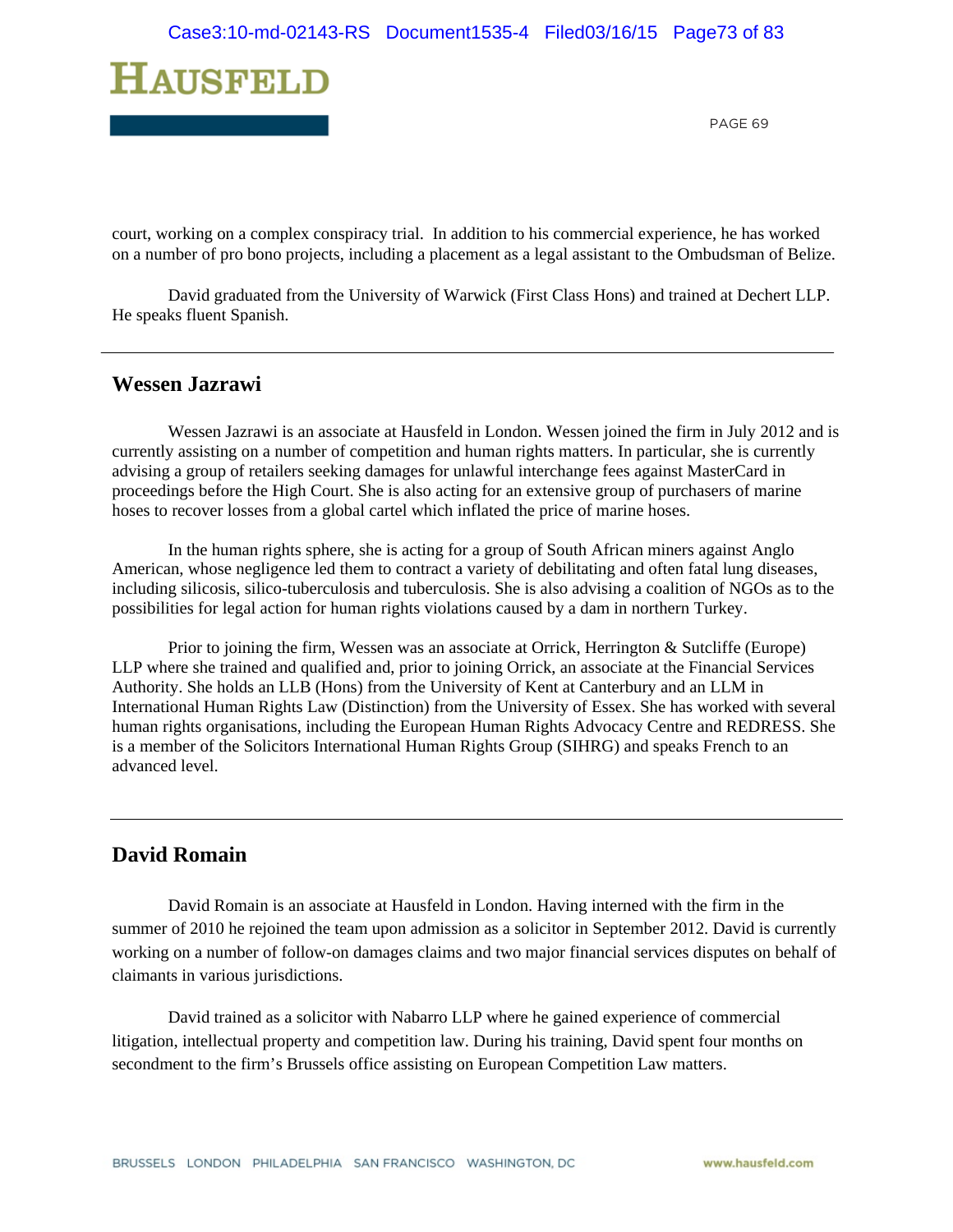

 David read Spanish, Portuguese and Latin American Studies at The University of Manchester. He graduated with an honours degree and a distinction in spoken Portuguese. He then graduated from BPP Law School with distinctions in the Graduate Diploma in Law and the Legal Practice Course.

# **Simon Latham**

 Simon Latham is an associate at Hausfeld in London. Simon joined the firm in April 2014, having been seconded to Hausfeld for over a year during his training contract. He currently represents clients in a range of competition and financial services disputes, across several jurisdictions.

Simon adopts a particularly commercial approach, having worked in-house in both the retail and media sectors as part of his training. He has represented several European corporations in actions before the Chancery and Queen's Bench Divisions of the English High Court (including the Commercial Court) as well as the Competition Appeal Tribunal. In addition, Simon has coordinated competition litigation claims in other European jurisdictions including the Netherlands.

Simon graduated with a BSc (Hons) in Environmental Biology from the University of Nottingham. He later obtained an LLB (Hons) in Law from the University of Hertfordshire, where he was awarded the Oxford University Press law prize. He also holds an LLM in Intellectual Property Law (Merit) from King's College London.

Hausfeld is the market leading specialist litigation firm in the area of competition law in Europe. Hausfeld are recognised for its pioneering work in competition litigation, in particular bringing damages actions on behalf of companies that have suffered losses as a result of cartel conduct. Hausfeld regularly acts for some of the world's largest organisations.

Private enforcement of competition law has become a key policy objective both at European and UK level. Hausfeld have been at the forefront of its development. Despite the limitations in the current legislative and procedural framework, Hausfeld have consistently delivered innovative strategies that enable corporates to join together and pursue damages actions for the recovery of substantial sums. Hausfeld are involved in some of the largest and most complex litigation matters before the courts both in the UK and Europe, and have brought more competition damages actions than any other firm in Europe. Hausfeld also bring an innovative and truly flexible approach to engagement structures, which was recognised by the Financial Times in naming them as the Most Innovative Law Firm in Dispute Resolution for 2013. Hausfeld are able to offer clients cost and risk free funding models, that allow them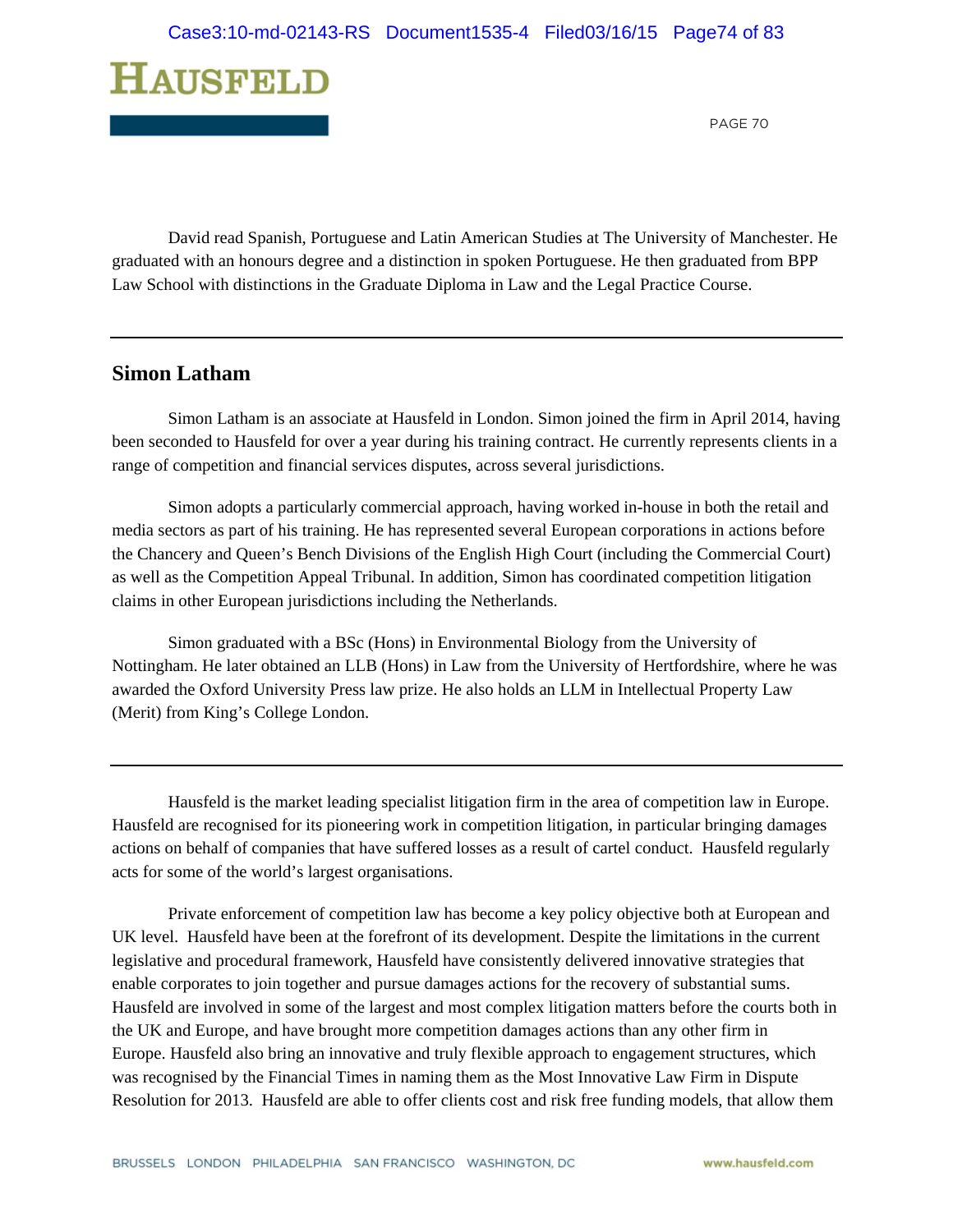

to pursue claims without financial risk. In allowing companies to run litigation in this way, Hausfeld have helped many of their clients turn in-house legal departments into revenue generators.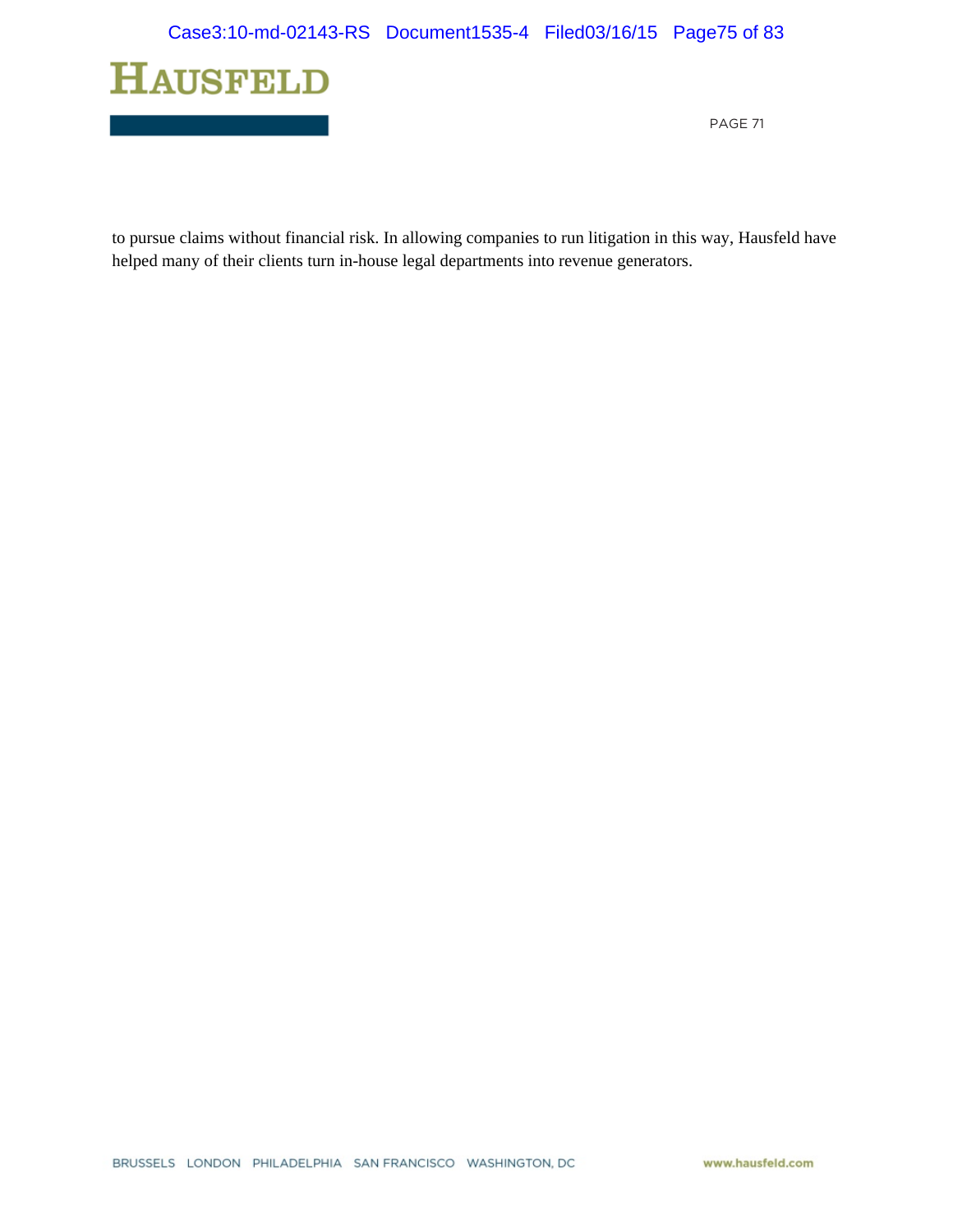

# **ANNEX 4**  *Recent Publications*

"The LIBOR Scandal and Calls for Regulation." By Lianne Craig and Gurpreet Chhokar. *ABA Section of International Law, Europe Update,* Issue 3, February 2013

"The Business of American Courts in Kiobel v. Royal Dutch Petroleum." By Michael Hausfeld and Kristen Ward. *Jurist – Sidebar,* October 2012

"Prosecuting Class Actions and Group Litigation." By Michael Hausfeld and Brian Ratner, et al., *World Class Actions*, Ch. 26., September 2012

"Private Enforcement of Antitrust Law in the United States, A Handbook – Chapter 4: Initiation of a Private Claim." By Michael Hausfeld and Brent Landau, et al., 2012

"The Importance of Private Competition Enforcement in Europe." By Michael D. Hausfeld. *Competition Law International*, Vol. 8, Issue 2, August 2012

"The NFLPA's Potential Legal Liability to Former Players for Traumatic Brain Injury." By Michael D. Hausfeld and Swathi Bojedla. *Hackney Publications: Concussion Litigation Reporter,* Vol. 1, No. 1, July 2012

"CAT-astrophe: The Failure of "Follow-On" Actions." By Michael D. Hausfeld, Brent W. Landau, Sathya S. Gosselin. American Bar Association's International Cartel Workshop, February 2012

"The Novelty of *Wal-Mart v. Dukes*." By Brian A. Ratner and Sathya S. Gosselin. *Business Torts & RICO News*, American Bar Association, Business Torts & Civil RICO Committee, Vol. 8, Issue 1, Fall 2011.

"Private Enforcement in Competition Law: An Overview of Developments in Law and Practice in the US and Europe." By Michael D. Hausfeld and Ingrid Gubbay, Bergamo University, July 2011

"The Contingency Phobia - Fear without Foundation." By Michael D. Hausfeld, Michael Lehmann, Spencer Jenkins & Nick Morgan. *Global Competition Litigation Review.* 2011.

"Twombly and Antitrust Class Action Plaintiffs." By Michael Lehmann. *Law360*. January 27, 2011.

"E-Discovery Today: The Fault Lies Not In Our Rules." William Butterfield, Megan Jones, Hilary Scherrer, Ralph Bunche, Melinda Coolidge, Faris Ghareeb & Sathya Gosselin (with co-authors from Milberg LLP). 2011 FED. CTS. L. REV. 4. February 2011.

"Has *Hydrogen Peroxide* Really Made Antitrust Class Certification More Difficult?" By Brent W. Landau. *The Antitrust Practitioner*, ABA Section of Antitrust Law Civil Practice and Procedure Committee, Vol. 7, Oct. 2010.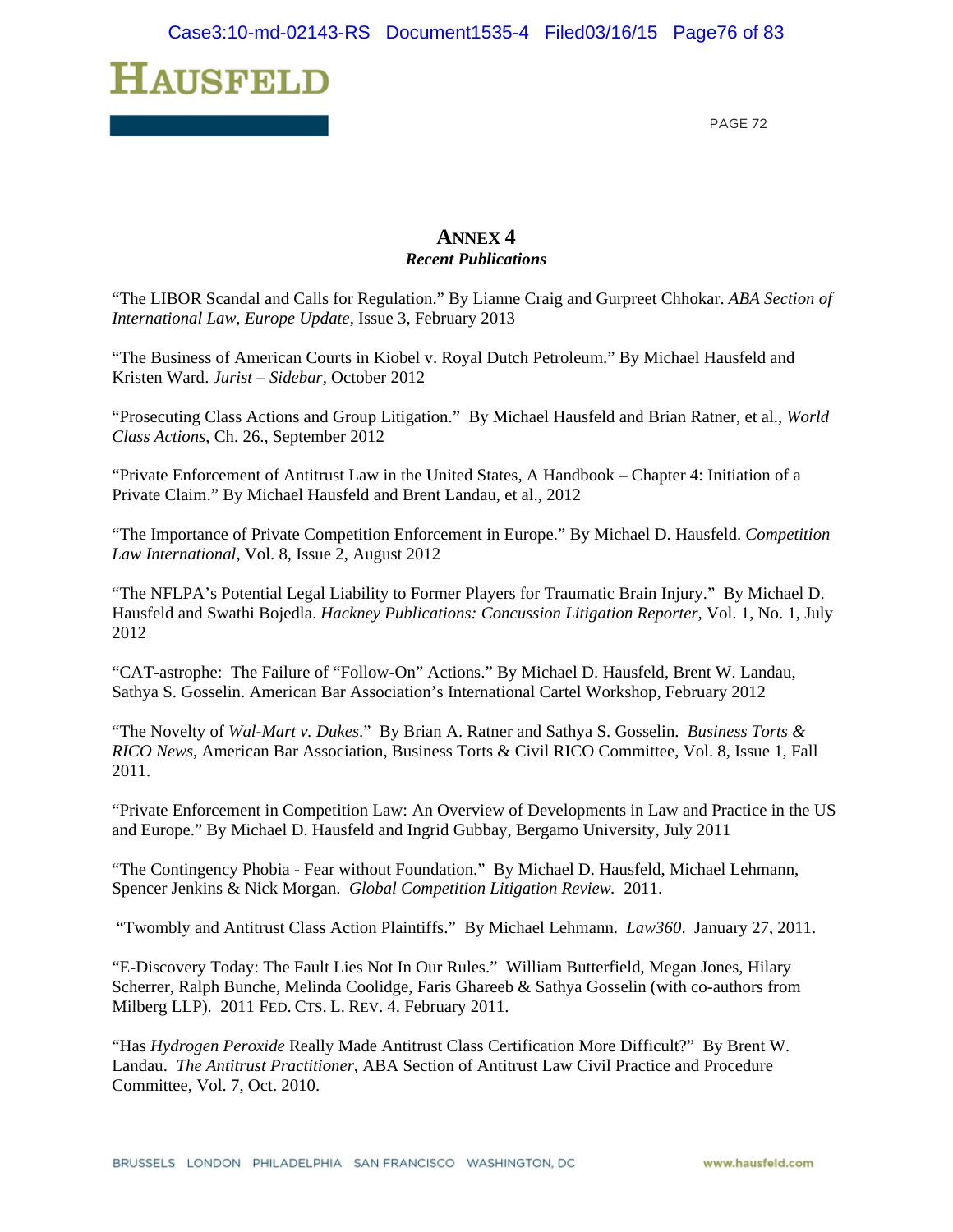

"The Rise of Public Cartel Enforcement and the Seeds of Potential Decline." By Michael D. Hausfeld (and L. Geelhand). *International Competition Law Forum*, Volume 12. Current Developments in European and International Competition Law: 17th St. Gallen International Competition Law Forum ICF 2010.

"Giving Electronic Discovery a Chance to Grow Up." By Megan E. Jones. *The National Law Journal*. December 14, 2009.

"Liberalizing Rule 27 in the Twombly/Iqbal Era." By James J. Pizzirusso. *Law360*. November 11, 2009.

"Twombly, Iqbal And the Prisoner's Pleading Dilemma." By Michael D. Hausfeld, Michael P. Lehmann, and Spencer Jenkins. *Law360*. October 20, 2009.

"Competition Law Claims: A Developing Story." By Michael D. Hausfeld and Vincent Smith. *European Antitrust Review*. September 2009.

"Global Enforcement of Anticompetitive Conduct." By Michael D. Hausfeld. *The Sedona Conference Journal*. Fall 2009.

"Observations from the Field: ACPERA's First Five Years." By Michael D. Hausfeld, Michael P. Lehmann, and Megan E. Jones. *The Sedona Conference Journal*. Fall 2009.

"The Value of ACPERA." By Michael D. Hausfeld. *CompetitionLaw 360*. June 2009.

"Response to EU Commission Green Paper on Consumer Collective Redress." By Ingrid Gubbay and Vincent Smith. February 2009.

"Private Enforcement Claims: Are They a Risk for Consumers and Businesses?" By Ingrid Gubbay and Anthony Maton. Competition Law Insight. January 2009.

"Collective Redress for Competition Law Claims." By Michael D. Hausfeld and Vincent Smith. *European Antitrust Review*. September 2008.

"Managing Multi-District Litigation." By Michael D. Hausfeld and Michael P. Lehmann. *Antitrust Review of the Americas.* September 2008.

"A Victim's Culture." By Michael D. Hausfeld and Andrea Hertzfeld. *European Business Law Review*. December 2007.

*Links to many of the publications above can be found at http://www.hausfeld.com/news*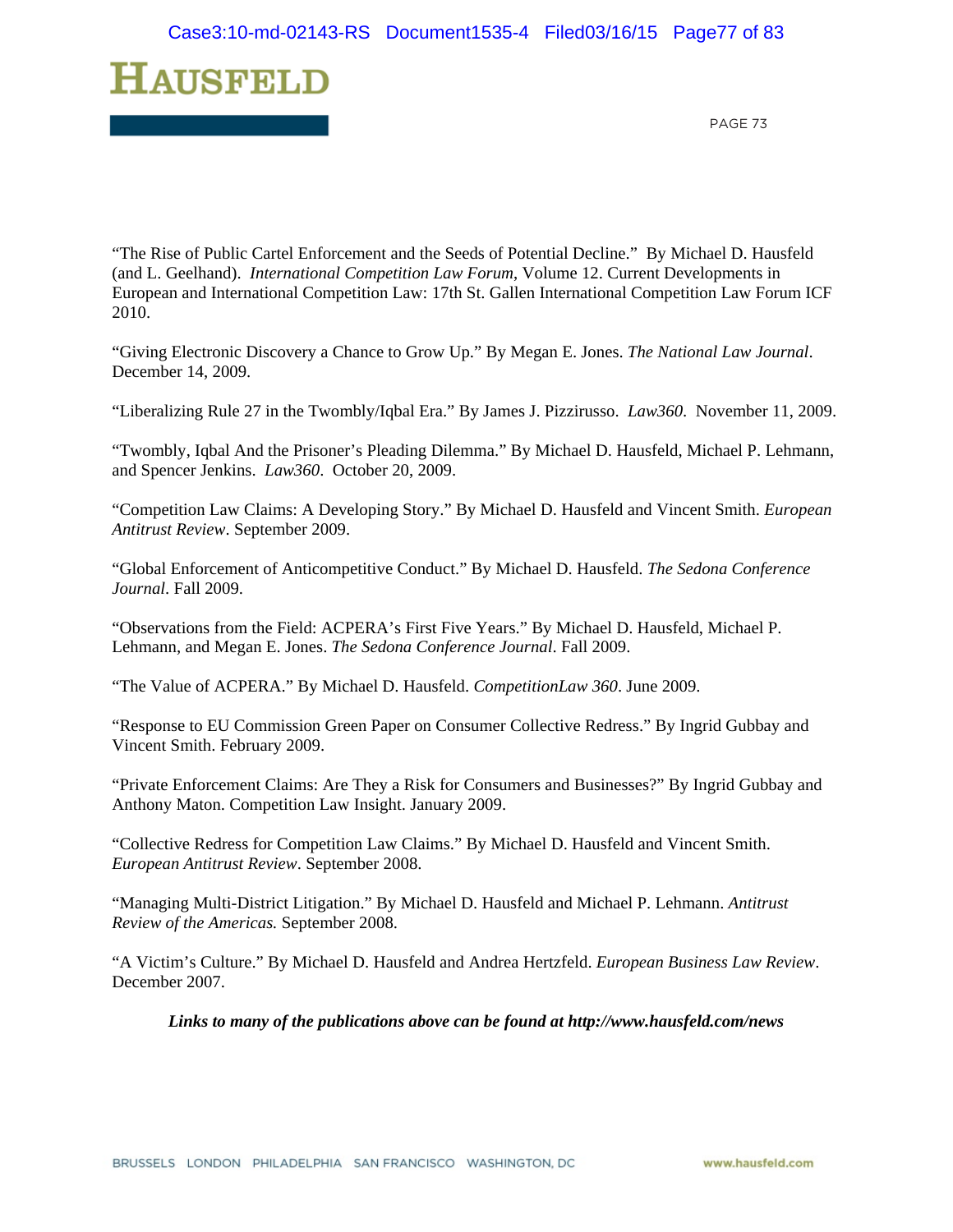# **HAUSFELD**

PAGE 74

# **ANNEX 5**  *Hausfeld Offices*

#### **Washington, DC**

202.540.7200 ph 202.540.7201 fax 1700 K Street, NW Suite 650 Washington, DC 20006

#### **San Francisco**

415.633.1908 ph 415.358.4980 fax 44 Montgomery Street, Suite 3400 San Francisco, CA 94104

#### **Brussels**

0032 2 301 57 13 ph 0032 2 201 75 31 fax 1 Rue Camille Lemmonnier 1050 Brussels Brussels, Belgium

#### **Philadelphia**

215.985.3270 ph 215. 985.3271 fax 1604 Locust St, 2nd floor Philadelphia, PA 19103

#### **London**

(00 44) 20 7665 5000 ph (00 44) 20 7665 5001 fax 12 Gough Square London EC4A 3DW

#### *For more information about the firm please visit www.hausfeld.com*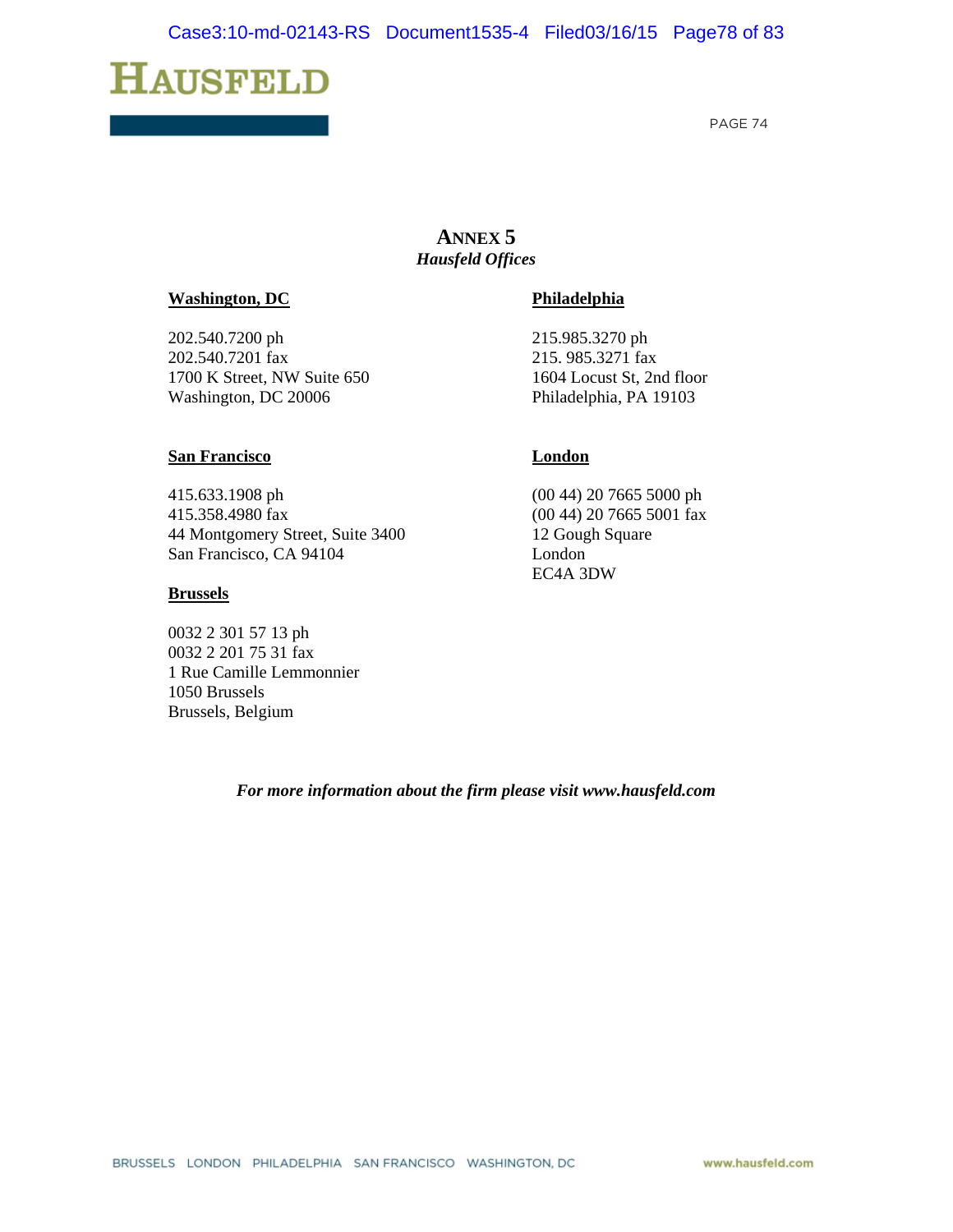Case3:10-md-02143-RS Document1535-4 Filed03/16/15 Page79 of 83

# **EXHIBIT 2**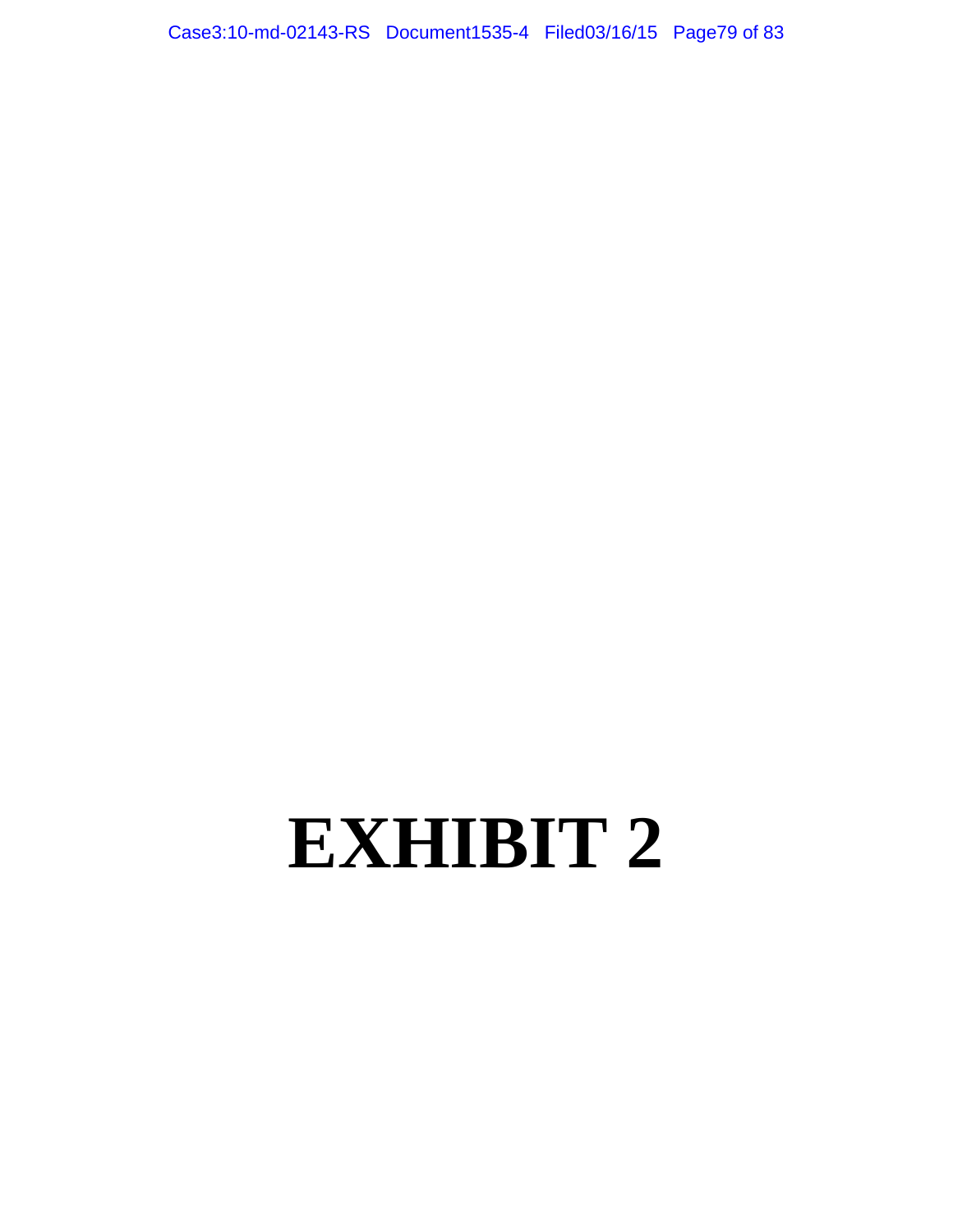# **EXHIBIT 2**

*In re Optical Disk Drive Antitrust Litigation*, Case No. 3:10-md-2143-RS **HAUSFELD LLP** Reported Hours and Lodestar May 7, 2010 through December 31, 2014

# **TIME REPORT**

| <b>NAME</b>                | <b>TOTAL</b><br><b>HOURS</b> | <b>HOURLY</b><br><b>RATE</b> | <b>LODESTAR</b> |  |  |
|----------------------------|------------------------------|------------------------------|-----------------|--|--|
| <b>ATTORNEYS</b>           |                              |                              |                 |  |  |
| Arthur N. Bailey, Jr. (P)  | 17.30                        | \$350.00                     | \$6,055.00      |  |  |
| Arthur N. Bailey, Jr. (P)  | 8.20                         | \$460.00                     | \$3,772.00      |  |  |
| Arthur N. Bailey, Jr. (P)  | 3.00                         | \$550.00                     | \$1,650.00      |  |  |
| Arthur N. Bailey, Jr. (P)  | 71.40                        | \$610.00                     | \$43,554.00     |  |  |
| William P. Butterfield (P) | 0.50                         | \$825.00                     | \$412.50        |  |  |
| Michael D. Hausfeld (P)    | 0.50                         | \$975.00                     | \$487.50        |  |  |
| Jon T. King (P)            | 9.70                         | \$550.00                     | \$5,335.00      |  |  |
| Brent W. Landau (P)        | 2.00                         | \$560.00                     | \$1,120.00      |  |  |
| Christopher L. Lebsock (P) | 24.70                        | \$575.00                     | \$14,202.50     |  |  |
| Christopher L. Lebsock (P) | 38.00                        | \$650.00                     | \$24,700.00     |  |  |
| Christopher L. Lebsock (P) | 179.30                       | \$660.00                     | \$118,338.00    |  |  |
| Christopher L. Lebsock (P) | 12.60                        | \$670.00                     | \$8,442.00      |  |  |
| Michael P. Lehmann (P)     | 388.00                       | \$880.00                     | \$341,440.00    |  |  |
| Michael P. Lehmann (P)     | 418.20                       | \$925.00                     | \$386,835.00    |  |  |
| Michael P. Lehmann (P)     | 400.00                       | \$930.00                     | \$372,000.00    |  |  |
| Michael P. Lehmann (P)     | 191.50                       | \$935.00                     | \$179,052.50    |  |  |
| Steig D. Olson (P)         | 6.50                         | \$370.00                     | \$2,405.00      |  |  |
| Steig D. Olson (P)         | 4.60                         | \$470.00                     | \$2,162.00      |  |  |
| Bruce Wecker (OC)          | 3.00                         | \$880.00                     | \$2,640.00      |  |  |
| Swathi Bojedla (A)         | 209.00                       | \$350.00                     | \$73,150.00     |  |  |
| Jeannine Kenney (A)        | 10.40                        | \$390.00                     | \$4,056.00      |  |  |
| Gary Smith (A)             | 2.40                         | \$370.00                     | \$888.00        |  |  |
| Robert Armstrong (A)       | 28.80                        | \$330.00                     | \$9,504.00      |  |  |
| Sarah Garb (A)             | 226.10                       | \$350.00                     | \$79,135.00     |  |  |
|                            |                              |                              |                 |  |  |
| NON-ATTORNEYS              |                              |                              |                 |  |  |
| Candice Elder (PL)         | 8.80                         | \$275.00                     | \$2,420.00      |  |  |
| Candice Elder (PL)         | 29.50                        | \$290.00                     | \$8,555.00      |  |  |
| Candice Elder (PL)         | 18.40                        | \$300.00                     | \$5,520.00      |  |  |
| Pejmon Pashai (PL)         | 0.70                         | \$290.00                     | \$203.00        |  |  |
| Krishna Patel (PL)         | 3.50                         | \$310.00                     | \$1,085.00      |  |  |
| Kathryn Ryan (PL)          | 0.80                         | \$275.00                     | \$220.00        |  |  |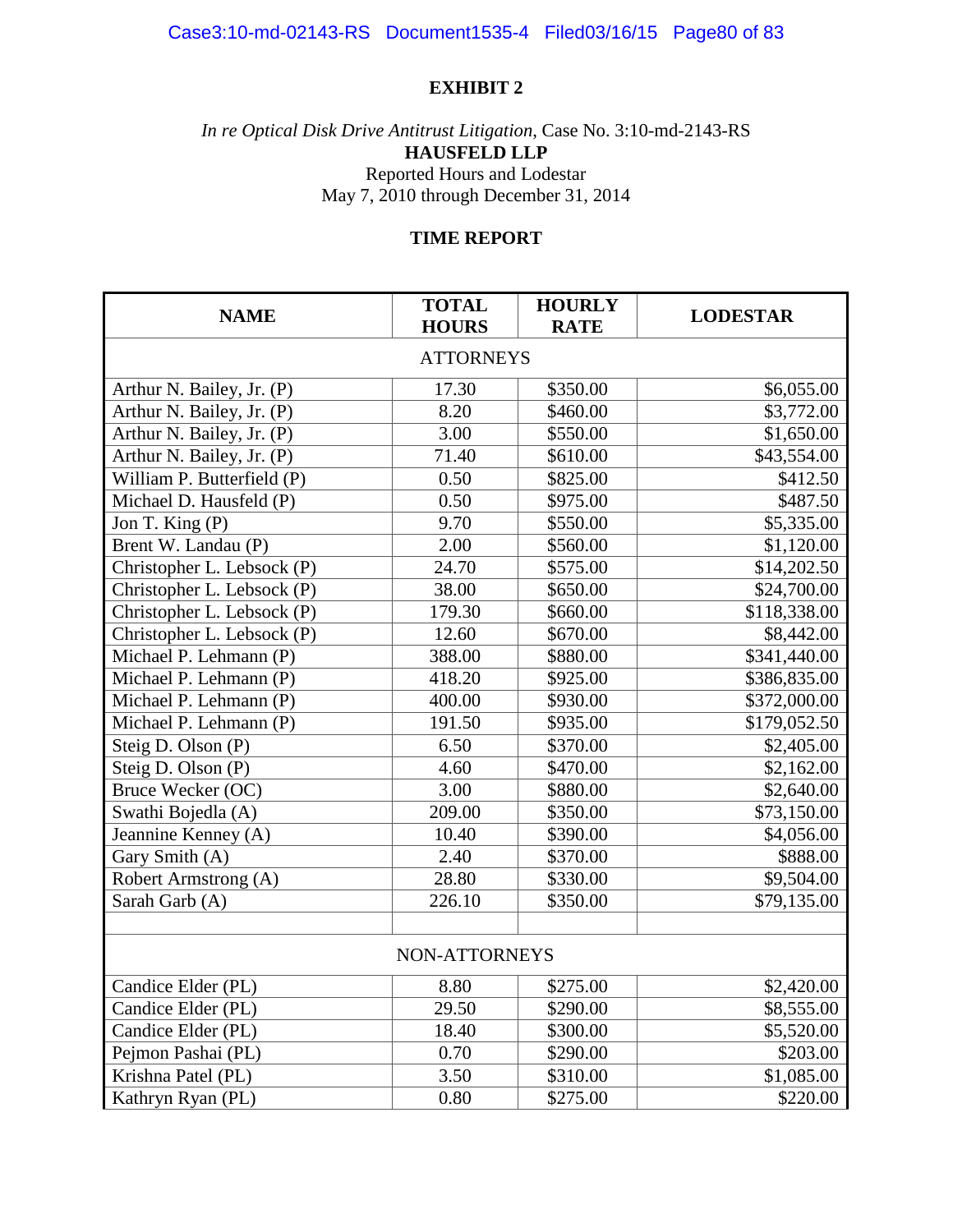# Case3:10-md-02143-RS Document1535-4 Filed03/16/15 Page81 of 83

| <b>NAME</b>          | <b>TOTAL</b><br><b>HOURS</b> | <b>HOURLY</b><br><b>RATE</b> | <b>LODESTAR</b> |
|----------------------|------------------------------|------------------------------|-----------------|
| Amanda Sandberg (PL) | 2.70                         | \$255.00                     | \$688.50        |
| Kristina Stubbs (PL) | 0.50                         | \$275.00                     | \$137.50        |
| Yukiyo Kitagawa (PL) | 679.00                       | \$310.00                     | \$210,490.00    |
| <b>TOTAL:</b>        | 2,999.60                     |                              | \$1,911,046.50  |

(P) Partner (OC) Of Counsel (A) Associate (PL) Paralegal (LC) Law Clerk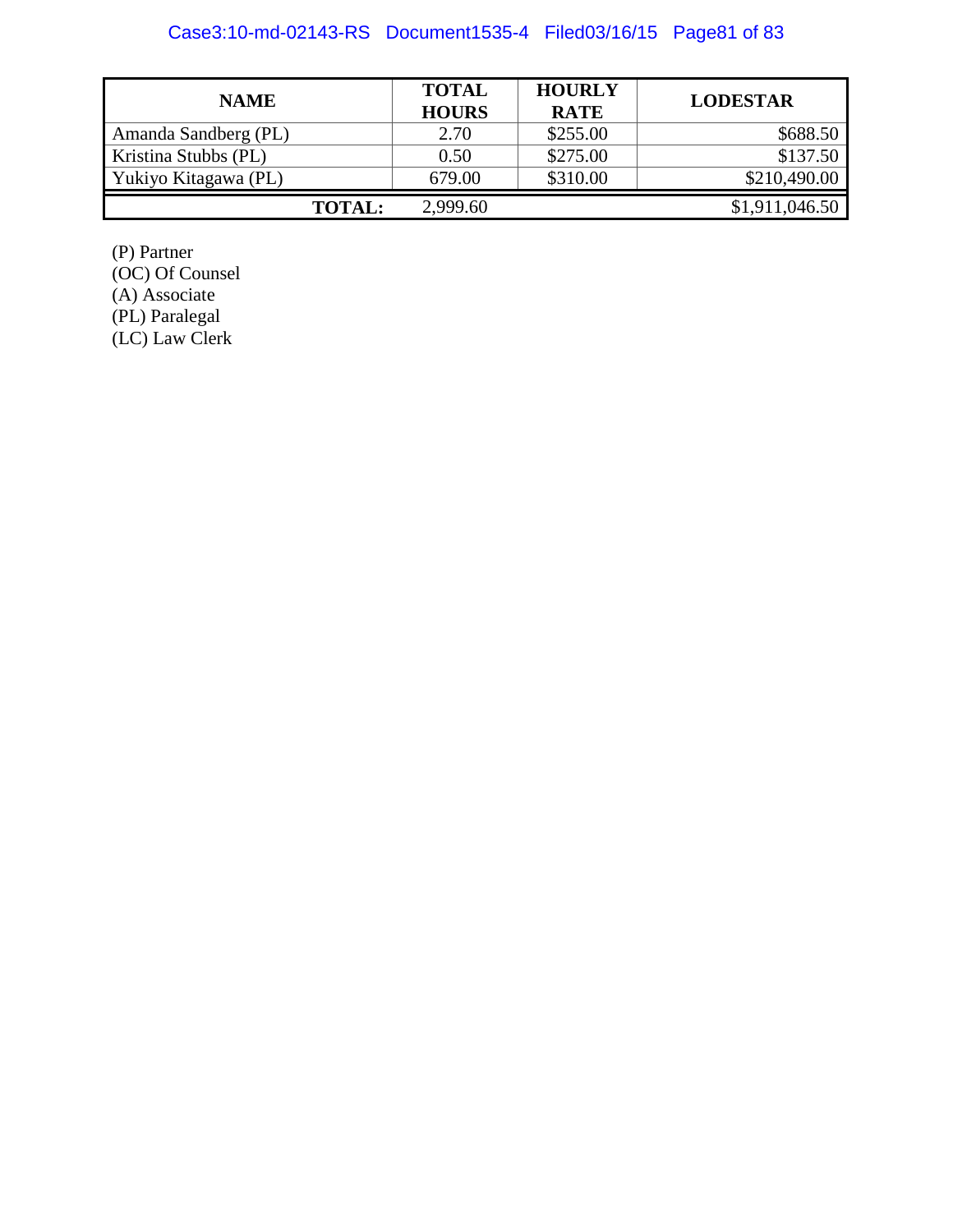Case3:10-md-02143-RS Document1535-4 Filed03/16/15 Page82 of 83

# **EXHIBIT 3**